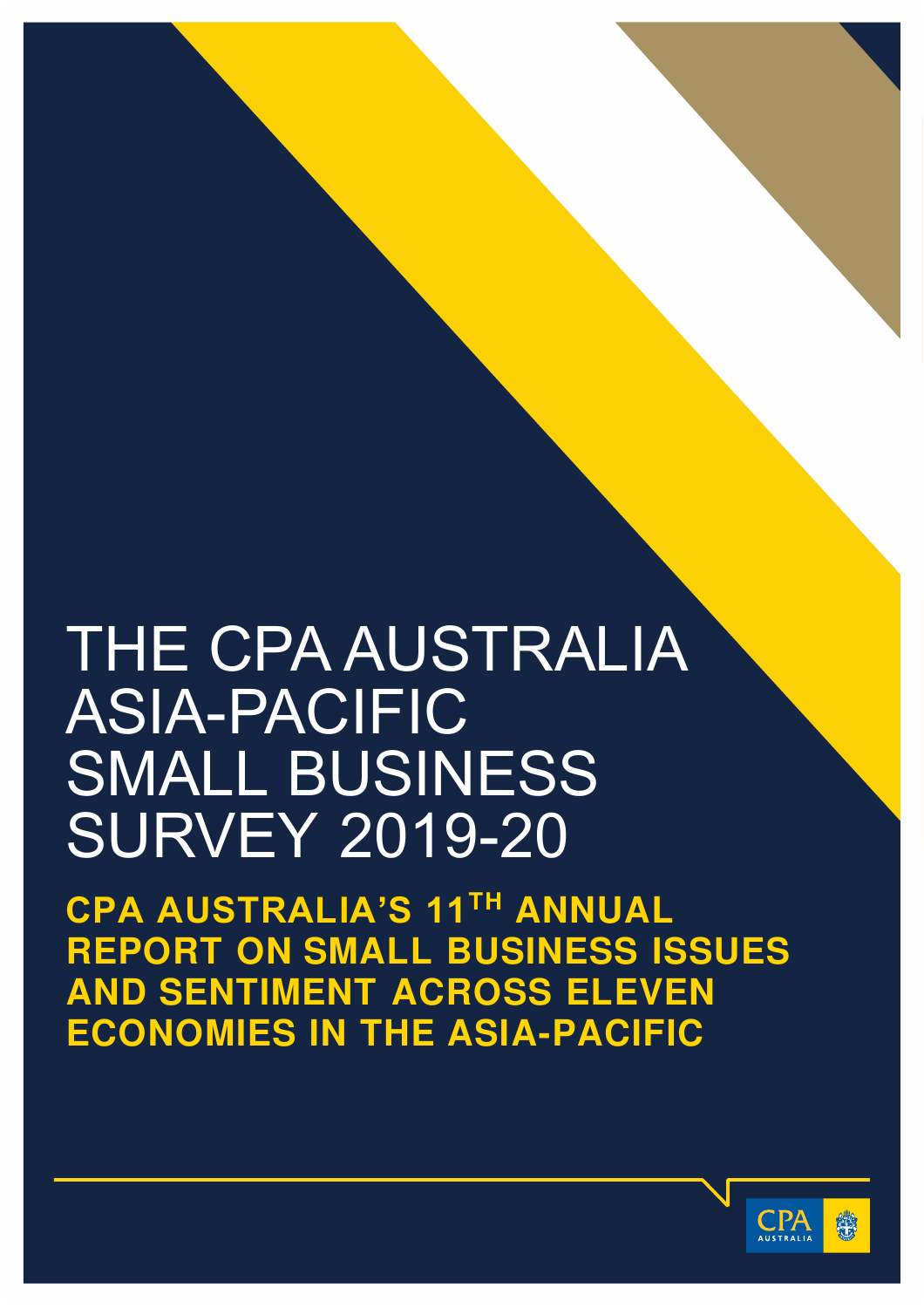#### **Legal Notice**

© 2020 CPA Australia Ltd (ABN 64 008 392 452). All rights reserved.

The reproduction, adaptation, display, communication or sale of this CPA Australia Asia-Pacific Small Business Survey 2019-20 ('the Materials') is strictly prohibited unless expressly permitted under Division 3 of the Copyright Act 1968 (Cth).

For permission to reproduce any part of the Materials, please contact the CPA Australia Legal Business Unit – [legal@cpaaustralia.com.au.](mailto:legal@cpaaustralia.com.au)

These Materials have been created for academic purposes only and are not intended to constitute legal or professional advice. CPA Australia does not warrant or make representations as to the accuracy, completeness, suitability or fitness for purpose of the Materials and accepts no liability or responsibility for any acts or omissions made in reliance of the Materials. Where any law prohibits the exclusion of such liability, CPA Australia limits its liability to the resupply of the information.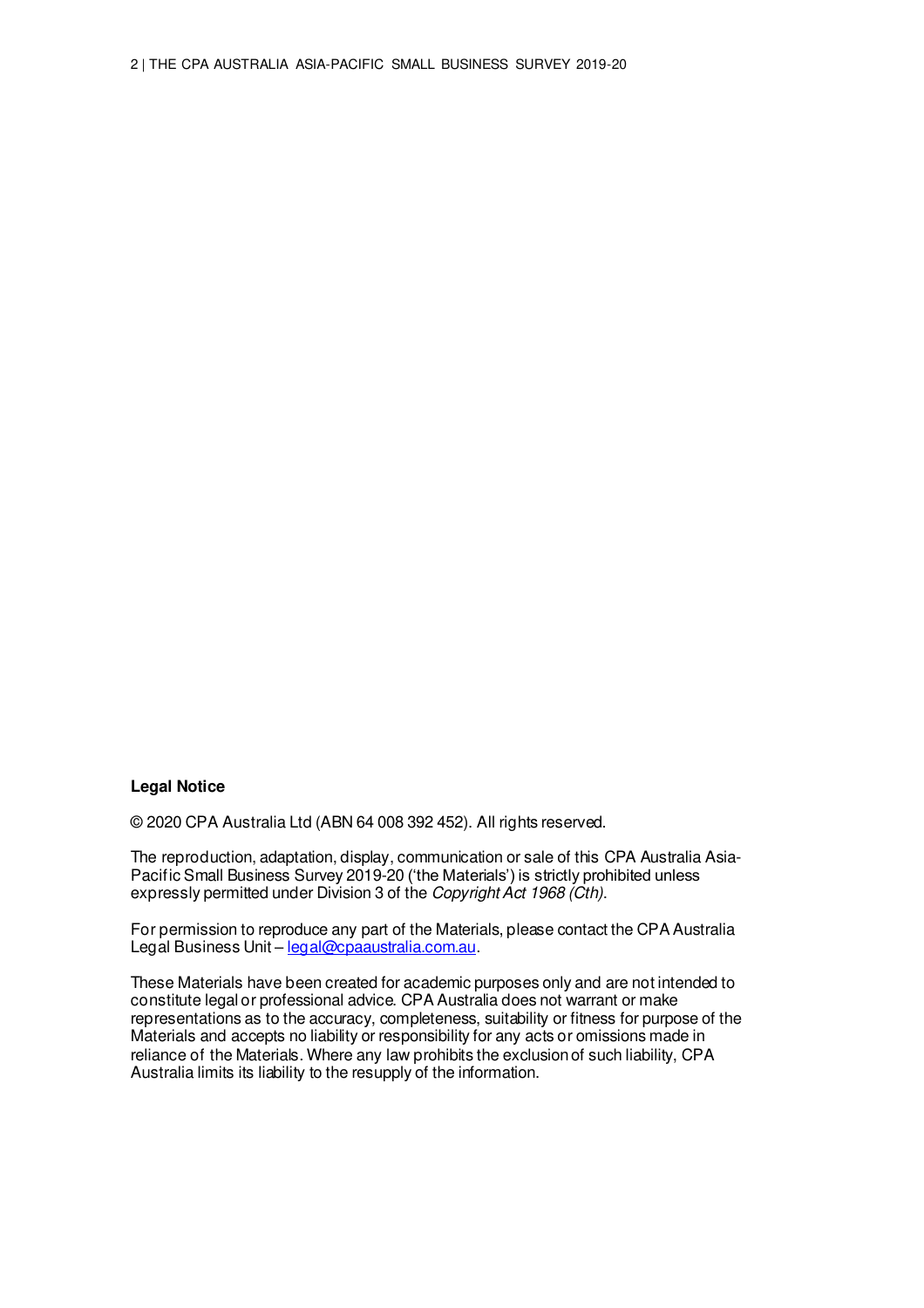## **CONTENT**

| MAJOR FINDING 3 - DIFFERENCES BETWEEN ASIA, AUSTRALIA AND NEW ZEALAND 12 |
|--------------------------------------------------------------------------|
|                                                                          |
|                                                                          |
|                                                                          |
|                                                                          |
|                                                                          |
|                                                                          |
|                                                                          |
|                                                                          |
|                                                                          |
|                                                                          |
|                                                                          |
|                                                                          |
|                                                                          |
|                                                                          |
|                                                                          |
|                                                                          |
|                                                                          |
|                                                                          |
|                                                                          |
|                                                                          |
|                                                                          |
|                                                                          |
|                                                                          |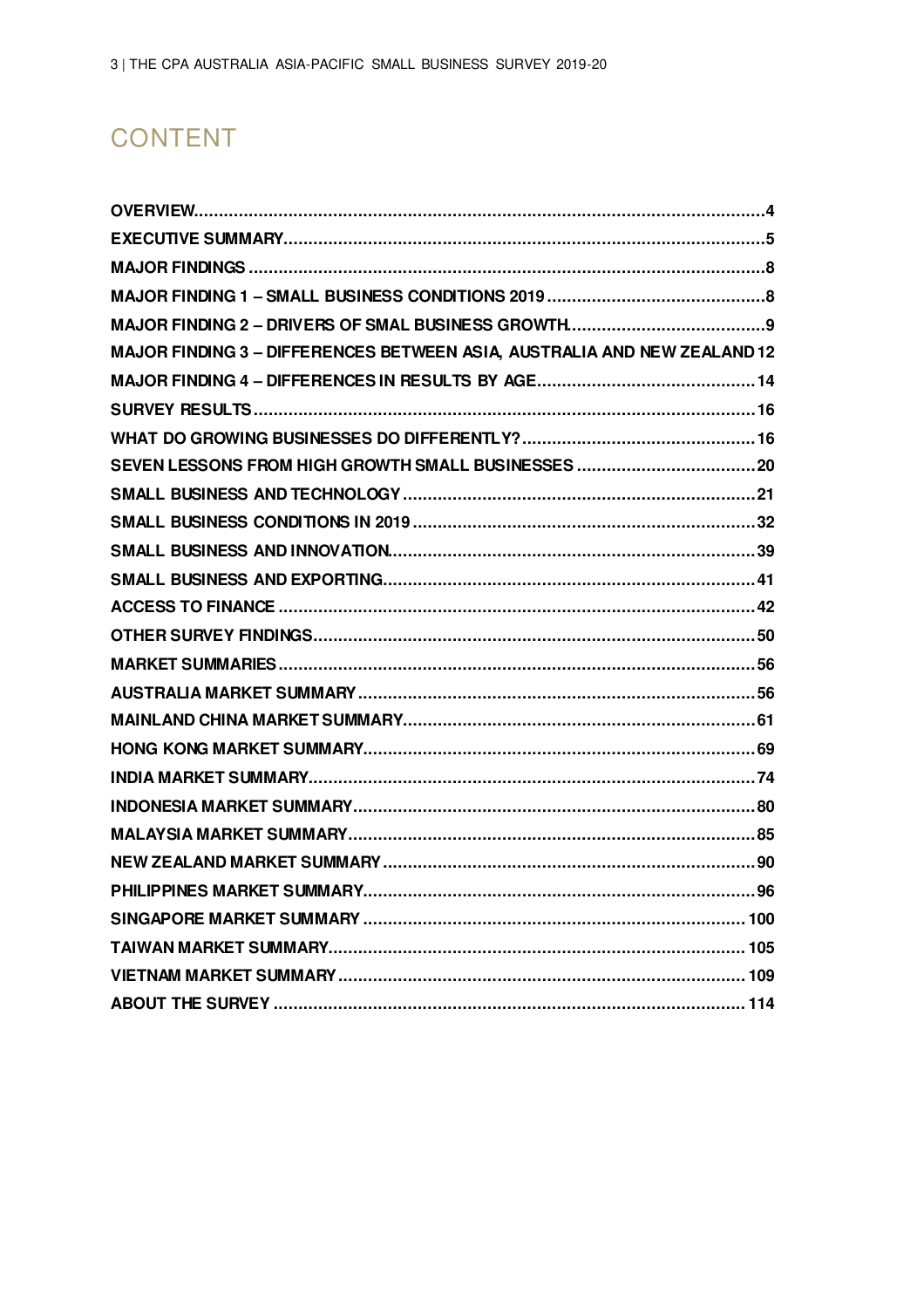## <span id="page-3-0"></span>**OVERVIEW**

CPA Australia Asia-Pacific Small Business Survey is the 11th in a series of annual surveys conducted by CPA Australia measuring:

- small business conditions in 2019
- small business confidence in 2020
- the drivers of small business growth
- technology uptake
- innovation
- access to finance.

Given the survey was conducted before the COVID-19 pandemic, this report largely excludes data from the questions measuring small business confidence in 2020.

The data presented in this report is compared across the 11 markets included in the survey and over time.

In total, 4193 small businesses completed the survey, including:

- 501 from Australia
- 772 from Mainland China^
- 303 from Hong Kong
- 506 from India
- 300 from Indonesia
- 300 from Malaysia
- 300 from New Zealand
- 305 from the Philippines
- 305 from Singapore
- 301 from Taiwan
- 300 from Vietnam.

 $\wedge$  For this survey, the results for Mainland China exclude Hong Kong and Taiwan, which are shown separately.

The online survey was conducted with a random sample of small business owners/ managers between 18 November 2019 to 12 December 2019. The sample was obtained through panel providers.

To qualify for the survey, participants were required to be an owner, a senior manager (defined as a Director, Principal, CEO, Managing Director, CFO or a Senior Manager) or a qualified accountant of a business with less than 20 employees.

Care was also taken to ensure that the survey sample for each market broadly represents the industry profile for that market.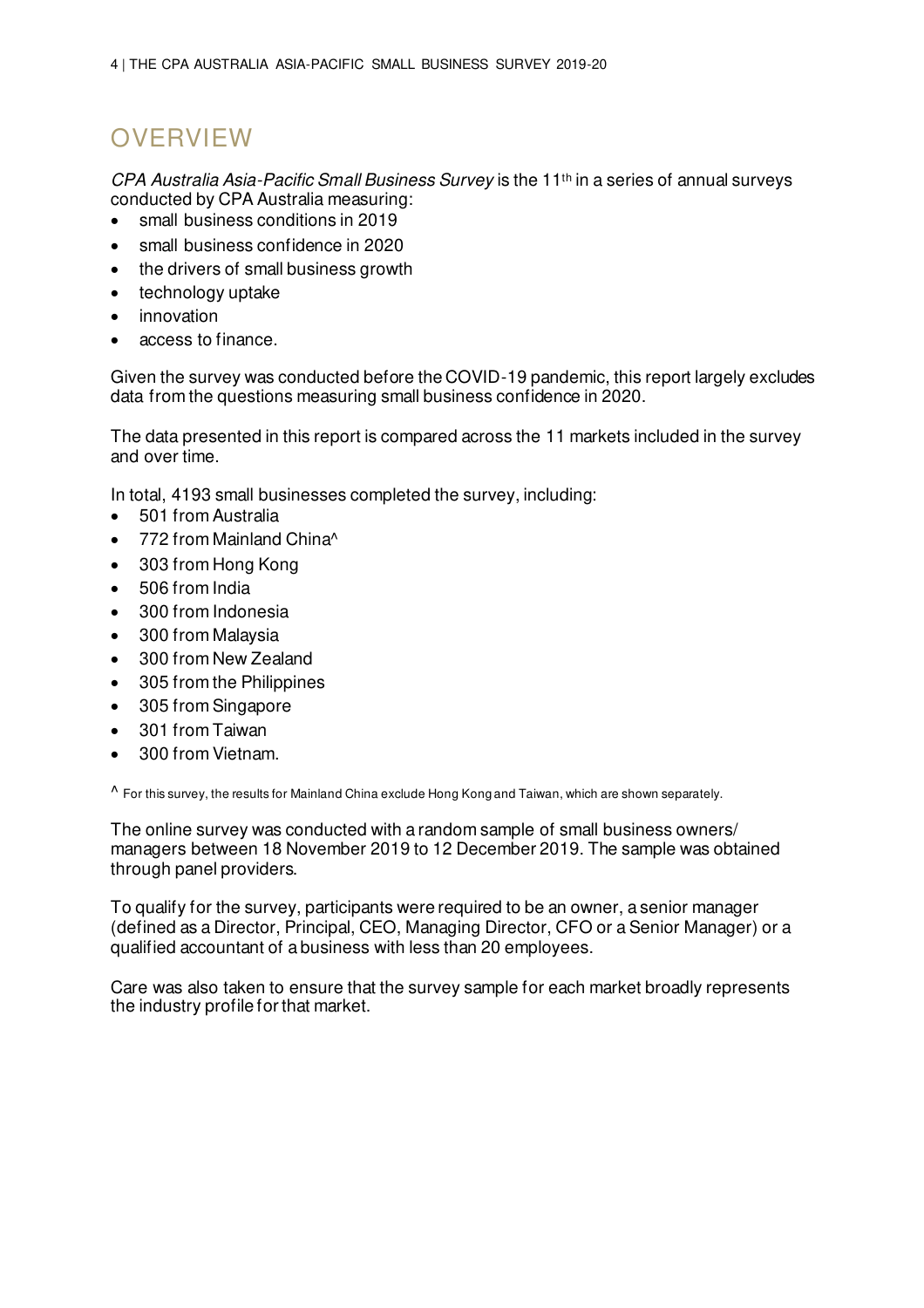## <span id="page-4-0"></span>EXECUTIVE SUMMARY

CPA Australia's 11<sup>th</sup> annual Asia-Pacific Small Business Survey<sup>1</sup> found that overall, small business conditions were slightly weaker in 2019 than in 2018. At the time of the survey, the percentage of small businesses that expect to grow in 2020 was largely unchanged from 2019, however the coronavirus or COVID-19 is expected to put a large dent in small business confidence in 2020.

The survey found that businesses that are growing strongly or expect to grow strongly are much more likely to have the following features:

- a strong focus on technology and their investment in technology has made their business more profitable
- a focus on improving customer satisfaction rather than just relying on customer loyalty
- they are innovating through the expected introduction of new products, processes and services in 2020
- using social media to promote their business to potential customers and engage with existing customers
- selling online is important to their revenue
- a focus on improving business strategy
- exporting
- based in developing economies of Asia.

Other key highlights of the survey include:

- Small businesses from Vietnam, Indonesia and the Philippines were the most likely to report growing in 2019, while Australian and Hong Kong small businesses were again the least likely.
- Hong Kong recorded the largest fall in the number of small businesses that reported growing in 2019 from 2018, while Mainland China recorded the largest increase.
- The survey results show a strong link between the use of technology and strong business growth. Small businesses that grew strongly in 2019 were significantly more likely to have:
	- o used social media to sell their products or services, to promote their business to potential customers and to communicate with existing customers
	- o generated more than 10 per cent of their revenue through online sales
	- $\circ$  generated more than 10 per cent of their sales through new payment technologies
	- o reviewed their cybersecurity protections in the past three months

Small businesses that grew strongly in 2019 were also far more likely to have reported their investment in technology in 2019 had already improved their profitability.

 $1$  The survey was of 4193 businesses with less than 20 employees from Australia, Mainland China, Hong Kong, India,

Indonesia, Malaysia, New Zealand, the Philippines, Singapore, Taiwan and Vietnam. For the purpose of this survey, the results for Hong Kong and Taiwan are shown separately from Mainland China. The survey was conducted online from 18 November to 12 December 2019.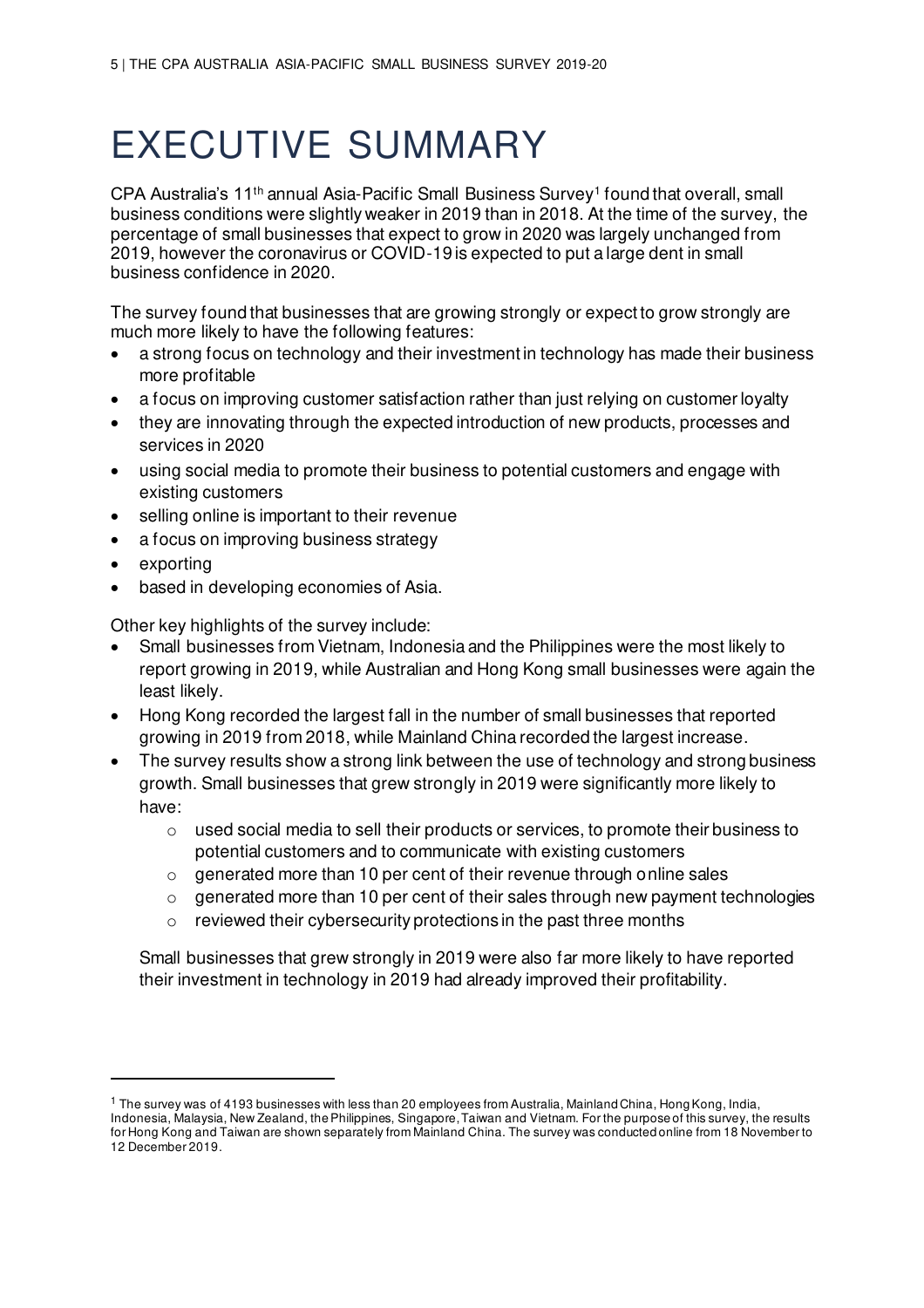- Younger respondents are more likely to:
	- o have found their business and business revenue grew in 2019
	- o use social media for business purposes
	- $\circ$  generate revenue from online sales
	- o generate revenue from exports
	- o state that they will innovate in 2020 through the introduction of a totally new product, service or process
	- o have found that their investment in technology in 2019 increased their profitability
	- o receive payments through new payment technologies
	- o have invested in technologies other than computer equipment
	- o be from developing Asian economies, especially Mainland China.
- Small businesses from Mainland China remain the leaders in the adoption of digital technologies, including selling online and receiving payment through new payment technologies, such as Alipay and WeChat Pay. In fact, it would be difficult to find a business from Mainland China that is not selling online and/or offering digital payment options.
- Small businesses from Australia and New Zealand remain laggards in the adoption of digital technologies with large numbers of Australian respondents not using social media in their business, not selling online and not receiving payment through new payment technologies despite the survey results showing that businesses using technology are more likely to be growing.
- Small businesses from Vietnam and Indonesia are the most likely to expect that they will be subject of a cyberattack in 2020. As a consequence, Vietnam's small businesses are by far the most likely to have reviewed their cybersecurity processes in the past three months.
- Small businesses from Mainland China and Indonesia are the most likely to state that they will innovate in 2020 through the introduction of a totally new product, process or service to their market or the world. Small businesses from Australia, New Zealand and Hong Kong are the least likely to state they will innovate.
- Small businesses from Mainland China and Indonesia were the largest creators of jobs in 2019.
- Businesses that grew in 2019 were much more likely to have found that improved customer satisfaction, improved business strategy and the introduction of a new product or service were positive influences on businesses than businesses that did not grow. Businesses that did not grow found that cost control and low rent were the most positive influences on their business in 2019.
- Respondents again identified increasing costs and increasing competition as the factors most likely to have had a detrimental impact on their business in 2019.
- As in previous years, small businesses from Australia and New Zealand were the least likely to have required external finance in 2019, despite Australian and New Zealand businesses reporting easier financing conditions than most other markets surveyed.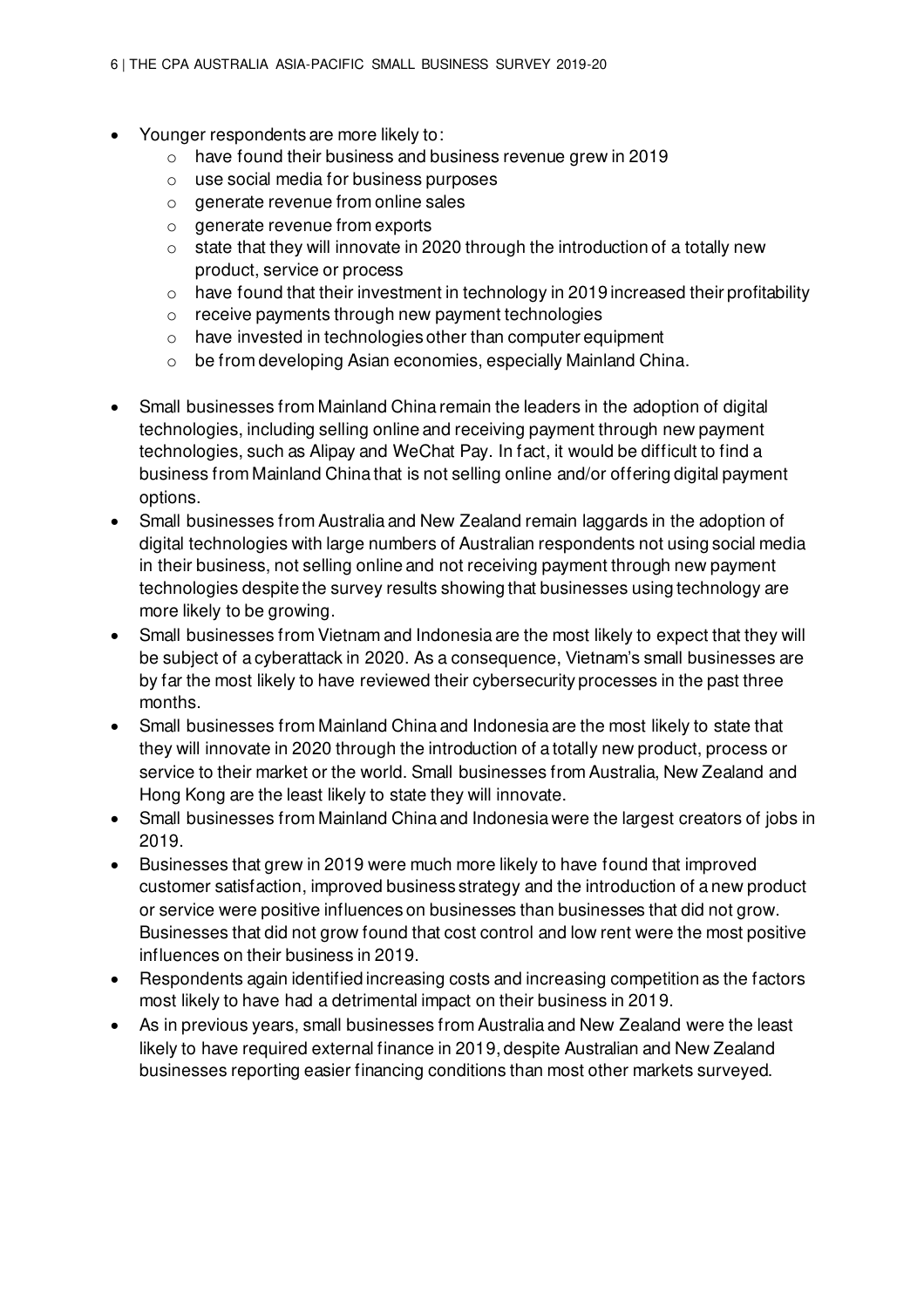- Given robust growth and a focus on technology, it is not surprising that small businesses from Vietnam and Indonesia were the most likely to have accessed external finance in 2019. This is despite small businesses from Vietnam being the most likely to report 'difficult' financing conditions.
- Banks remained the main source of external finance for small businesses for all markets except Mainland China, where respondents were more likely to report that venture capital funding (or angel financing) and investors were their main source of finance.
- Business growth remains the main reason for accessing external finance in all markets. Given difficult business conditions that emerged in Hong Kong in 2019, it is not surprising that small businesses from that market were the most likely to have accessed external finance for business survival.
- It appears that the strong business growth in Vietnam is causing cashflow difficulties for some businesses, with businesses from that market being the most likely to have found it difficult to pay their debts in 2019 and the most likely to have borrowed to cover late payment from debtors. This in turn could be due to strong growth pushing up business costs, with Vietnam's small businesses being the most likely to report increasing costs as a barrier to growth.
- Businesses with more staff are more likely to have found their business grew in 2019. Likewise, businesses with more staff are much more likely to:
	- o use social media for business purposes and use it in a variety of ways
	- o generate revenue through online sales
	- o sell overseas
	- o expect to innovate in 2020
	- o expect to be subject to a cyberattack
	- $\circ$  have found their investment in technology in 2019 has increased its profitability
	- o received payment through new payment technologies
	- o found the China-US trade war to have had a negative impact on their business.
- The banking, finance and insurance industries were the most likely to have grown in 2019. Public administration and safety; professional, scientific and technical firms; transport and warehousing; and rental, hiring and real estate services were the most likely to report not growing in 2019.
- Businesses that have been established for shorter periods were the most likely to report growing in 2019. Such businesses are also much more likely to use social media for business purposes, sell online and expect to innovate in 2020. They also were more likely to have found their investment in technology in 2019 had already been profitable.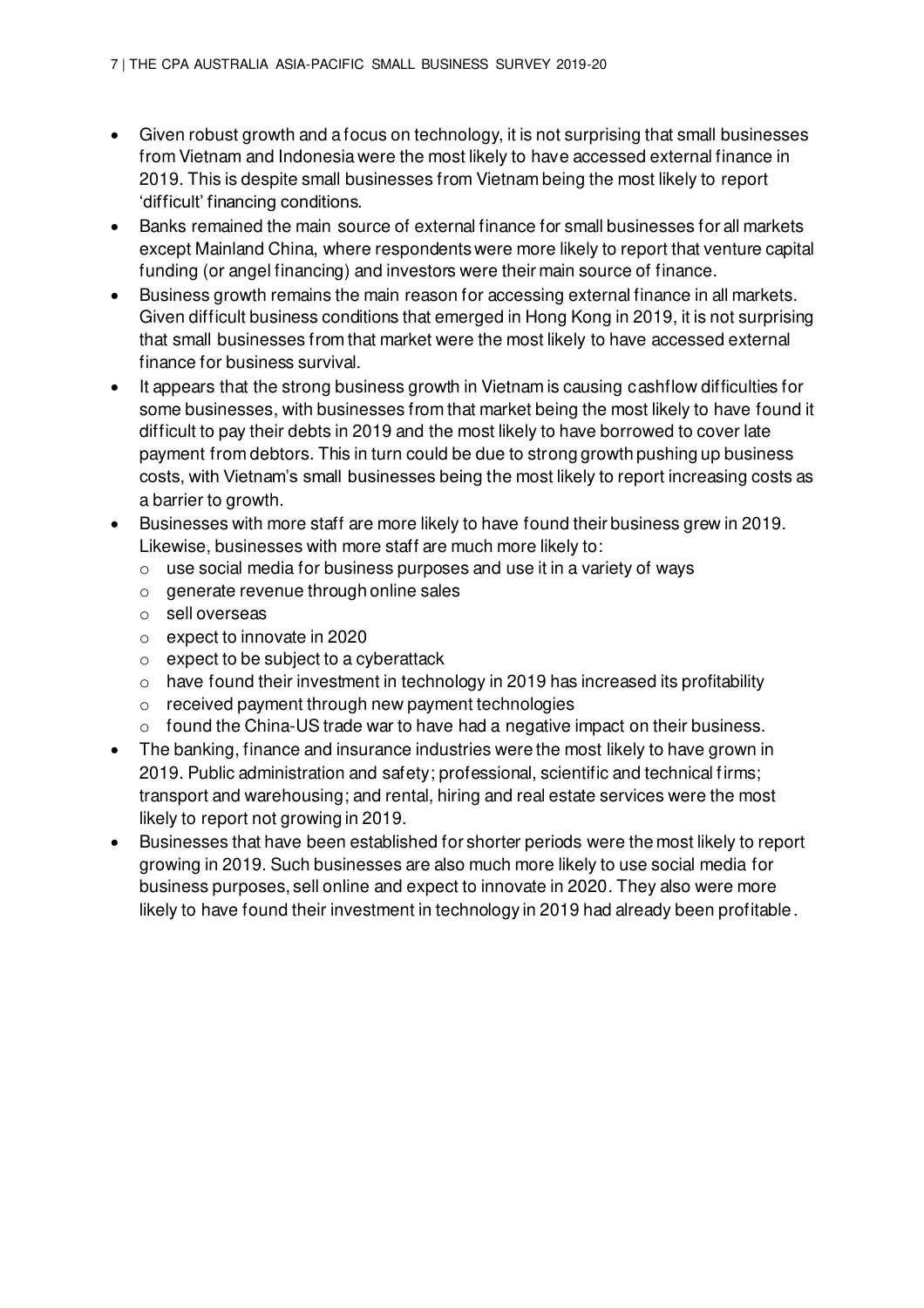## <span id="page-7-0"></span>MAJOR FINDINGS

### <span id="page-7-1"></span>MAJOR FINDING 1 – SMALL BUSINESS CONDITIONS 2019

#### **The percentage of small businesses that reported they grew in 2019 was largely unchanged from 2018, with the notable exception of Hong Kong**

Small businesses from Vietnam, Indonesia, the Philippines and Mainland China were the most likely to report growing in 2019, while businesses from Australia and Hong Kong were the least likely.

The percentage of businesses that reported growing in 2019 compared with 2018 rose the most in Mainland China and Vietnam and fell the most in trade-exposed Hong Kong and Singapore.

These results are largely mirrored by the reported change in business revenues from 2018 to 2019. Small businesses from Vietnam, Indonesia and the Philippines were the most likely to report that their business revenues grew in 2019, while small businesses in Hong Kong were the most likely to state that revenues declined.



#### **Small businesses that reported growing in the previous 12 months** *–* **a comparison over time and by market**

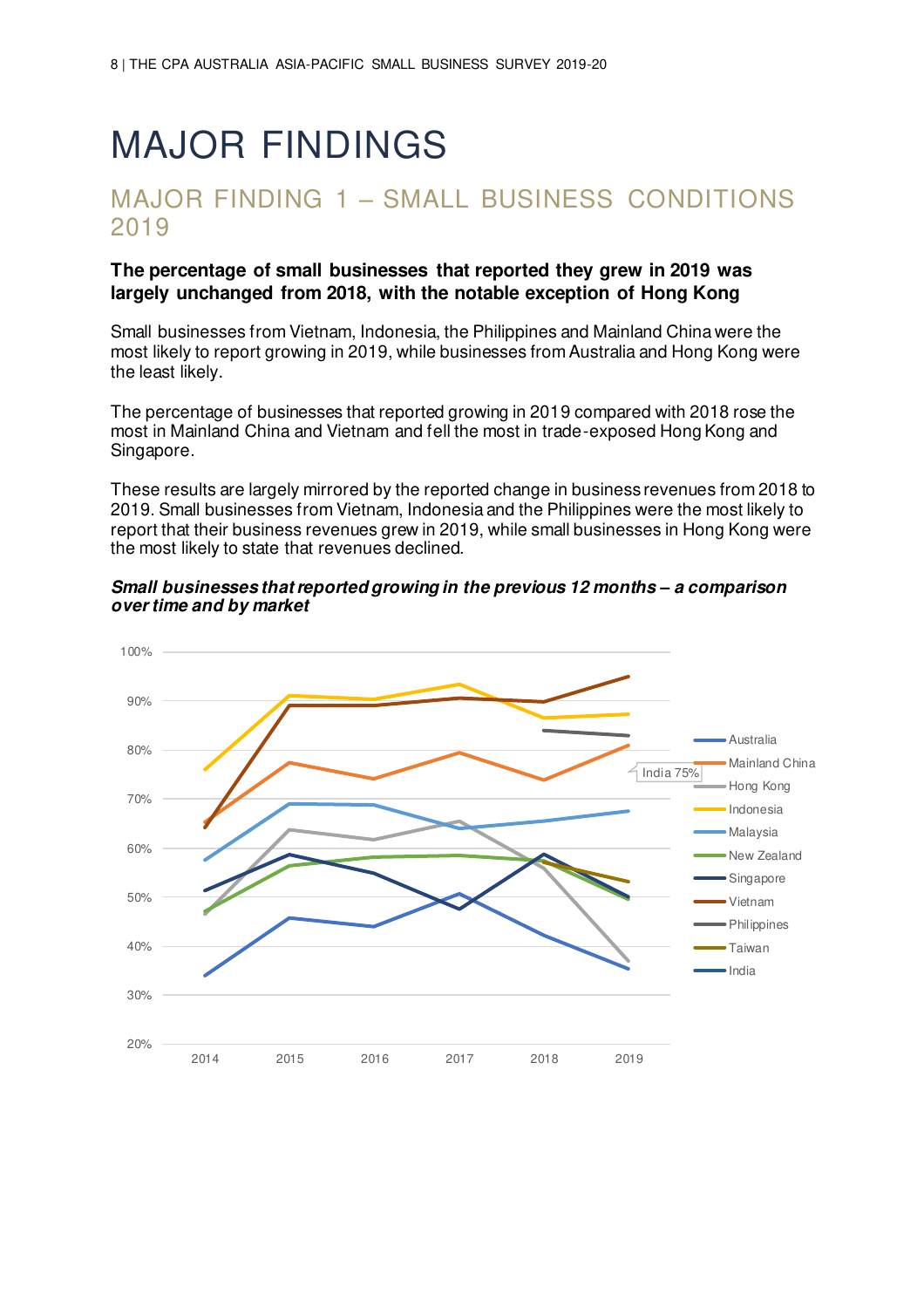## <span id="page-8-0"></span>MAJOR FINDING 2 – DRIVERS OF SMAL BUSINESS GROWTH

#### **There is a significant link between undertaking certain activities and strong business growth**

Small businesses that indicated they grew strongly in 2019 and expect to grow strongly in 2020 are significantly more likely to be selling online, innovating, exporting, improving business strategy and improving customer satisfaction.

Further, small businesses operating in developing economies, that have been established for less than 10 years, and where the respondent is aged under 40, are also significantly more likely to indicate that they grew strongly or expect to grow strongly in 2020.

Businesses that indicated they are growing strongly or expect to grow strongly are also more concerned about the possibility of cyberattacks and, therefore, are more likely to have reviewed their cybersecurity measures in the past six months.

Businesses that did not grow in 2019 are significantly more likely to state that a poor overall economic environment was a barrier to their growth than businesses that grew strongly.

#### **Businesses that grew strongly in 2019 are much more likely to have found the following:**

|                                                                                                                                       | <b>Percentage</b><br>that grew<br>strongly in<br>2019 | Percentage<br>where the<br>business was<br>unchanged or<br>shrank in 2019 |
|---------------------------------------------------------------------------------------------------------------------------------------|-------------------------------------------------------|---------------------------------------------------------------------------|
| Their investment in technology in 2019 was already profitable                                                                         | 70.9%                                                 | 22.8%                                                                     |
| Earned more than 10 per cent or more of their revenue from<br>online sales                                                            | 68.0%                                                 | 33.6%                                                                     |
| Received more than 10 per cent or more of their sales<br>through new payment technologies such as Alipay, Apple<br>Pay and WeChat Pay | 68.5%                                                 | 46.4%                                                                     |
| Good staff was one of the most positive influences on their<br>business                                                               | 33.5%                                                 | 20.4%                                                                     |
| Improving business strategy was one of the most positive<br>influences on their business                                              | 29.4%                                                 | 11.4%                                                                     |
| Introducing a new product or service was one of the most<br>positive influences on their business                                     | 27.1%                                                 | 11.6%                                                                     |
| Improving customer satisfaction was one of the most positive<br>influences on their business                                          | 37.7%                                                 | 16.9%                                                                     |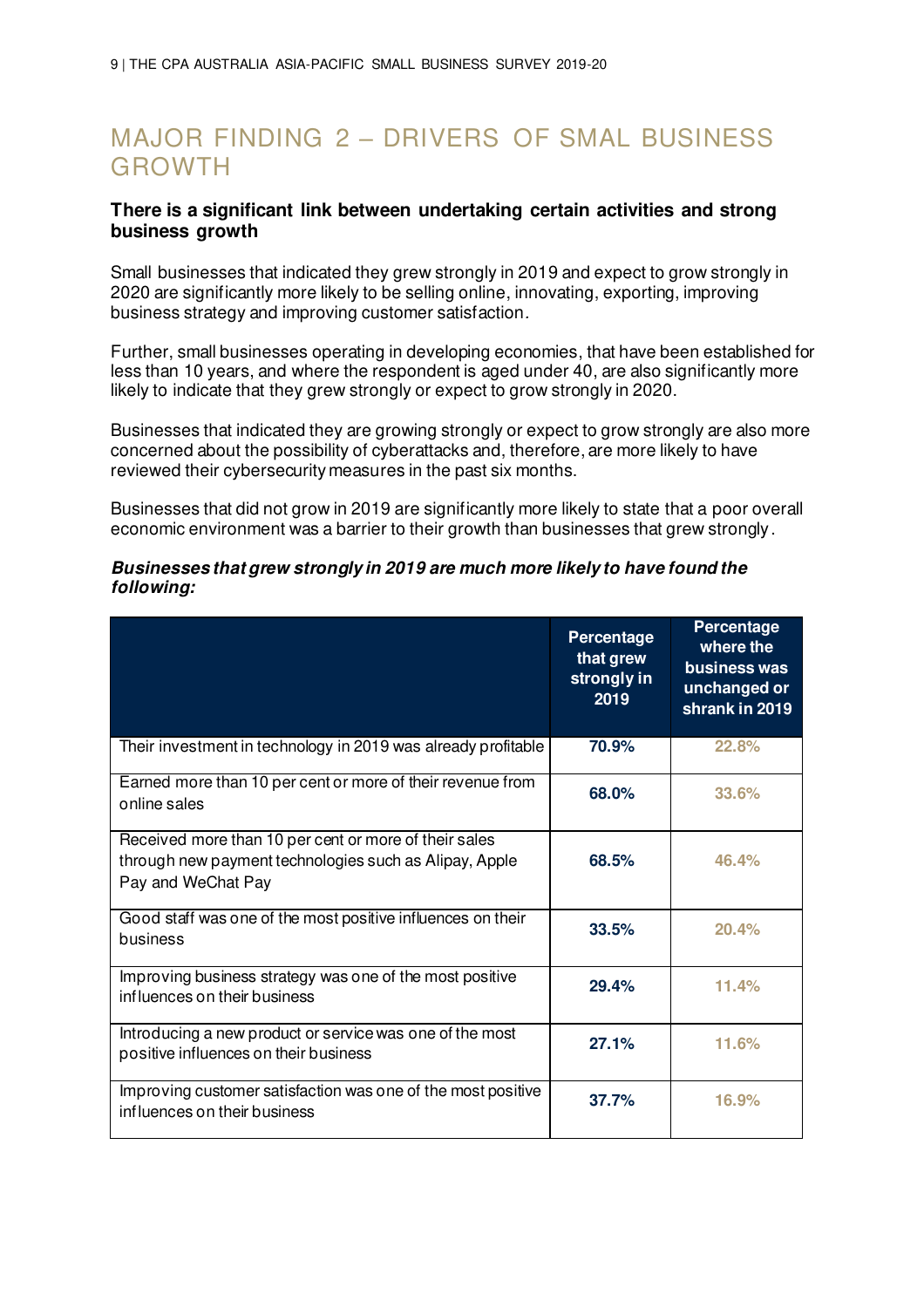| Accessing external finance easy or very easy in the prior 12<br>months                           | 40.0% | 26.1% |
|--------------------------------------------------------------------------------------------------|-------|-------|
| Repaying debts was easy or very easy                                                             | 46.5% | 26.2% |
| Business used social media to sell products or services                                          | 47.2% | 24.5% |
| Business used social media to learn about the behaviours of<br>customers and potential customers | 42.1% | 17.5% |
| Business used social media to receive/monitor customer<br>feedback                               | 41.8% | 17.4% |
| Business last reviewed its cybersecurity protections in the<br>past six months                   | 54.1% | 33.3% |
| Increased employee numbers in the prior 12 months                                                | 69.8% | 7.0%  |

#### **Businesses that expect to grow strongly in 2020 are much more likely to expect the following:**

|                                                                                                                                        | <b>Expect to</b><br>grow<br>strongly in<br>2020 | <b>Expect to</b><br>remain<br>unchanged or<br>shrink in 2020 |
|----------------------------------------------------------------------------------------------------------------------------------------|-------------------------------------------------|--------------------------------------------------------------|
| They will innovate through the introduction of a product, process<br>or service totally new to their local market or the world in 2020 | 53.8%                                           | 6.8%                                                         |
| Expect revenue from overseas sales to grow strongly in 2020                                                                            | 37.9%                                           | 5.4%                                                         |
| Believe a cyberattack on their business is very likely or<br>somewhat likely in 2020                                                   | 45.4%                                           | 27.6%                                                        |
| Business will require external finance in 2020                                                                                         | 33.8%                                           | 9.7%                                                         |
| If seeking finance, the business expects easy to very easy<br>access to finance                                                        | 32.2%                                           | 20.9%                                                        |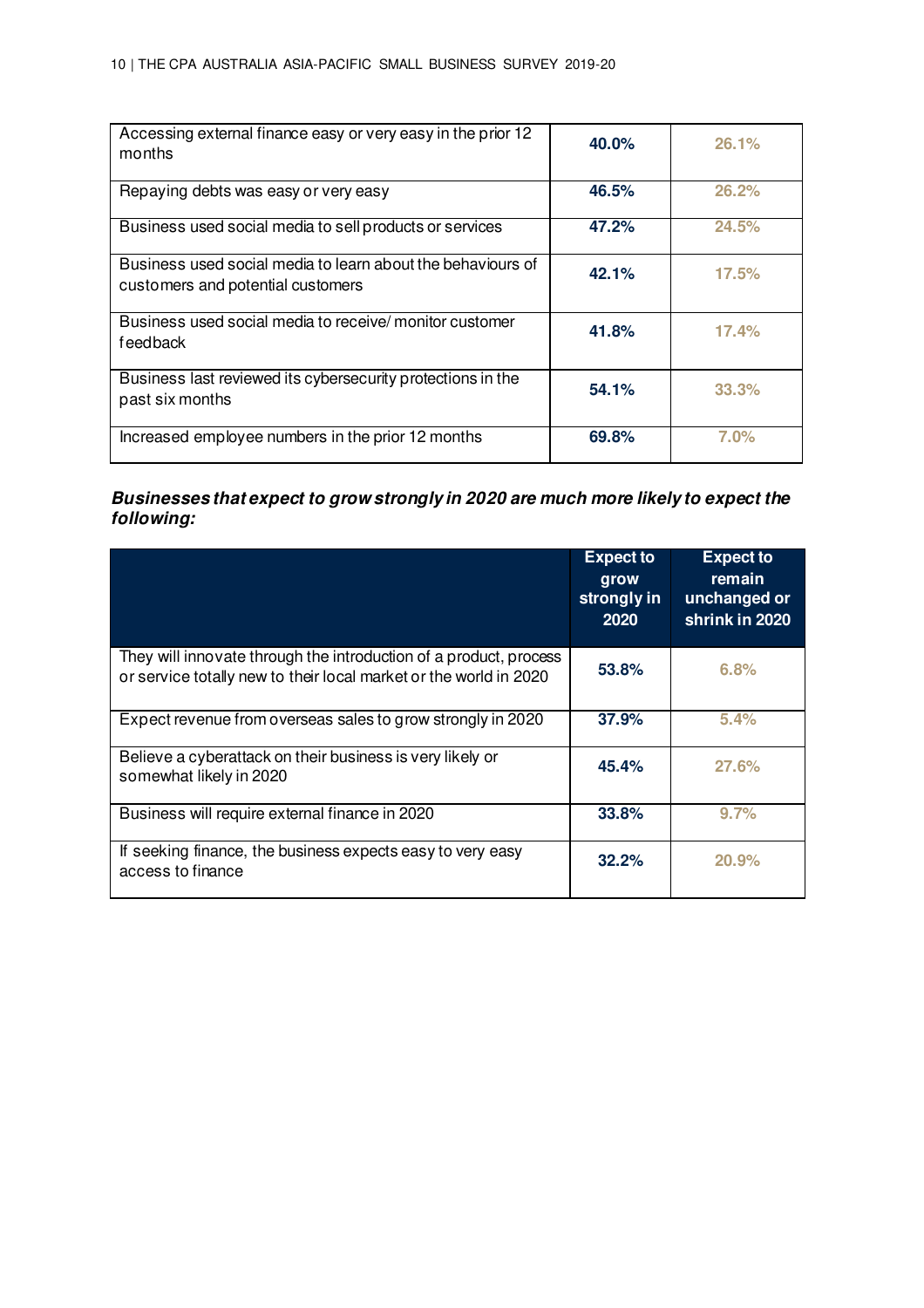**Demographics of businesses that grew strongly in 2019 or expect to grow strongly in 2020:** 

|                                                       | <b>Grew</b><br>strongly in<br>2019 | <b>Unchanged</b><br>or shrank in<br>2019 | <b>Expect to</b><br>grow<br>strongly<br>in 2020 | <b>Expect to</b><br>remain<br>unchanged<br>or shrink<br>in 2020 |
|-------------------------------------------------------|------------------------------------|------------------------------------------|-------------------------------------------------|-----------------------------------------------------------------|
| Business has 10 to 19 staff                           | 42.2%                              | 21.7%                                    | 35.8%                                           | 26.9%                                                           |
| Business has been established for 10<br>years or less | 73.9%                              | 51.5%                                    | 78.8%                                           | 49.6%                                                           |
| The respondent was aged under 40                      | 65.2%                              | 37.7%                                    | 70.2%                                           | 38.6%                                                           |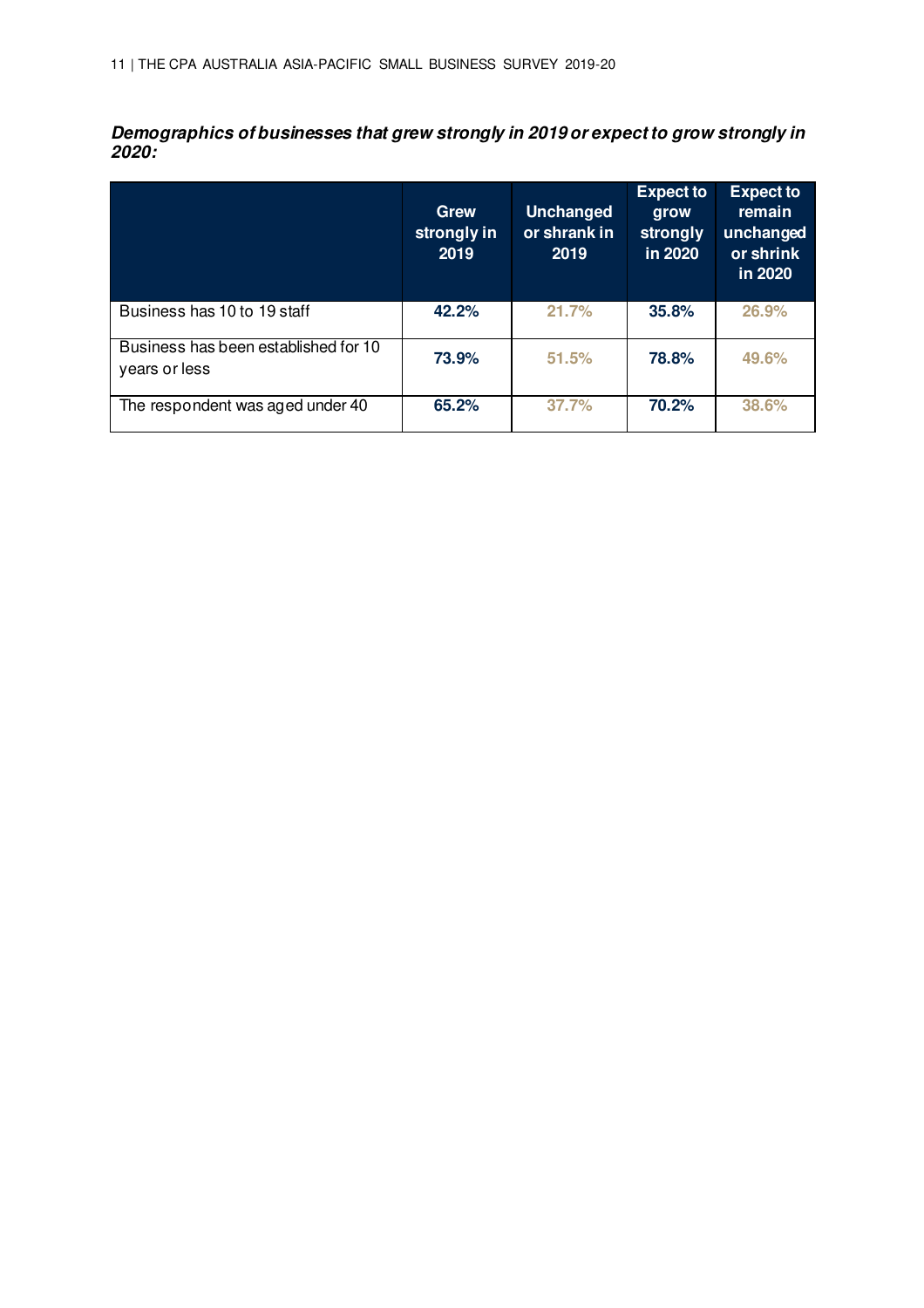### <span id="page-11-0"></span>MAJOR FINDING 3 – DIFFERENCES BETWEEN ASIA, AUSTRALIA AND NEW ZEALAND

#### **Small businesses from Asia are much more likely to be undertaking activities associated with growth**

Small businesses in Asia continue to be more likely than businesses in Australia and New Zealand to undertake activities the survey finds are closely associated with growth. This is highly likely to be contributing towards small businesses in Asia being more likely to be growing.

The investment that many small businesses in Asia are making in innovation, new payment technologies, social media and improving customer satisfaction should also support their long-term growth prospects.

Further, the stronger growth of small businesses in Asia is leading to them having much higher demand for external finance, despite access to finance being a lot more difficult in those locations (other than Mainland China). The relatively easier access to finance in Australia and New Zealand does not appear to influence the businesses' growth outlook.

A significant difference between small businesses in Asia, and Australia and New Zealand is their respective age profiles. Small businesses in Asia have typically been established for shorter periods of time and have a younger owner. The survey results show that these businesses are much more likely to be undertaking activities associated with growth such as leveraging technologies and innovation. A policy challenge for Australia and New Zealand is, therefore, how to attract younger people to start their own business or buy an existing business.

|                                                         | <b>Australia</b> | <b>New</b><br><b>Zealand</b> | <b>Asia</b><br>average |
|---------------------------------------------------------|------------------|------------------------------|------------------------|
| Business grew in 2019                                   | 35.3%            | 49.7%                        | 71.8%                  |
| Increased business revenues in 2019                     | 30.5%            | 45.7%                        | 65.6%                  |
|                                                         | 6.4%             | 7.3%                         | 30.3%                  |
| Do NOT expect to sell into overseas markets in 2020     | 52.1%            | 47.7%                        | 24.9%                  |
| Did NOT use social media for business purposes          | 45.1%            | 39.3%                        | 13.2%                  |
| Business uses social media to sell products or services | 17.2%            | 23.3%                        | 44.0%                  |

#### **The major differences in the survey results between Australia, New Zealand and the average for Asia**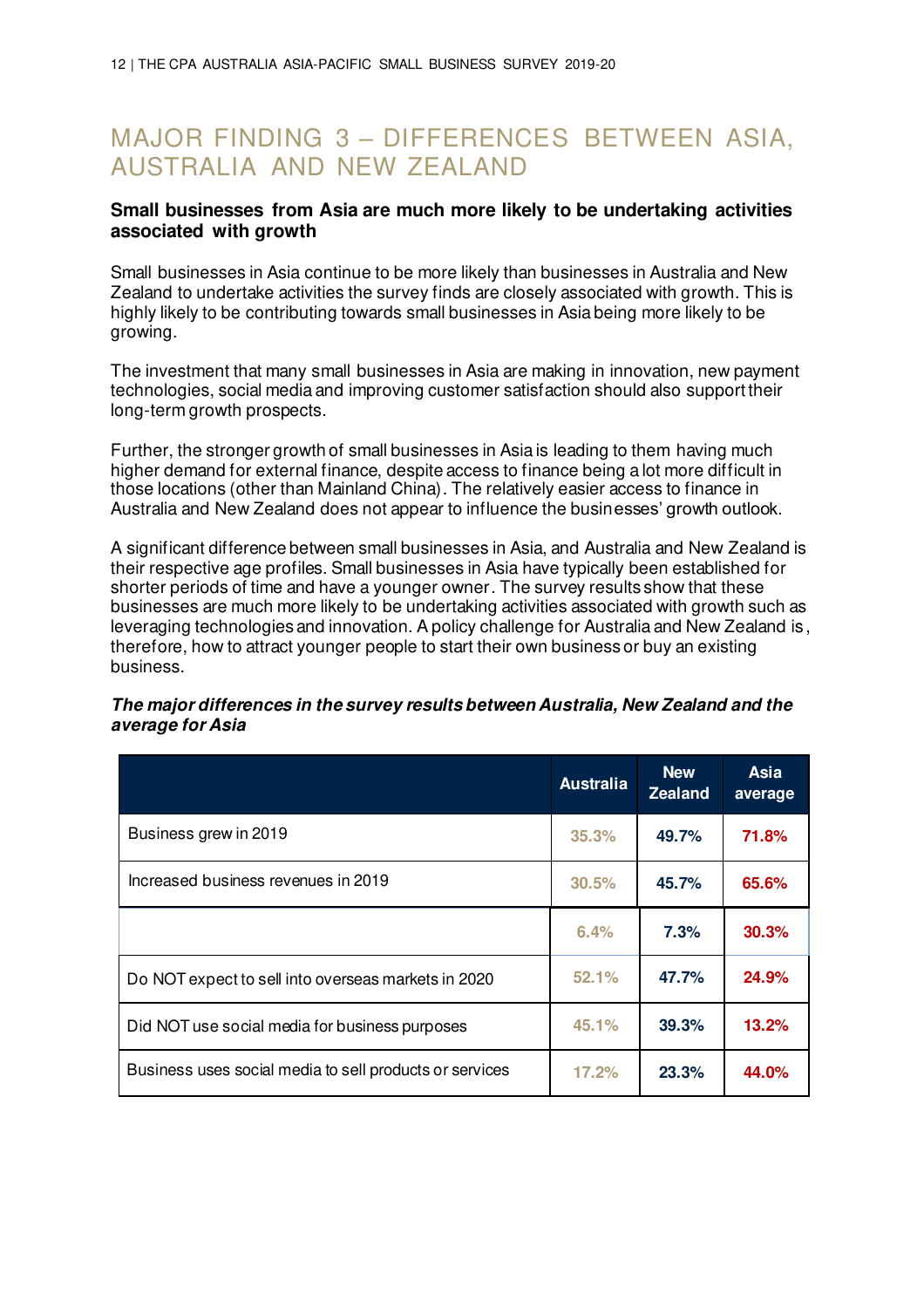| Business uses social media to communicate with existing<br>customers                                                          | 22.6%    | 34.0%        | 48.6%        |
|-------------------------------------------------------------------------------------------------------------------------------|----------|--------------|--------------|
| Improving business strategy was one of the most positive<br>influences on the business in 2019                                | $10.0\%$ | 17.0%        | <b>23.9%</b> |
| Improving customer satisfaction was one of the most<br>positive influences on the business in 2019                            | 19.4%    | 24.7%        | 31.4%        |
| Received more than 10 per cent of their sales through new<br>payment technologies such as Alipay, Apple Pay and<br>WeChat Pay | 37.1%    | 42.1%        | 65.3%        |
| Earned more than 10 per cent or more of their revenue from<br>online sales                                                    | 26.7%    | 26.0%        | 56.8%        |
| Found their investment in technology in 2019 was already<br>profitable                                                        | 18.8%    | <b>23.0%</b> | 55.7%        |
| Required external finance in 2019 to fund business growth                                                                     | 30.1%    | 31.4%        | 56.4%        |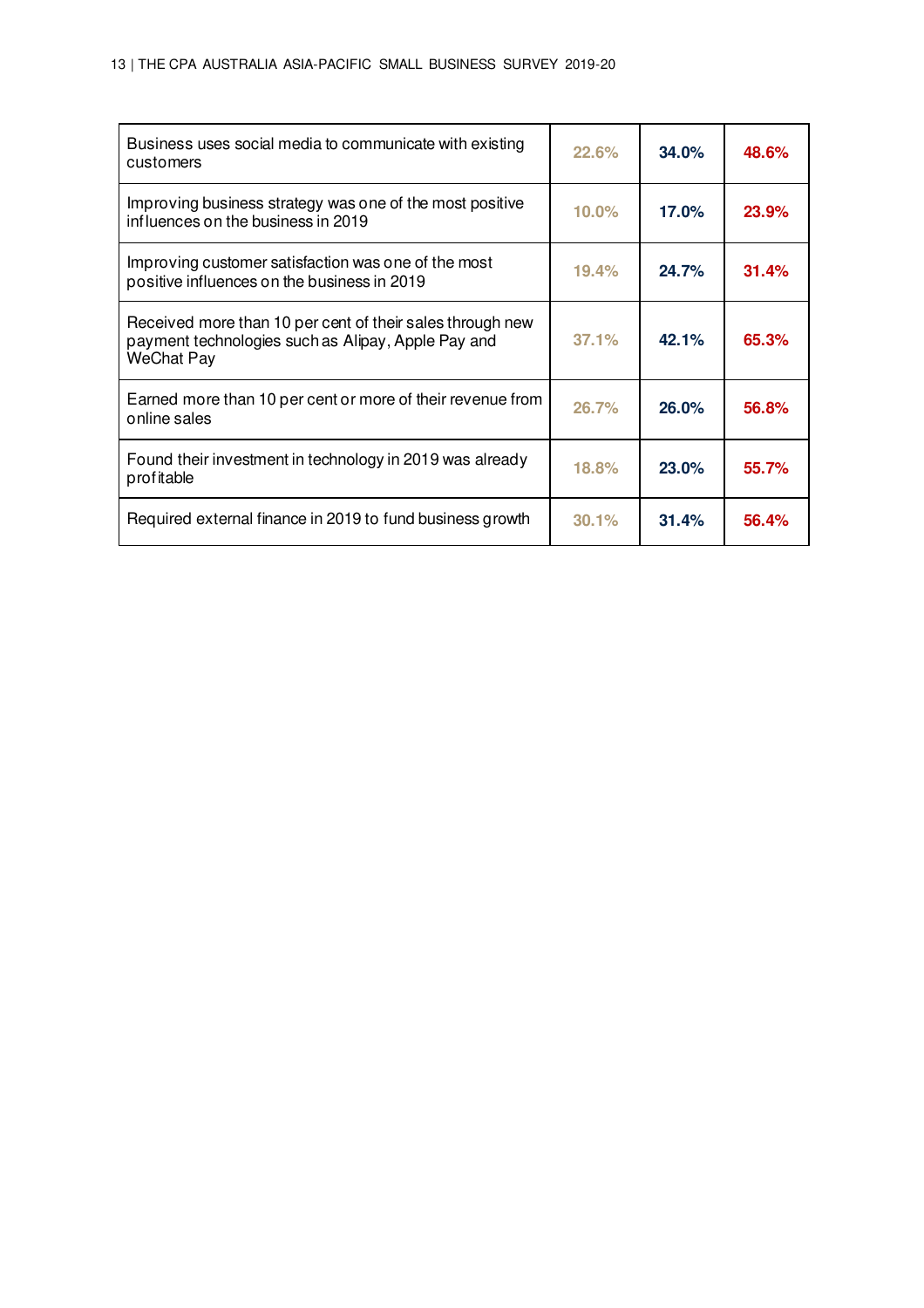## <span id="page-13-0"></span>MAJOR FINDING 4 – DIFFERENCES IN RESULTS BY AGE

#### **Small businesses with younger respondents are much more likely to be growing**

Respondents aged under 40 are significantly more likely to state that their business is growing, creating jobs and focusing on key drivers of business growth including innovation, and leveraging technology.

Younger respondents were also more likely to have invested in technology in 2019 that has already improved their profitability. These respondents are more likely to have invested in artificial intelligence and mobile applications (apps) than older respondents, who were more likely to be investing in computer equipment.

Due to their typically stronger focus on increasing the use of technology, younger respondents are much more likely to expect a cyberattack in 2020 and are therefore more likely to have reviewed their cybersecurity in the past six months.

While younger respondents are seeking to grow their customer base through technology, innovation and improving customer satisfaction, older respondents are more likely to be relying on their existing customer base.

Given younger respondents are more likely to be with businesses that are growing, it is not surprising that they were much more likely to have required external finance in 2019. While there is little difference in ease or difficulty in accessing finance by age, younger respondents were less likely to state that a bank was their main source of external finance than their older counterparts.

Interestingly, older respondents are significantly less likely to be relying on cash sales than younger respondents. This may be due, in part, to a high percentage of younger respondents operating in developing economies where payment methods such as credit cards and electronic funds transfers appear less available.

Given these results, policy makers should consider how best to encourage and support younger people to start a business or to buy an existing business.

#### **Key differences in survey results between respondents aged under 40 and those aged 50 and over**

|                                               | Percentage of<br>respondents<br>under 40 | Percentage<br><b>of</b><br>respondents<br>50 or over |
|-----------------------------------------------|------------------------------------------|------------------------------------------------------|
| Reported their business grew in 2019          | 76.5%                                    | 41.2%                                                |
| Reported their business revenues grew in 2019 | 70.2%                                    | 39.3%                                                |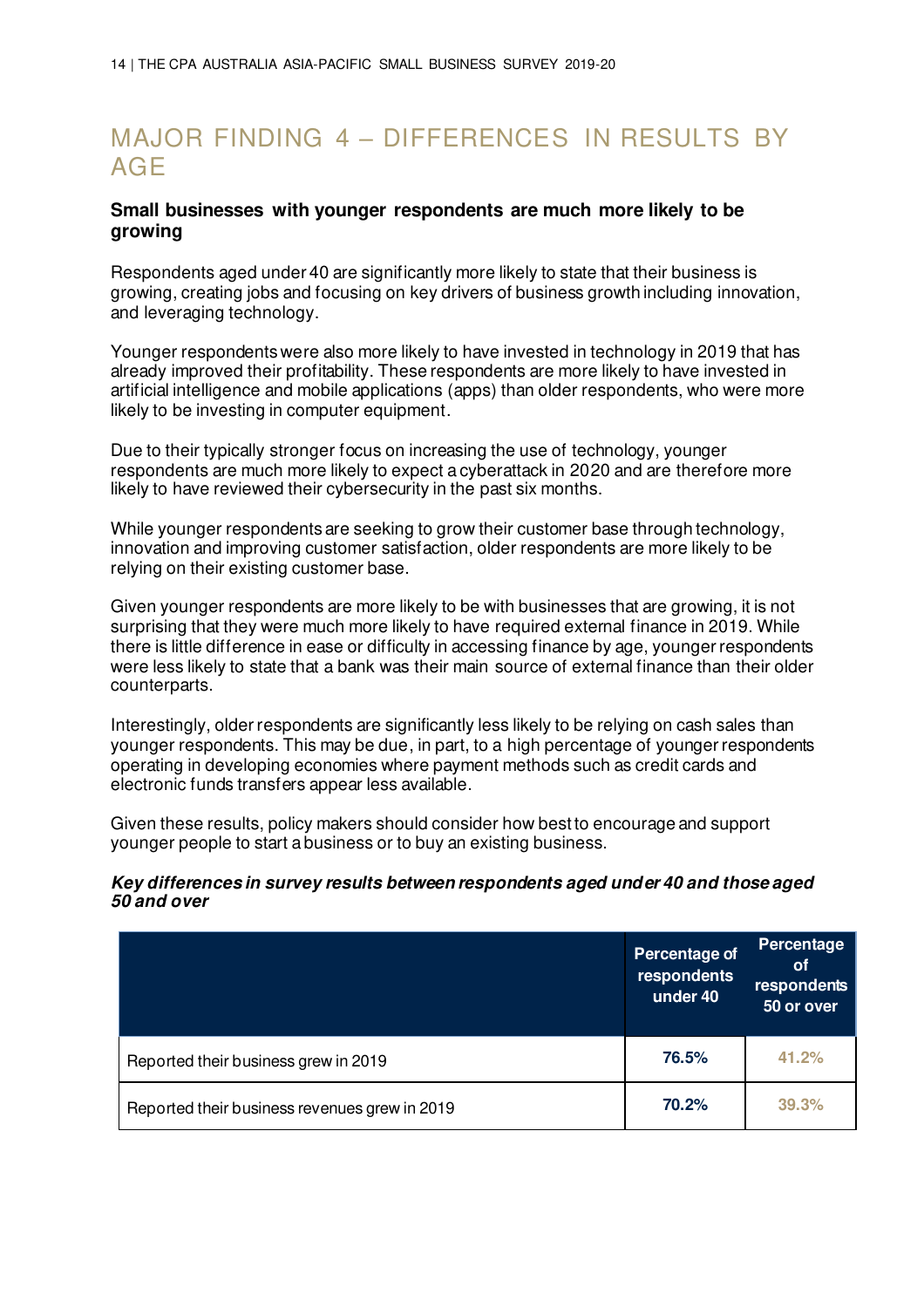| Increased employee numbers in 2019                                                                                            | 41.8% | 13.1% |
|-------------------------------------------------------------------------------------------------------------------------------|-------|-------|
| Will introduce a new product, service or process unique to their market<br>or the world in 2020                               | 32.8% | 7.8%  |
| Expect revenue from overseas markets to grow strongly in 2020                                                                 | 20.6% | 6.9%  |
| Did NOT use social media for business purposes                                                                                | 10.9% | 40.7% |
| Business used social media to sell products or services                                                                       | 47.3% | 22.5% |
| Business used social media to communicate with existing customers                                                             | 50.9% | 29.9% |
| Business used social media to promote itself to potential customers                                                           | 51.8% | 35.5% |
| Improving business strategy was one of the most positive influences<br>on their business in 2019                              | 24.8% | 14.3% |
| Improving customer satisfaction was one of the most positive<br>influences on their business in 2019                          | 32.5% | 24.8% |
| More than 10 per cent of revenue comes from online sales                                                                      | 59.4% | 26.1% |
| More than 10 per cent of sales received through digital online payment<br>platforms, such as Alipay, Apple Pay and WeChat Pay | 58.8% | 33.3% |
| Consider it likely that their business will experience cyberattack(s) in<br>2020                                              | 40.9% | 22.6% |
| Business last reviewed its cybersecurity protections in the past six<br>months                                                | 50.8% | 34.6% |
| Investment in technology in 2019 has already increased the business's<br>profitability                                        | 58.4% | 24.9% |
| The technology the business invested in most heavily in 2019 was<br>computer equipment                                        | 18.4% | 34.5% |
| Required external finance in 2019                                                                                             | 60.1% | 28.3% |
| Business growth was a main reason for requiring external finance in<br>2019                                                   | 57.6% | 44.8% |
| A bank was the main source of external finance in 2019                                                                        | 33.8% | 46.8% |
| 50 per cent or more of sales are received in cash                                                                             | 51.1% | 27.4% |
| Has 10 to 19 staff                                                                                                            | 42.1% | 17.8% |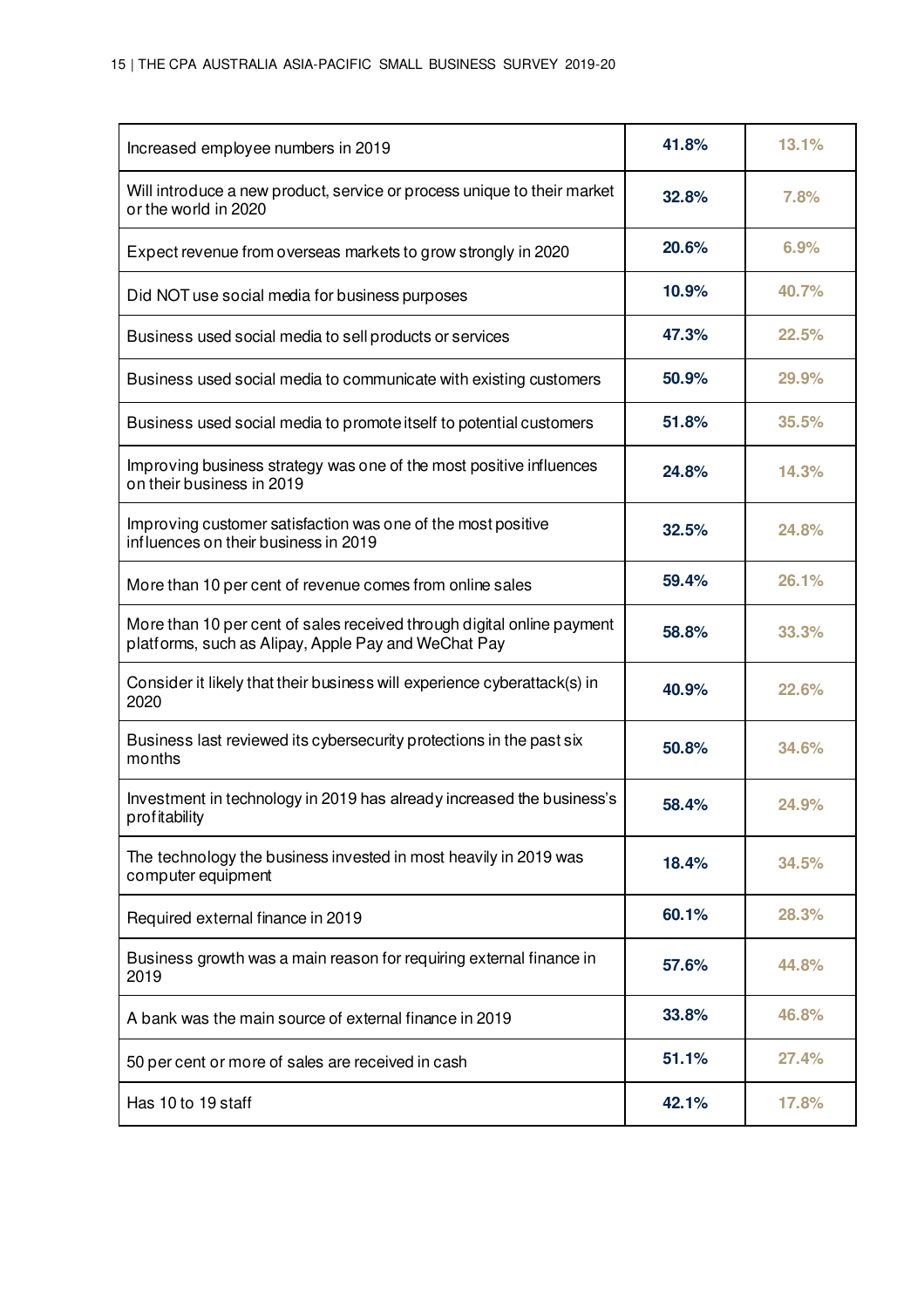## <span id="page-15-0"></span>SURVEY RESULTS

## <span id="page-15-1"></span>WHAT DO HIGH GROWTH SMALL BUSINESSES DO DIFFERENTI Y?

#### **Invested in technology**

## **70.9%**

of businesses that grew strongly reported that their investment in technology in 2019 was already profitable

## 22.8%

of businesses that did not grow, or shrank, found their investment in technology in 2019 was profitable

| 54.1%                                       | 33.3%                                      |
|---------------------------------------------|--------------------------------------------|
| of businesses that grew strongly in 2019    | of businesses that did not grow, or shrank |
| reviewed their cybersecurity protections in | in 2019, reviewed their cybersecurity      |
| the past six months                         | protections in the past six months         |

Businesses that reported growing strongly in 2019 are much more likely to have invested in technology and are significantly more likely to have found their investment was already profitable. This indicates that such businesses:

- may have better access to the skills, knowledge and experience required to invest in and use technology that generates a quick return on investment
- may have the extra resources required to invest in the right technology
- are less likely to have legacy systems
- are in a better position to take risks with technology.

Given the strong link between technology and business success, businesses should consider how best they can improve their understanding of technology so that they are better placed to make decisions on the types of technology their business needs and implement it. Further, they need to also consider increasing their investment cybersecurity to reduce the risk of a cyberattack on their critical systems.

#### **Selling online is an important part of their business**

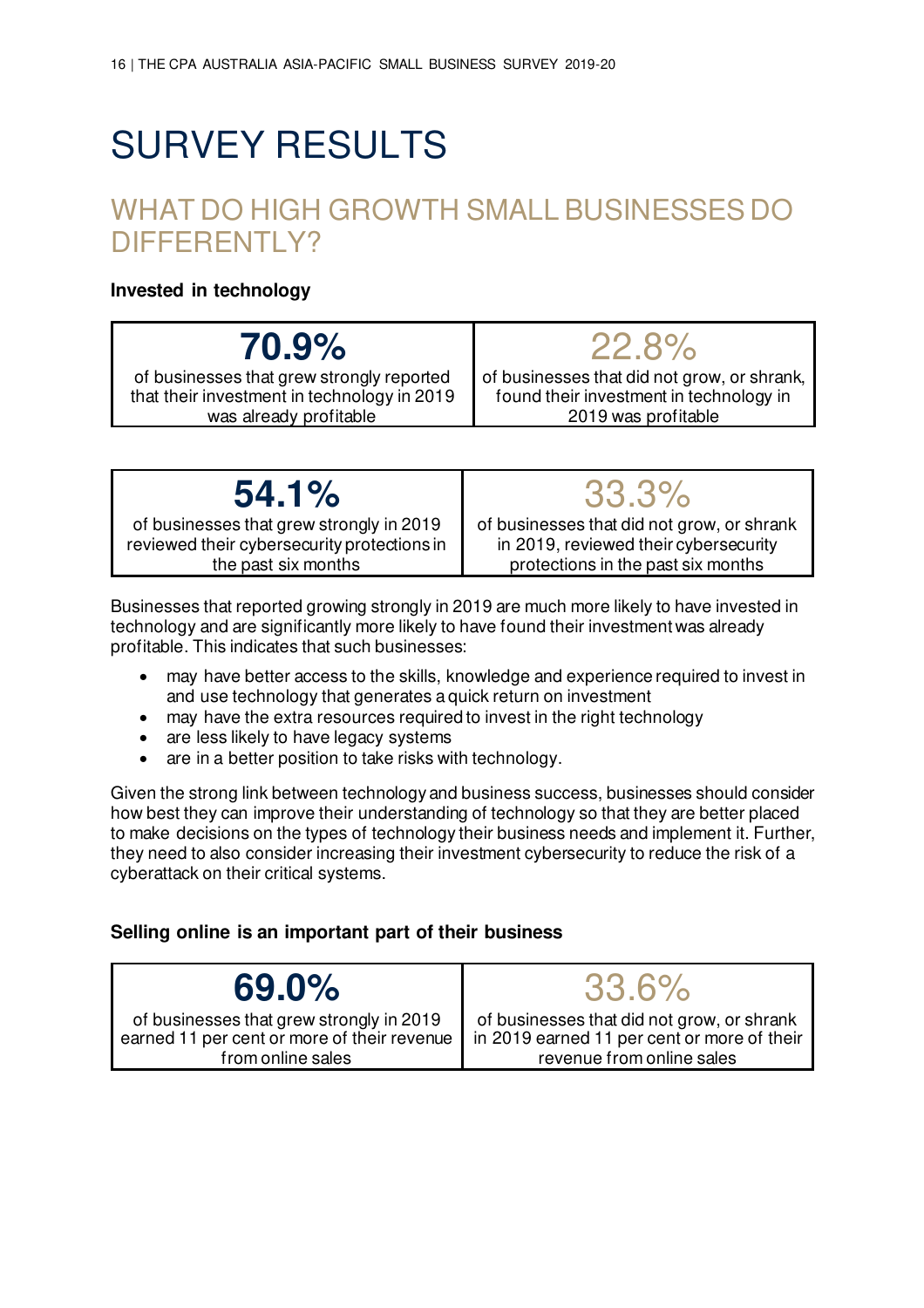## **68.5%**

of businesses that grew strongly received 11 per cent or more of their sales through new payment technology

of businesses that did not grow, or shrank in 2019 received 11 per cent or more of their sales through new payment technology

46.4%

Businesses that reported growing strongly in 2019 and reported strong revenue growth were significantly more likely to have earned more than 10 per cent of their revenue from online sales.

Businesses seeking to grow, that are not selling online or earn very little from online sales, should consider investing more in developing various online channels for sales, including making it easier for customers to purchase online through new payment technologies such as PayPal, Alipay and Afterpay.

#### **Used social media for business purposes**



of businesses that grew strongly used social media to promote their business to potential customers

of businesses that did not grow, or shrank, used social media to promote their business to potential customers

As in previous years, there is a solid link between using social media for business purposes and strong business growth. Further, businesses that are growing strongly are significantly more likely to be using social media in a variety of ways, including selling, having two-way communication with existing and potential customers, and learning more about customer behaviours.

This indicates that there is value in small businesses increasing their social media presence, including using it as another channel to sell to customers and gathering customer data and feedback. Such data is important to form a better understanding of their customers and, if acted upon, improving customer satisfaction.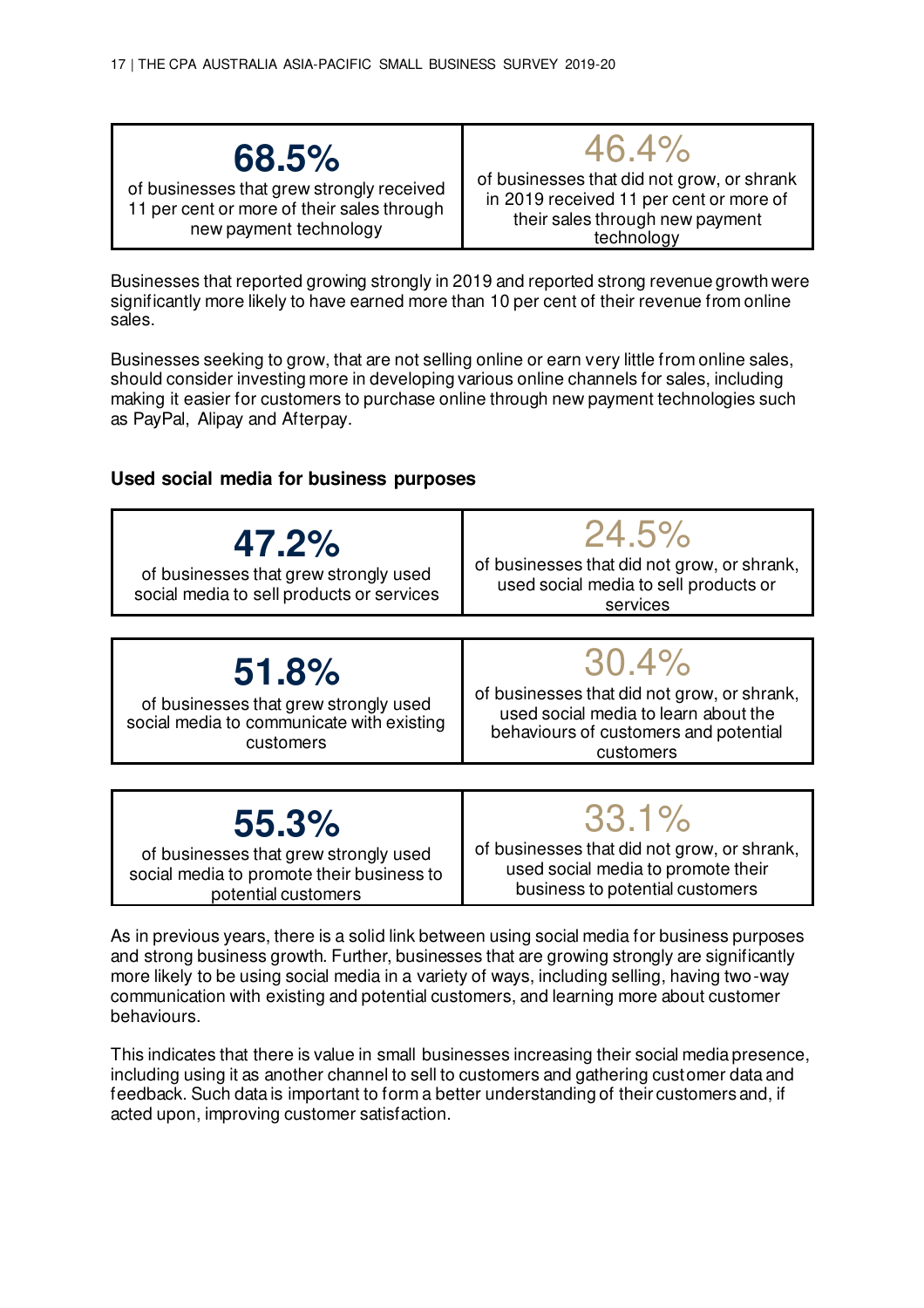#### **Focused on improving customer satisfaction and business strategy**

| $37.7\%$                                   | $16.9\%$                                   |
|--------------------------------------------|--------------------------------------------|
| of businesses that grew strongly in 2019   | of businesses that did not grow, or shrank |
| found that improving customer satisfaction | in 2019 found that improving customer      |
| had one of the most positive influences on | satisfaction was one of the most positive  |
| their business                             | influences on their business               |
|                                            |                                            |
| 29.4%                                      | $11.4\%$                                   |
| of businesses that grew strongly in 2019   | of businesses that did not grow, or shrank |
| found that improved business strategy had  | in 2019, found that improved business      |
| one of the most positive impacts on their  | strategy had one of the most positive      |
| business                                   | impacts on their business                  |

Businesses that reported growing strongly in 2019, and reported their revenues grew strongly, were much more likely to be focused on customers satisfaction and business strategy than businesses that did not grow.

While maintaining customer loyalty was also one of the most positive factors impacting businesses that grew strongly, it is not a distinguishing feature of growing businesses as businesses that did not grow also said they were focused on maintaining customer loyalty.

This indicates that spending time learning about customers and potential customers, as well as increasing the time spent on developing and implementing a business strategy, is important to business success. This may require small businesses to invest in technology that allows them to learn more about their customers and their behaviours, as well as seeking professional advice on the design and execution of business plans.

#### **Innovate through a new product or service**



service was one of the most positive influences on their business

most positive influences on their business

The survey results show that there is a solid link between innovation through introducing a new product, process or service and business growth.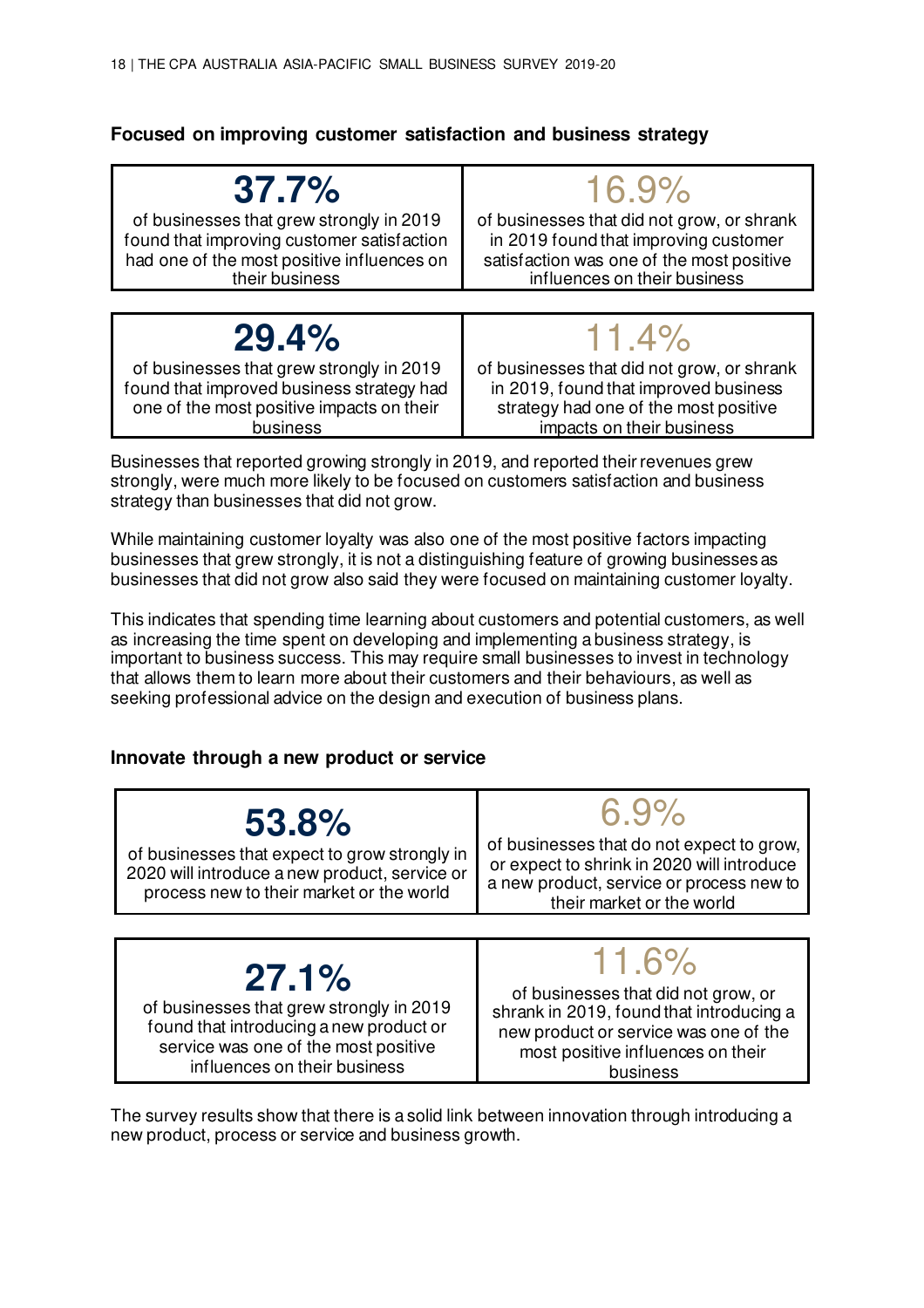This indicates that spending more resources and time learning about customers, technological developments and industry trends and translating that through to new products and services is important to business success.

This result may also indicate that businesses that are growing strongly may have the extra resources required to invest in innovation and be in a better position to take risks that are associated with innovation. This culture of innovation is setting such businesses up for longterm success.

#### **Seeking to grow export**

business

| 37.9%                                                                                                 | $5.4\%$                                                                                                         |
|-------------------------------------------------------------------------------------------------------|-----------------------------------------------------------------------------------------------------------------|
| of businesses that expect to grow strongly<br>in 2020 expect strong growth in their<br>overseas sales | of businesses that do not expect to grow, or<br>shrink in 2020, expect strong growth in their<br>overseas sales |
|                                                                                                       |                                                                                                                 |
|                                                                                                       |                                                                                                                 |
| 25.1%                                                                                                 | $10.2\%$                                                                                                        |

As with previous results, businesses that expect their business and revenues to grow strongly in 2020 are significantly more likely to expect their overseas sales will grow strongly. Businesses that grew strongly in 2019 were also much more likely to report that entering new markets was one of the most positive influences on their business in that year.

business

This result may also indicate that businesses that are growing strongly may have the extra resources required to enter new markets and adapt their products or services to those markets and be in a better position to take risks associated with exporting. However, exposing a business to new competitive pressures and ideas from different markets, and diversifying income streams remains important for long-term business success.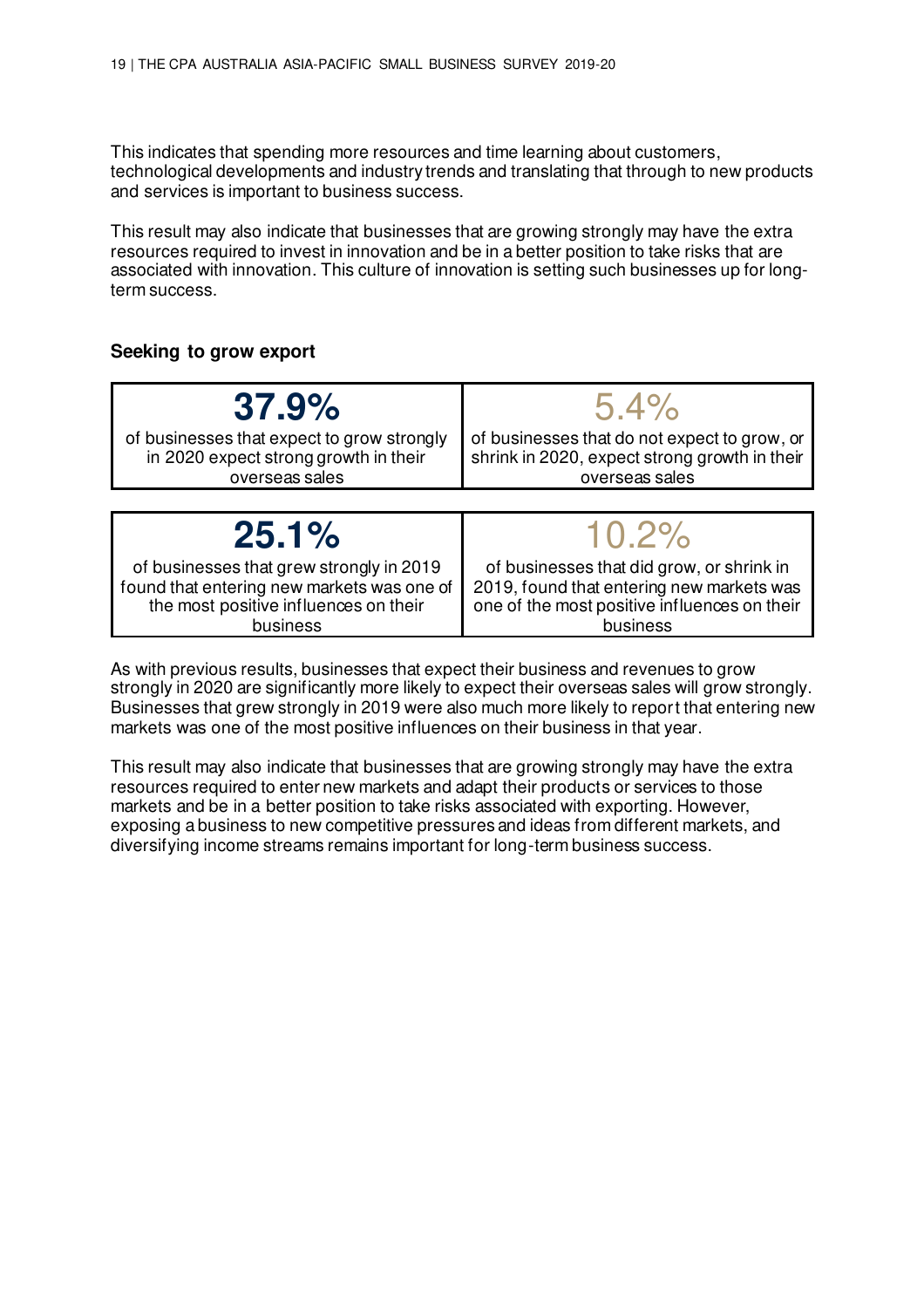## <span id="page-19-0"></span>SEVEN LESSONS FROM HIGH GROWTH SMALL **BUSINESSES**

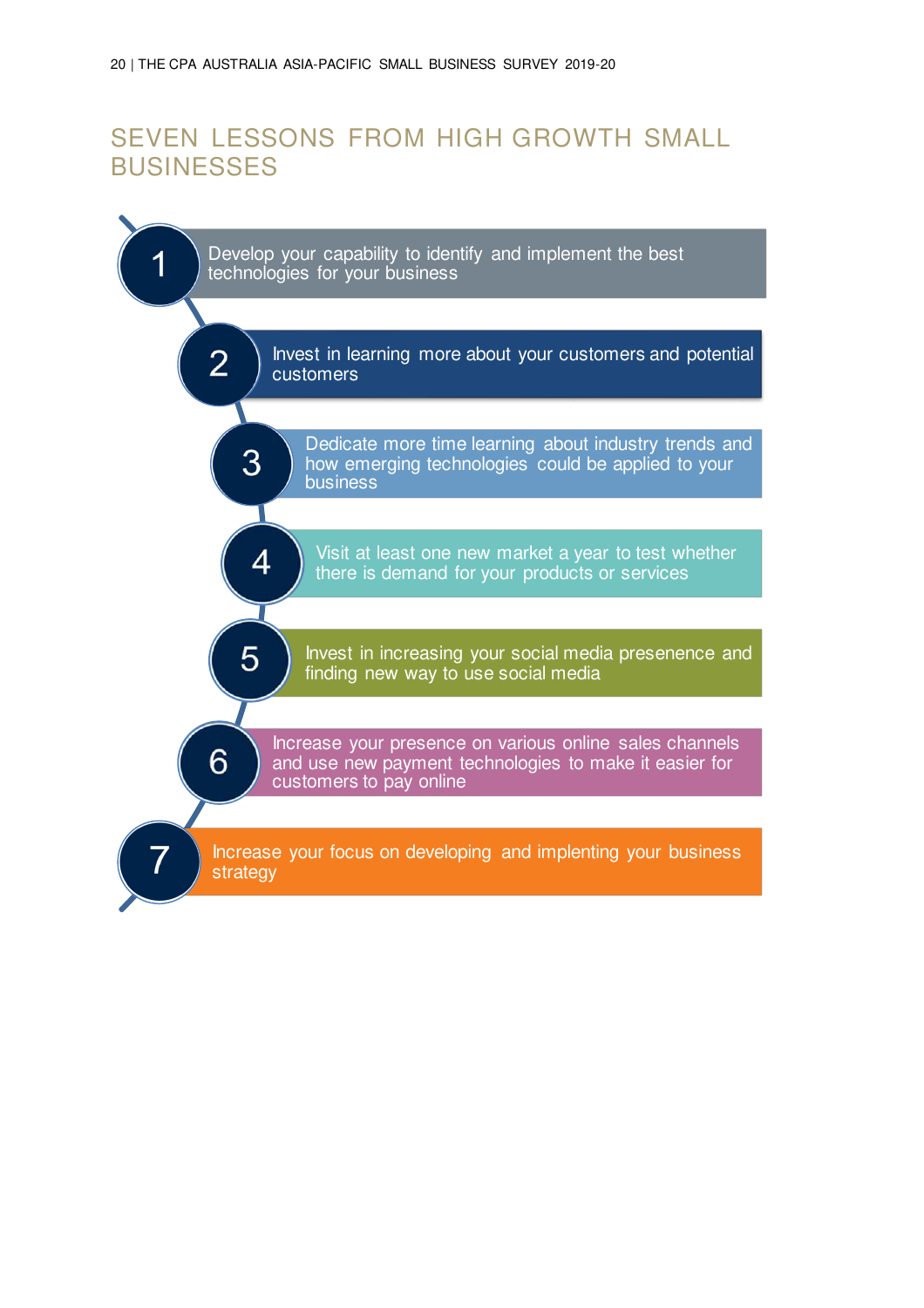### <span id="page-20-0"></span>SMALL BUSINESS AND TECHNOLOGY

#### **The impact of technology on small business profitability**

**Investment in technology in 2019 made the business more profitable (by market)** 



#### **Investment in technology in 2019 made the business more profitable (by age of respondent)**



It made the business significantly more profitable  $\blacksquare$  It made the business somewhat more profitable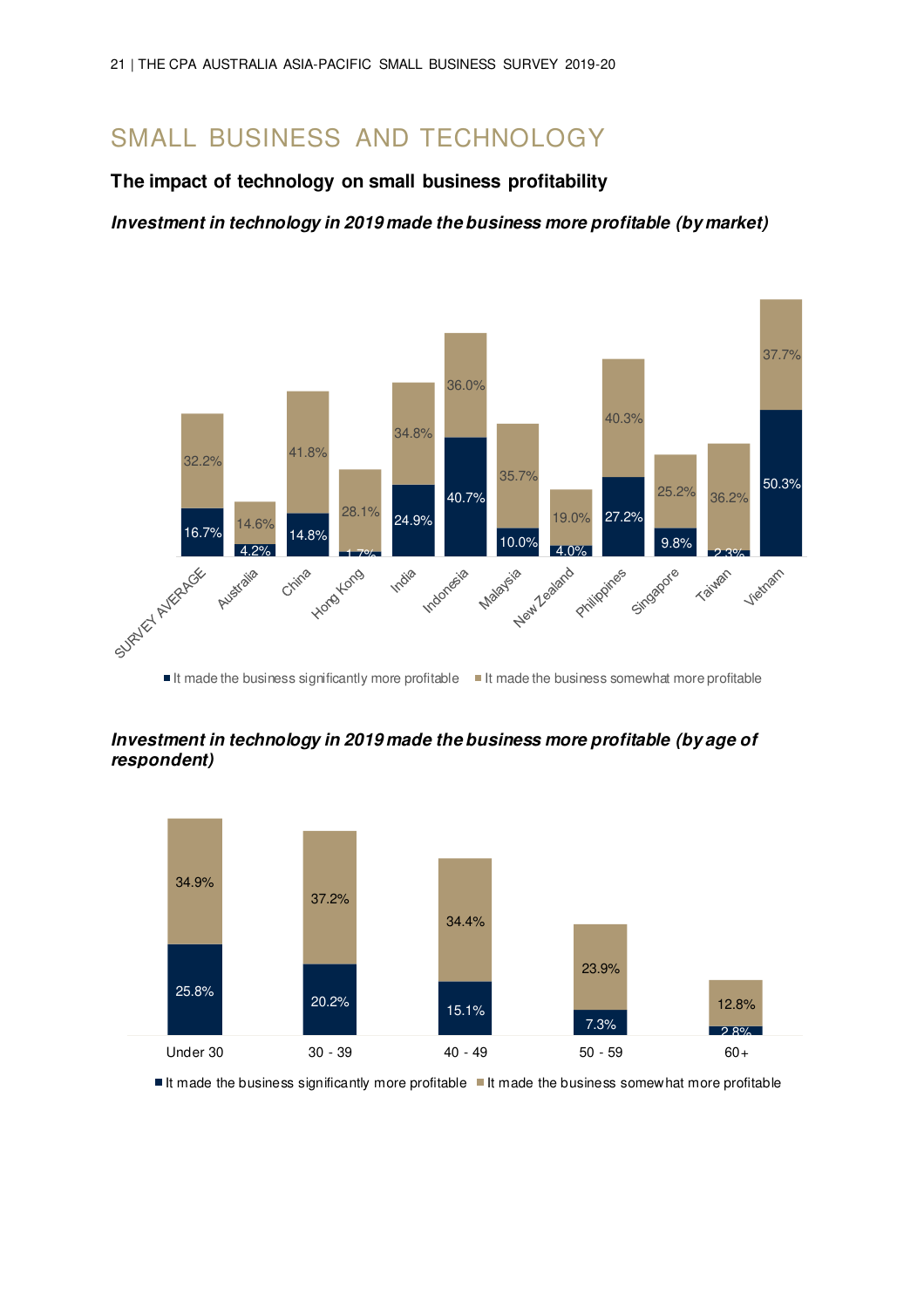#### **Key findings**

Nearly half of small businesses found that their investment in technology in 2019 had already led to an increase in their profitability (48.9 per cent), largely unchanged from 2018 (48.0 per cent).

Small businesses from developing economies were again much more likely to have experienced a boost in profits from their recent investment in technology. For example, 88.0 per cent of the respondents from Vietnam reported their investment in technology in 2019 had already improved their profitability, compared with only 18.8 per cent of Australian small businesses.

Age is also a factor in the short-term profitability of technology investment by small business, with respondents aged under 40 being far more likely to state their investment in technology in 2019 was already profitable (58.4 per cent) than respondents over 50 (24.9 per cent). Similarly, older respondents were more likely than younger respondents to state that their business did not invest in any technology in 2019 (34.8 per cent of respondents aged over 50 stated their business did not invest in any technology in 2019 compared with 15.6 per cent of respondents under 40).

Another factor influencing this result is the number of employees, with businesses with five or more employees being significantly more likely to report that their investment in technology in 2019 was already profitable (58.9 per cent) than businesses with no staff (27.3 per cent).

The technology that was most likely to have significantly increased a business's profitability in 2019 was artificial intelligence and machine learning.

Other findings

- Businesses that grew strongly in 2019 were significantly more likely to find that their investment in technology in 2019 was already profitable (70.8 per cent) than those that did not grow or shrank (22.8 per cent).
- Businesses that did not grow or shrank in 2019 were much more likely to have made no investment in technology (31.5 per cent) than those that grew strongly (14.3 per cent).

#### **Suggestions:**

- Businesses should invest in developing their digital capability so they are more likely to invest in technology that improves their profitability sooner.
- Businesses with few employees could work with professional advisers to improve their understanding of technologies that can improve their profitability.
- Governments, with the support of professional advisers, should be assisting small businesses improve their understanding of technology.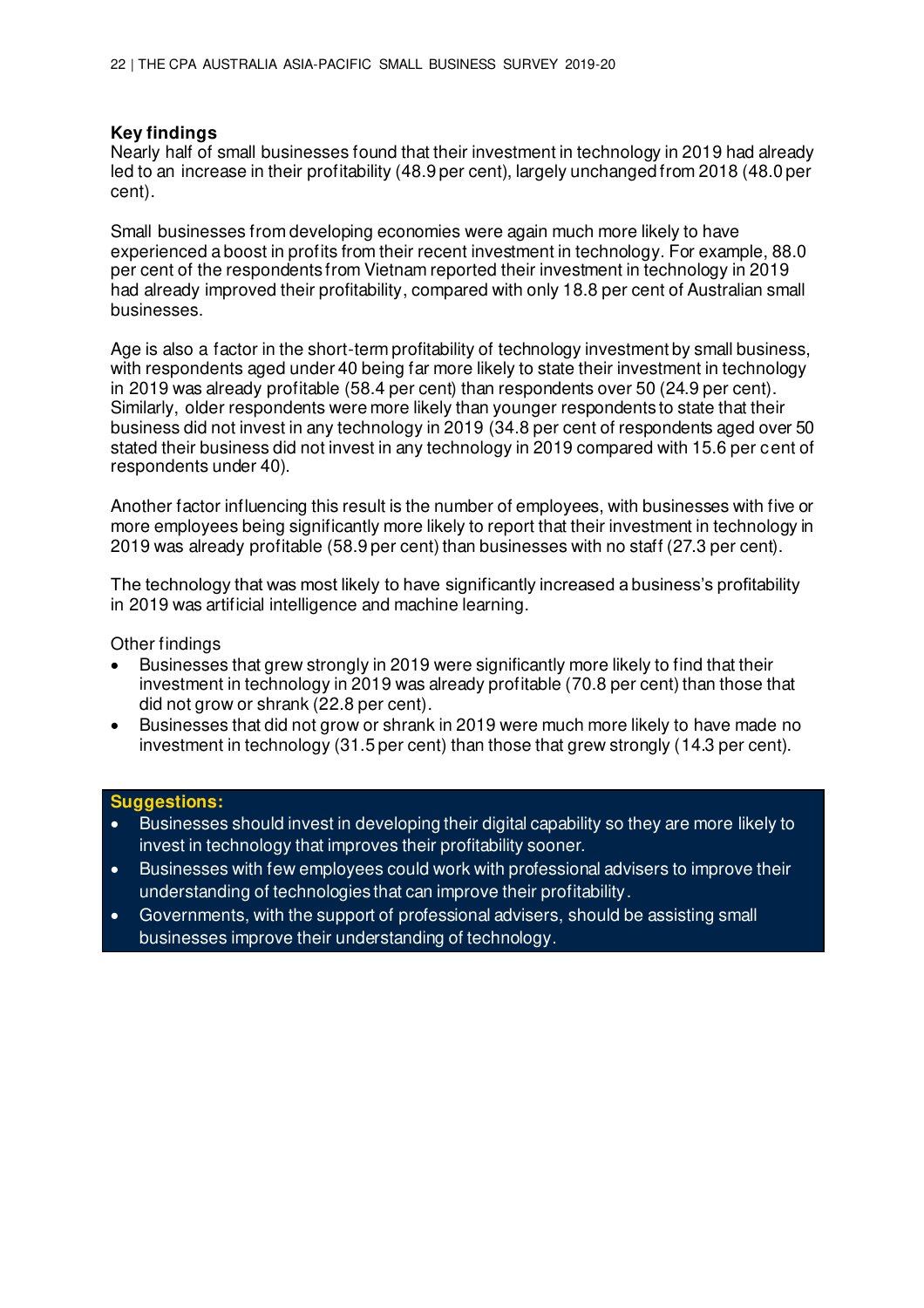**Social media**



#### **NOT using social media for business purposes (by market and over time)**



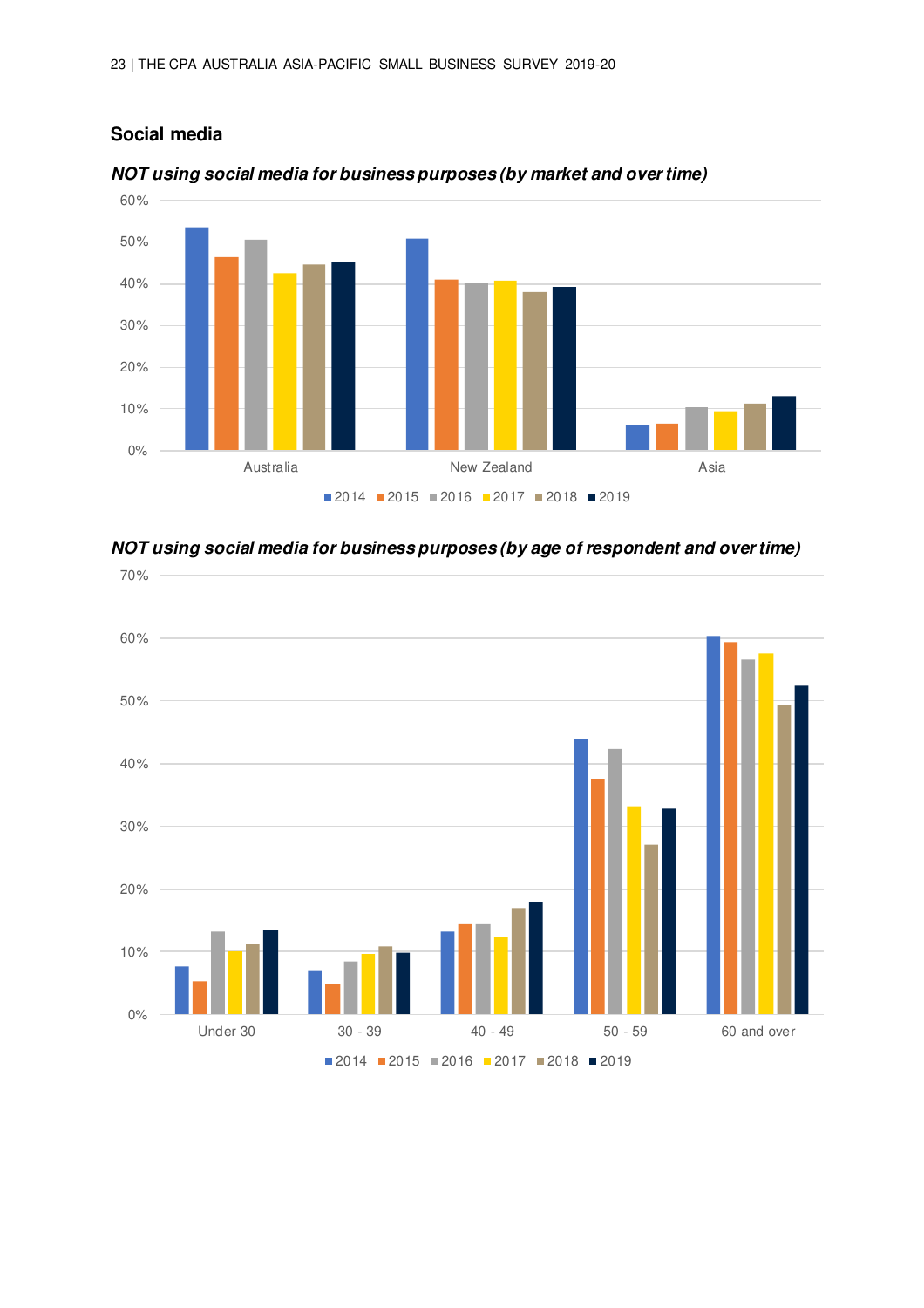#### **What small businesses use social media for (comparison of those growing strongly with those that grew a little, and did not grow or shrank)**



#### **Key findings**

The survey results again demonstrate that small businesses that use social media are significantly more likely to be growing than businesses that are not. Further, small businesses in Asia remain far more likely to be using social media than businesses in Australia and New Zealand.

In addition, businesses that are growing are using social media in different ways. For example, most are using social media to engage with their existing customers and seek out new customers. Further, social media is a popular platform from which to sell products and services amongst growing small businesses.

The data shows that age of the respondent plays a big factor in whether a business uses social media, with respondent 50 or over being significantly less likely to use social media for business purposes. With a high percentage of respondents from Australia and New Zealand being 50 or over relative to Asia, this helps to explain the difference in social media uptake in those markets.

We note that the gap between older respondents using social media for business purposes and younger respondents has reduced somewhat over the past six years, however the gap remains large.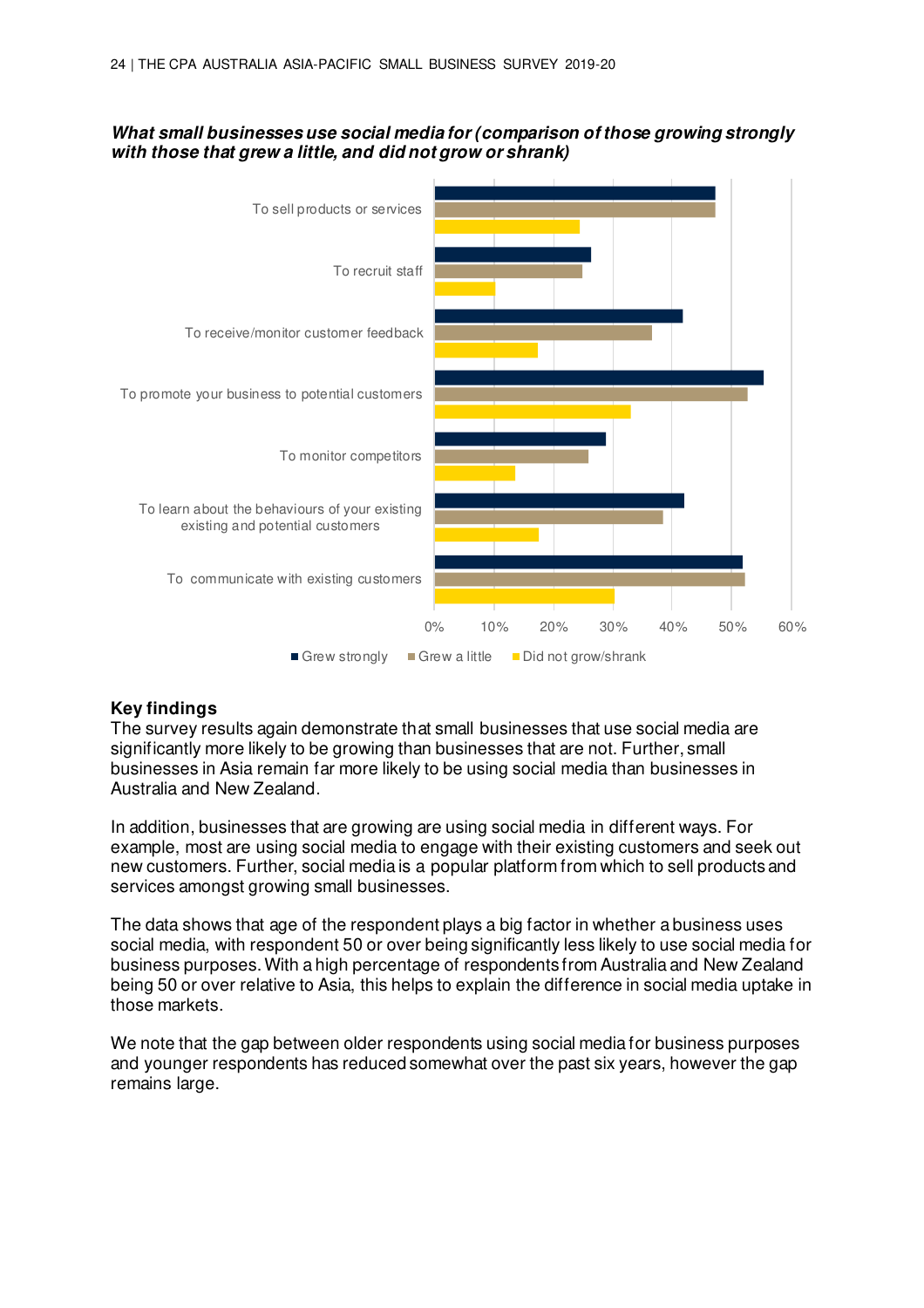Other findings

- Businesses with less than five staff are much more likely NOT to be using social media for business purposes.
- Using social media to recruit staff is popular with businesses with 10 to 19 staff.
- Businesses that have been established for over 20 years are significantly more likely NOT to use social media than younger businesses.

#### **Suggestions:**

- Businesses not using social media for business purposes should invest in developing their capability to do so.
- Those businesses using social media only to promote their business should look to expand how they use social media, especially in the areas of learning more about customer behaviour, selling via social media and to receive feedback. This may require seeking expert advice.
- Governments, with the support of professional advisers, should educate small businesses about the value of using social media for business purposes and the various ways social media can be used.

#### **Selling online**

**Percentage of businesses earning more than 10 per cent of revenue online** *–* **by whether they grew or not and over time** 

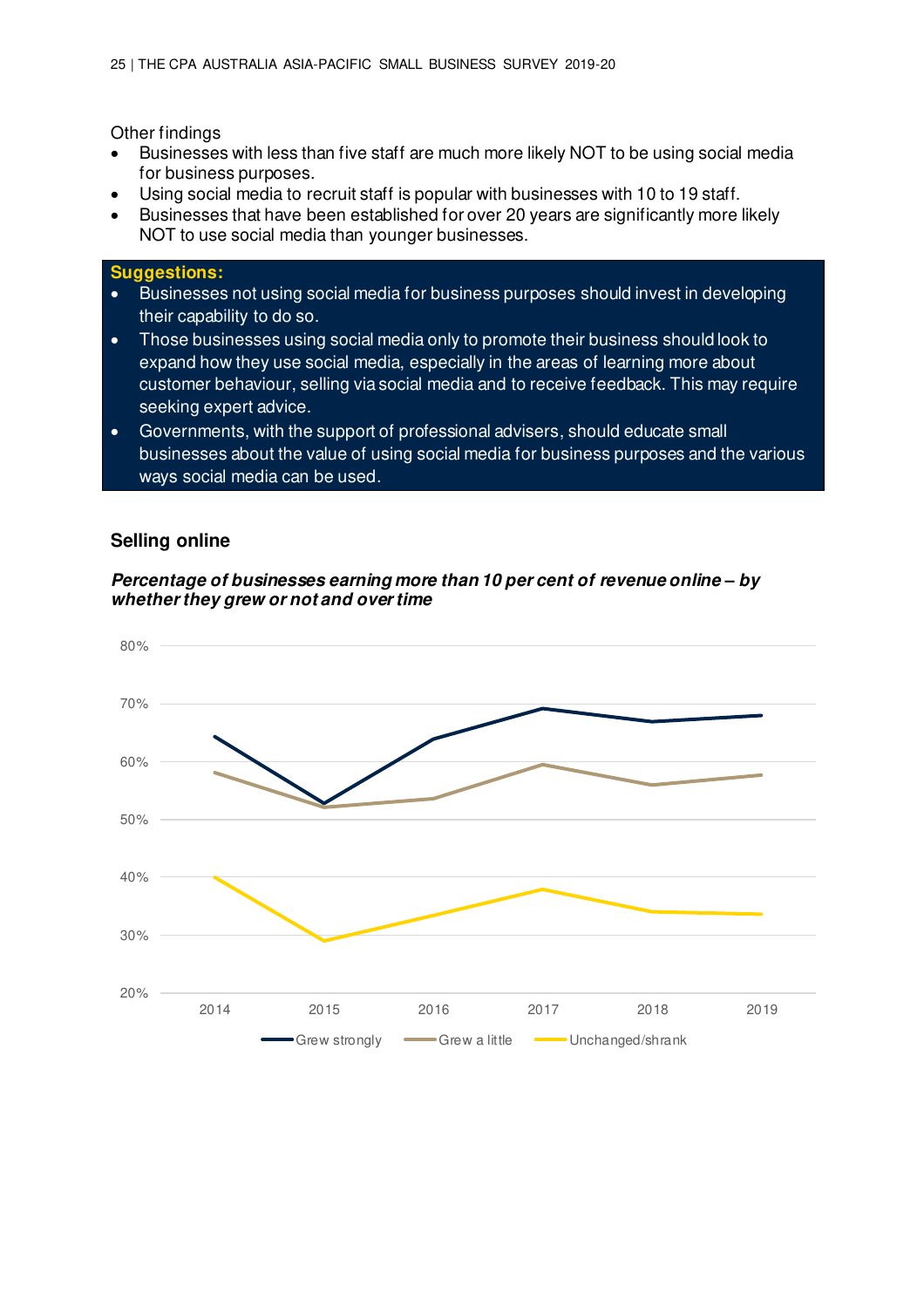

**Percentage of business earning more than 10 per cent of revenue online** *–* **by market in 2019** 

**Percentage of business earning more than 10 per cent of revenue online** *–* **by age and over time** 

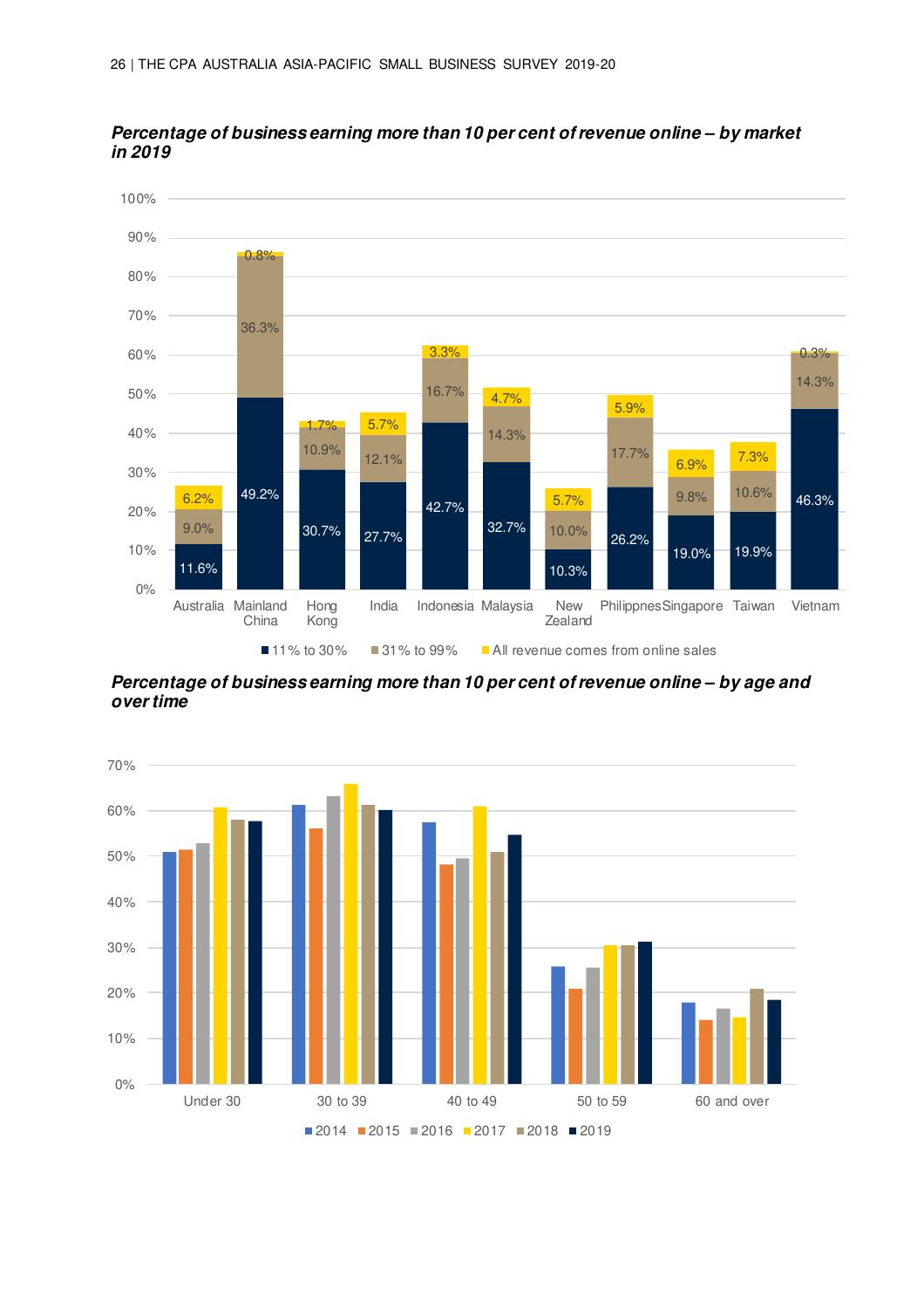#### **Key findings**

The survey data again shows that having online sales as a key part of a business (earning 10 per cent or more of revenue from online sales) is important to most businesses that are growing. Further, it is an essential element of businesses from Mainland China, whereas in Australia and New Zealand online sales remains significantly less likely to be undertaken by a small business.

As with social media usage, the age of the respondent appears to be an important factor influencing whether online sales is important to a business, with respondents aged 50 or over remaining significantly less likely to be generating more than 10 per cent of their revenue through online sales than younger respondents. With a high percentage of respondents from Australia and New Zealand being 50 or over relative to Asia, this helps to explain the difference in the uptake of online sales.

With the survey results showing a strong link between growth and online sales, more Australian and New Zealand businesses should be investing time in determining whether this approach is right for their business. Selling online should also be considered one way to enter new markets without having to commit significant resources to having a physical presence. It can also help reduce costs by lessening the need for business to be in high rent locations.

#### Other findings

- The more staff a small business has, the more likely they are to be generating more than 10 per cent of sales online.
- Businesses generating more than 10 per cent of their revenue from online sales are much more likely to have increased employee numbers in 2019 than cut numbers.
- Businesses generating more than 10 per cent of the revenue from online sales are more likely to have reviewed their cybersecurity in the past six months

#### **Suggestions:**

- Businesses not selling online should invest in developing their capability so that they can begin to do so, if appropriate.
- Businesses looking to expand into Mainland China must consider developing an online sales platform as part of their strategy to enter that market.
- Governments, with the support of professional advisers, should educate small businesses about the value of selling online and how best to do it.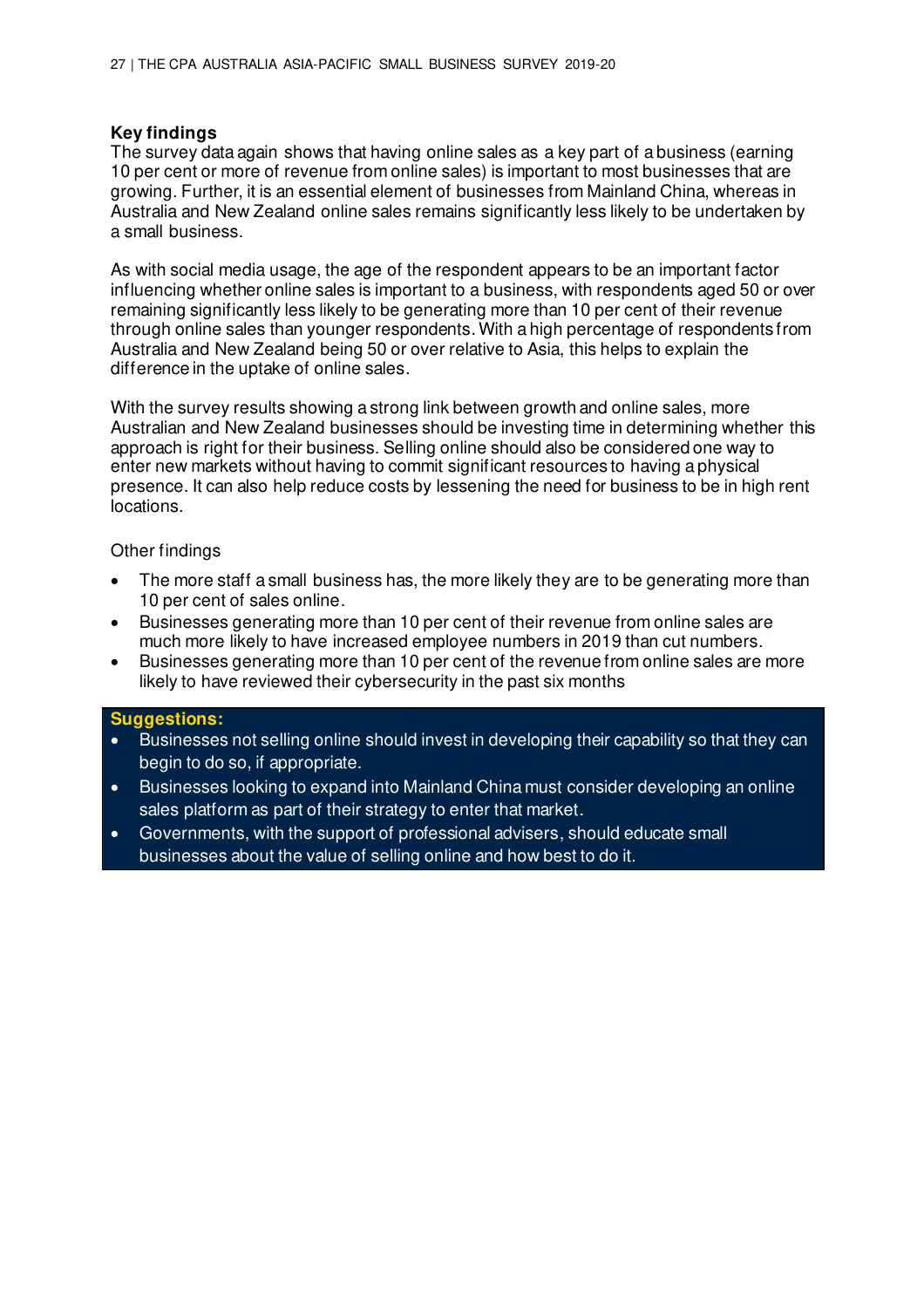#### **New payment technologies**

#### **Percentage of businesses receiving more than 10 per cent of their sales through new payment technologies such as Alipay, Apple Pay, WeChat Pay etc** *–* **by whether they grew or not, and over time**



**Percentage of businesses receiving more than 10 per cent of their sales through digital payment options, such as Alipay, Apple Pay, WeChat Pay etc - by market** 

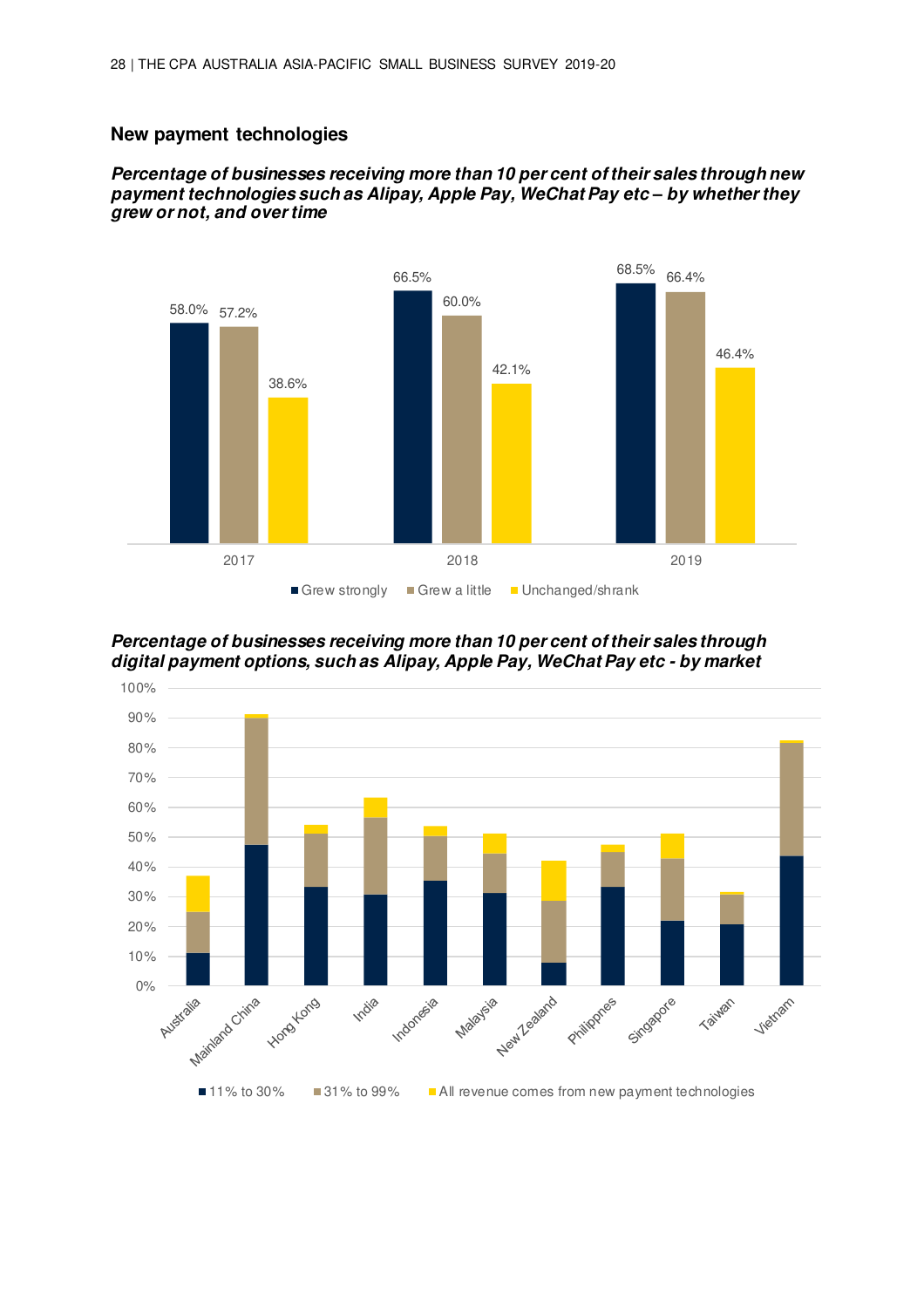



#### **Key findings**

The popularity of new digital payment options such as Alipay and Apple Pay remains very high in Mainland China, with Vietnam fast catching up – in fact it would be difficult to find a small business in Mainland China or Vietnam that does not offer digital payment options to their clients.

Businesses that are making more than 10 per cent of their sales through new digital payment technologies remain much more likely to be growing. This may help explain why the popularity of new digital payment technologies increased slightly in 2019 from 2018.

As with social media and selling online, the age of the respondent is important to whether a business generates more than 10 per cent of its sales through new payment technologies. Respondents aged 50 or over remain significantly less likely to be generating more than 10 per cent of their revenue through these technologies than younger respondents. With a high percentage of respondents from Australia and New Zealand being 50 or over relative to Asia, this helps to explain the difference in uptake of such technologies in those markets.

Australian and New Zealand small business are the least likely to rely on cash sales (51.0 per cent of New Zealand businesses small businesses received no cash payments and 39.5 per cent of Australian small businesses). Businesses in Australia and New Zealand would appear to have a stronger reliance on credit cards, debit cards and electronic funds transfers.

While small businesses in developing markets in Asia are big users of technology, cash sales remain fundamental to their business (except for Mainland China and Vietnam). For example:

• Philippines – 80.3 per cent of businesses received 50 per cent or more of their sales in cash (down from 80.9 per cent in 2018).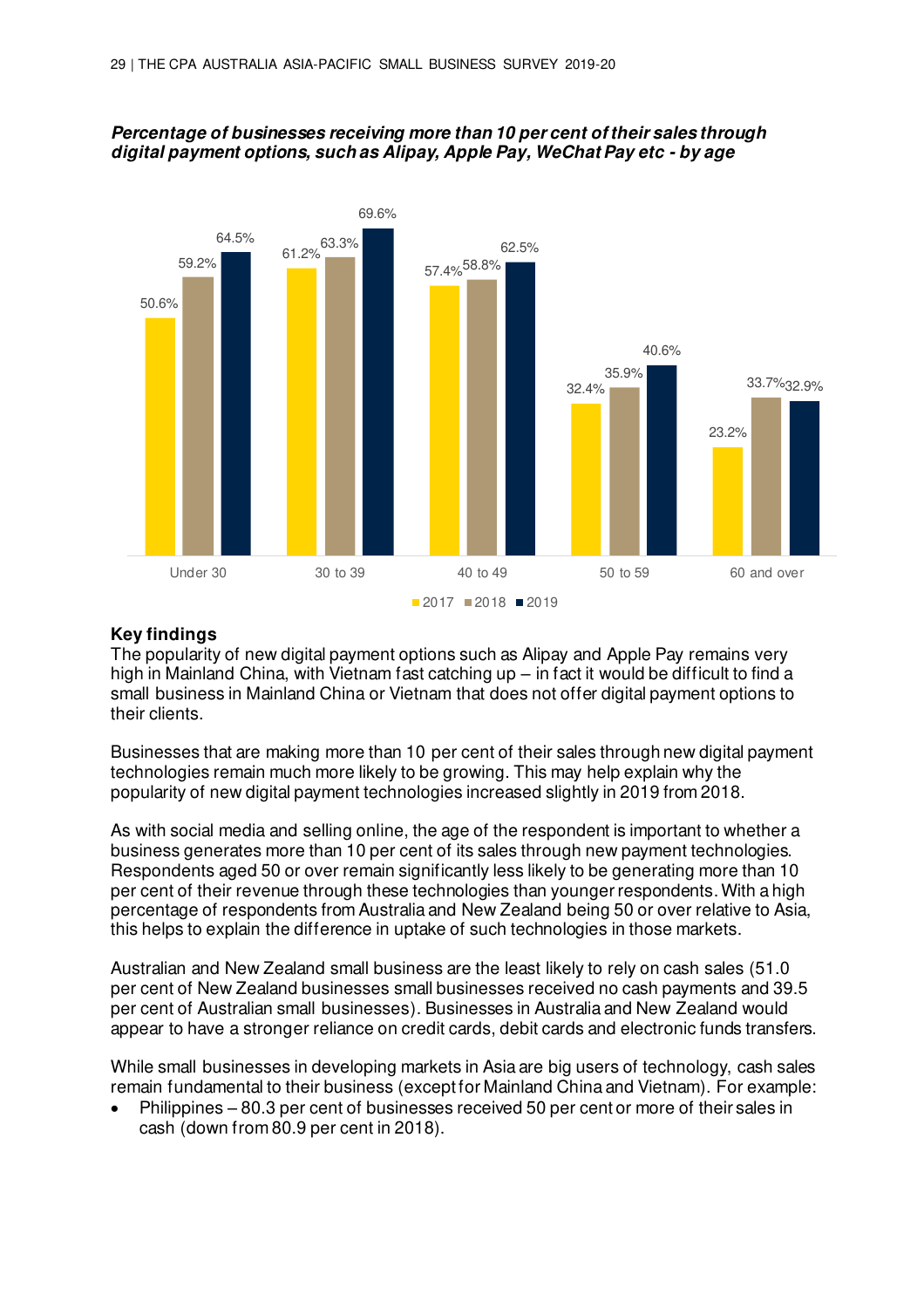- Malaysia  $-62.0$  per cent received 50 per cent or more of their sales in cash (down from 68.1 per cent in 2018).
- Indonesia 69.0 per cent received 50 per cent or more of their sales in cash (up from 63.1 per cent in 2018).
- Taiwan 62.5 per cent received 50 per cent or more of their sales in cash (up from 61.3 per cent in 2018).

Other findings

- Businesses with ten or more staff were more likely to be generating more than 10 per cent of their sales through new payment technologies.
- Where the respondent was the business owner, they were the least likely of the roles surveyed to be generating more than 10 per cent of their sales through new payment technologies
- Over two-thirds of retail businesses (68.4 per cent) generated more than 10 per cent of their sales through new payment technologies, while 47.1 per cent of businesses in that sector received 50 per cent or more of their sales in cash.

#### **Suggestions:**

- Businesses should consider new payment technologies, particularly online/ digital/ payment methods.
- Governments have a role to play in explaining new payment technologies and their advantages.
- Governments should be encouraging the development and deployment of new fintech products that make payments as seamless as possible.

#### **Cybersecurity**

#### **Comparison of those who believe a cyberattack is likely in 2020 against those that have reviewed their cybersecurity in past six months (by market)**

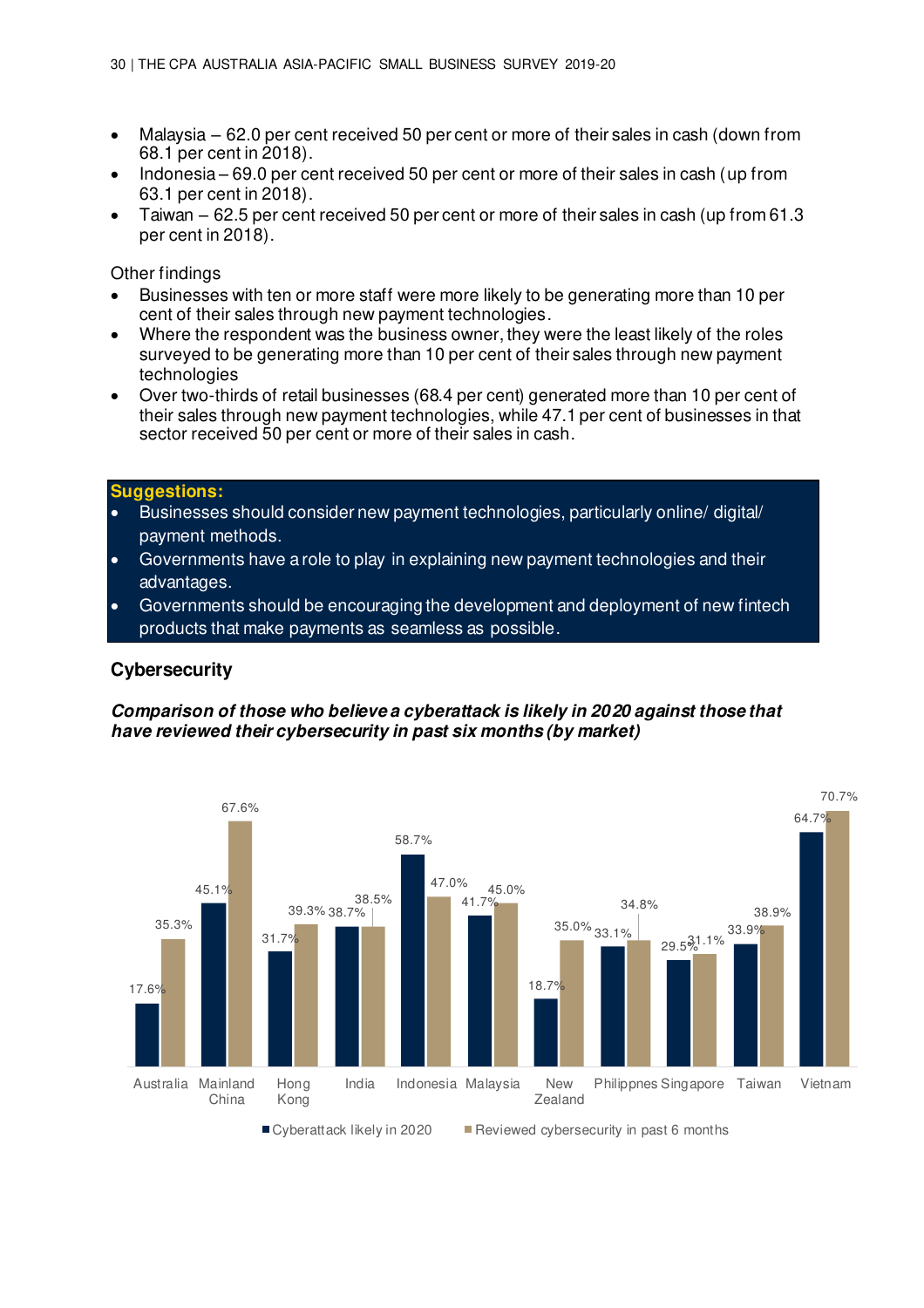#### **Key findings**

The perceived threat of a cyberattack on the small businesses of the Asia-Pacific declined slightly in this survey from the previous survey, with 37.5 per cent of businesses saying that a cyberattack on their business is very likely or somewhat likely in 2020, compared with 39.4 per cent in 2019 and 45.6 per cent in 2018. A possible reason for this is that there has not been a major global cybersecurity scare in recent times.

Small businesses in Australia and New Zealand remain the least likely to expect a cyberattack, while small businesses from Vietnam and Indonesia are again the most likely to expect a cyberattack. The higher uptake of technology by small business in those markets compared to Australia and New Zealand helps to explain that difference.

It is pleasing that in nearly all markets, more businesses reviewed their cybersecurity in the past six months than believe their business is likely to be cyberattacked in 2020. Despite nearly six in ten Indonesian small businesses expecting that they will be cyberattacked in 2020, only 47.0 per cent have checked their cybersecurity in the past six months. This result is similar to the last survey and suggests that Indonesia's small business sector is probably more vulnerable to a cyberattack than other markets of the region.

Other findings:

- Businesses with 10 to 19 staff are significantly more likely to have reviewed their cybersecurity in the past six months (60.9 per cent) than those with less than five staff (33.4 per cent).
- Businesses where the respondent is aged under 40 are more likely to have reviewed their cybersecurity in the past six months (50.8 per cent) than those where the respondent is aged 50 or over (34.6 per cent).
- Businesses that state they will innovate in 2020 are significantly more likely to believe that they are likely to be cyberattacked in 2020 (58.2 per cent) than those that state they will not innovate (14.5 per cent).
- Businesses from the banking, finance or insurance industry are the most likely to expect they will be cyberattacked in 2020 (54.3 per cent), while retail trade businesses are the least likely to expect to be cyberattacked (26.4 per cent).

#### **Suggestions:**

- Businesses of all sizes and using varying levels of technology are potentially vulnerable to cyberattack. They should take appropriate action to reduce risk.
- Businesses should consider seeking professional advice on what action they should take to reduce their cyber risk.
- Businesses should consider the tips on improving cybersecurity provided by government agencies, such as the Australian Cyber Security Centre at cyber.gov.au.
- Governments seeking to encourage innovation should provide targeted cybersecurity resources to businesses to help them better manage their (perceived) increased risk of cyberattack.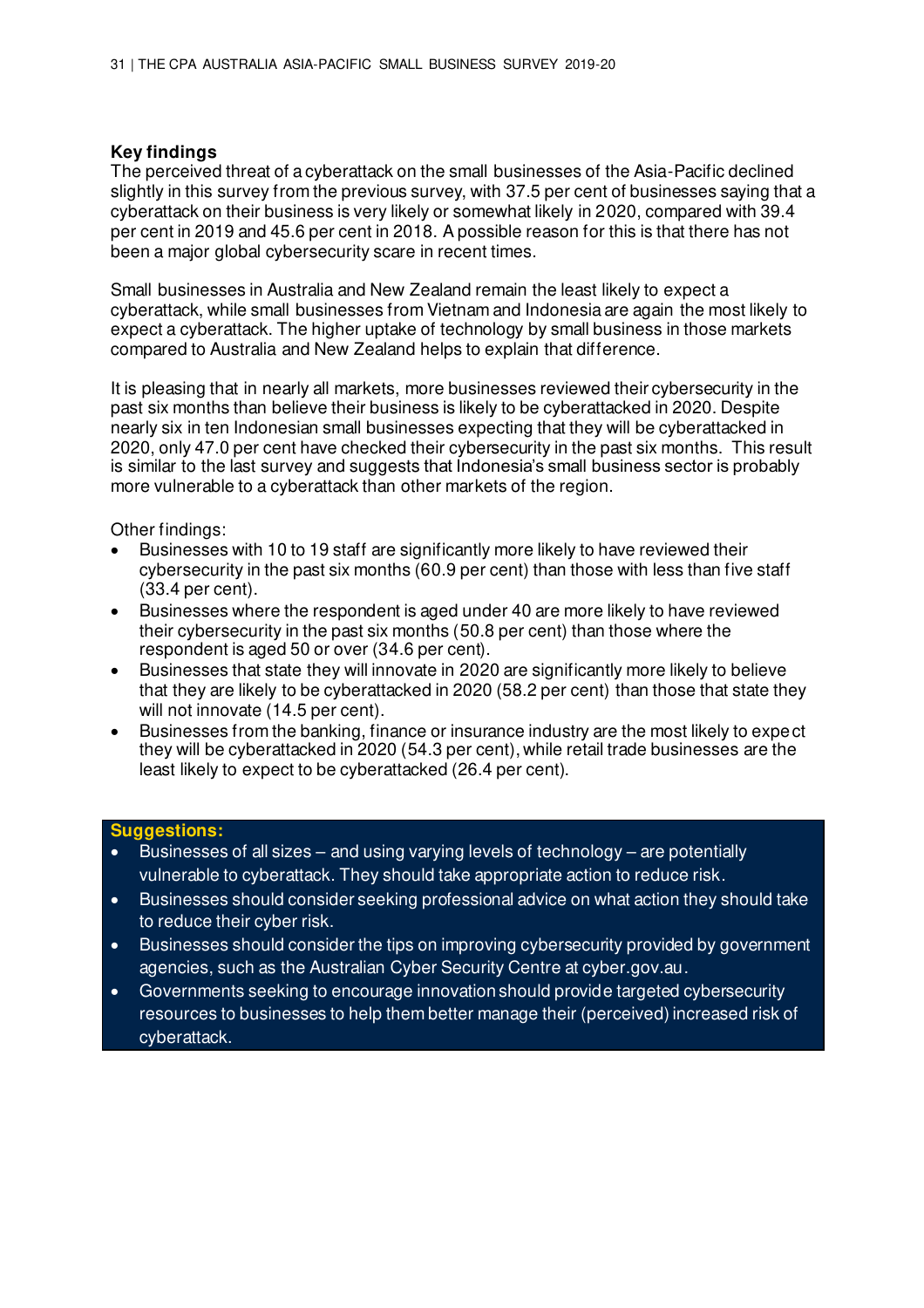### <span id="page-31-0"></span>SMALL BUSINESS CONDITIONS IN 2019

#### **Businesses that reported growing**

#### **Businesses that grew in 2019** *–* **by market**



Grew a little Grew strongly

#### **Businesses with revenue growth in 2019** *–* **by market**



Grew a little Grew strongly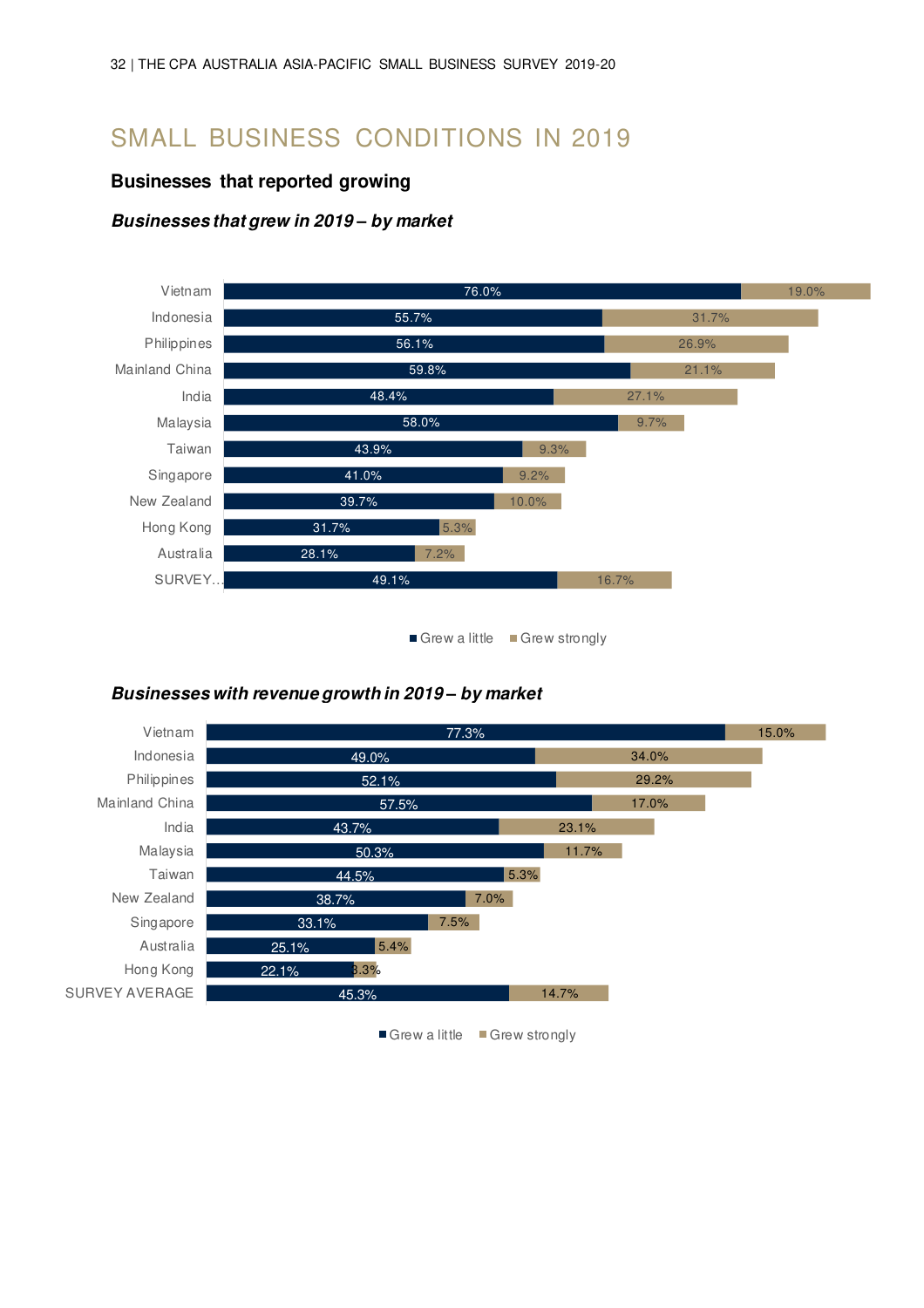

**Businesses that grew in 2019** *–* **by age of respondent** 

**Businesses that grew in 2019 compared to expectations for 2019** *–* **by market^** 



 $^{\prime}$  The graph excludes India as this market was not included in the previous survey.

#### **Key findings**

The survey results show that small business conditions across the region were largely unchanged in 2019 from 2018, with 65.8 per cent of small businesses reported growing in 2019, compared with 66.3 per cent in 2018. In fact, the percentage of businesses that reported growing in 2019 is largely unchanged from 2017 (68.5 per cent) and 2016 (66.7 per cent). Given the economic environment in 2019 was characterised by uncertainties created by the trade war between US and other countries, including China, and slowing economic growth in many major economies, including the US, the 2019 result should be viewed positively.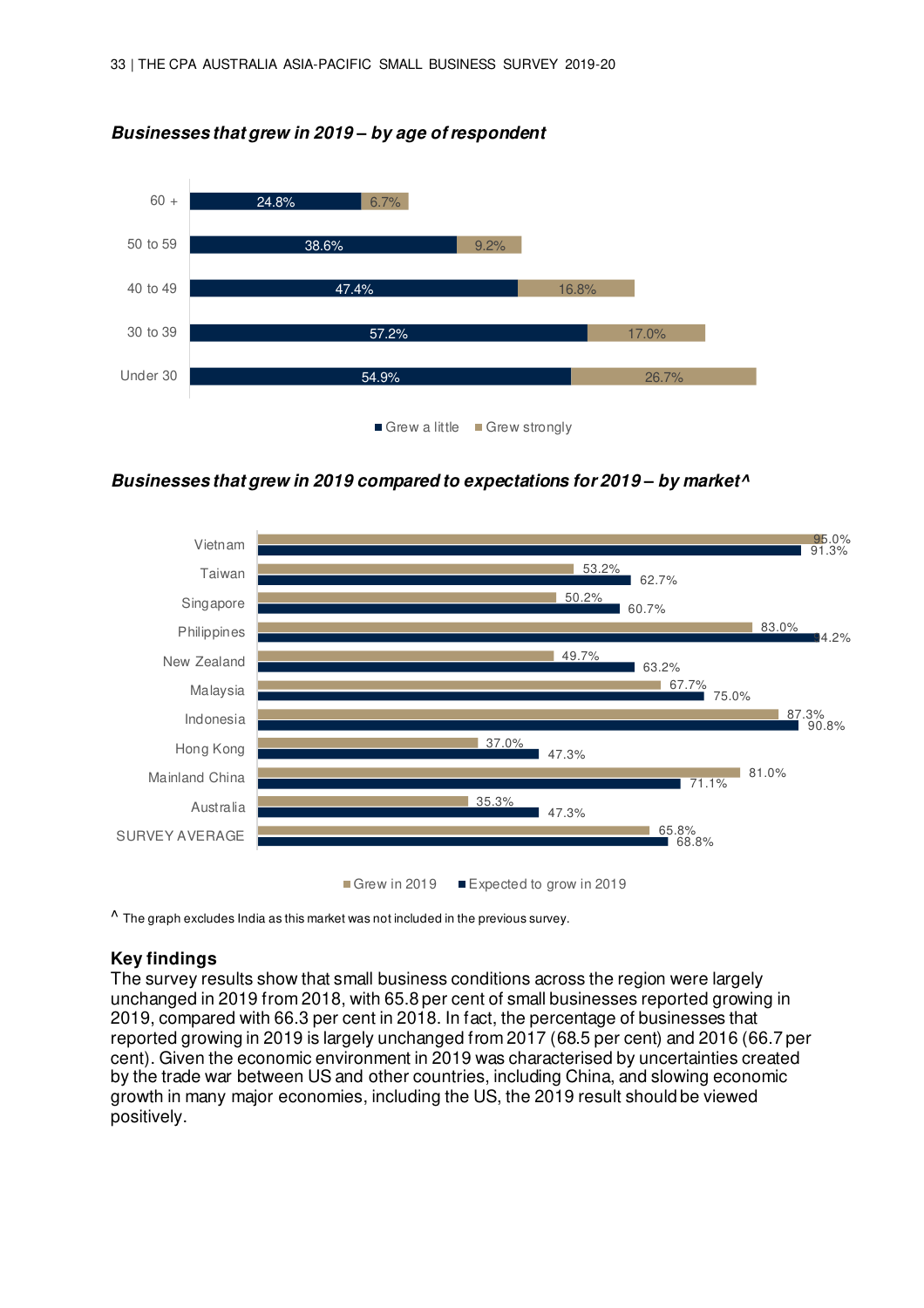Most markets experienced a decline in the number of businesses that reported growing, with Hong Kong experiencing the largest decline. However, Mainland China experienced the largest increase and Mainland China was one of only two markets where the percentage of businesses that reported growing in 2019 was higher than the percentage that expected to grow in 2019. With Mainland China's growth rate slowing and with the impacts of the trade war, this result reflects positively on the resilience and agility of China's small businesses. It also shows that the impact of the trade war was not as acute on small businesses from Mainland China as they may have expected in late 2018.

As in previous years, respondents aged under 40 were significantly more likely to report that their business grew, especially in comparison to respondents aged 50 and over. A similar result can be found for businesses that have been established for 10 years or less, especially in comparison to businesses that have been established for over 20 years. For governments, this data shows the value to the economy of encouraging and making it as easy as possible for young people to establish and run a business.

Other findings:

- Small businesses with 10 to 19 staff (78.8 per cent) and 5 to 9 staff (70.5 per cent) were significantly more likely to state that they grew than businesses with no staff (44.0 per cent).
- Respondents who stated they were the CEO of the business were more likely to state their business grew in 2019 (80.2 per cent) than CFOs (67.4 per cent) and the business owner (62.6 per cent).
- Of the industries with enough responses, businesses in the 'banking, finance or insurance' sector were the most likely to state that they grew in 2019 (81.5 per cent), while businesses from the 'professional, scientific and technical' sector were the least likely to report growing (58.8 per cent).
- Businesses that reported NOT earning any income from online sales were much less likely to report that their business grew in 2019 (43.6 per cent) than businesses earning more than 10 per cent of their revenue online (77.7 per cent).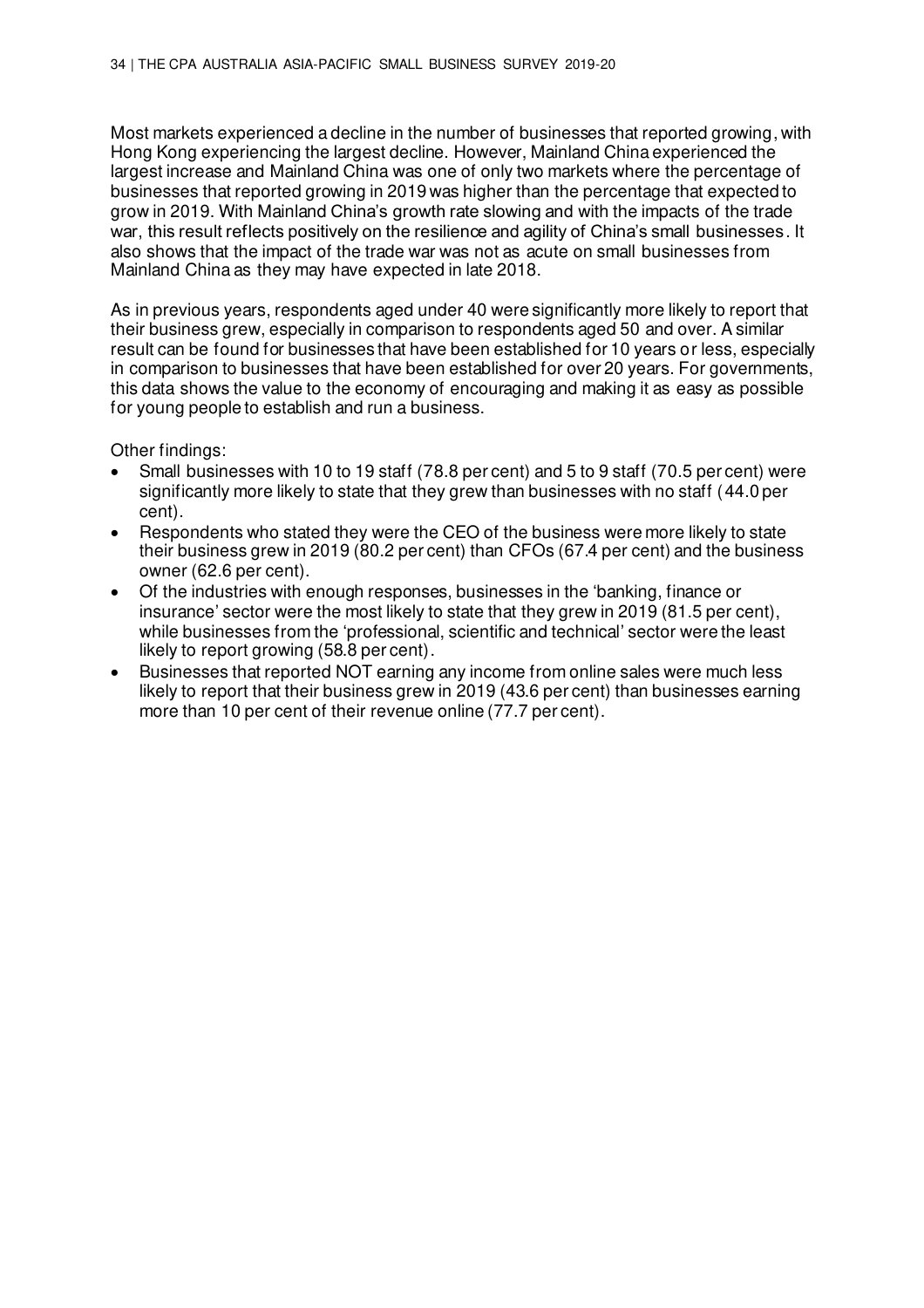#### **Small business as a creator of jobs in 2019**



**Actual increase in employee numbers in 2019 compared with expected increase** *–* **by market^** 

 $\Lambda$  The graph excludes India as that market was not included in the previous survey.

#### **Key findings**

There is a slight increase in the percentage of businesses that added staff in 2019, with 32.5 per cent of small businesses across the region adding to their number of employees, up from 30.3 per cent in 2018, but down from 34.3 per cent in 2017.

Small businesses from Mainland China were the most likely to have added to their staff numbers in 2019, followed by Indonesia and Vietnam. With Mainland China being the only market where the number of businesses that added staff in 2019 was more than expected, this possibly reflects that small businesses in Mainland China had a better than expected year.

For several markets, the percentage of businesses that added staff in 2019 was well below expectations, especially Vietnam, Philippines and Indonesia.

Other findings:

- It is no surprise that businesses that reported growing strongly in 2019 were significantly more likely than other businesses to add staff (69.8 per cent of those that grew strongly, compared with 7.7 per cent of businesses that were unchanged or shrank).
- As was the case in previous years, businesses with respondents aged under 40 were significantly more likely to have increased staff numbers in 2019 (41.8 per cent) than respondents aged 50 or over (13.1 per cent).
- Of businesses that have been established 10 years or less, 36.8 per cent added to their staff numbers, compared with 15.4 per cent of businesses established 21 years or more.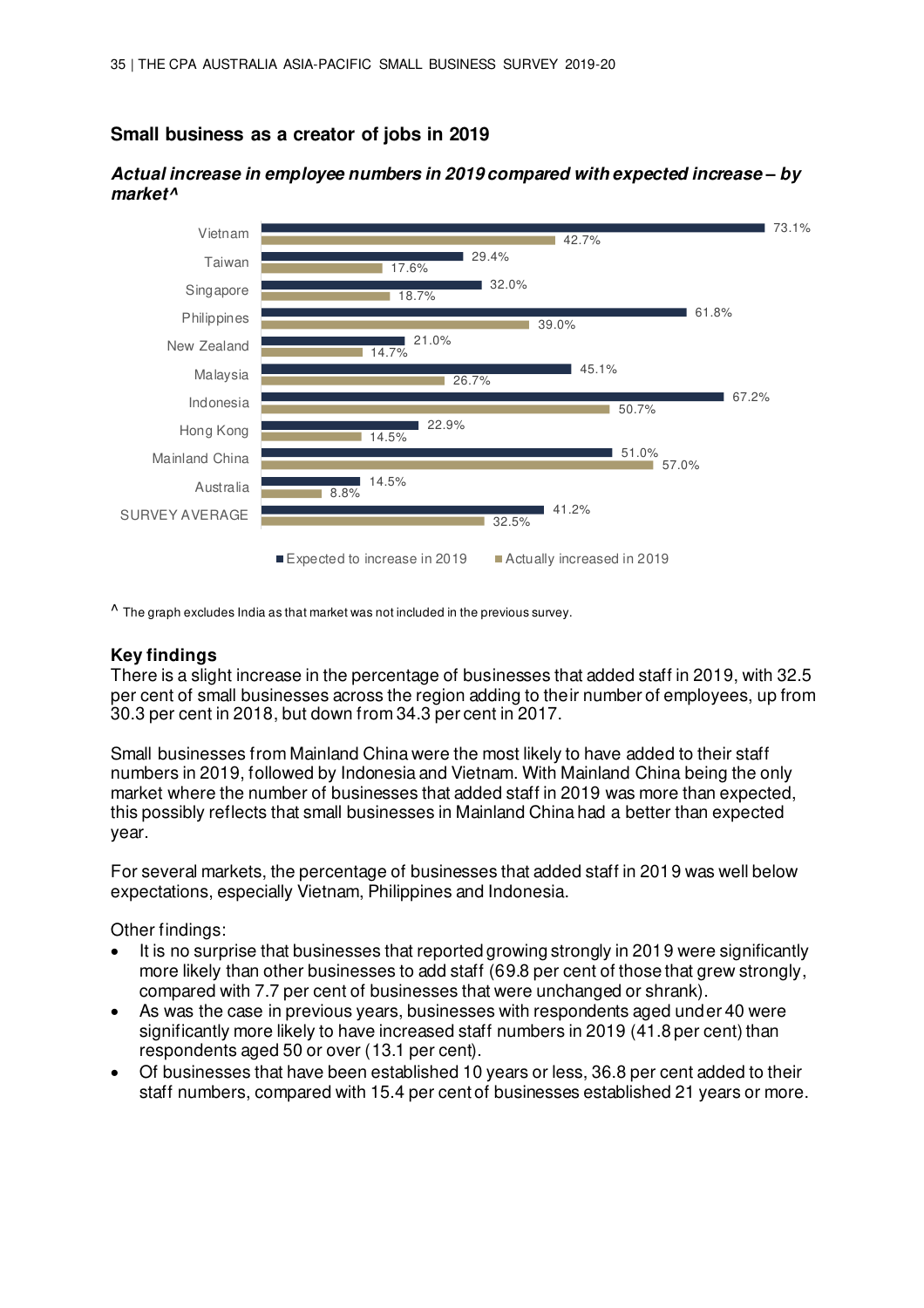- Of the industries with enough responses, manufacturing businesses (39.9 per cent) and property and construction businesses (38.8 per cent) were the most likely to report adding staff in 2019, however the result was not significantly higher than other industries.
- Businesses that did NOT use social media in their business were less likely to have added staff in 2019 (15.9 per cent than the survey average 32.5 per cent).
- Businesses that nominated customer loyalty and cost control as having a major positive influence on their business were much less likely to have added staff in 2019 (28.6 per cent and 30.7 per cent respectively) than businesses that nominated 'good quality capital equipment' (51.7 per cent), 'easy access to finance' (50.9 per cent) and 'improved business management' (45.3 per cent).
- Those who said that easy access to finance had a major positive impact on their business were the most likely to have added staff in 2019 (50.8 per cent).
- Businesses that reported paying their debts was 'very easy' or 'easy' in 2019 were more likely to have added staff in 2019 than businesses that reported difficulty paying debts (40.2 per cent of businesses that reported it was easy or very easy for them to pay their debts added staff in 2019, compared with 28.0 per cent of businesses that reported it was difficult or very difficult for them to pay their debts).



### **Ease or difficulty of paying debts and access to finance in 2019**

**Business experience in paying debts in 2019** *–* **by market** 

Easy/very easy Neutral Difficult/very difficult My business did not make any debt repayments in 2020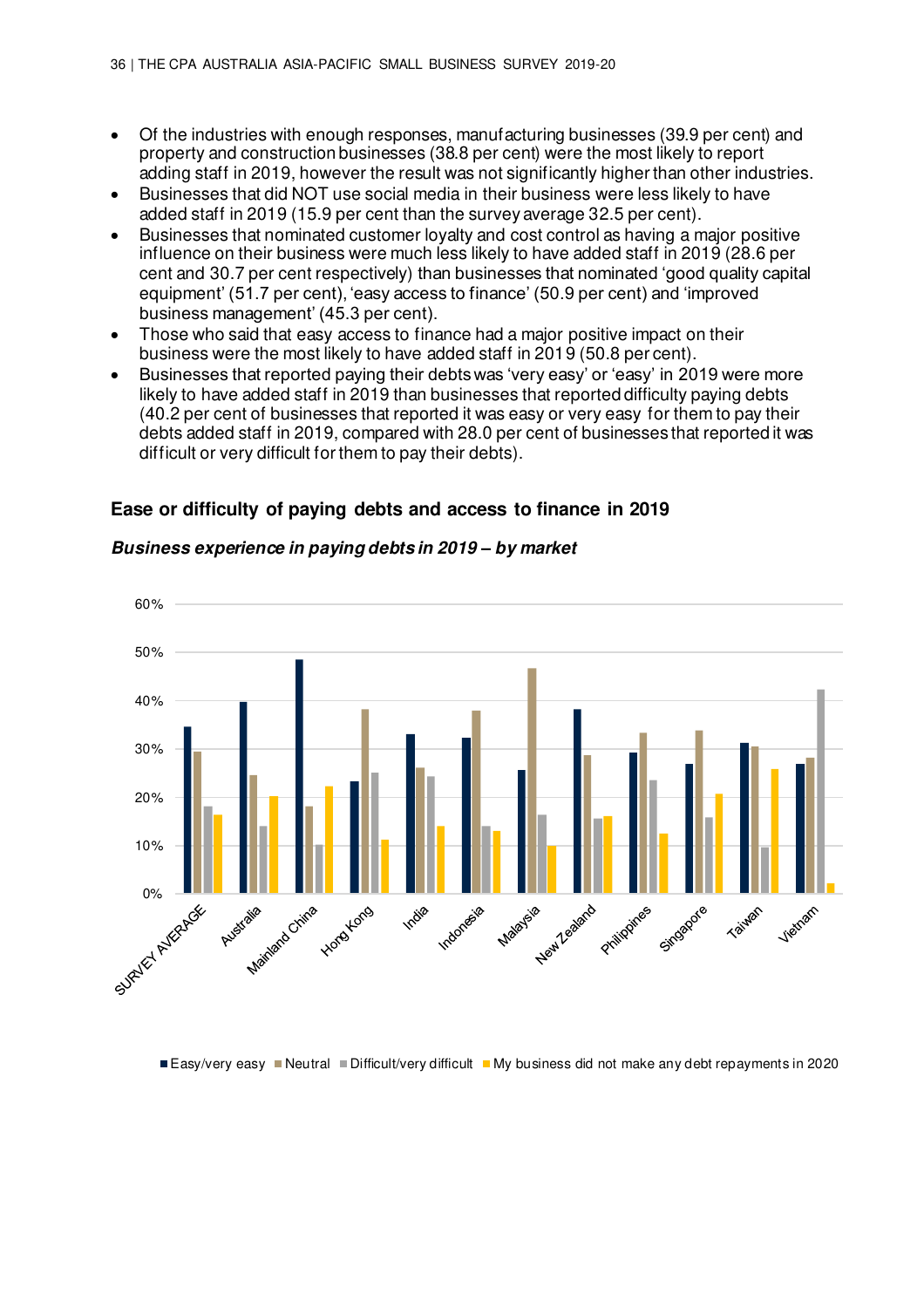

**Business experience in accessing finance in 2019** *–* **by market**

### **Key findings**

Strong business growth did not necessarily lead to businesses reporting that repaying their debts in 2019 was easy, nor was access to finance easy. In fact, Vietnam which ranks first in the percentage of businesses that reported growing in 2019, was the most likely to state that both repaying their debts and access to finance was difficult, or very difficult. It may be that strong growth in Vietnam is leading to a shortage of finance, thus forcing creditors to demand payment terms and periods that businesses find difficult to meet, regardless of how fast they are growing.

On the other hand, small businesses in Australia were the least likely to grow in 2019, and yet they were the second most likely to state that their ability to repay debts in 2019, and their access finance, was easy or very easy. This may indicate that due to lower levels of growth, and therefore lower demand for external finance, small businesses have lower debt levels.

The large percentage of businesses from Mainland China reporting easy to very easy access to finance and debt repayment most likely reflects government policy to increase the supply of finance to that sector. This may, therefore, be translating through to easier payment terms and periods.

Other findings:

- The percentage of respondents that found access to finance easy or very easy in 2019 was up very slightly from 2018.
- Difficulties with access to finance or repaying debts appears to have little impact on business growth, with only a slight difference between the percentage of businesses that reported growing and those that reported not growing, and the ease or difficulty in accessing finance and repaying debt.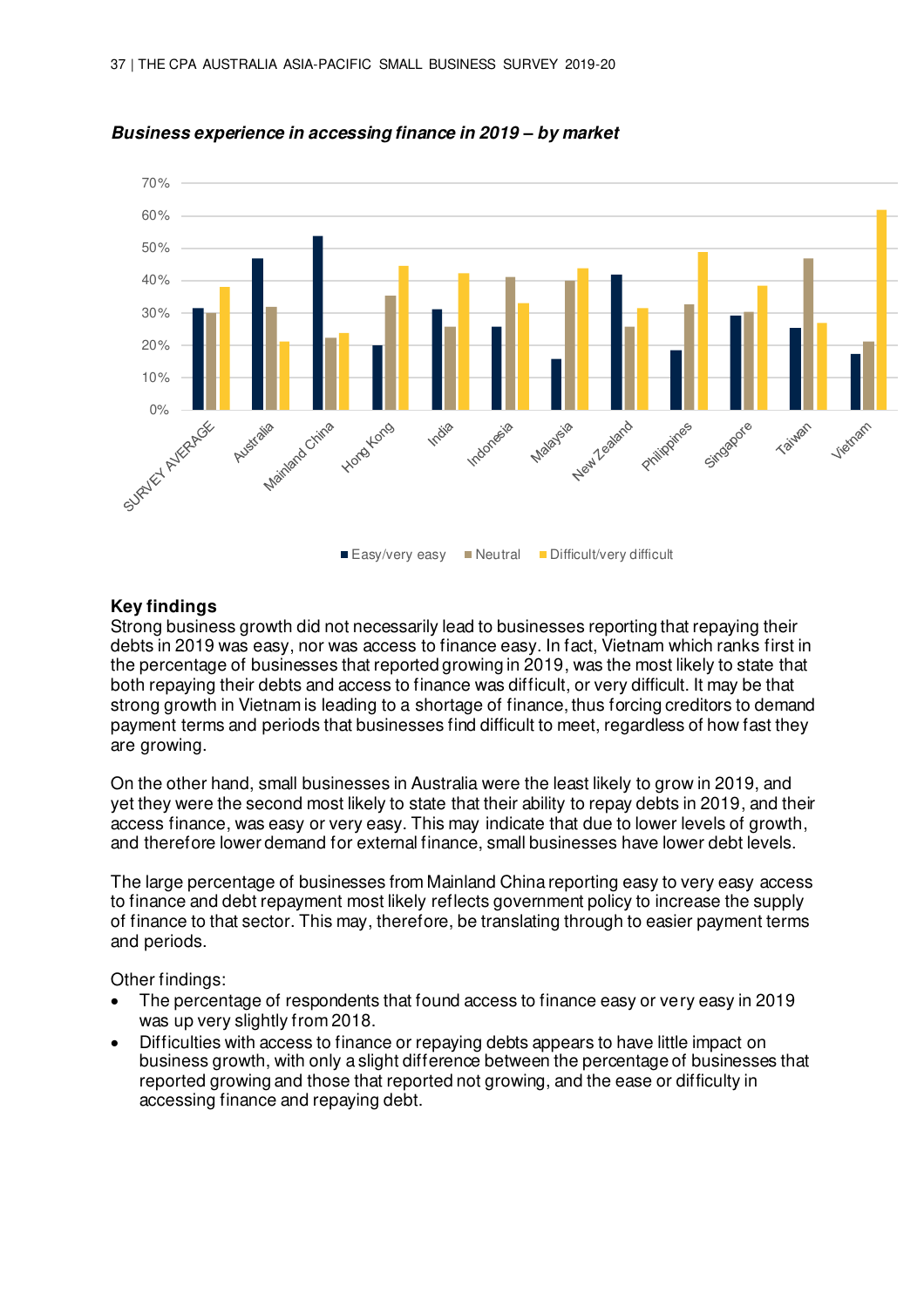### **Suggestions:**

- Small businesses seeking to grow should have a strong focus on technology, innovation and exporting. This may require building their capabilities in those areas through training, professional advice and/ or recruitment.
- Governments seeking to create an environment that supports a strong and growing small business sector should have a strong focus on policies supporting technology, innovation and exporting.
- Governments should work with professional advisers to help build the capability of small businesses so that they are better placed to focus on technology, innovation and exporting.
- Governments should be considering what are the drivers and barriers to younger people establishing a business and implement policies that encourage younger people to enter the sector.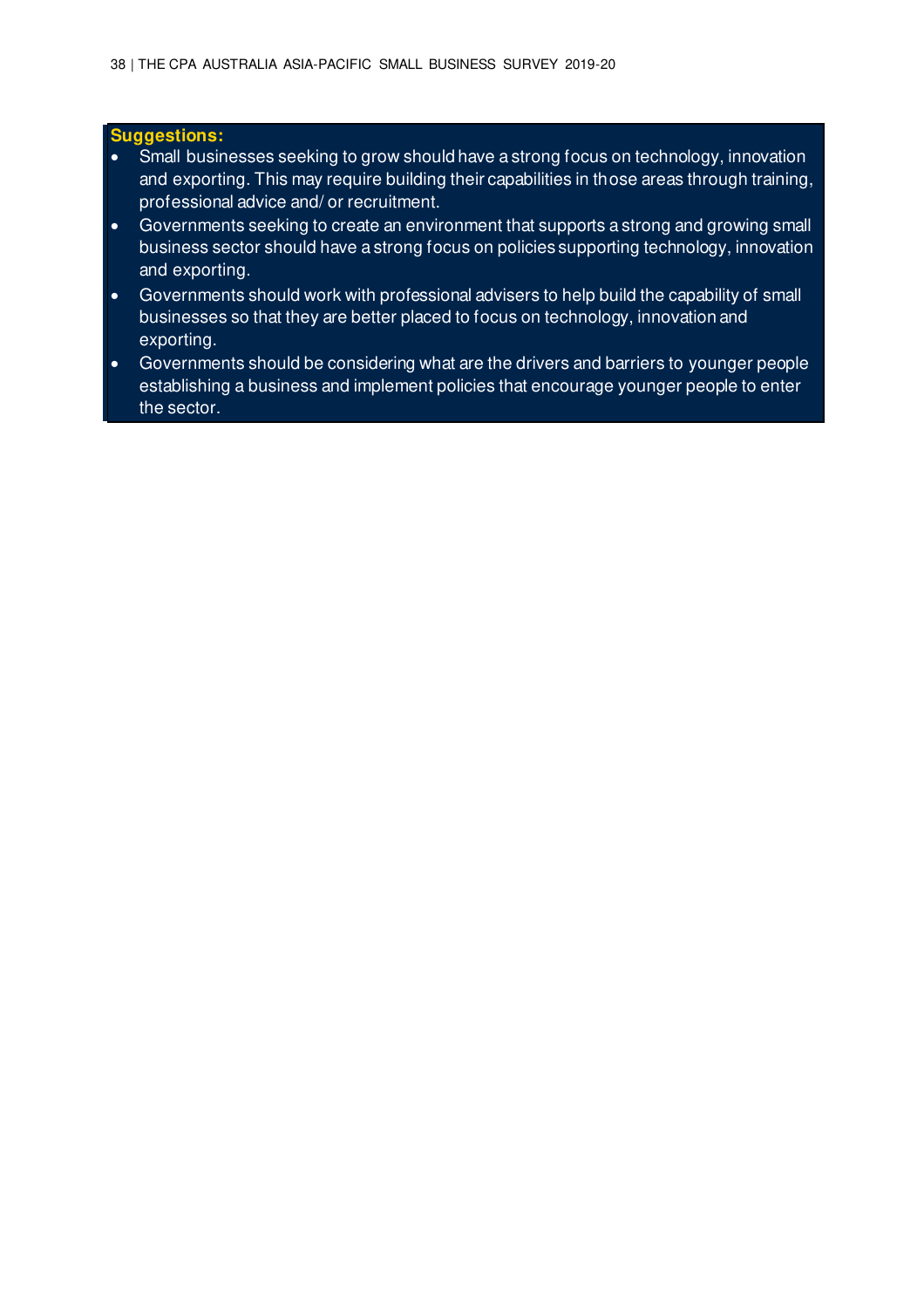# SMALL BUSINESS AND INNOVATION

**Innovation is a key driver of business growth and job creation, and small businesses from Asia are much more likely to undertake it** 

**Small businesses that state they will innovate through the introduction of a new product, service or process that is unique to their market or the world in the next 12 months - by market^ and year** 



^ The Philippines and Taiwan were added to this survey in 2018. India was added this survey.

### **Key findings**

The percentage of businesses that state they will innovate through the introduction of a new product, process or service to their market or the world increased to 25.8 per cent in 2020 from 20.8 per cent in 2019, the best result over the past five years.

The large jump in the percentage of businesses from Mainland China that stated they will innovate in 2020 is the major reason for the increase in the overall 2020 result. This reflects well on China's small business sector and government policies to encourage innovation. Such a focus on innovation should assist them manage through the downturn caused by COVID-19.

Small businesses from developing economies remain much more likely to state they will innovate in 2020 than small businesses in developed economies. This may be the result of stronger business growth in those economies. This focus on innovation should also be creating demand for new ideas and an increasingly skilled workforce.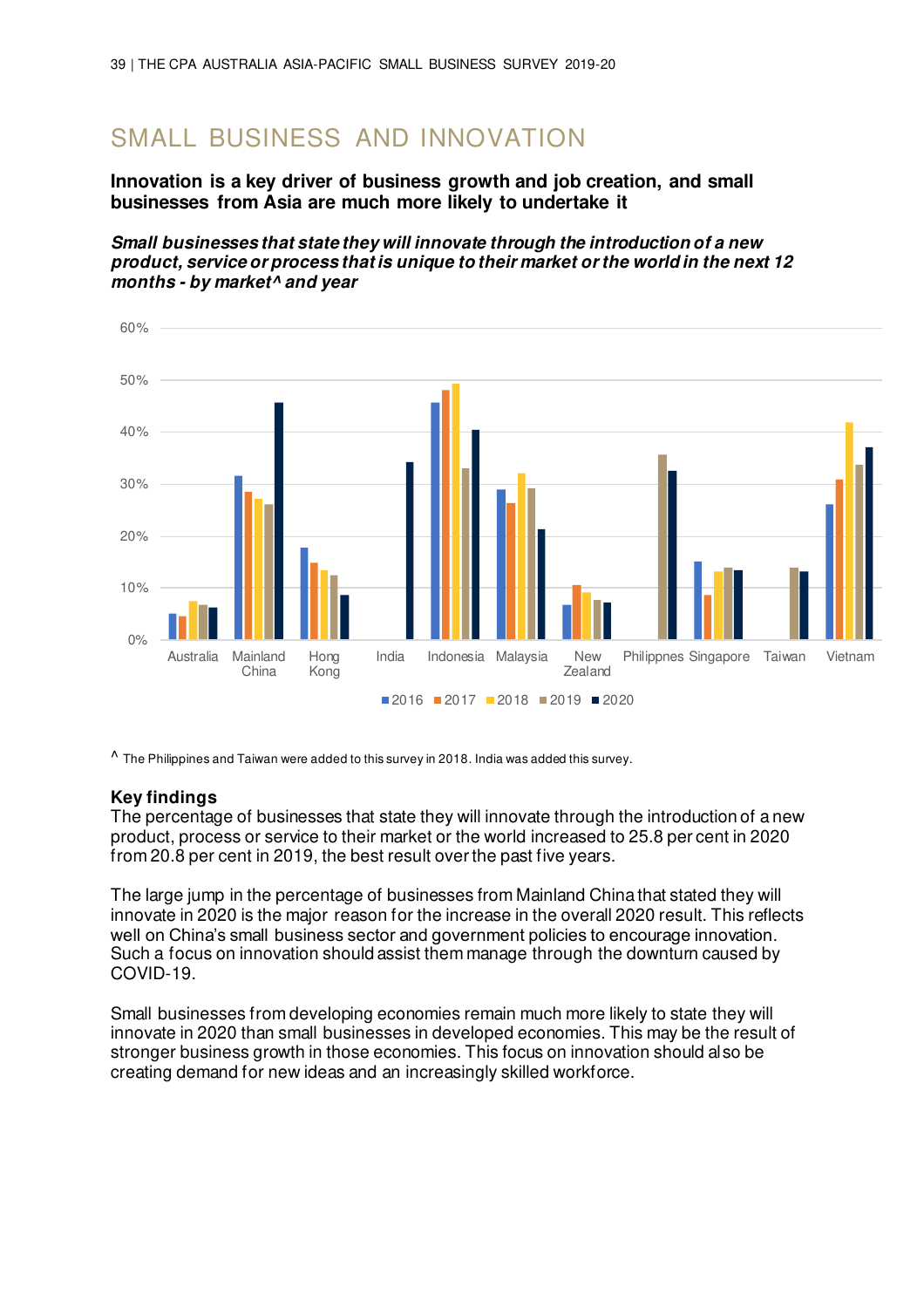Other findings:

- Of the five cities from Mainland China surveyed, businesses in Beijing are by far the most likely to state they will innovate in 2020 (67.1 per cent compared with 46.7 per cent for Shanghai). Of the five cities from India surveyed, business in Delhi were the most likely to state they will innovate in 2020 (41.7 per cent).
- Businesses with 10 to 19 employees (37.3 per cent) remain more likely to state they will innovate in 2020 than those that have less than five employees (17.6 per cent).
- Businesses in the 'banking, finance or insurance' sector (40.1 per cent) are the most likely to state that they will innovate in 2020, while the transport and warehousing industry are, again, the least likely to state they will innovate (17.1 per cent).
- Younger businesses are again more likely to state they will innovate. Of the businesses that have been established for ten years or less, 28.6 per cent said they will innovate in 2020, while only 12.0 per cent of businesses established more than 20 years stated they will innovate
- Respondents aged under 40 were again significantly more likely to state they will innovate in 2020 (32.8 per cent) compared with respondents aged 50 or over (7.8 per cent).
- Businesses that expect their overseas sales revenue to grow strongly are significantly more likely to state they will innovate in 2020 (61.0 per cent) than businesses that do not expect to sell into overseas markets in 2020 (19.8 per cent).
- Businesses that believe it is very likely that their business will be cyberattacked in 2020 are significantly more likely to state they will innovate in 2020 (67.3 per cent) than those that believe a cyberattack is unlikely in 2020 (19.3 per cent).

### **Suggestions:**

- Policy makers wanting to encourage innovation should consider how best to encourage young people to start or buy their own small business.
- Innovative businesses need to invest more in cybersecurity and governments should be offering information to assist them.
- Businesses seeking to innovate should spend time investigating what other businesses in their industry and other industries are doing, as well as other markets.
- Businesses not innovating may wish to partner with innovative businesses.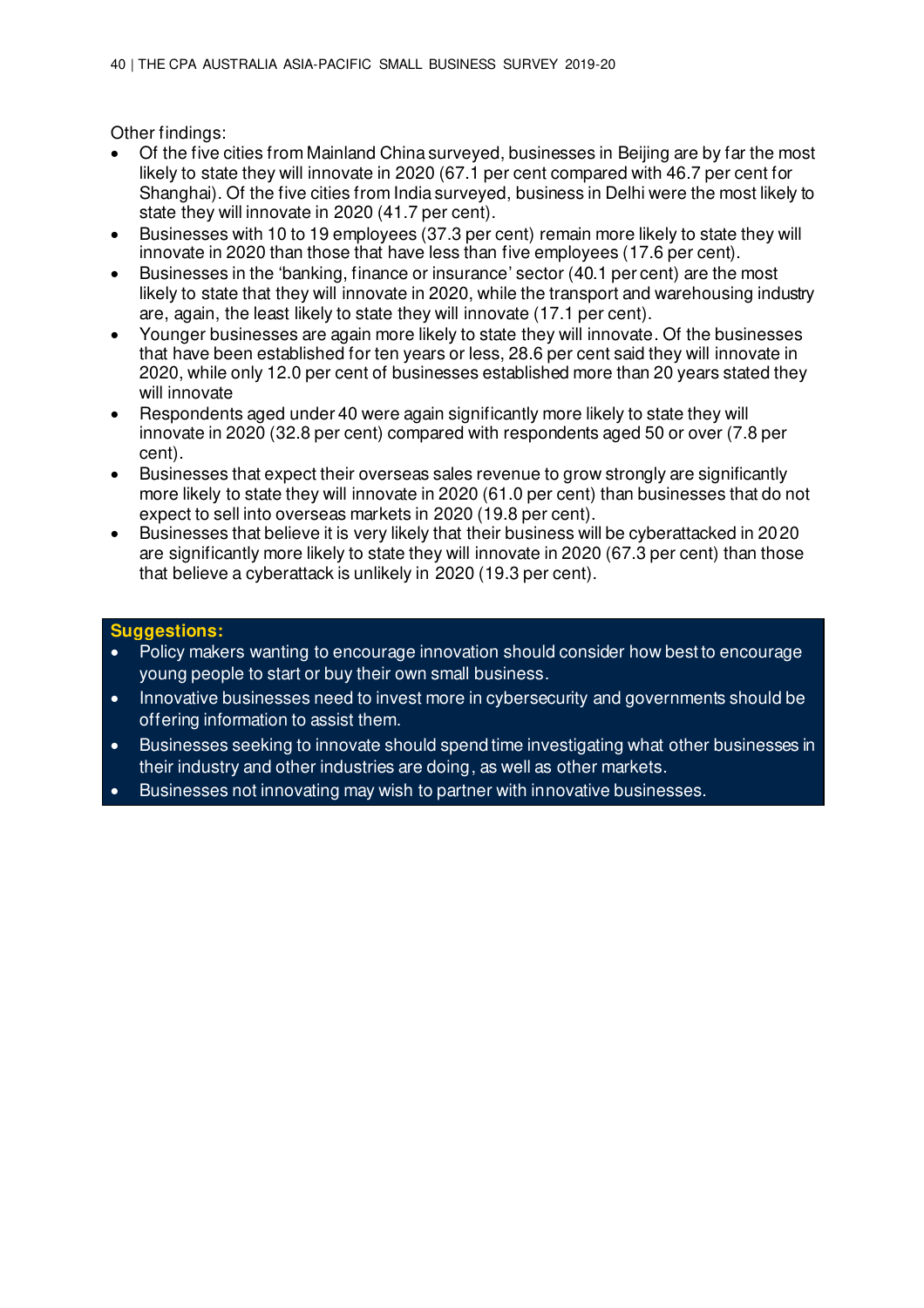# SMALL BUSINESS AND EXPORTING

## **Small businesses that expect to grow their revenue from exports are more likely to be growing, creating jobs and be from Asia**



**Small businesses expecting revenue from overseas sales will grow in 2020 - by market** 

#### Grow a little Grow strongly

## **Key findings**

Small businesses from Australia and New Zealand remain the least likely to sell into overseas markets in 2020 (52.1 per cent of Australia's small businesses expect NOT to sell into overseas markets and 47.7 per cent of New Zealand's small businesses).

Businesses that do not expect to innovate in 2020 remain significantly less likely to expect to sell to overseas markets in 2020 (51.8 per cent do not expect to sell overseas), compared with businesses that have said they will innovate (22.8 per cent of such businesses do not anticipate selling overseas).

Businesses with no staff are significantly less likely to expect to sell overseas in 2020 (44.0 per cent do not expect to sell overseas) than businesses with 5 to 19 staff (23.3 per cent do not anticipate selling overseas).

Older respondents are much more likely to NOT expect to sell into overseas markets in 2020. That is, 44.9 per cent of respondents aged 50 and over do NOT expect to sell overseas in 2020 compared with 25.2 per cent of respondents aged under 40.

### **Suggestions:**

- Businesses seeking to grow should spend time investigating new markets, including accessing government support for exporting.
- Governments should continue to create new free trade agreements with other governments.
- If governments want to increase the number of exporting businesses, they should consider policies that attract younger people into starting or buying a small business.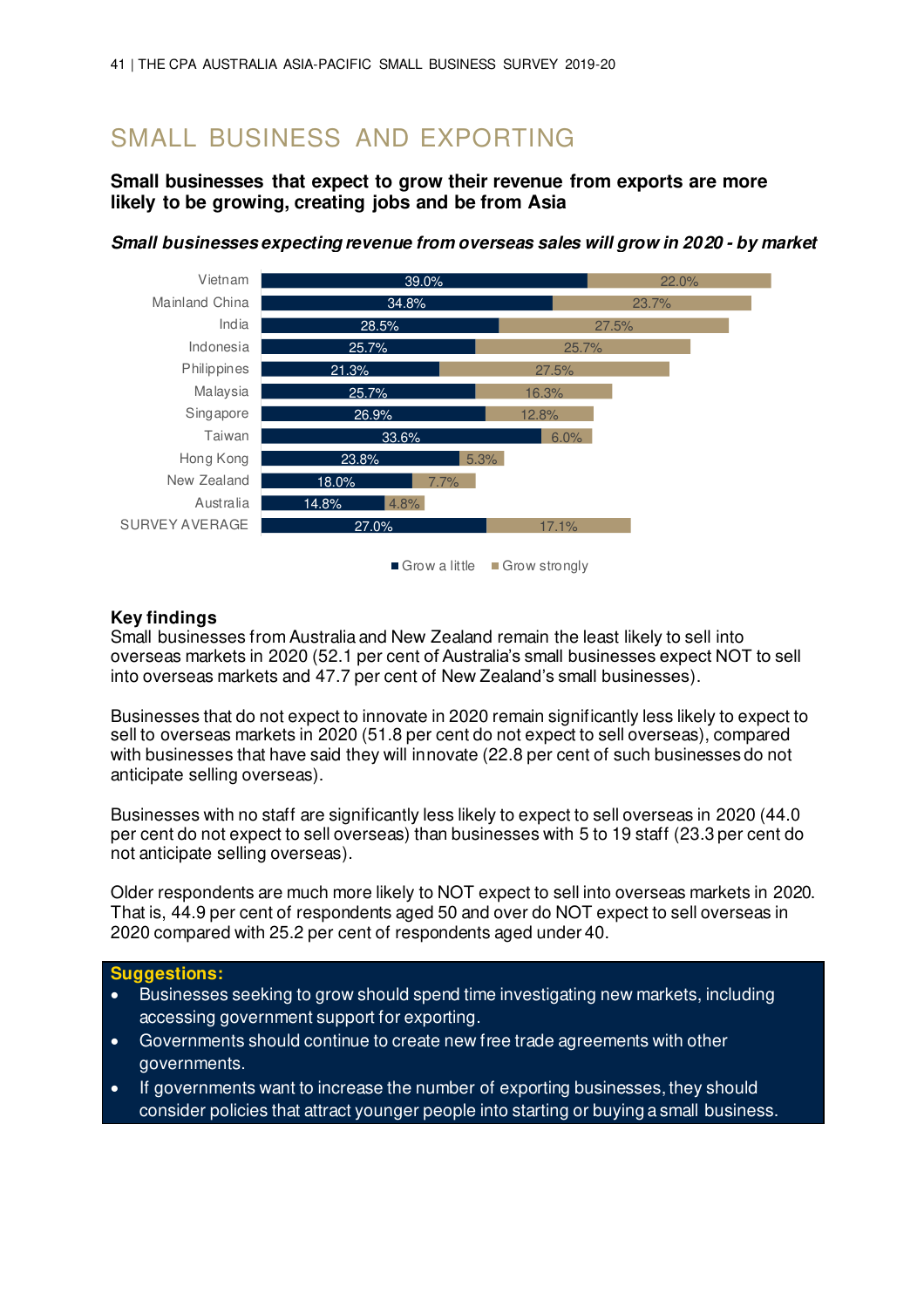# ACCESS TO FINANCE

## **The ease with which businesses access finance continues to vary significantly between markets**

**The percentage of businesses that required external finance in the past 12 months - by market and year^** 



^ The Philippines and Taiwan were added to the survey in 2018. India was added in 2019.

**Of those businesses that required external finance, the percentage that experienced easy to very easy financing conditions in the past 12 months - by market^ and year** 



 $^{\prime}$  The Philippines and Taiwan were added to the survey in 2018. India was added in 2019.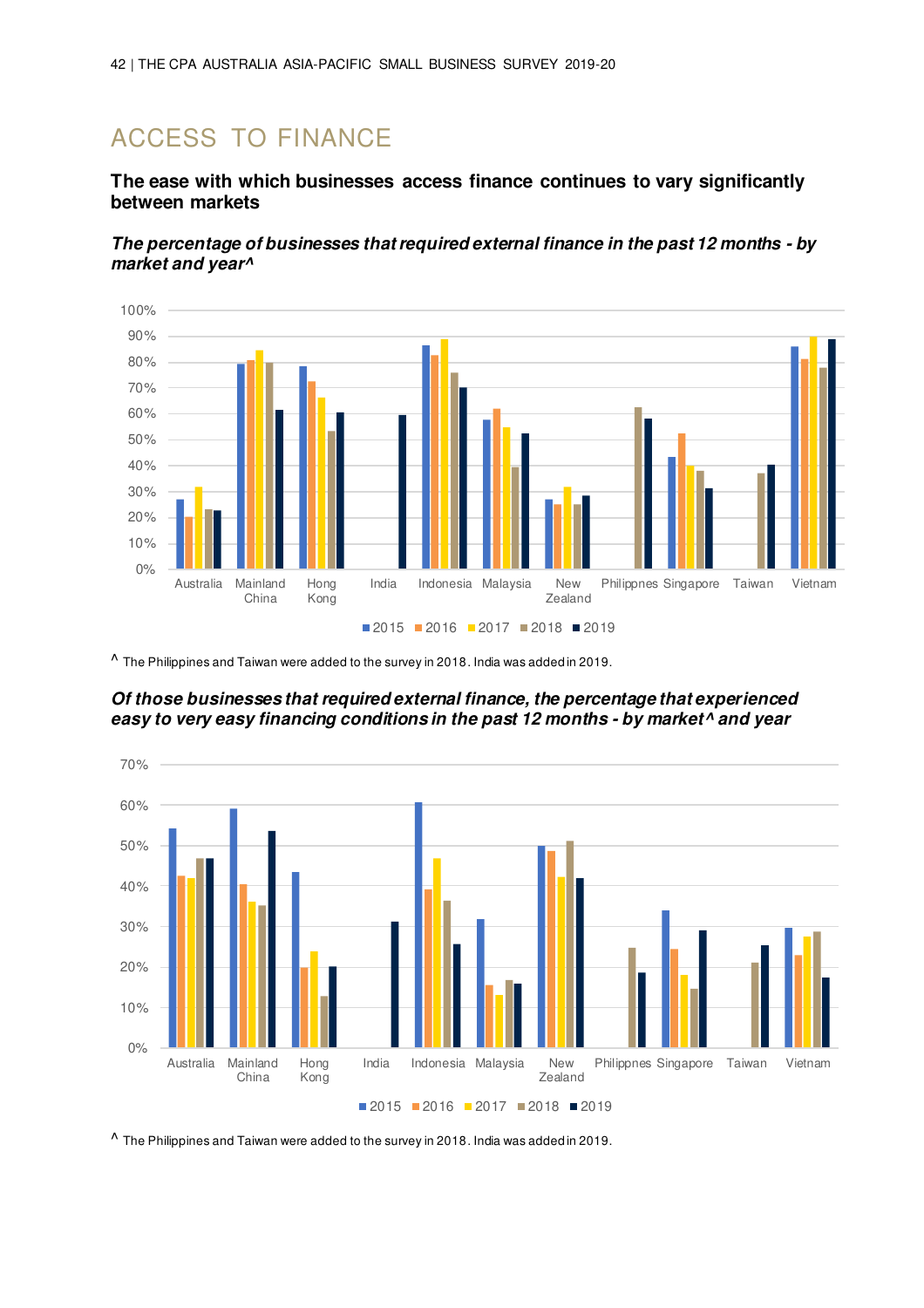### **Key findings**

The overall percentage of businesses that required external finance in 2019 was largely unchanged from 2018 (52.2 per cent in 2019 compared with 53.1 per cent in 2018). 2019, however, saw the lowest percentage of businesses that required external finance since 2014.

The connection between demand for finance and the ease or difficulty of accessing that finance continues to be tenuous. For example, relatively low numbers of businesses in Australia and New Zealand required external finance in 2019, yet of those that required external finance many found accessing finance was easy or neutral. In contrast, small businesses from Vietnam were the most likely to have required external finance in 2019, yet they were by far the most likely to report difficulty accessing finance. In other words, the need to finance growth or the acquisition of new capital assets are significantly more likely to influence demand for finance.

This does not mean that tougher financing conditions are not an issue of concern – it impacts where external finance is sourced from, the amount sourced, the cost of that finance and the tenor. All of these can put additional pressure on business, requiring some to alter their strategy.

Small businesses across the region were again more likely to state that accessing finance in 2019 was difficult than easy: 38.0 per cent of businesses stating their experience in accessing finance in 2019 was difficult or very difficult, compared with 31.6 per cent of businesses that found the experience easy or very easy.

The percentage of businesses that found accessing finance easy or very easy in 2019 was largely unchanged from 2018, where 30.2 per cent found accessing finance easy or very easy, which was the lowest result since 2011.

Reflecting a difficult environment, the number of small businesses from Mainland China that required external finance was down in 2019 from 2018, however, the ease of accessing that finance in that market jumped in 2019 from 2018. Meanwhile in Hong Kong, there was an increase in the number of small businesses requiring external finance despite tough economic and business conditions. It may be that cash flow problems caused by the tough operating environment led to more businesses needing to access external finance.

Australian and New Zealand small businesses were again the least likely to access external finance in 2019.This can be attributed to several unique characteristics of Australian and New Zealand small businesses, chief among them are:

- the high percentage of respondents from those markets aged over 50 (respondents over 50 were much less likely to have required external finance in 2019).
- the high percentage of businesses from those markets that have been established for over 20 years (businesses established over 20 years were less likely to have required external finance).
- the high percentage of businesses from those markets that have less than five employees (businesses with less than five employees were significantly less likely to have required external finance).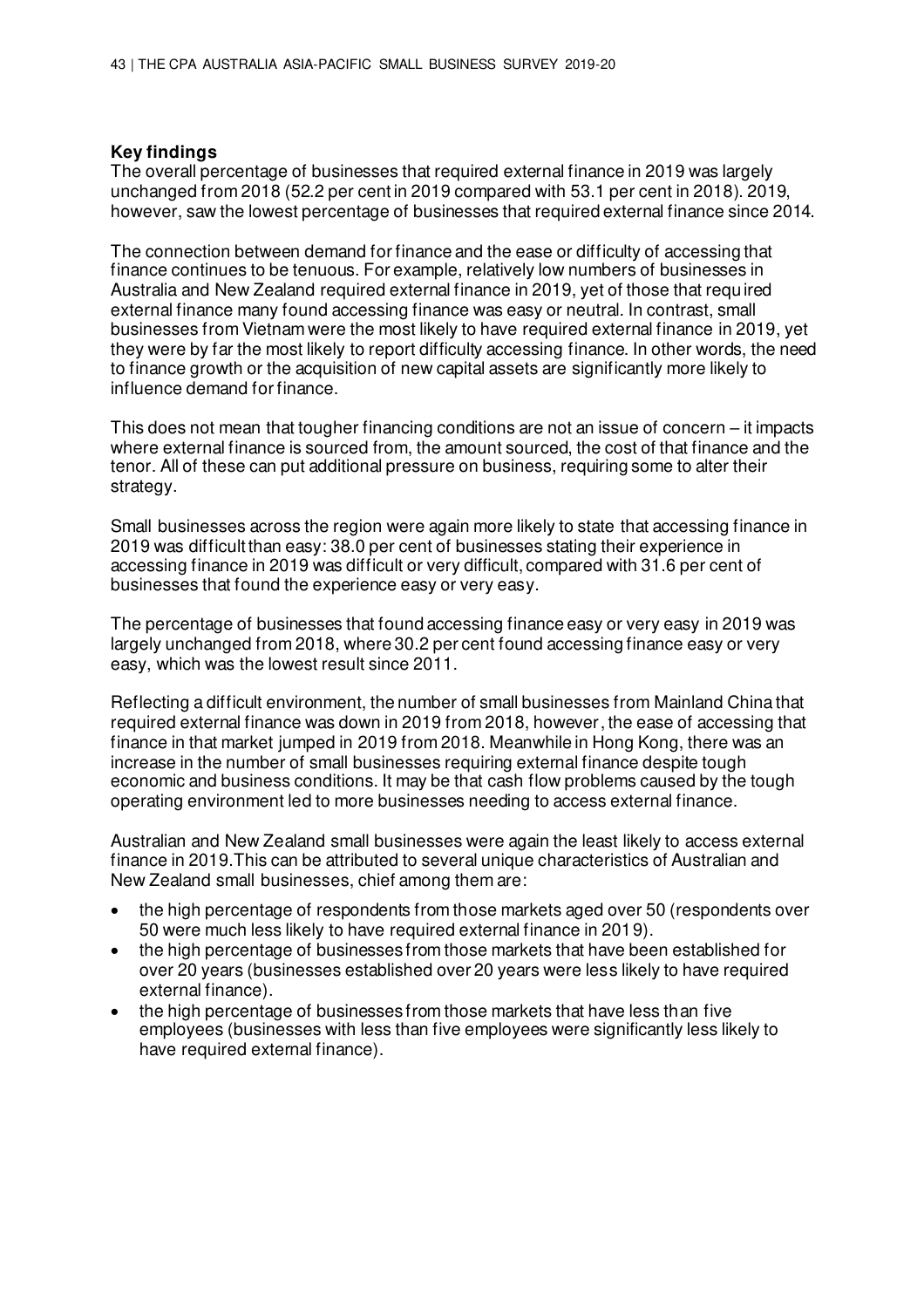Other findings

- Growing businesses are, not surprisingly, significantly more likely to have required external finance in 2019, compared with businesses that are not growing. 61.4 per cent of businesses that reported growing in 2019 required external finance compared with 34.6 per cent of businesses that did not grow in 2019.
- Businesses with a higher number of employees are significantly more likely to have required external finance in 2019. For example, 65.7 per cent of respondents with 10 to 19 employees required external finance, compared with 36.4 per cent of respondents with less than five employees.
- Businesses that have been established five to 10 years were the most likely to have required external finance in 2019 (60.3 per cent) while businesses established for more than 20 years were the least likely (32.1 per cent). This may reflect the life cycle of business, with businesses in the five to 10-year bracket possibly experiencing a growth stage, while businesses that have been established over 20 years could be in decline. It may also reflect that longer established businesses could have more internal cash available, reducing their need for external finance.
- Older respondents were significantly less likely to have required external finance in 2019. While 62.6 per cent of respondents aged 30 to 39 stated they required external finance in 2019, only 17.8 per cent of respondents aged 60 and over needed external finance. This may reflect the changing needs and motivations of respondents as they age. For example, many of those aged 60 and over may not want to carry extra debt into retirement.
- CEO or CFO respondents were much more likely to indicate their businesses required external finance in 2019 compared to respondents who were the business owner (67.5 per cent for CEOs/CFOs compared with 44.3 per cent for business owners).
- Respondents who required external finance in 2019 where most likely to identify 'easy access to finance' as a factor having a positive influence on their business in that year.
- Problems with accessing finance was not seen as having a detrimental impact on many businesses, with only 9.2 per cent of respondents nominating it as a major negative factor for their business in 2019.
- There was a jump in the percentage of businesses whose main source of finance was banks who reported difficulty in accessing finance (28.7 per cent in 2018 compared with 40.5 per cent in 2019). However, banks were not the most difficult source of finance; 44.4 per cent of businesses that accessed finance through an investor in 2019 reported that it was difficult and 41.6 per cent reported difficulty in accessing government grants.
- Businesses who stated that their main sources of finance were a non-bank financial institution were the most likely to report easy financing conditions in 2019 (50.3 per cent), followed by venture capital funding (48.0 per cent reported easy financing conditions) and peer to peer lending (46.8 per cent).
- Businesses established for less than five years were less likely to experience easy financing conditions than older businesses (21.8 per cent, compared with the survey average of 30.2 per cent). Given their fewer years of experience, it is not surprising that lenders and investors may subject younger businesses to more scrutiny before providing them access to finance.
- Likewise, respondents aged under 30 were somewhat less likely to find access to finance easy or very easy than older respondents. Given their lack of business experience, it is not surprising that a potential lender or investor to make it more difficult for younger business owners to access finance.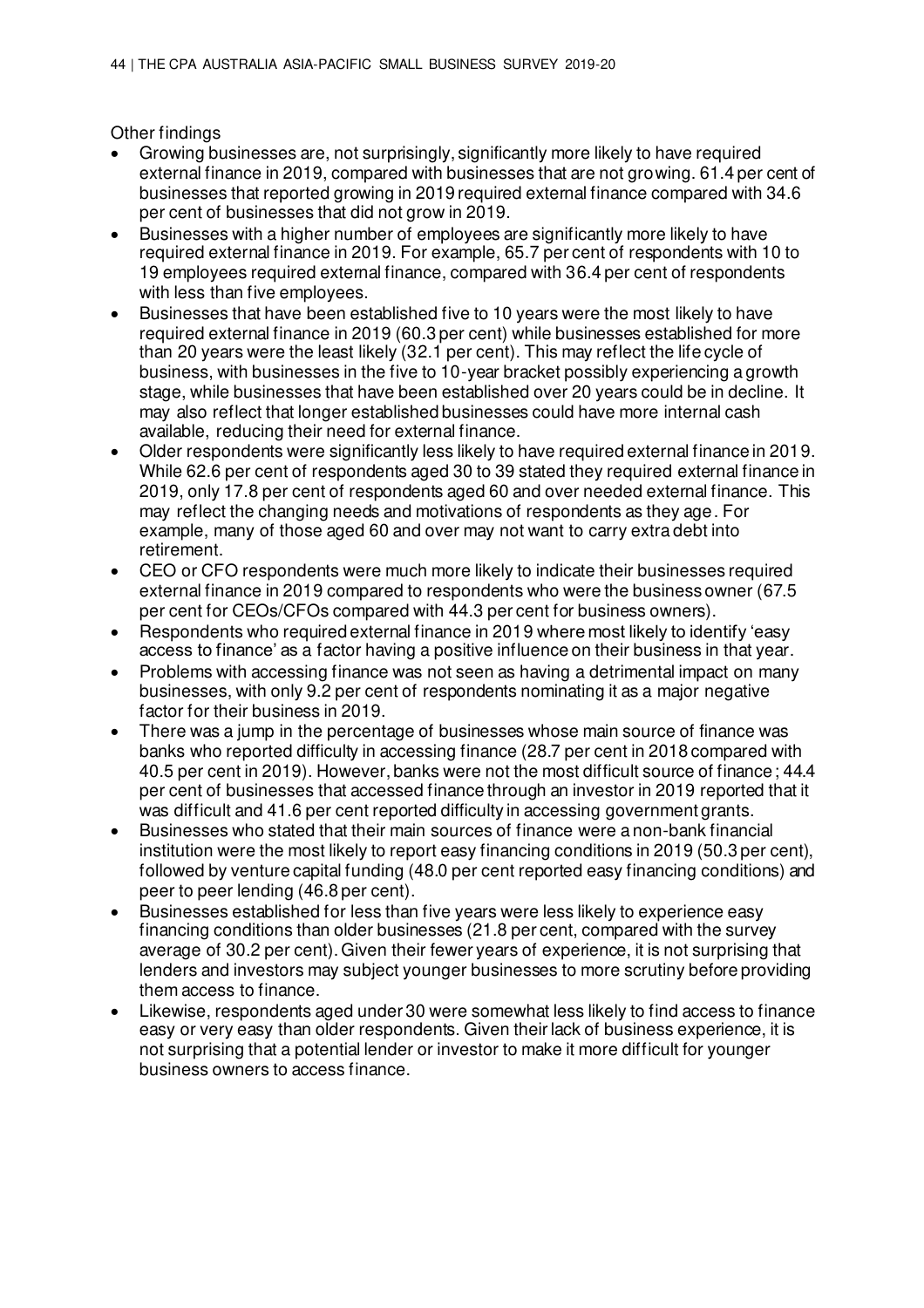## **Reasons for seeking external finance**

## **Reasons for seeking external finance in the past 12 months - by year^**



^ This was a multi-response question.

### **Key findings**

Business growth remains the most popular reason for requiring external finance in 2019, with 54.0 per cent of respondents stating that it was one of their main reasons, down slightly from 58.6 per cent in 2018. Other reasons include to purchase capital assets (28.0 per cent, down from 33.2 per cent in 2018) and business survival (27.5 per cent, down from 30.4 per cent in 2018).

Small businesses from Vietnam (67.3 per cent) and Indonesia (64.9 per cent) were the most likely to have required external finance to fund business growth. On the other hand, small businesses from Australia (30.1 per cent) and New Zealand (31.4 per cent) were the least likely to have required external finance for growth.

Reflecting the economic and business conditions in Hong Kong and Vietnam, small businesses from Hong Kong were the most likely to require external finance for business survival (44.0 per cent), and Vietnam was the least likely (9.4 per cent).

Small businesses from Vietnam were also the most likely to state that they required external finance in 2019 to purchase capital assets (42.9 per cent), while small businesses from the Philippines were the least likely to cite this as a major reason for them (15.8 per cent).

Increasing costs remain a large headache for many small businesses, particularly in Vietnam, with businesses from Vietnam (43.2 per cent) and Hong Kong (36.4 per cent) the most likely to state that they borrowed to cover increasing expenses. The result for Vietnam in 2019 was up 15.8 percentage points from 2018, indicating the speed of growth in that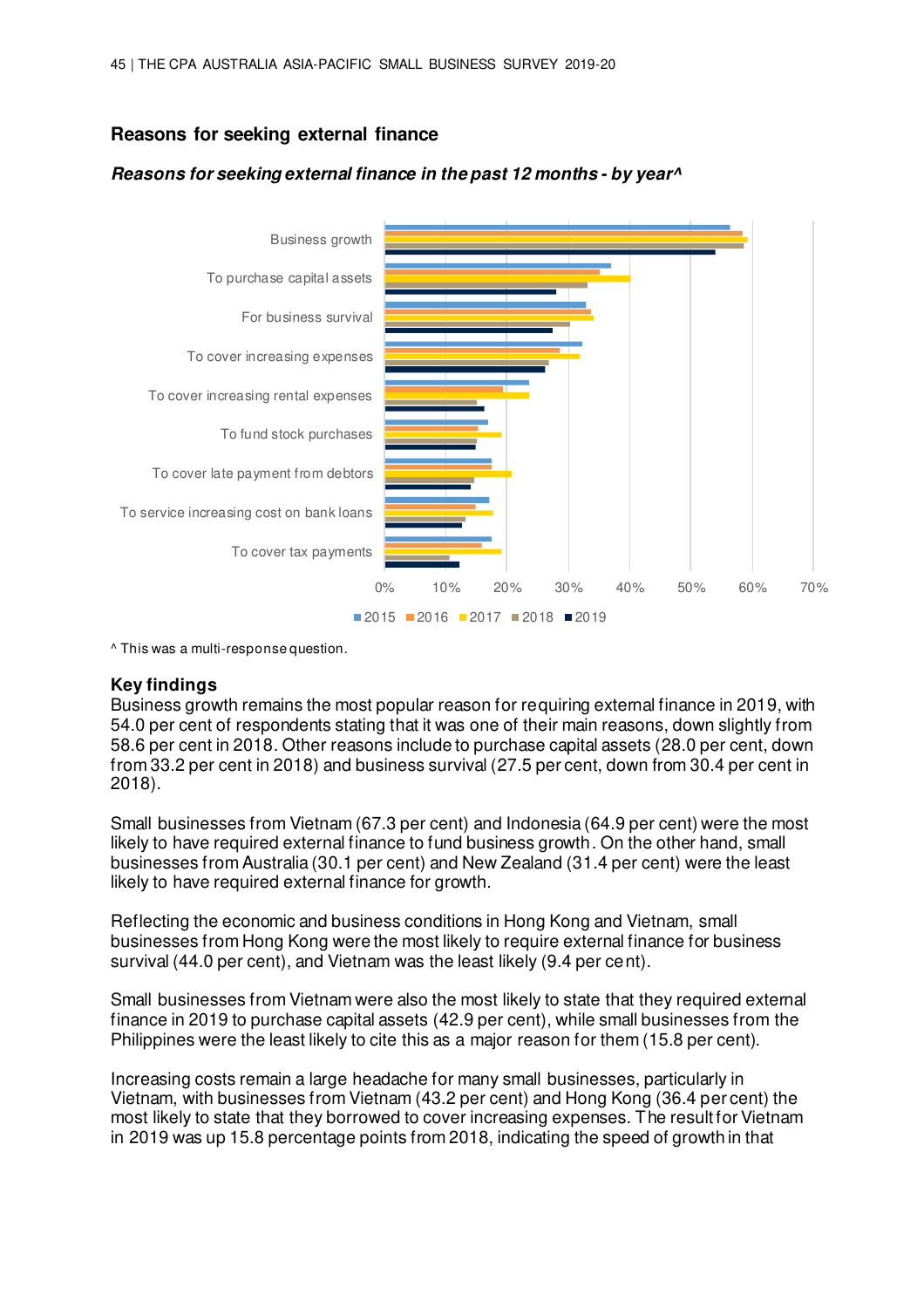market is pushing up business costs.

**Main sources of external finance** 

Other findings

- The number of businesses that stated they required external finance to purchase capital assets only increased in Vietnam (32.4 per cent in 2018 to 42.9 per cent in 2019) and Malaysia (28.3 per cent in 2018 to 31.6 per cent in 2019), while it declined the most in Indonesia (35.5 per cent in 2018 to 20.9 per cent in 2019).
- Businesses established less than five years were the most likely to state that they required external finance for business growth in 2019 (60.5 per cent) and purchase capital assets (30.2 per cent), while businesses established 11 to 20 years were the most likely to have required external finance to cover increasing expenses (34.9 per cent).
- Businesses with 10 to 19 staff were more likely to have stated that business growth was one of their major reasons for needing external finance (59.7 per cent).
- Respondents aged 30 to 39 were the most likely to state that they required external finance for business growth (58.9 per cent), while only 25.0 per cent of respondents aged 60 and over required external finance for business growth, instead being more likely to require such finance for survival (32.8 per cent).
- Businesses from the utilities sector were the most likely to state that they required external finance to fund business growth (76.9 per cent), while businesses from the 'professional, scientific and technical services' sector were the most likely to have required external finance for business survival (33.3 per cent).



## **The major source of external finance in the past 12 months - by year^**

^ Single choice only.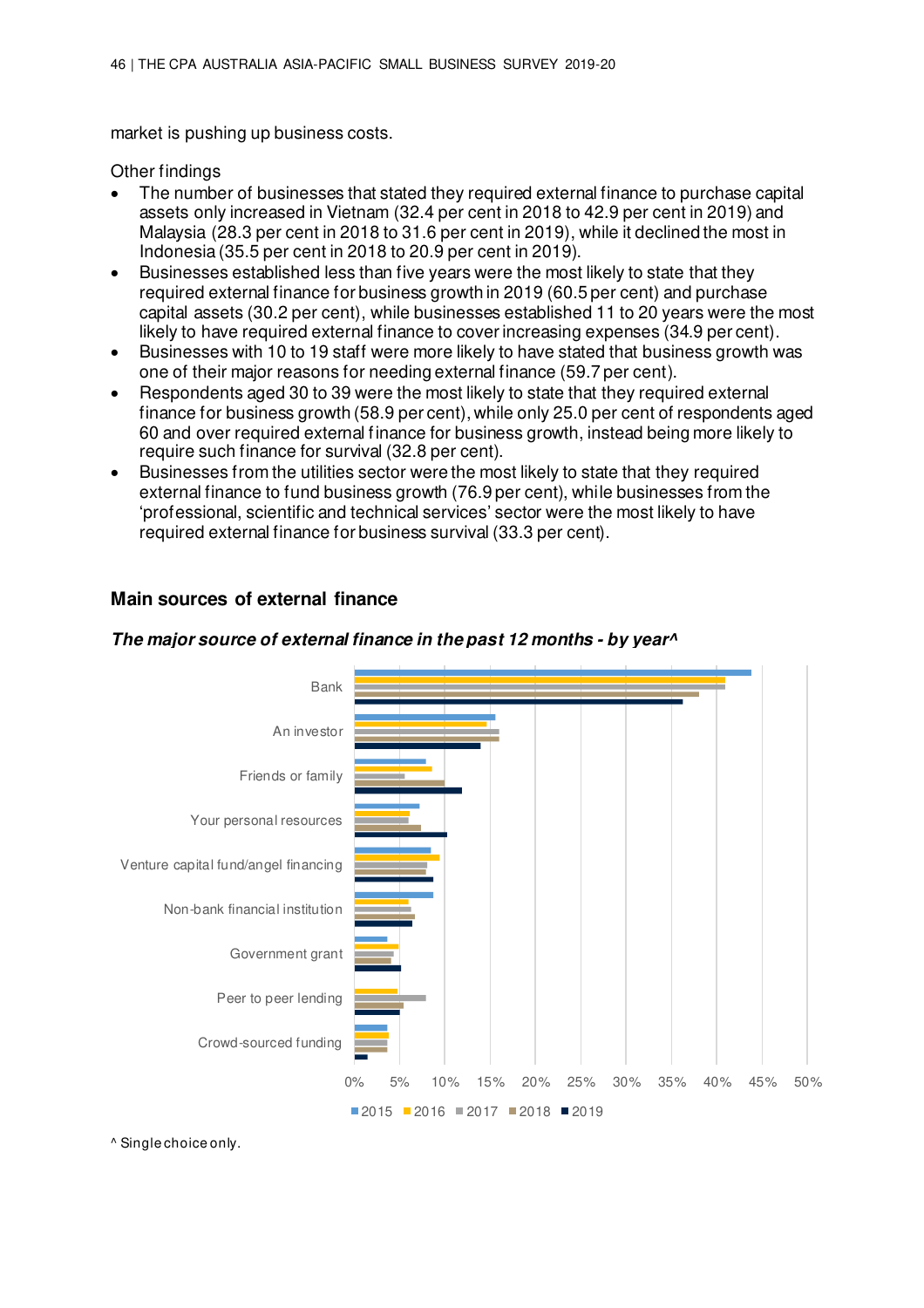### **Key findings**

Banks remain the most common source of external finance, with 36.2 per cent of respondents that required external finance in 2019 stating that a bank was their main source of those funds. However, the popularity of banks as the main source of finance has fallen over the past five years, with the decline filled mainly by 'family and friends' and the 'personal resources' of the business owner. This most likely reflects the more difficult conditions for accessing external financing.

For small businesses that required external finance in 2019, banks were their main source of finance in all markets surveyed, with the notable exception of Mainland China, where small businesses stated that equity funding from a venture capital fund or investor was more likely to be their main source of external finance. The popularity of banks as being the main source of external finance in Mainland China dropped from 29.6 per cent in 2018 to 18.8 per cent in 2019.

At the other extreme, banks dominated small business financing in Vietnam in 2019 like no other market with 84.6 per cent of businesses that required external finance in 2019 stating that a bank was their main source of finance. The next highest market was New Zealand with 47.7 per cent.

Small businesses from Mainland China that required external finance in 2019 were the most likely to nominate venture capital fund or angel finance (22.2 per cent), and peer to peer lending (12.7 per cent) as their main source of finance in 2019. Crowd-sourced funding has never been a very popular source of finance for small business, with its popularity dropping in 2019, especially in Mainland China.

Small businesses from the Philippines were the most likely to nominate 'family and friends' as their main source of finance in 2019 (20.3 per cent), with small businesses from Mainland China (4.4 per cent) being the least likely to nominate this as their main source of finance. New Zealand small businesses were the most likely to nominate their own 'personal resources' as their businesses main source of finance.

Businesses that grew in 2019 and required external finance were more likely to nominate a bank, an investor or venture capital fund as their main source of finance than businesses that did not grow. Meanwhile, businesses that did not grow and required external finance were more likely to nominate 'family or friends' or their 'personal resources' as their main source of finance.

Other findings

- Small businesses with no staff were more likely to nominate 'family and friends' (24.0 per cent) and their 'personal resources' (22.8 per cent) than a bank (17.4 per cent) as their main source of finance. Meanwhile, businesses with 10 to 19 staff were very unlikely to nominate 'family or friends' (4.8 per cent) or their 'personal resources' (5.1 per cent) as their main source of finance, preferring banks (41.8 per cent).
- Businesses in the 'information, media and telecommunications' sector were the least likely to nominate banks as their main source of finance in 2019 (27.1 per cent), and the most likely to nominate an investor (25.4 per cent).
- Businesses that have been established less than 11 years are less likely to nominate a bank as their main source of finance (33.4 per cent) compared with businesses that have been established 11 years or more (42.9 per cent).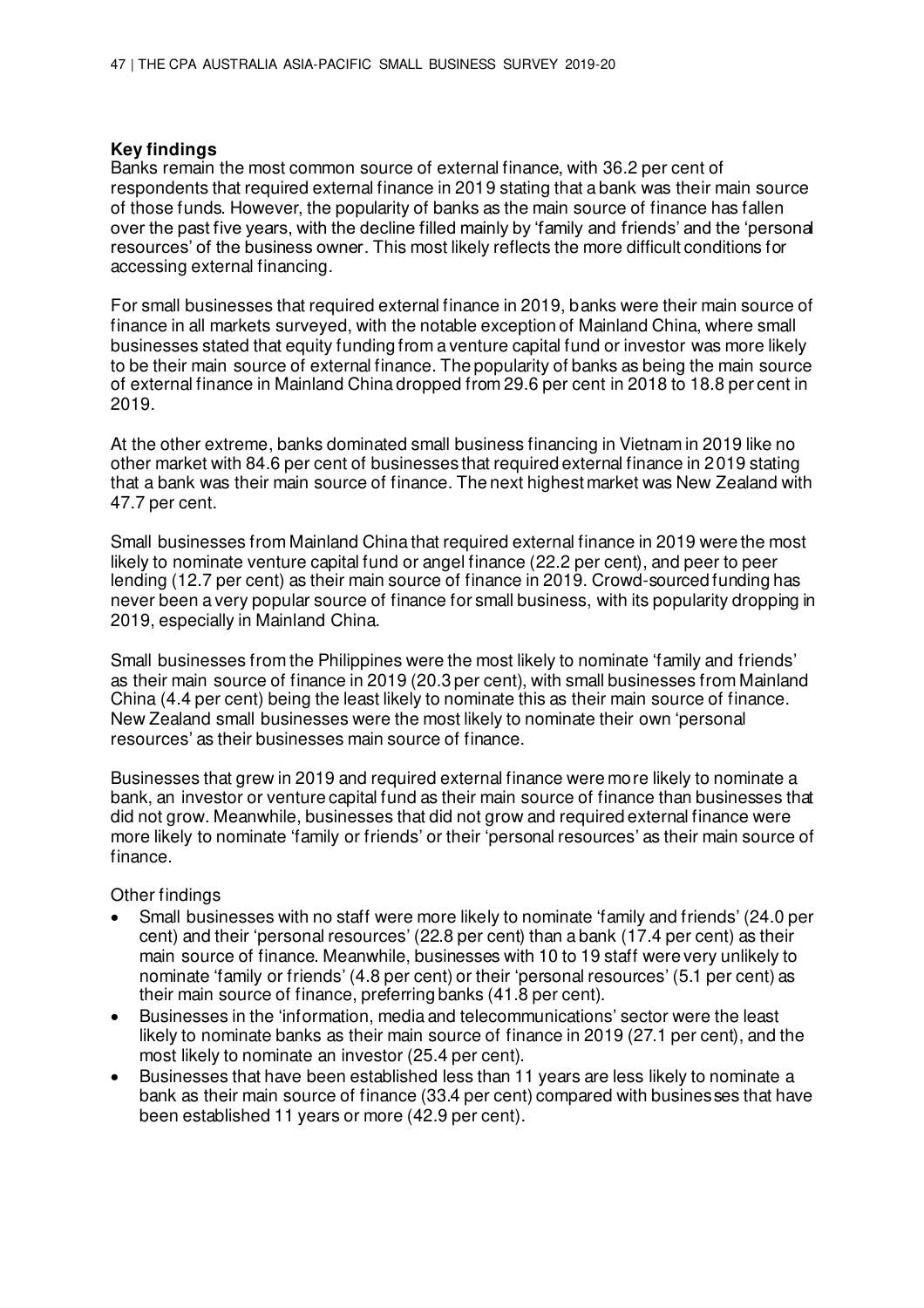- Respondents under 30 are the least likely to nominate that a bank was their main source of finance in 2019 (29.7 per cent compared with the survey average of 36.2 per cent). This is not surprising given that younger respondents may have less asset backing and experience.
- Within the five cities surveyed in Mainland China, Guangzhou was the city where small businesses were most likely to nominate an investor as their main source of finance in 2019 (33.7 per cent compared with the survey average of 13.9 per cent). Beijing was the city most likely to nominate venture capital or angel financing as their main source of finance in 2019 (41.8 per cent compared with the survey average of 8.8 per cent).

## **Expected access to finance in 2020 and the ease or difficulty of accessing finance**

It should be noted that the survey was conducted before the COVID-19 pandemic outbreak. The following has therefore been included for information purposes only. We provide no commentary on the below results.

## **The percentage of businesses that expect to require external finance in 2020 - by market**

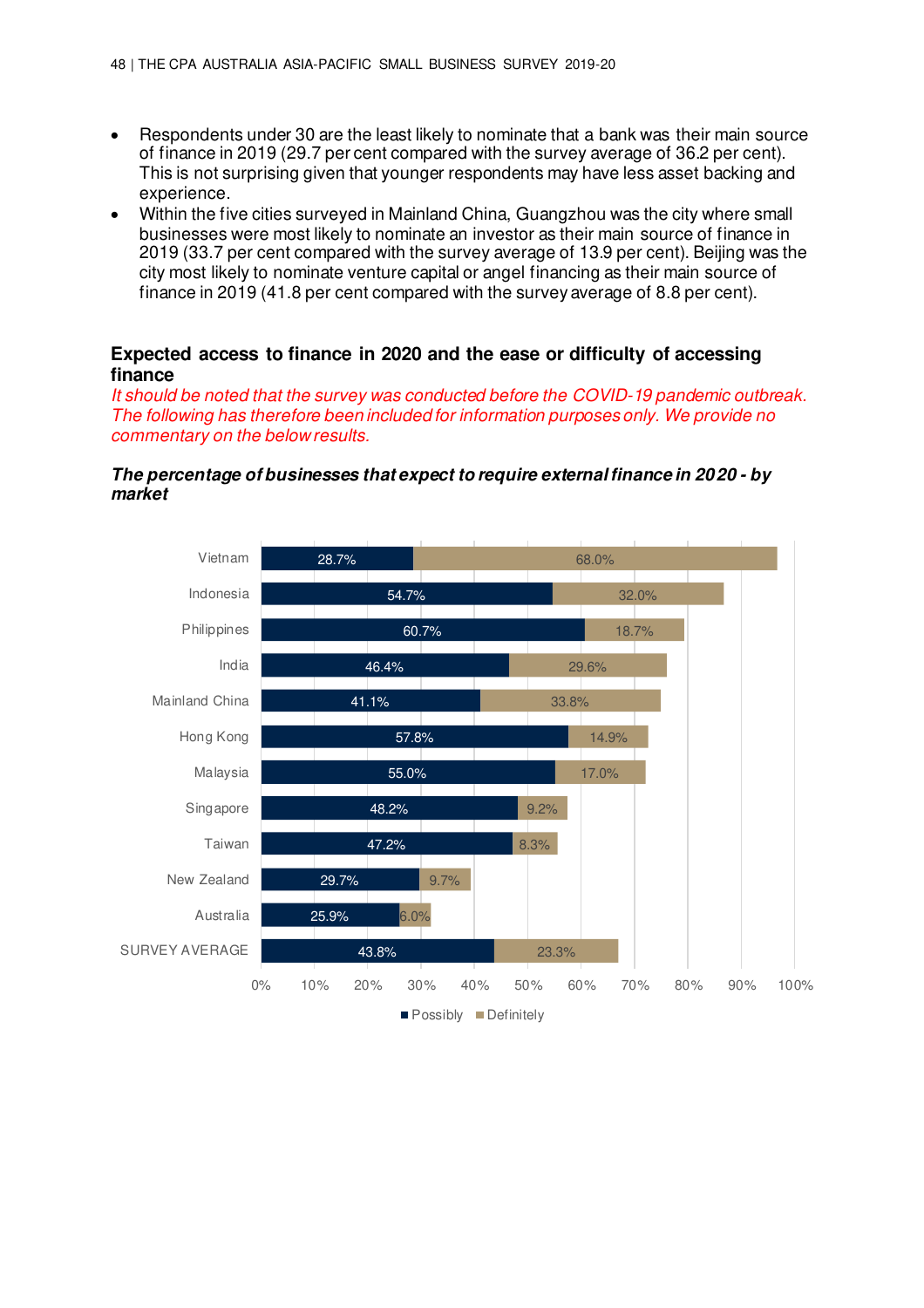### **Of those that expect to access external finance in 2020, the percentage that expect easy or very easy financing conditions***–* **by market**



## **Suggestions:**

- Where a business identifies a need for external finance, they should approach their preferred sources of that finance early to improve the chances of securing the finance they seek at the best possible terms and price.
- Businesses should consider engaging a professional, such as an accountant or commercial finance broker, to assist the business meet the requirements of lenders and investors. An accountant can also provide guidance on the business case for external finance and may suggest other options.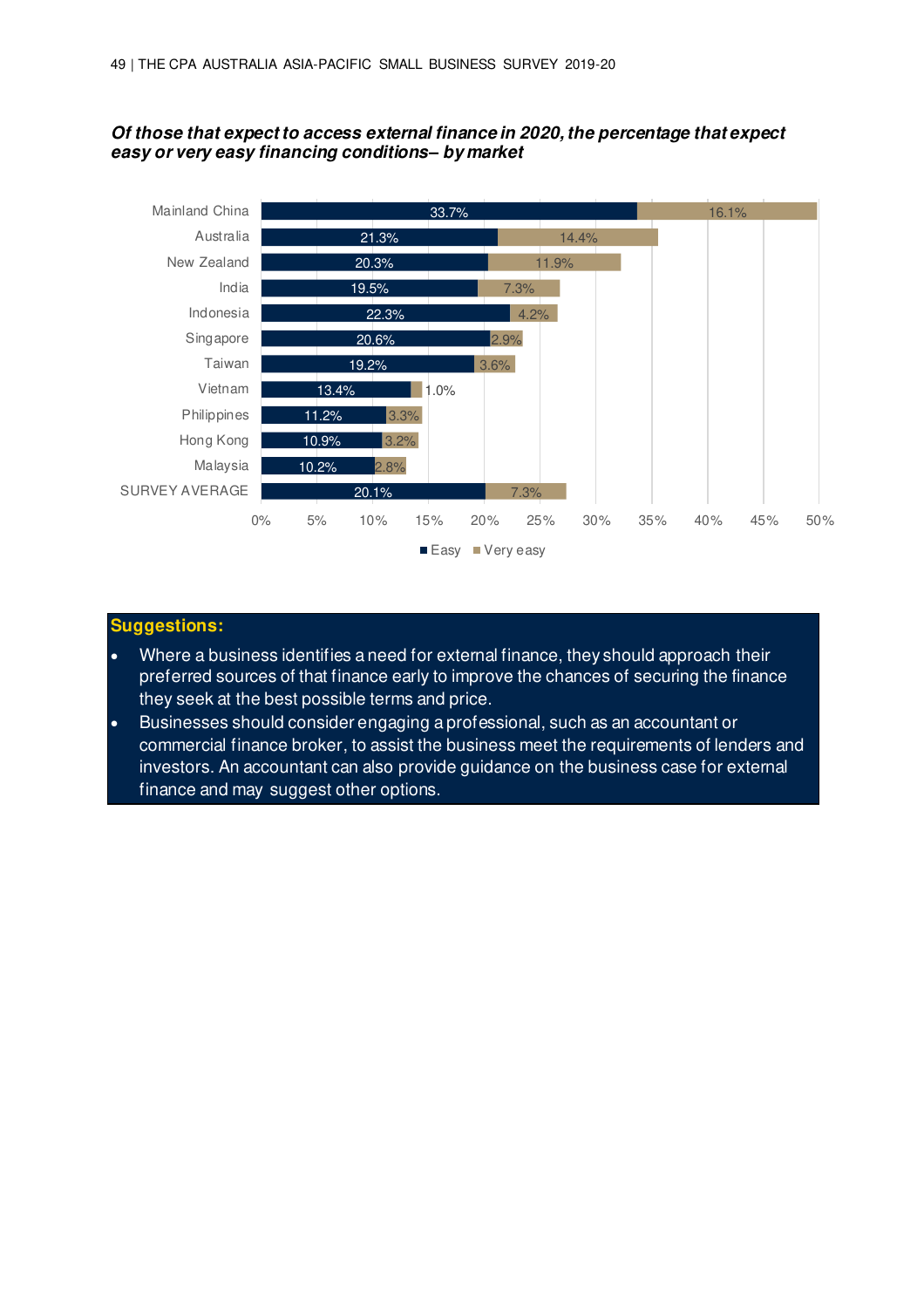# OTHER SURVEY FINDINGS

## **Positive and negative influences on business in 2019**

## **Positive influences on small business**

The top four factors identified as having the most positive impact on business in 2019 were the same as 2018:

- Customer loyalty 34.3 per cent, compared with 39.8 per cent in 2018
- Improved customer satisfaction 29.5 per cent, compared with 33.4 per cent in 2018
- Good staff 28.5 per cent, compared with 30.0 per cent in 2018
- Cost control 24.3 per cent, compared with 26.6 per cent in 2018.

These were also the top four factors in 2016 and 2017 (although 'Good staff' was the second most popular choice in those years).

Businesses that grew strongly in 2019 identified the following factors as having the most positive impact on their business:

- Improved customer satisfaction  $-37.7$  per cent compared with the survey average of 29.5 per cent
- Customer loyalty 33.8 per cent compared with the survey average of 34.3 per cent
- Good staff 33.5 per cent compared with the survey average of 28.5 per cent
- Improved business strategy 29.4 per cent compared with the survey average of 21.7 per cent.

When comparing the results between businesses that grew strongly and businesses that did not grow or shrank, we found that businesses that grew strongly in 2019 were more likely to have found the following as positive factors for their business:

- Improved customer satisfaction
- Improved business strategy
- Improved business management
- Introduced a new product or service
- Good staff
- Good quality capital equipment
- Easy access to finance
- Technology
- Entered new markets.

### **Negative influences on small businesses**

The top four factors identified as being the most likely to have a detrimental impact on business in 2019 were:

- Increasing costs 33.8 per cent, compared with 39.9 per cent in 2018
- Increasing competition 32.0 per cent, compared with 34.2 per cent in 2018
- Poor overall economic environment 25.3 per cent, compared with 23.5 per cent in 2018
- Tax 17.9 per cent, compared with 16.8 per cent in 2018.

Increasing costs and increasing competition have remained the key concerns of respondents throughout the life of this survey.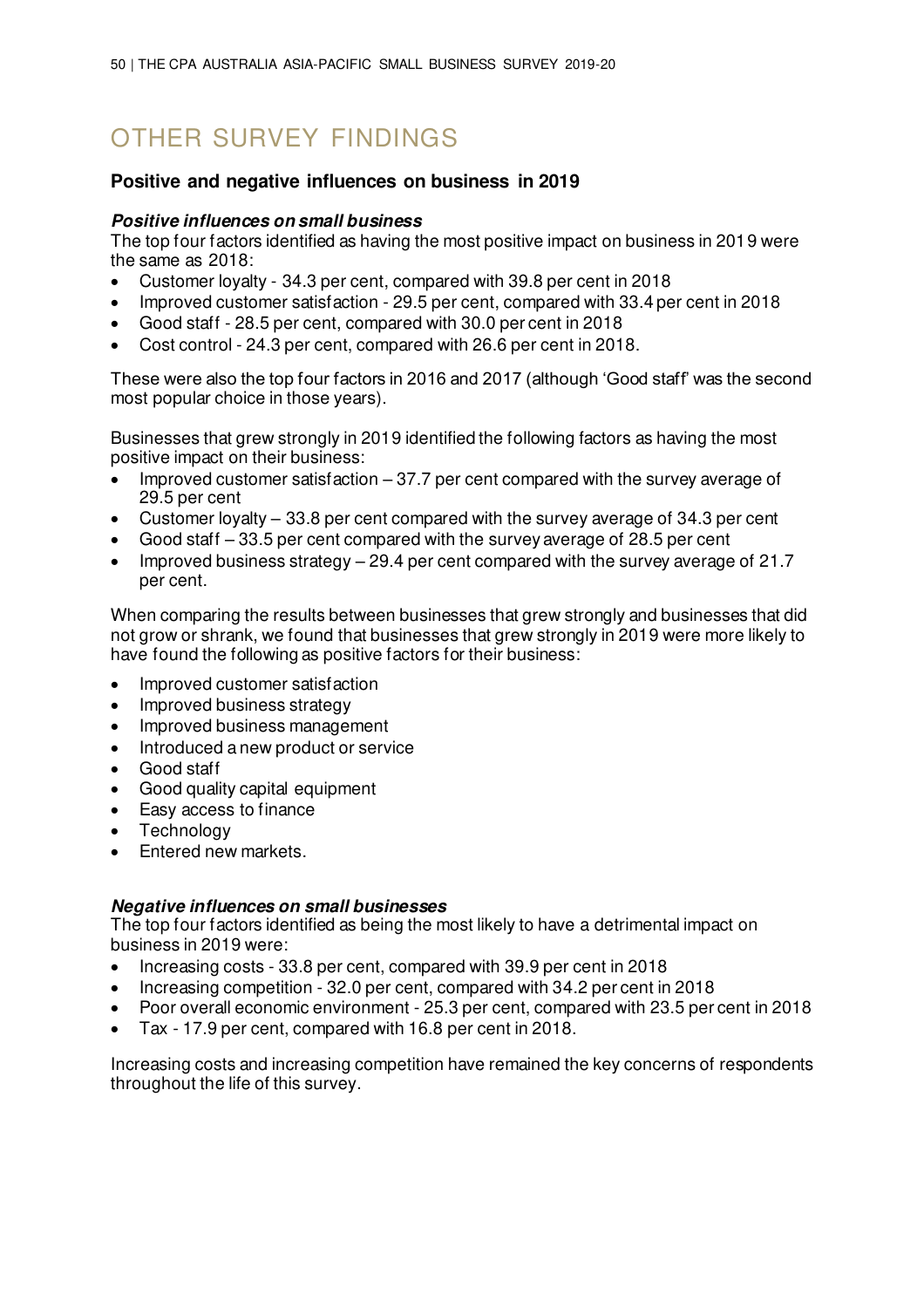Businesses that did not grow or shrank were somewhat more likely to state that poor overall economic environment had a negative impact on their business in 2019 than businesses that grew strongly.

Costs identified as having the most detrimental impact on business in 2019 were:

- Staff costs 32.5 per cent, compared with 34.9 per cent in 2018
- Materials 28.2 per cent compared with 32.4 per cent in 2018
- Utility costs 27.6 per cent, compared with 29.3 per cent in 2018
- Rent 26.5 per cent, compared with 30.8 per cent in 2018.

These were also the top four costs in 2015, 2016, 2017 and 2018.

The percentage of Hong Kong businesses that identified rent as the cost most detrimental to their business was 41.9 per cent in 2019, down from 52.7 per cent in 2018. Further, Hong Kong businesses were no longer the most likely to nominate rent as a major detrimental cost to their business, with 47.7 per cent of businesses in Vietnam selecting that option. Having said that, the percentage of Hong Kong businesses selecting rent as detrimental to their business was still well above the survey average of 26.5 per cent.

Not surprisingly, businesses generating more than 30 per cent of their sales through new payment technologies are more likely to have found technology was one of their most positive influences on their business in 2019. Similar results were found for businesses using social media and for businesses generating at least some online sales.

## **Cash as a method of payment**

The reliance on cash as a means of payments varies widely, with a survey average of 22.4 per cent stating that cash makes up 75 per cent or more of their sales (down from 23.8 per cent in 2018). Businesses are most likely to state that cash makes up 75 per cent or more of their sales in the Philippines (56.7 per cent), Taiwan (41.5 per cent) and Malaysia (38.0 per cent).

Businesses are least likely to rely on cash for payment in New Zealand, where 51.0 per cent of respondents stated that none of their sales were in cash, followed by Australia (39.5 per cent).

Other findings

- Small businesses with no employees are both the most likely to receive all their payments in cash and the most likely to receive none of their payments in cash.
- Businesses with more than 10 to 19 staff are the least likely to receive 75 per cent or more of their sales in cash (12.8 per cent compared with the survey average of 22.4 per cent)
- Businesses in the 'accommodation and food services' sector were the most likely to state that cash made up 75 per cent or more of their sales (33.7 per cent). Businesses from the 'rental, hiring and real estate services' were the most likely to state that they received none of their payments in cash (30.1 per cent).
- Small businesses established less than five years were the most likely to state that 75 per cent or more of their sales are in cash (26.8 per cent), while businesses established for more than 20 years are the most likely to state than none of their sales are in cash (27.6 per cent).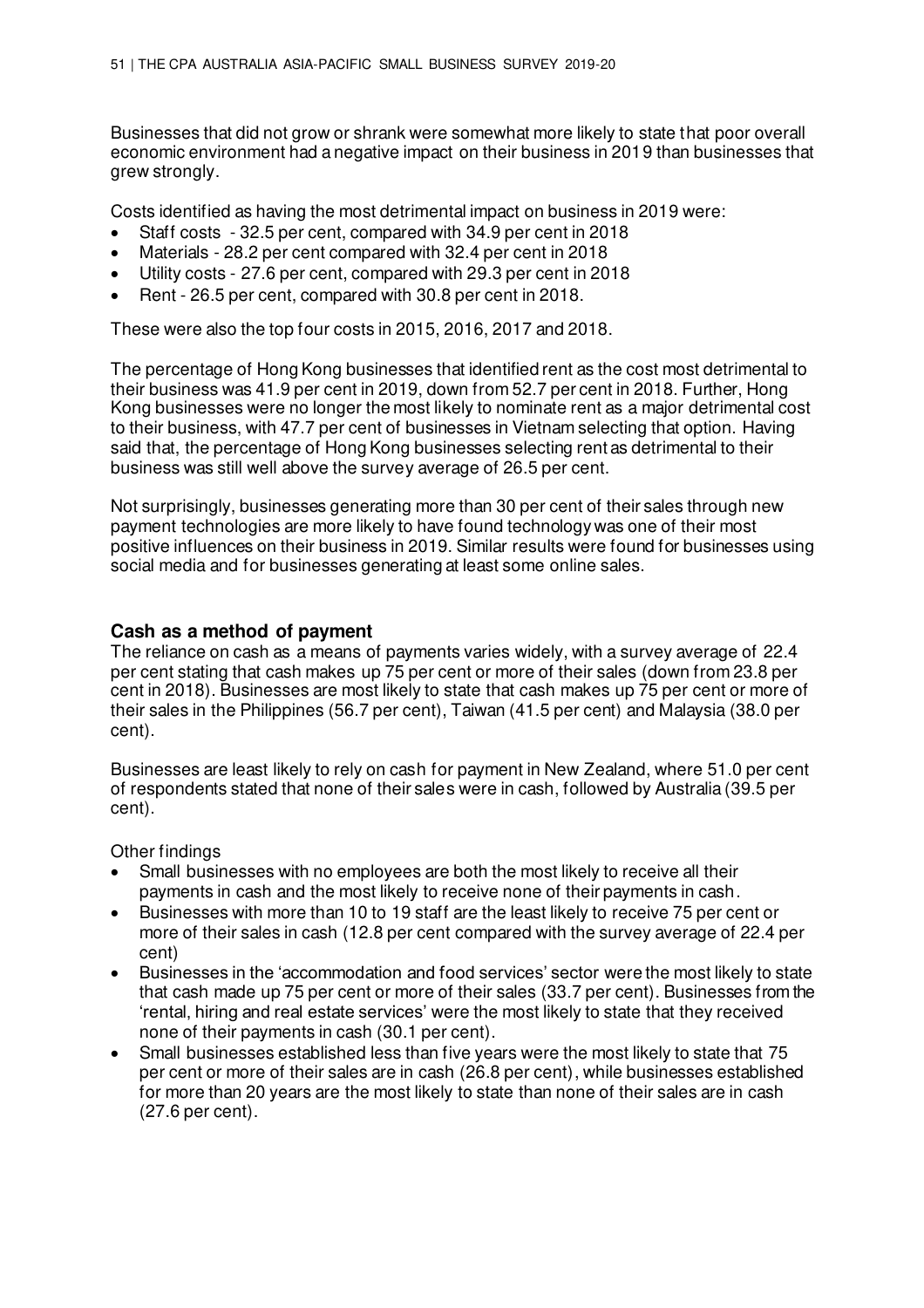- Respondents aged 50 and over are significantly more likely to receive none of their payments in cash (35.2 per cent), compared with respondents aged under 40 (only 6.3 per cent received none of their payments in cash).
- Receiving payments in cash seems to have little impact on the percentage of businesses that reported growing strongly in 2019.

### **Suggestions:**

- Small business should explore offering a variety of payment options to reduce risk and make it as easy as possible for customers to purchase their products or services.
- To reduce tax collection risks attached to the cash economy, governments could promote the benefits of non-cash payment methods.

## **Small business views on how the trade war will impact them in 2020**

### The survey was conducted before Chi*na and the US signed a 'phase one' trade deal.*

### **Key findings**

Most businesses expect the trade war to have some impact on their business in 2020, with only 23.3 per cent of businesses not expecting any impact on their business. Small businesses from Australia (43.7 per cent) and New Zealand (43.3 per cent) were the most likely to state that the trade war will have no impact on their business in 2020.

Businesses from Vietnam (56.0 per cent) and Hong Kong (54.4 per cent) were the most likely to believe that the trade war will have a negative impact on their business in 2020 (28.9 per cent of businesses from Mainland China expect it to have a negative impact in 2020, down from 39.7 per cent in 2019).

There was a relatively large increase in the percentage of businesses from Mainland China that state it is too early to tell what impact the trade war will have on their business. In 2019, 10.1 per cent said it was too early to tell, while in 2020, 24.4 per cent said it was too early to tell. This indicates that at the time of the survey, there was uncertainty as to how trade negotiations between China and the US would pan out.

Other findings:

- Businesses from the 'health care and social assistance' sector were the least likely to expect a trade war will have an impact on their business in 2020 (38.7 per cent).
- Businesses from the mining (53.6 per cent) and manufacturing sector (42.9 per cent) were the most likely to state that the trade war will have a negative impact on their business in 2020.
- Businesses that expect to shrink in 2020 are more likely to state that they believe a trade war will have a negative influence on their business (52.9 per cent) than those that expect to grow (31.7 per cent).
- Businesses that expect their overseas sales revenue to decline in 2020 are significantly more likely to expect the trade war will have a negative impact on their business (68.8 per cent), compared with those that expect their overseas sales revenue to grow (35.4 per cent).
- Businesses that expect the trade war will have no impact on their business are the most likely to NOT expect to undertake any innovation in 2020 (39.5 per cent, compared with the survey average of 23.3 per cent).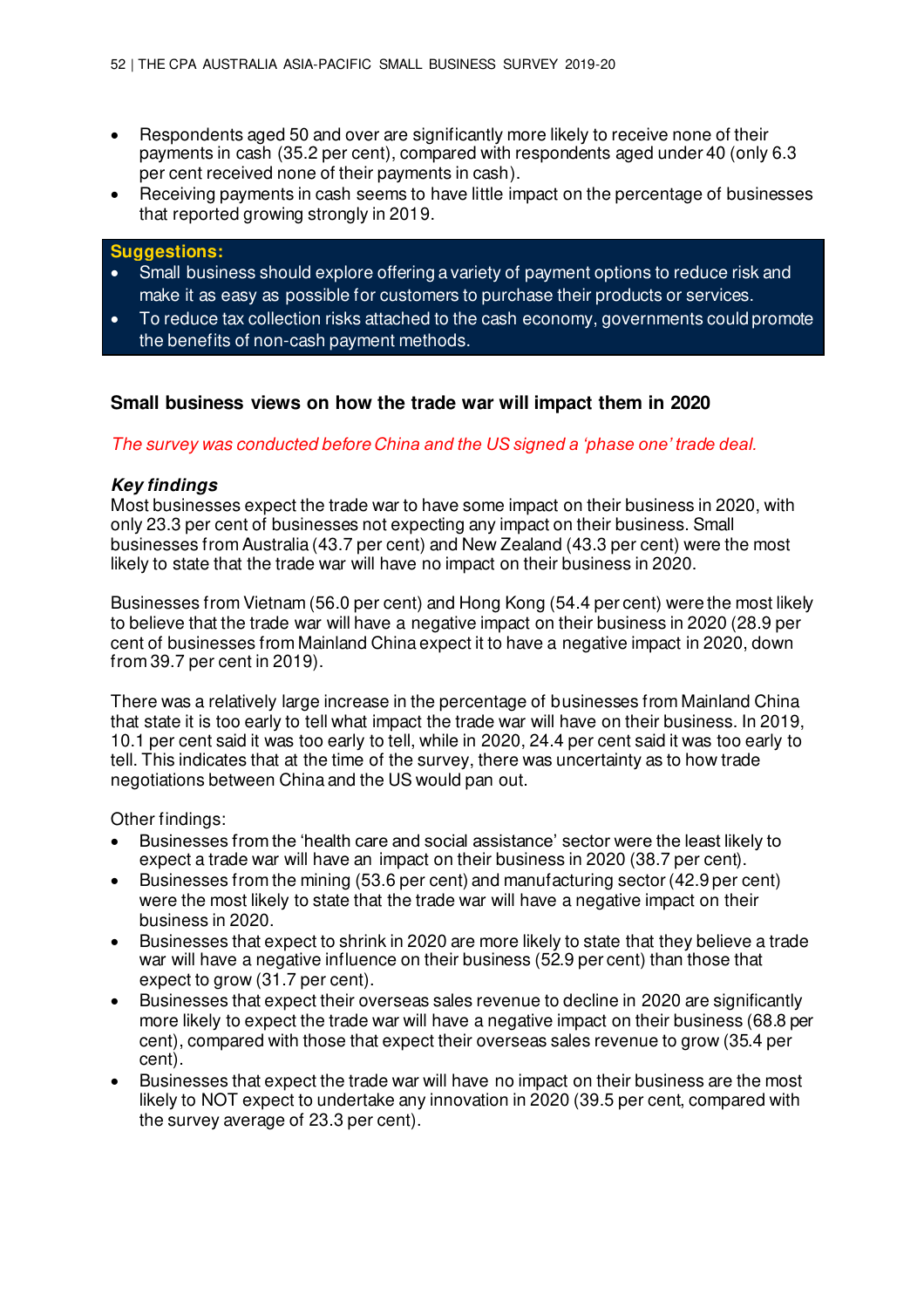## **Small business expectations for 2020**

It should be noted that the survey was conducted before the COVID-19 pandemic outbreak. The following has therefore been included for information purposes only. We provide no commentary on the below results.



### **Small businesses that expect to grow in 2020 - by market**

Grow a little Grow strongly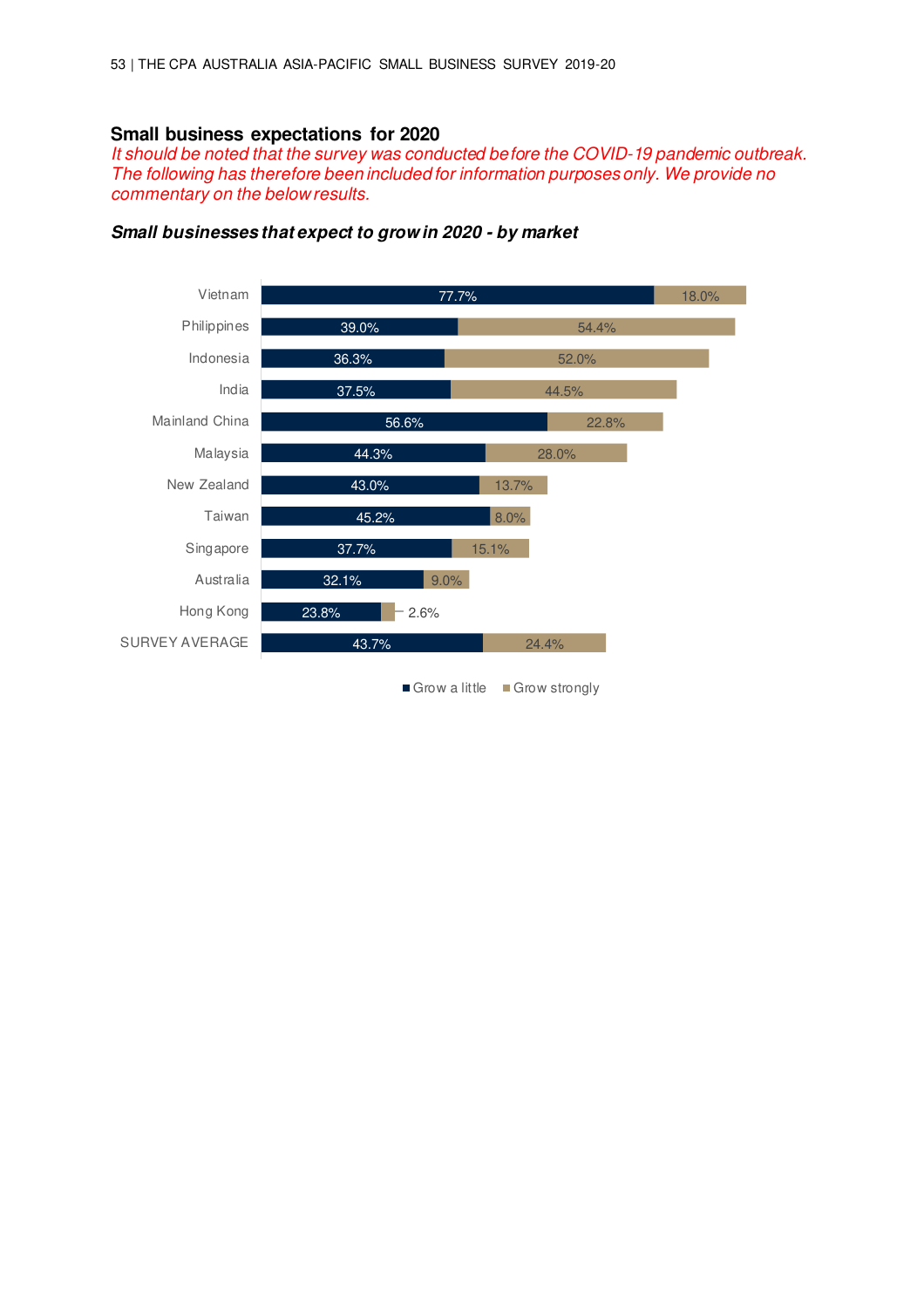

**Small businesses that expect to increase employee numbers in 2020 - by market and year**

**Business expectation for the ease of paying their debts in 2020** *–* **by market** 

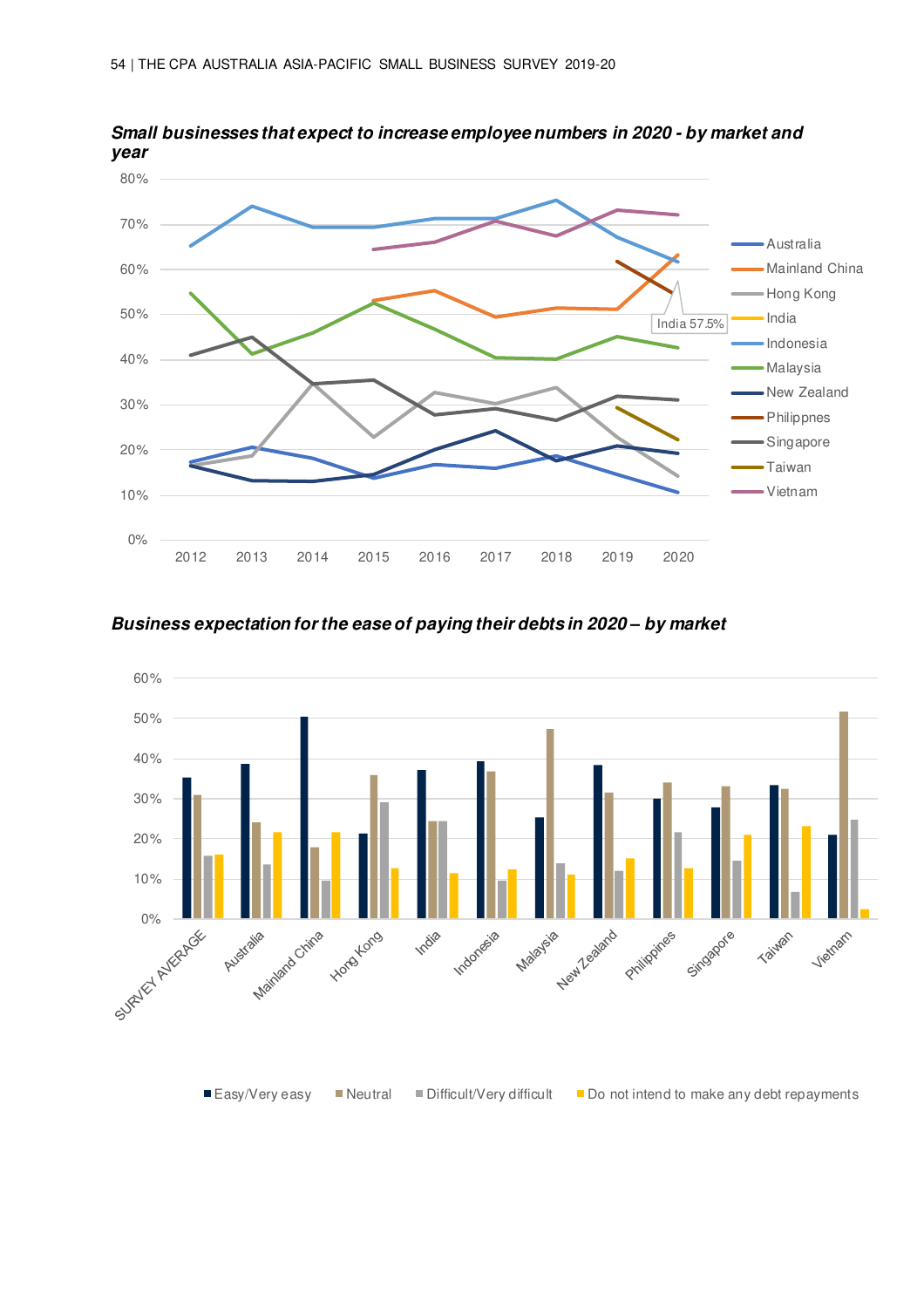## **Business expectations for easy or very easy access to external finance in 2020** *–* **by market**

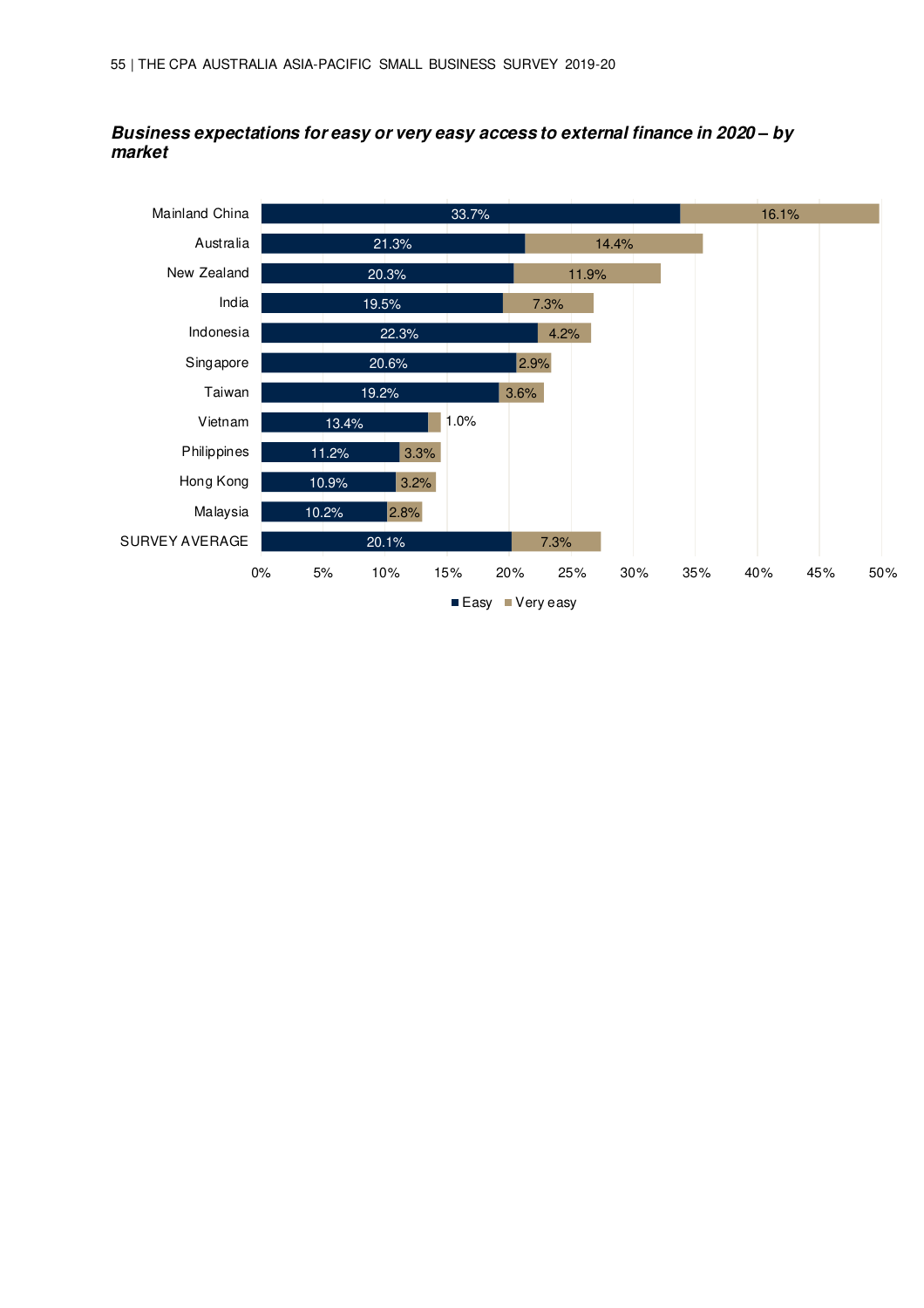# MARKET SUMMARIES

# Australia market summary

## **Business and economic growth**





**Small businesses that expect to grow in** 

|                                                                           | 2019  | <b>Survey</b><br>average<br>2019 | Rank<br>2019 | 2018  | Rank<br>2018 | 2017  | 2016  | 2015  |
|---------------------------------------------------------------------------|-------|----------------------------------|--------------|-------|--------------|-------|-------|-------|
| Businesses that grew in the last 12<br>months                             | 35.3% | 65.8%                            | 11/11        | 42.2% | 10/10        | 50.7% | 44.1% | 45.7% |
| Businesses that expect to grow in the<br>next 12 months                   | 41.1% | 68.2%                            | 10/11        | 47.3% | 9/10         | 55.6% | 51.2% | 57.3% |
| Businesses that expect the local<br>economy to grow in the next 12 months | 29.3% | 59.1%                            | 10/11        | 34.7% | 9/10         | 42.3% | 38.4% | 43.5% |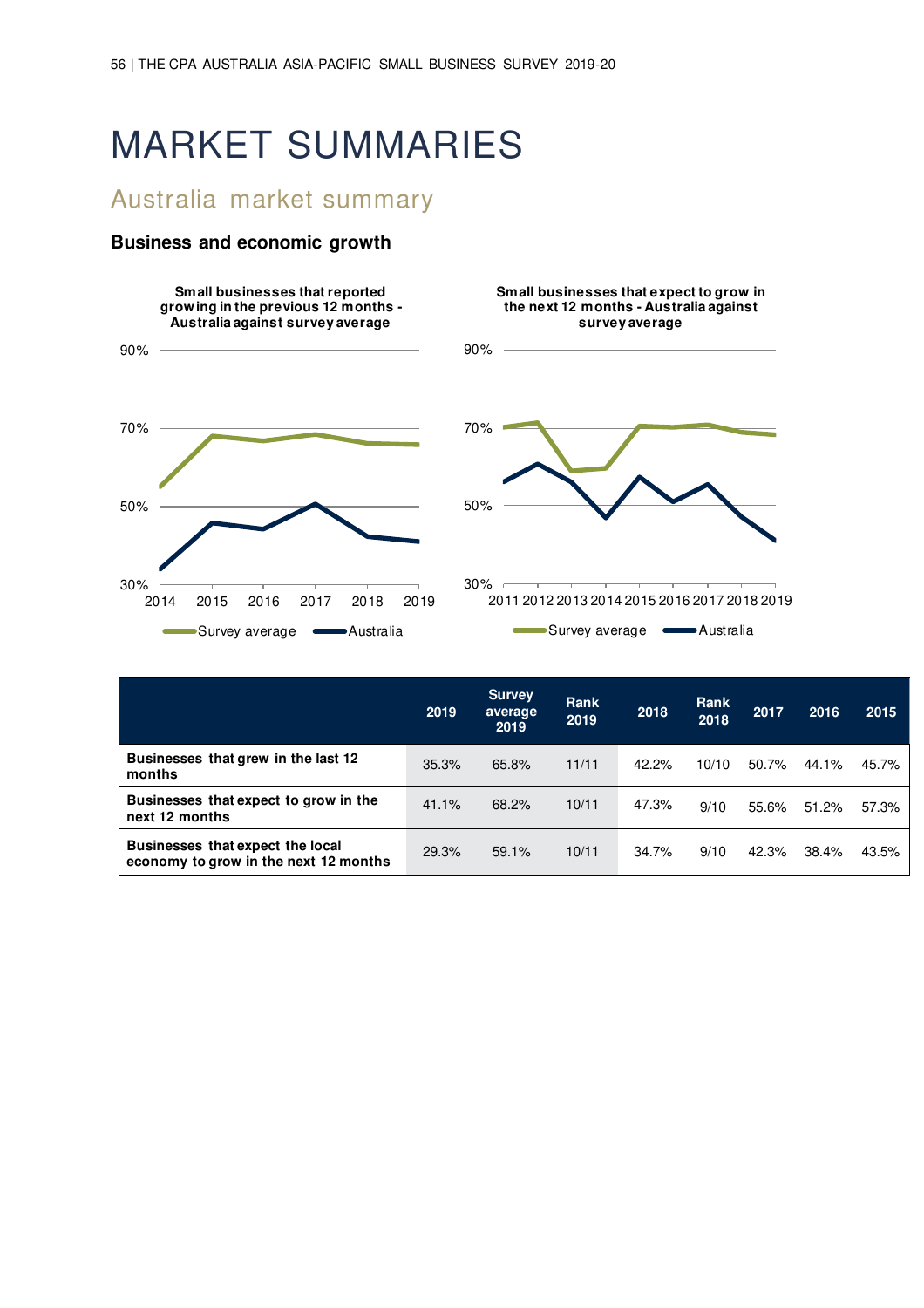# **Business activity over the past 12 months**

|                                                                                  | 2019  | <b>Survey</b><br>average<br>2019 | <b>Rank</b><br>2019 | 2018  | Rank<br>2018 | 2017  | 2016  | 2015  |
|----------------------------------------------------------------------------------|-------|----------------------------------|---------------------|-------|--------------|-------|-------|-------|
| Increased employee numbers                                                       | 8.8%  | 32.5%                            | 11/11               | 10.1% | 10/10        | 13.7% | 11.2% | 11.8% |
| Improved business management<br>had a major positive impact on<br>their business | 8.2%  | 17.6%                            | 11/11               | 8.3%  | 10/10        | 11.7% | 9.4%  | 10.4% |
| Increasing costs had a major<br>negative impact on their business                | 32.5% | 33.8%                            | 8/11                | 35.0% | 8/10         | 29.5% | 28.1% | 32.4% |
| Required funds from an external<br>source                                        | 22.6% | 52.2%                            | 11/11               | 23.2% | 10/10        | 31.7% | 20.3% | 27.1% |
| Sought external funds for<br>business growth                                     | 30.1% | 54.0%                            | 11/11               | 31.6% | 10/10        | 40.7% | 33.0% | 31.9% |
| Found it easy or very easy to<br>access external finance                         | 46.9% | 31.6%                            | 2/11                | 47.0% | 2/10         | 42.0% | 4278% | 54.4% |
| A bank was the business's main<br>source of external finance                     | 43.4% | 36.2%                            | 3/11                | 54.7% | 2/10         | 45.7% | 50.5% | 52.2% |

# **Planned business activity over the next 12 months**

|                                                                                            | 2020  | <b>Survey</b><br>average | <b>Rank</b> | 2019  | Rank<br>2019 | 2018  | 2017  | 2016  |
|--------------------------------------------------------------------------------------------|-------|--------------------------|-------------|-------|--------------|-------|-------|-------|
| <b>Expect to increase employee</b><br>numbers                                              | 10.6% | 42.7%                    | 11/11       | 14.5% | 10/10        | 18.8% | 15.9% | 16.7% |
| Will introduce a new product, service<br>or process unique to their market or<br>the world | 6.4%  | 25.8%                    | 11/11       | 6.7%  | 10/10        | 7.4%  | 4.7%  | 5.1%  |
| <b>Expect revenue from overseas</b><br>markets to grow strongly                            | 4.8%  | 17.1%                    | 11/11       | 4.6%  | 10/10        | 6.7%  | 3.1%  | 6.1%  |
| Will seek external funds                                                                   | 6.0%  | 23.3%                    | 11/11       | 6.9%  | 9/10         | 11.4% | 8.5%  | 9.0%  |
| Expect easy to very easy access to<br>finance                                              | 35.6% | 27.4%                    | 2/11        | 26.5% | 5/10         | 25.5% | 30.7% | 38.4% |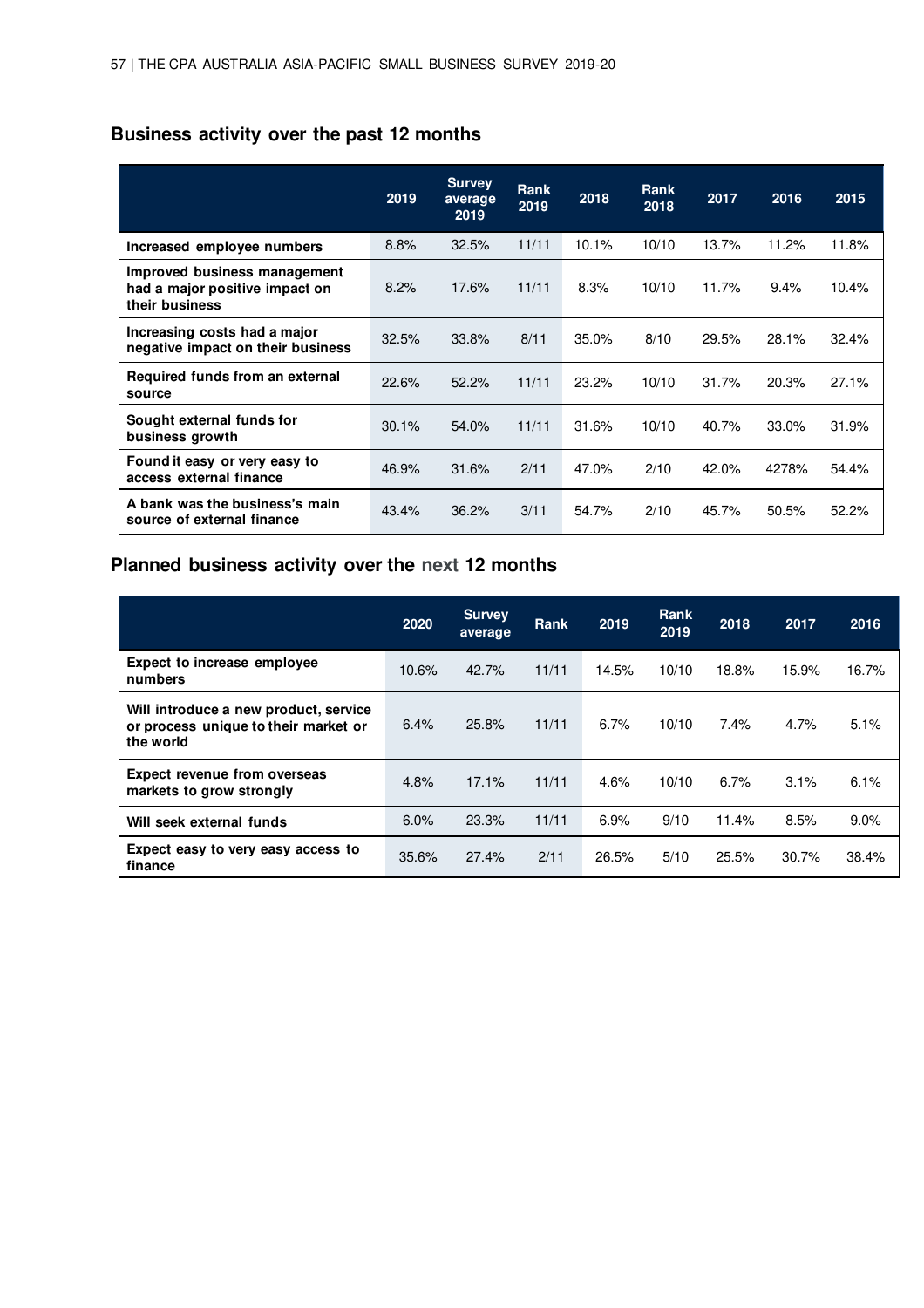# **Social media, e-commerce and technology**

|                                                                                                                               | 2019                  | <b>Survey</b><br>average<br>2019 | <b>Rank</b><br>2019 | 2018                  | Rank<br>2018 | 2017  | 2016  | 2015  |
|-------------------------------------------------------------------------------------------------------------------------------|-----------------------|----------------------------------|---------------------|-----------------------|--------------|-------|-------|-------|
| Did NOT earn any revenue from<br>online sales                                                                                 | 56.5%                 | 26.2%                            | 1/11                | 59.8%                 | 1/10         | 52.6% | 60.2% | 64.3% |
| Did NOT use social media for<br>business purposes                                                                             | 45.1%                 | 18.9%                            | 1/11                | 44.8%                 | 1/10         | 42.5% | 50.6% | 46.5% |
| Investment in technology by the<br>business over the past 12 months<br>has improved profitability                             | 18.8%                 | 48.9%                            | 11/11               | 16.4%                 | 10/10        | 26.7% | N/A   | N/A   |
| Technology your business invested<br>in most heavily over the past 12<br>months                                               | Computer<br>equipment | Computer<br>equipment            | N/A                 | Computer<br>equipment | N/A          | N/A   | N/A   | N/A   |
| Consider your business likely to be<br>cyberattacked in next 12 months                                                        | 17.6%                 | 37.5%                            | 11/11               | 15.8%                 | 10/10        | 25.8% | N/A   | N/A   |
| Reviewed your business's<br>cybersecurity protections in last six<br>months                                                   | 35.3%                 | 45.9%                            | 8/11                | 37.6%                 | 8/10         | N/A   | N/A   | N/A   |
| More than 10 per cent of sales is<br>received through digital payment<br>options such as PayPal, Alipay,<br><b>WeChat Pay</b> | 37.1%                 | 60.1%                            | 10/11               | 36.0%                 | 9/10         | 33.3% | N/A   | N/A   |

## **Factors that had positive and negative influences on business**

| Top four factors that had a positive influence on small<br>business in 2019 | Top four factors that had a positive influence on small<br>business in 2018 |
|-----------------------------------------------------------------------------|-----------------------------------------------------------------------------|
| Customer loyalty                                                            | Customer loyalty                                                            |
| Good staff                                                                  | Good staff                                                                  |
| Costcontrol                                                                 | Improved customer satisfaction                                              |
| Improved customer satisfaction                                              | Costcontrol                                                                 |
|                                                                             |                                                                             |
| Top four factors that had a negative impact on small<br>business in 2019    | Top four factors that had a negative impact on small<br>business in 2018    |
|                                                                             |                                                                             |
| Increasing costs                                                            | Increasing costs                                                            |
| Poor overall economic environment                                           | Increasing competition                                                      |
| Increasing competition                                                      | Poor overall economic environment                                           |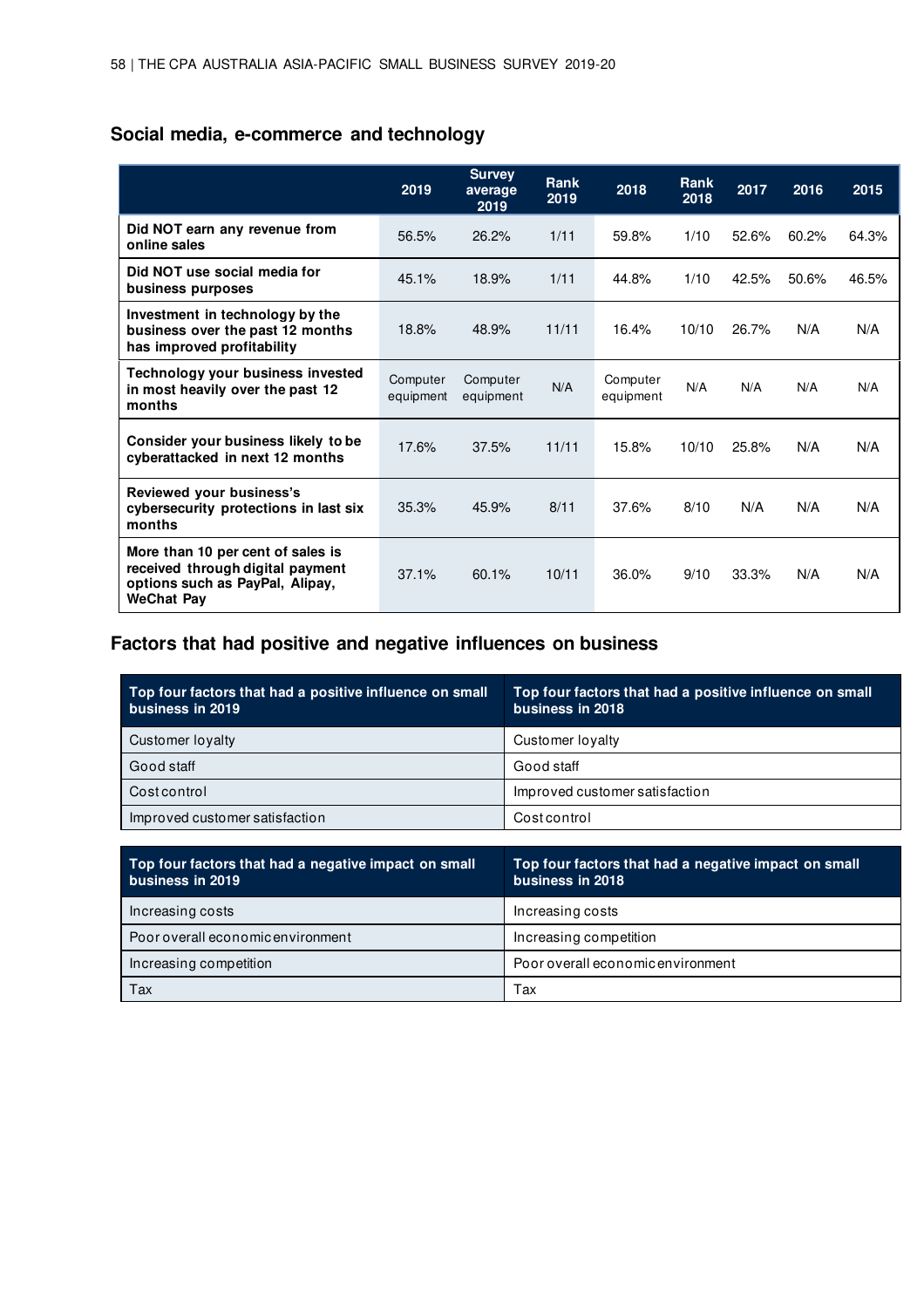## **Impacts of a trade war**

|                                                                                                                                       | 2019  | <b>Survey</b><br>average<br>2019 | Rank<br>2019 | 2018  | <b>Rank</b><br>2018 |
|---------------------------------------------------------------------------------------------------------------------------------------|-------|----------------------------------|--------------|-------|---------------------|
| Possible trade war between the US and a range of other<br>economies will have a negative impact on your business in<br>next 12 months | 23.2% | 33.1%                            | 10/11        | 21.6% | 9/10                |

## **Demographics**

|                                                              | 2019  | <b>Survey</b><br>average<br>2019 | Rank<br>2019 | 2018  | Rank<br>2018 | 2017  | 2016  | 2015  |
|--------------------------------------------------------------|-------|----------------------------------|--------------|-------|--------------|-------|-------|-------|
| <b>Business has been established</b><br>for 10 years or less | 38.1% | 65.4%                            | 11/11        | 43.2% | 10/10        | 44.0% | 41.3% | 50.0% |
| Respondent is aged under 40                                  | 17.6% | 54.7%                            | 11/11        | 20.8% | 10/10        | 22.3% | 11.4% | 15.5% |
| <b>Respondent is the business</b><br>owner                   | 69.9% | 42.5%                            | 1/11         | 66.7% | 1/10         | 60.7% | 67.5% | 61.0% |
| Business has 10 to 19 employees                              | 9.6%  | 34.6%                            | 11/11        | 10.3% | 10/10        | 18.8% | 10.6% | 12.2% |

## **Summary**

2019 was a weaker year for Australian small businesses than 2018, with 35.3 per cent of businesses stating that they grew – the lowest percentage since 2014 and the lowest of the markets surveyed.

Australia's small businesses remain significantly less likely to have grown in 2019 than the survey leaders of Vietnam, Indonesia and the Philippines (all recording over 80 per cent of businesses that grew in 2019).

The relatively small number of Australian small businesses that experienced growth in 2019 is reflected in the small number that created new jobs, with only 8.8 per cent adding to their employee numbers in 2019 – the lowest result of the markets surveyed.

The long-term growth prospects of Australia's small business sector do not appear strong, with the survey results showing that only a comparatively small percentage of Australia's small businesses are undertaking activities and investments that characterise growing businesses – innovation, e-commerce, using social media and exporting.

While there are many areas in which Australia's small businesses lag their competitors from Asia, the use of technology stands out as an area of most concern. For example:

- Australia's small businesses continue to be significantly less likely to use social media for business purposes, compared with businesses from Asia, with 45.1 per cent stating that they do NOT use social media for business purposes (compared with just 1.7 per cent from Mainland China).
- Australia's small businesses continue to be significantly less likely to earn revenue from online sales, with 56.5 per cent stating that they do NOT earn any revenue from online sales (compared with 2.1 per cent in Mainland China).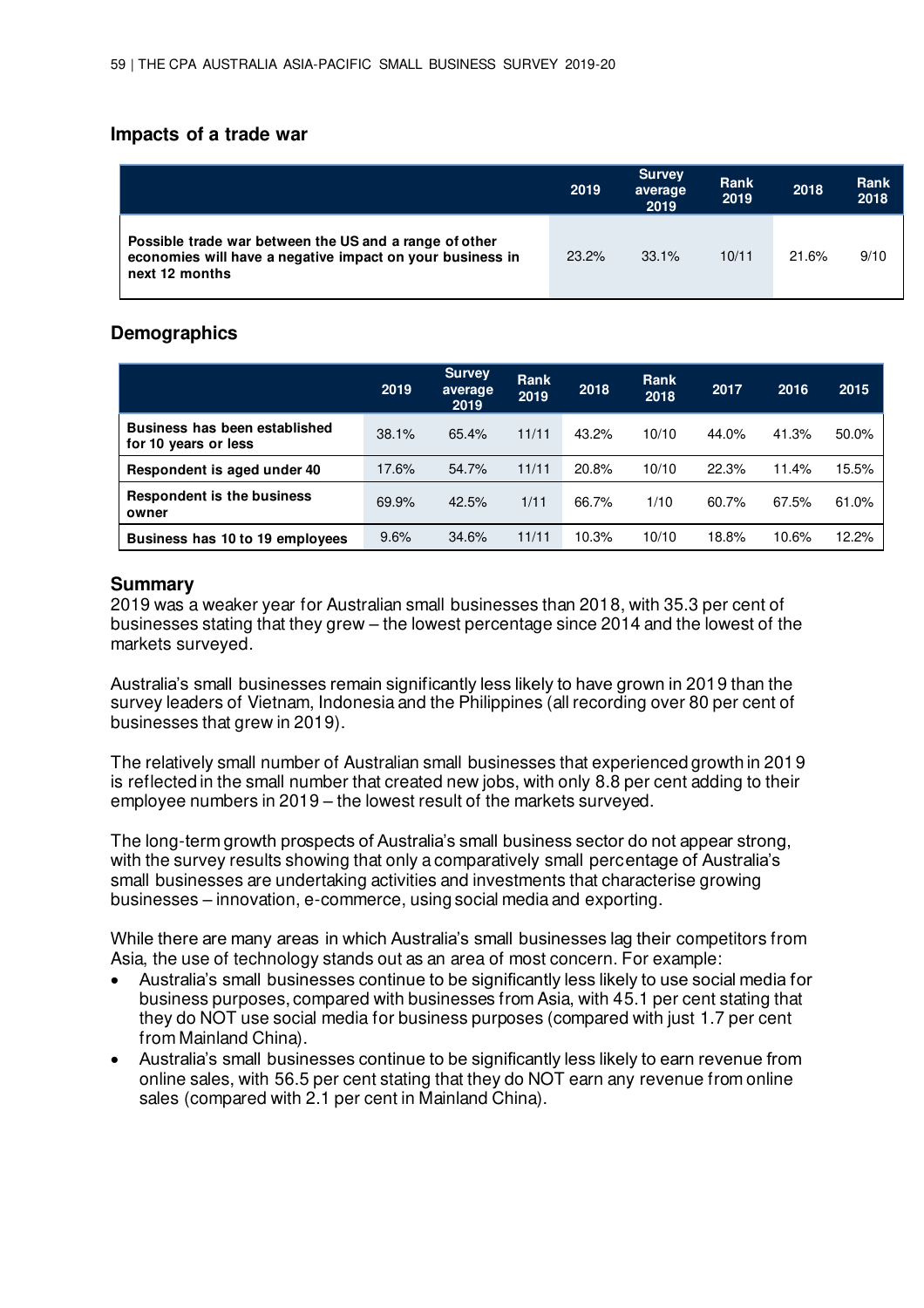- Australia's small businesses were the most likely to state that they did NOT make any investment in technology in 2019, with 34.7 per cent stating that they did not invest in technology (compared to only 3.0 per cent of respondents from Vietnam).
- When Australia's small businesses do invest in technology, they are significantly less likely than small businesses from Asia to have found the investment increased their profitability in the short-term, with 18.8 per cent stating their investment in technology in 2019 improved their profitability, compared with 88.0 per cent of small businesses from Vietnam.
- While Australia's small businesses are the second most likely to not receive any payments in cash (39.5 per cent), this is not translating through to the adoption of new digital payment technologies, such as Apple Pay and Alipay, with Australia's small businesses the least likely to make such payment technologies available to their customers. 45.8 per cent of Australia's small businesses do not allow customers to pay via new digital/online payment technologies, whereas only 0.8 per cent of small businesses from Mainland China do not accept payment through such technology.
- Australia's small businesses seem somewhat relaxed in their assessment of the likelihood of their business experiencing a cyberattack in the next 12 months with only 17.6 per cent stating that an attack is likely; compared to the survey average of 37.5 per cent.
- While most of Australia's small businesses believe a cyberattack on their business is not likely in 2019, many (35.3 per cent) have reviewed their cybersecurity measures in the past six months.

For policymakers and others seeking to promote stronger growth in Australia's small business sector, improving the digital capability of small business is a must. With most Australian small businesses having less than five employees, professional advisers such as accountants will play a critical role in building such capability.

Small businesses in Australia remain significantly less likely to expect to invest in innovation than small businesses from the Asian markets surveyed. This may be impacting the growth of many Australian small businesses, with the survey results showing that businesses that state they will introduce a new product, process or service that is unique to their market or the world in 2020 are significantly more likely to expect to grow their business.

Australian small businesses also remain much less likely to expect to be focused on growing their revenue from exporting than their peers from Asia. With small business confidence in the Australian economy relatively low, seeking alternative markets is one way of growing business and diversifying revenue streams in difficult conditions. The survey results show that businesses that are expecting to grow their revenue from overseas sales are significantly more likely to be growing.

Australian small businesses continue to remain significantly less likely to have sourced funds from an external source than small businesses from Asia. This can be explained by low growth expectations and the limited need for finance to fund asset purchases or invest in innovation or market expansion. Difficulty accessing finance cannot explain this as Australia remains one of the easiest markets in which to access finance in the Asia Pacific. Where Australian small businesses access external finance, banks continue to be the most popular source of finance.

With a significant proportion of Australian small business owners close to or at retirement age, their lack of focus on digital technologies, innovation and exporting should make their recovery from COVID-19 difficult and long for many.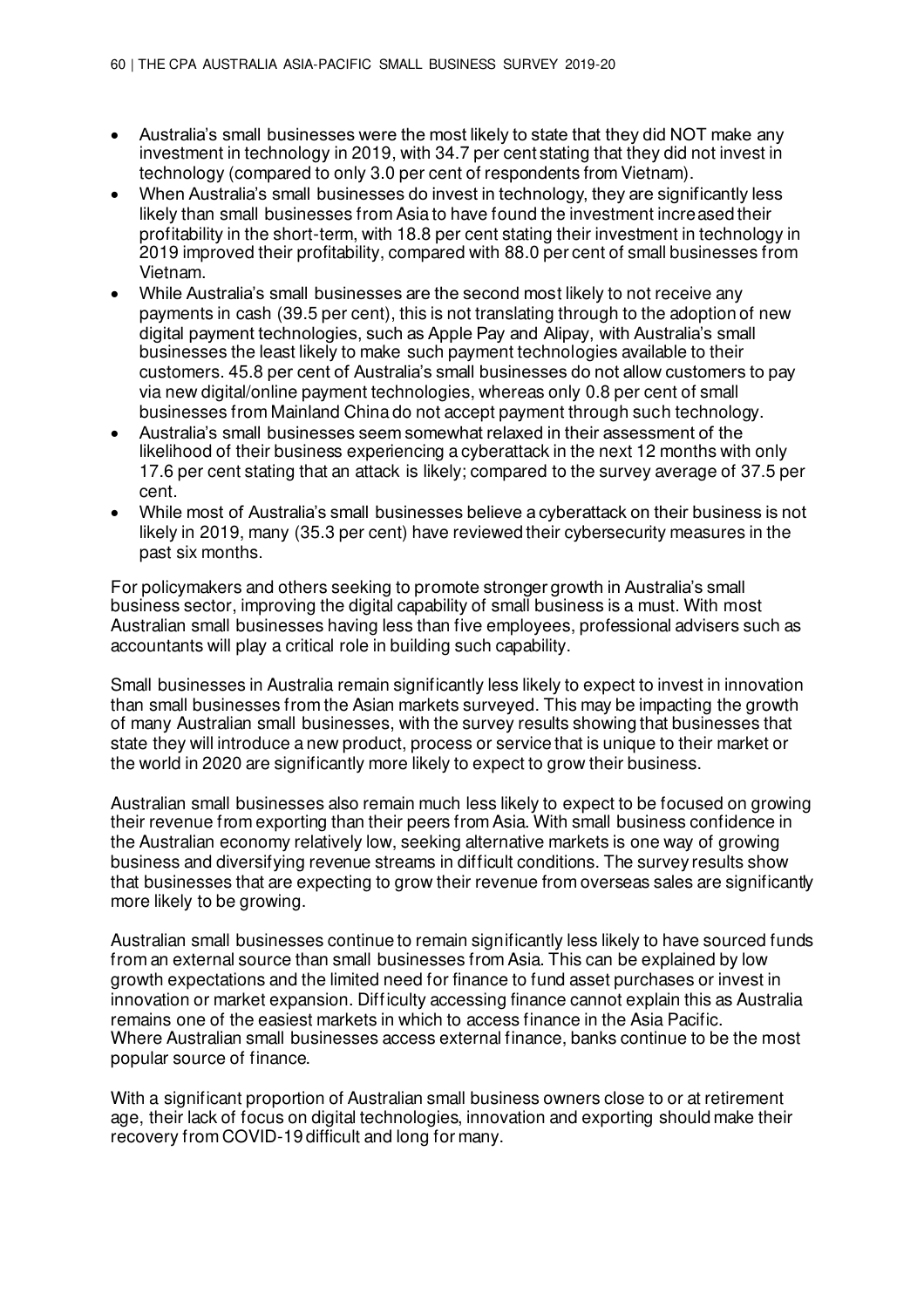# Mainland China market summary<sup>2</sup>



## **Business and economic growth**

|                                                                           | 2019  | <b>Survey</b><br>average<br>2019 | Rank<br>2019 | 2018  | Rank<br>2018 | 2017  | 2016  | 2015  |
|---------------------------------------------------------------------------|-------|----------------------------------|--------------|-------|--------------|-------|-------|-------|
| Businesses that grew in the last 12<br>months                             | 81.0% | 65.8%                            | 4/11         | 74.0% | 4/10         | 79.5% | 74.1% | 77.4% |
| Businesses that expect to grow in the<br>next 12 months                   | 79.4% | 68.2%                            | 5/11         | 71.1% | 5/10         | 78.1% | 77.3% | 76.7% |
| Businesses that expect the local<br>economy to grow in the next 12 months | 82.6% | 59.1%                            | 3/11         | 64.3% | 5/10         | 76.7% | 69.2% | 71.1% |

<sup>&</sup>lt;sup>2</sup> All data for Mainland China excludes Hong Kong and Taiwan, which are shown separately for the purpose of this report.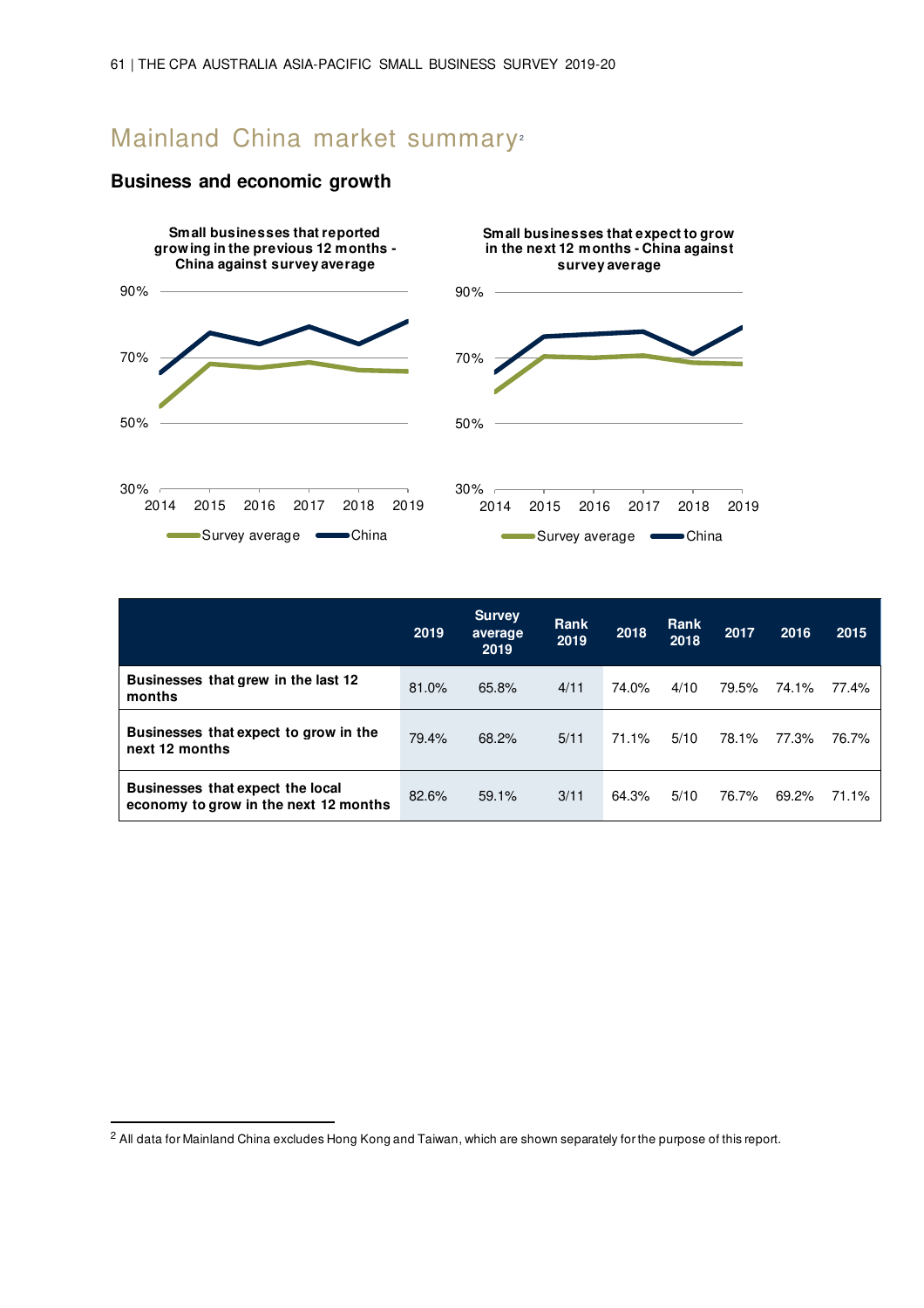# **Business activity over the past 12 months**

|                                                                               | 2019  | <b>Survey</b><br>average<br>2019 | Rank<br>2019 | 2018  | <b>Rank</b><br>2018 | 2017  | 2016  | 2015  |
|-------------------------------------------------------------------------------|-------|----------------------------------|--------------|-------|---------------------|-------|-------|-------|
| Increased employee numbers                                                    | 57.0% | 32.5%                            | 1/11         | 39.7% | 3/10                | 43.9% | 38.8% | 43.1% |
| Improved business management had a<br>major positive impact on their business | 19.9% | 17.6%                            | 5/11         | 25.8% | 5/10                | 29.2% | 32.2% | 33.1% |
| Increasing costs had a major negative<br>impact on their business             | 26.9% | 33.8%                            | 10/11        | 34.4% | 9/10                | 36.0% | 36.2% | 38.9% |
| Required funds from an external<br>source                                     | 61.4% | 52.2%                            | 3/11         | 79.6% | 1/10                | 84.5% | 80.7% | 79.3% |
| Sought external funds for business<br>growth                                  | 53.0% | 54.0%                            | 6/11         | 59.9% | 4/10                | 69.3% | 66.5% | 62.4% |
| Found it easy or very easy to access<br>external finance                      | 53.8% | 31.6%                            | 1/11         | 35.4% | 4/10                | 36.1% | 40.3% | 59.3% |
| A bank was the business's main<br>source of external finance                  | 18.8% | 36.2%                            | 11/11        | 29.6% | 9/10                | 31.3% | 32.5% | 27.7% |

# **Planned business activity over the next 12 months**

|                                                                                            | 2020  | <b>Survey</b><br>average | Rank<br>2020 | 2019  | Rank<br>2019 | 2018  | 2017  | 2016  |
|--------------------------------------------------------------------------------------------|-------|--------------------------|--------------|-------|--------------|-------|-------|-------|
| Expect to increase employee numbers                                                        | 63.2% | 42.7%                    | 2/11         | 51.0% | 4/10         | 51.5% | 49.4% | 55.2% |
| Will introduce a new product, service or<br>process unique to their market or the<br>world | 45.6% | 25.8%                    | 1/11         | 26.0% | 5/10         | 27.2% | 28.5% | 31.6% |
| <b>Expect revenue from overseas markets</b><br>to grow strongly                            | 23.7% | 17.1%                    | 4/11         | 14.4% | 6/10         | 17.2% | 16.6% | 15.7% |
| Will seek external funds                                                                   | 33.8% | 23.3%                    | 2/11         | 36.4% | 3/10         | 39.8% | 37.0% | 45.2  |
| Expect easy to very easy access to<br>finance                                              | 49.8% | 27.4%                    | 1/11         | 33.8% | 1/10         | 39.6% | 42.7% | 55.4% |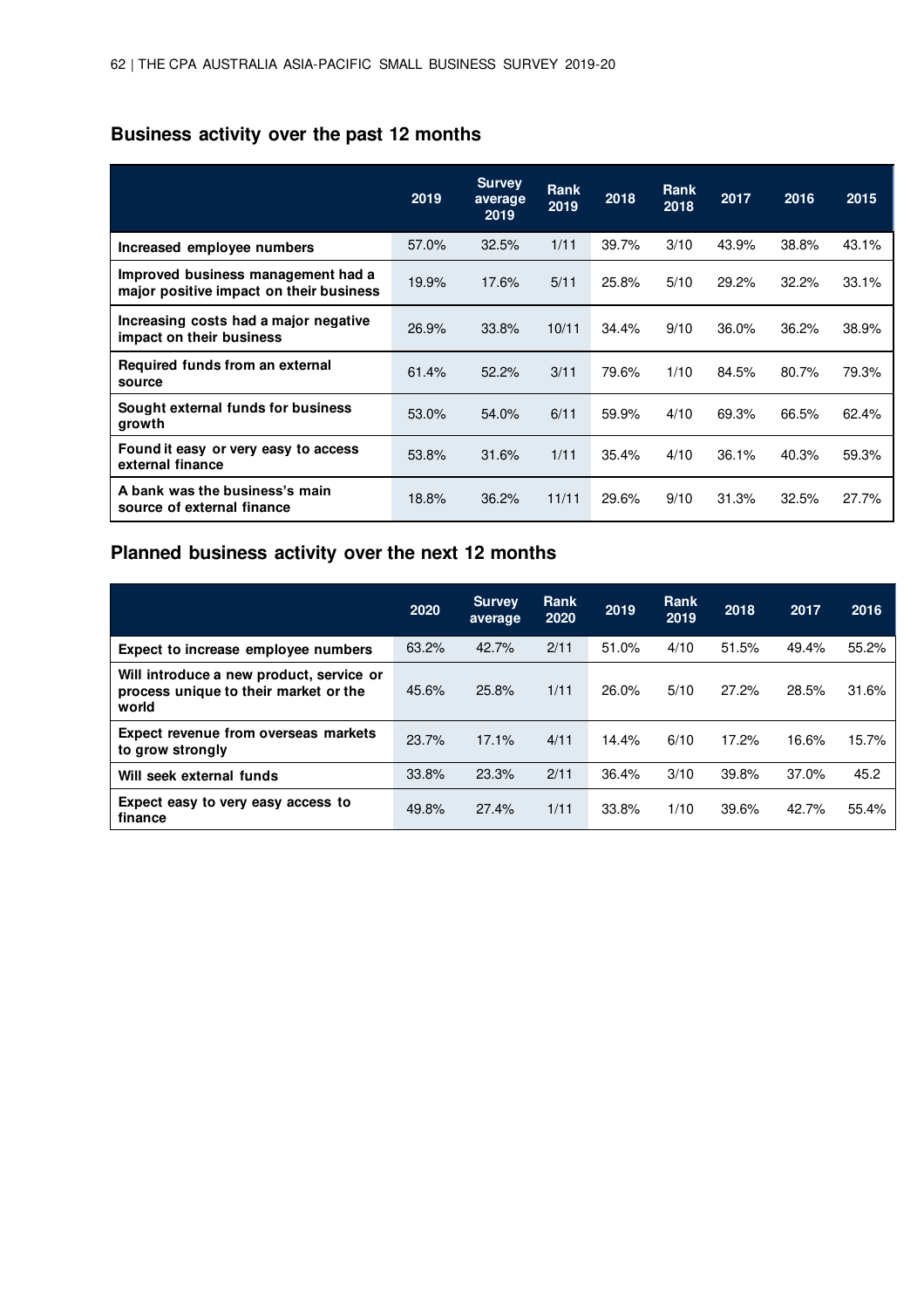# **Social media, e-commerce and technology**

|                                                                                                                               | 2019                  | <b>Survey</b><br>average<br>2019 | Rank<br>2019 | 2018                  | <b>Rank</b><br>2018 | 2017  | 2016 | 2015 |
|-------------------------------------------------------------------------------------------------------------------------------|-----------------------|----------------------------------|--------------|-----------------------|---------------------|-------|------|------|
| Did NOT earn any revenue from online<br>sales                                                                                 | 2.1%                  | 26.2%                            | 11/11        | 5.4%                  | 10/10               | 6.8%  | 7.7% | 9.2% |
| Did NOT use social media for business<br>purposes                                                                             | 1.7%                  | 18.9%                            | 11/11        | 3.7%                  | 10/10               | 4.8%  | 2.9% | 2.3% |
| Investment in technology by the<br>business over the past 12 months has<br>improved profitability                             | 56.6%                 | 48.9%                            | 5/11         | 67.0%                 | 4/10                | 74.1% | N/A  | N/A  |
| Technology your business invested in<br>most heavily over the past 12 months                                                  | Computer<br>equipment | Computer<br>equipment            | N/A          | Computer<br>equipment | N/A                 | N/A   | N/A  | N/A  |
| Consider your business likely to be<br>cyberattacked in next 12 months                                                        | 45.1%                 | 37.5%                            | 3/11         | 46.3%                 | 3/10                | 44.9% | N/A  | N/A  |
| Reviewed your business's<br>cybersecurity protections in last six<br>months                                                   | 67.6%                 | 45.9%                            | 2/11         | 69.0%                 | 2/10                | N/A   | N/A  | N/A  |
| More than 10 per cent of sales is<br>received through digital payment<br>options such as PayPal, Alipay,<br><b>WeChat Pay</b> | 91.4%                 | 60.1%                            | 1/11         | 87.1%                 | 1/10                | 84.2% | N/A  | N/A  |

# **Factors that had positive and negative influences on business**

| Top four factors that had a positive influence on small<br>business in 2019 | Top four factors that had a positive influence on small<br>business in 2018 |
|-----------------------------------------------------------------------------|-----------------------------------------------------------------------------|
| Good staff                                                                  | Improved customer satisfaction                                              |
| Improved customer satisfaction                                              | Introduced a new product or service                                         |
| Introduced a new product or service                                         | Good staff                                                                  |
| Positive overall economic environment                                       | Improved business strategy                                                  |
|                                                                             |                                                                             |
|                                                                             |                                                                             |
| Top four factors that had a negative impact on small<br>business in 2019    | Top four factors that had a negative impact on small<br>business in 2018    |
| Increasing costs                                                            | Increasing costs                                                            |
| Poor overall economic environment                                           | Poor overall economic environment                                           |
| Increasing competition                                                      | Increasing rent                                                             |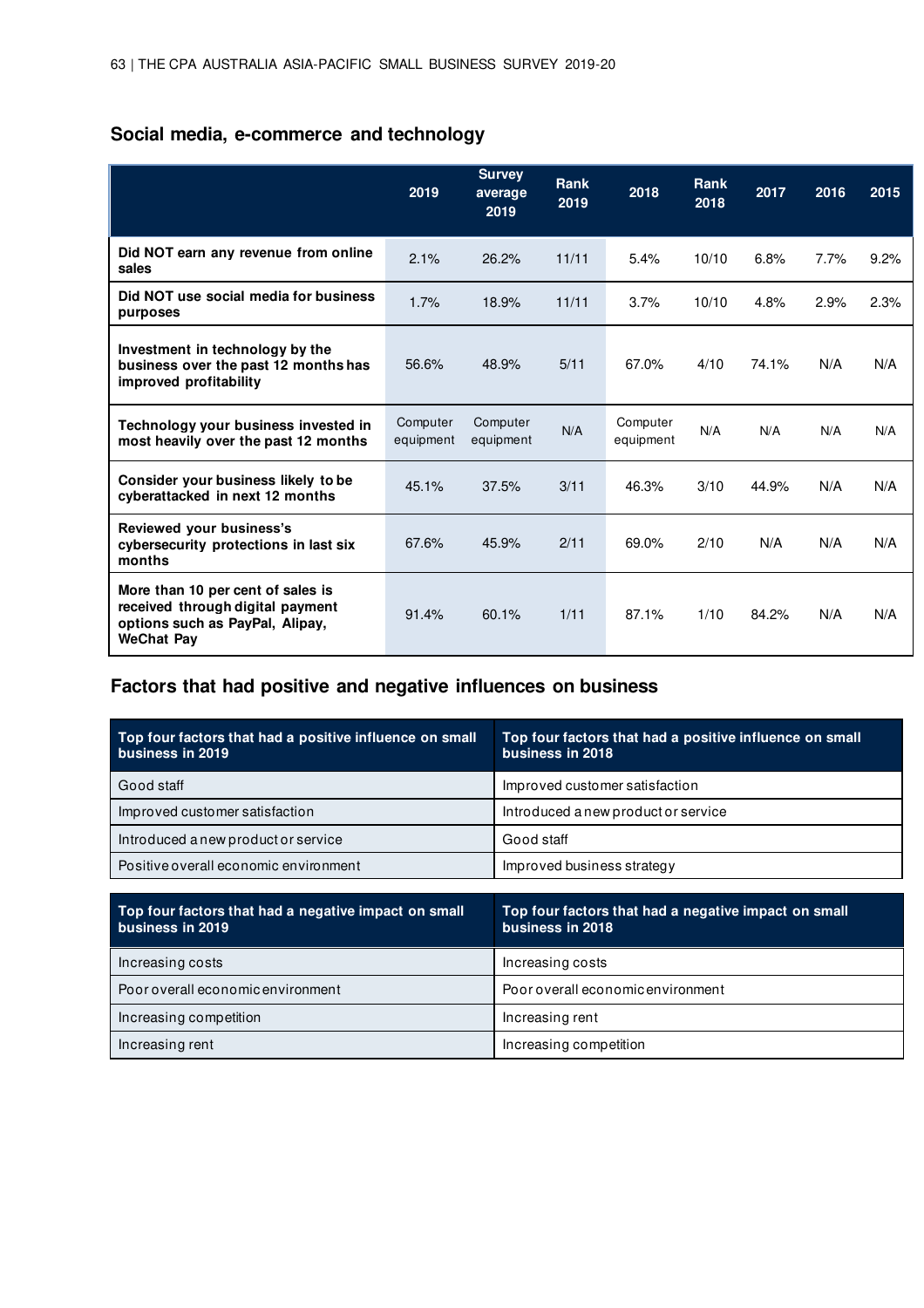# **Impact of a trade war**

|                                                                                                                                       | 2019  | <b>Survey</b><br>average<br>2019 | Rank<br>2019 | 2018  | Rank<br>2018 |
|---------------------------------------------------------------------------------------------------------------------------------------|-------|----------------------------------|--------------|-------|--------------|
| Possible trade war between the US and a range of other<br>economies will have a negative impact on your business in<br>next 12 months | 28.9% | 33.1%                            | 6/11         | 39.7% | 4/10         |

# **Demographics**

|                                                                 | 2019  | <b>Survey</b><br>average<br>2019 | <b>Rank</b><br>2019 | 2018  | <b>Rank</b><br>2018 | 2017  | 2016  | 2015  |
|-----------------------------------------------------------------|-------|----------------------------------|---------------------|-------|---------------------|-------|-------|-------|
| <b>Business has been</b><br>established for 10 years or<br>less | 74.2% | 65.4%                            | 3/11                | 64.8% | 5/10                | 73.1% | 68.6% | 69.8% |
| Respondent is aged under<br>40                                  | 77.5% | 54.7%                            | 1/11                | 69.9% | 2/10                | 68.5% | 60.0% | 59.5% |
| <b>Respondent is the</b><br>business owner                      | 11.7% | 42.5%                            | 10/11               | 10.1% | 10/10               | 6.1%  | 9.5%  | 23.8% |
| Business has 10 to 19<br>employees                              | 73.1% | 34.6%                            | 1/11                | 70.0% | 1/10                | 77.9% | 68.8% | 65.6% |

# **Key figures by city (excluding Hong Kong and Taiwan)**

|                                                                                     | <b>Beijing</b> | <b>Chongqing</b> | Guangzhou | <b>Shanghai</b> | <b>Shenzhen</b> | <b>Mainland</b><br>China<br>average | <b>Survey</b><br>average |
|-------------------------------------------------------------------------------------|----------------|------------------|-----------|-----------------|-----------------|-------------------------------------|--------------------------|
| Businesses that grew in the<br>last 12 months                                       | 84.9%          | 78.7%            | 81.4%     | 84.2%           | 75.8%           | 81.0%                               | 65.8%                    |
| <b>Businesses that expect to</b><br>grow in the next 12 months                      | 86.2%          | 73.5%            | 82.7%     | 82.2%           | 72.6%           | 79.4%                               | 68.2%                    |
| <b>Businesses that expect the</b><br>local economy to grow in the<br>next 12 months | 88.2%          | 77.4%            | 79.5%     | 84.9%           | 83.4%           | 82.6%                               | 59.1%                    |
| Increased employee numbers<br>over the past 12 months                               | 71.7%          | 47.7%            | 53.8%     | 60.5%           | 51.6%           | 57.0%                               | 32.5%                    |
| Plan to increase employee<br>numbers over the next 12<br>months                     | 77.0%          | 52.9%            | 66.0%     | 67.8%           | 52.9%           | 63.2%                               | 42.7%                    |
| Required external funds over<br>the past 12 months                                  | 36.2%          | 78.1%            | 62.8%     | 48.0%           | 80.9%           | 61.4%                               | 52.2%                    |
| Found access to external<br>finance easy or very easy<br>over the past 12 months    | 69.1%          | 60.3%            | 32.7%     | 63.0%           | 52.0%           | 53.8%                               | 31.6%                    |
| Banks were the main source<br>of external funds                                     | 14.5%          | 22.3%            | 26.5%     | 15.1%           | 13.4%           | 18.8%                               | 36.2%                    |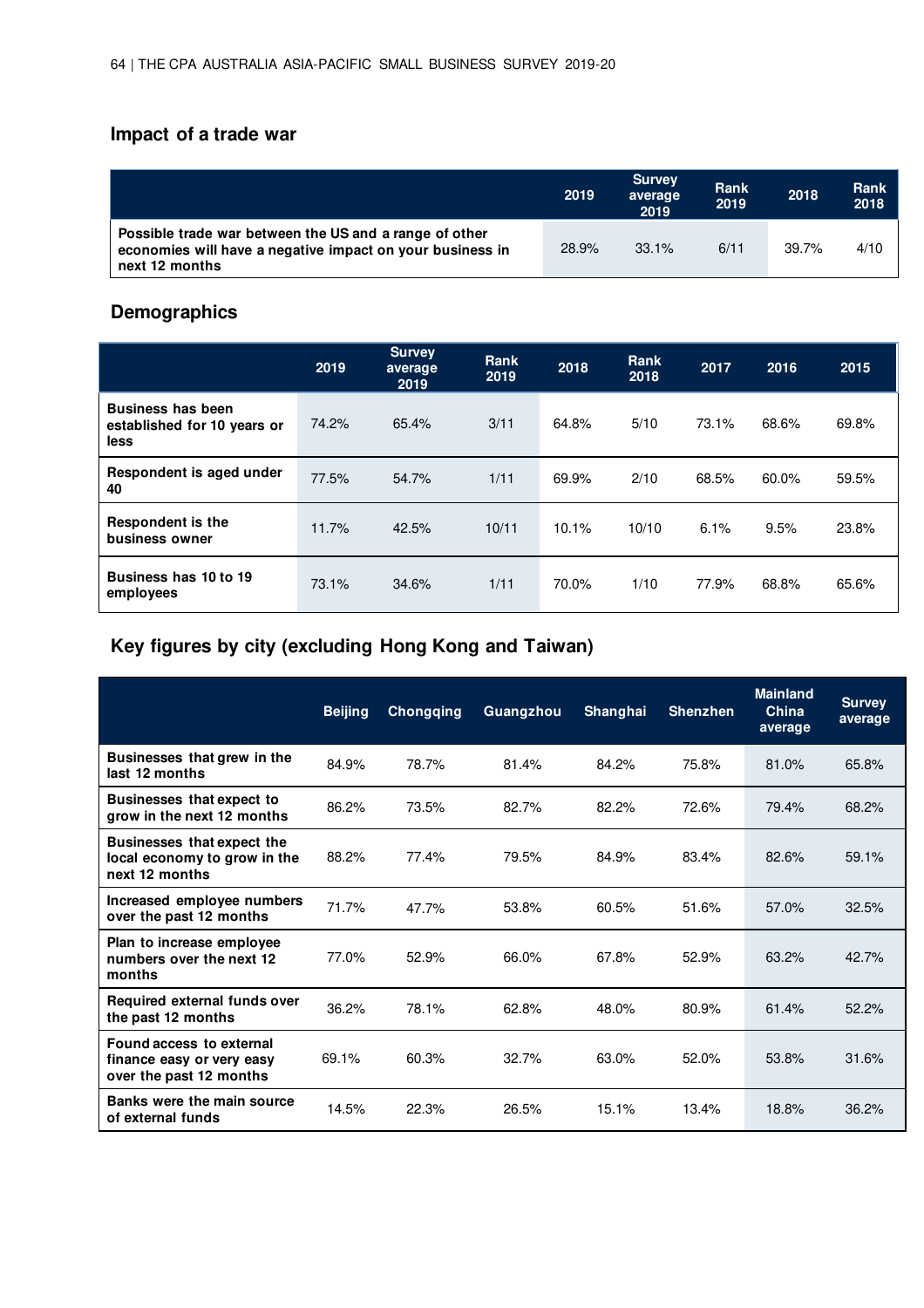| Business growth was the<br>main reason for seeking<br>external finance                                                                     | 49.1% | 52.1% | 62.2% | 53.4% | 48.0% | 53.0% | 54.0% |
|--------------------------------------------------------------------------------------------------------------------------------------------|-------|-------|-------|-------|-------|-------|-------|
| Will seek external funds in<br>next 12 months                                                                                              | 25.7% | 49.0% | 37.2% | 25.0% | 31.8% | 33.8% | 23.3% |
| Expect easy to very easy<br>access to finance in next 12<br>months                                                                         | 56.0% | 58.1% | 27.7% | 52.9% | 54.4% | 49.8% | 27.4% |
| <b>Expect revenue from</b><br>overseas markets to grow<br>strongly over the next 12<br>months                                              | 23.7% | 37.4% | 19.2% | 17.8% | 20.4% | 23.7% | 17.1% |
| Will introduce a new product,<br>service or process unique to<br>their market or the world in<br>the next 12 months                        | 67.1% | 41.3% | 43.6% | 46.7% | 29.9% | 45.6% | 25.8% |
| Investment in technology by<br>the business over the past 12<br>months has improved<br>profitability                                       | 36.8% | 68.4% | 64.1% | 46.7% | 66.2% | 56.6% | 48.9% |
| More than 10 per cent of<br>sales is received through<br>digital payment options such<br>as PayPal, Alipay, WeChat<br>Pay                  | 94.5% | 90.1% | 92.2% | 90.6% | 89.7% | 91.4% | 60.1% |
| Did NOT use social media for<br>business purposes                                                                                          | 3.3%  | 1.3%  | 1.9%  | 0.7%  | 1.3%  | 1.7%  | 18.9% |
| Did NOT generate any sales<br>online                                                                                                       | 2.6%  | 2.6%  | 3.8%  | 0.7%  | 0.6%  | 2.1%  | 26.2% |
| Think it is LIKELY their<br>business will be<br>cyberattacked in 2019                                                                      | 34.9% | 59.4% | 37.2% | 43.4% | 50.3% | 45.1% | 37.5% |
| Reviewed the business's<br>cybersecurity protections in<br>last six months                                                                 | 62.5% | 59.4% | 73.7% | 63.2% | 79.0% | 67.6% | 45.9% |
| Possible trade war between<br>the US and a range of other<br>economies will have a<br>negative impact on the<br>business in next 12 months | 11.9% | 30.3% | 41.7% | 19.7% | 40.1% | 28.9% | 33.1% |
| Staff costs were most<br>detrimental to the business                                                                                       | 23.0% | 47.7% | 37.8% | 32.2% | 55.4% | 39.4% | 32.5% |
| Respondent aged under 40                                                                                                                   | 78.3% | 71.6% | 78.8% | 84.9% | 73.9% | 77.5% | 54.7% |

### **Summary**

2019 was a positive year for Mainland China's small business sector, with 81.0 per cent of businesses stating that they grew which was higher than the 74.0 per cent in 2018 and the survey average of 65.8 per cent.

As in previous surveys, the number of small businesses from Mainland China that reported growing in 2019 was higher than most other markets included in this survey, and well above developed markets such as Australia, where only 35.3 per cent reported growing.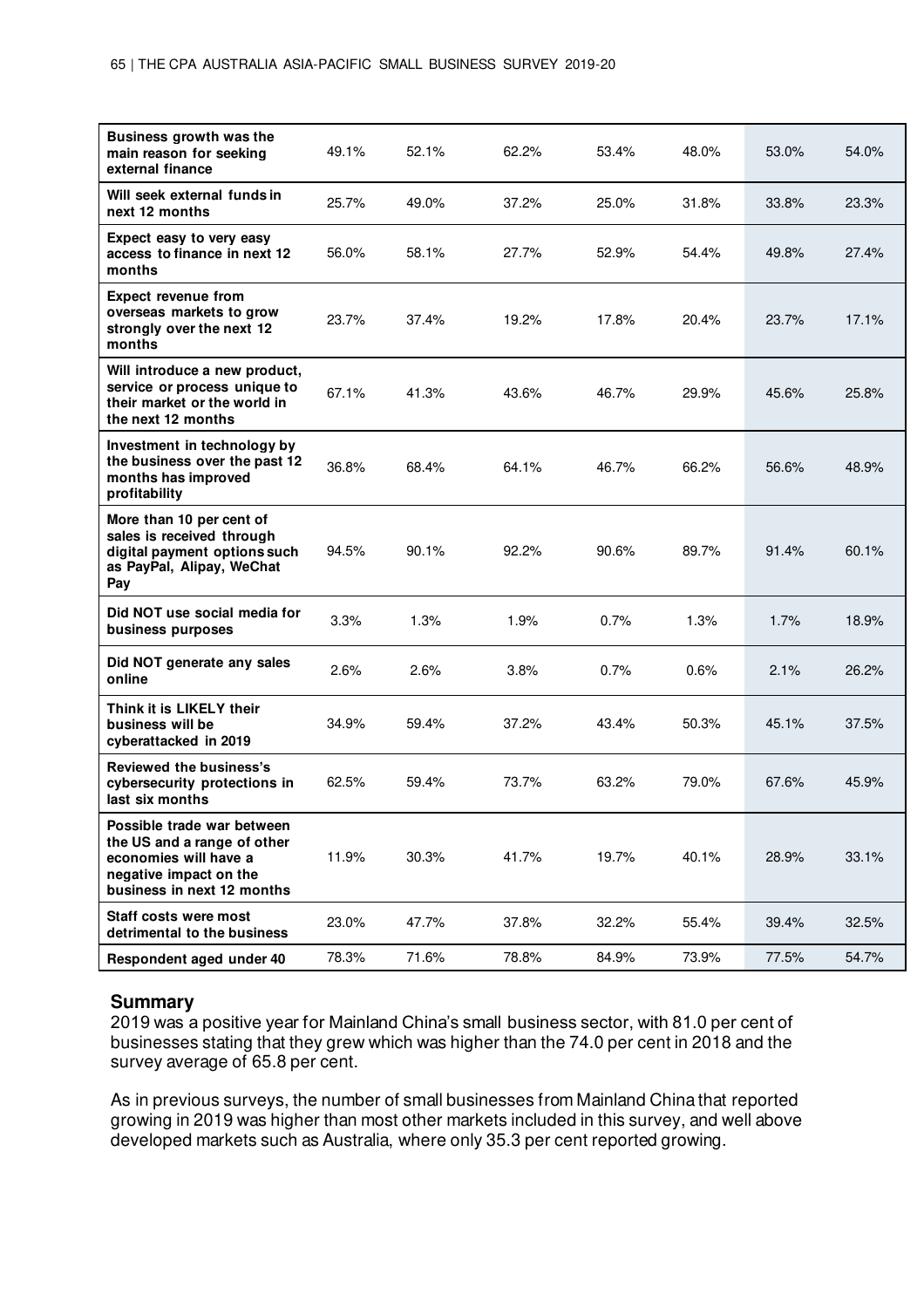Fifty-seven per cent of respondents from Mainland China stated that they added staff in 2019, an increase of 17 percentage points from 2018, the highest among all markets, reflecting the high number of small businesses from Mainland China experiencing growth.

Small businesses from Mainland China continue to be leaders in using technology in their business. Of the eleven markets surveyed, they were the most likely to have earned revenue from online sales and the most likely to be using social media for business purposes. In fact, the percentage of Mainland Chinese small businesses making online sales and using social media is so high that it would be difficult to find businesses in Mainland China that are not. Further, they are not just dabbling in online sales – a staggering 86.3 per cent of them have earned more than 10 per cent of their revenue from online sales.

Another area of technology where Mainland China's small business sector is a clear leader is the use of digital and online payment options. Small businesses from the Mainland are by far the most likely to offer clients the option to pay via new digital or mobile payment methods, such as Alipay, WeChat Pay etc. More than nine in ten (91.4 per cent) respondents generate more than 10 per cent of their sales through such technology, significantly above the survey average of 60.1 per cent.

Mainland China's small businesses are most likely to rely on venture capital funding and angel financing as their main source of external finance. 22.2 per cent of Mainland China's small businesses stated that this was their main source of external funding, far outstripping the other ten markets surveyed.

Mainland China's small businesses are also making use of alternative financing, with small businesses from the Mainland being the most likely to access funding from peer-to-peer lending and crowd-sourced funding (14.2 per cent stated that this was their main source of external finance in 2019).

The strong level of digital capability in Mainland China's small business sector is also having a very positive impact on technology investment decisions. Of the small businesses from Mainland China that invested in technology in 2019, 56.6 per cent stated that such an investment was already profitable. In Australia, where digital technology has a relatively low uptake among small businesses, only 18.8 per cent of businesses that invested in technology in 2019 reported that their investment was already profitable. Small businesses from China were the most likely to state that the technology they invested in most heavily was customer relationship management (CRM) software, business intelligence and analytical software, and data visualisation software. They were also most likely to state that they will have plans to introduce a new product, service or process in 2020.

The innovative culture of Mainland China's small business sector is supporting current and future growth and is helping to improve the competitiveness of Mainland China's businesses. both domestically and globally. It is highly likely that the Chinese Government's strong focus and effort on innovation and technology is helping embed this innovative culture in their small businesses.

Ease of access to external finance is important for small businesses in Mainland China to help fund its growth and investment in technology. Reflecting this trend and positive business outlook for external funding, the percentages of businesses who found it easy or very easy to access external finance in 2019 were the highest of the markets surveyed.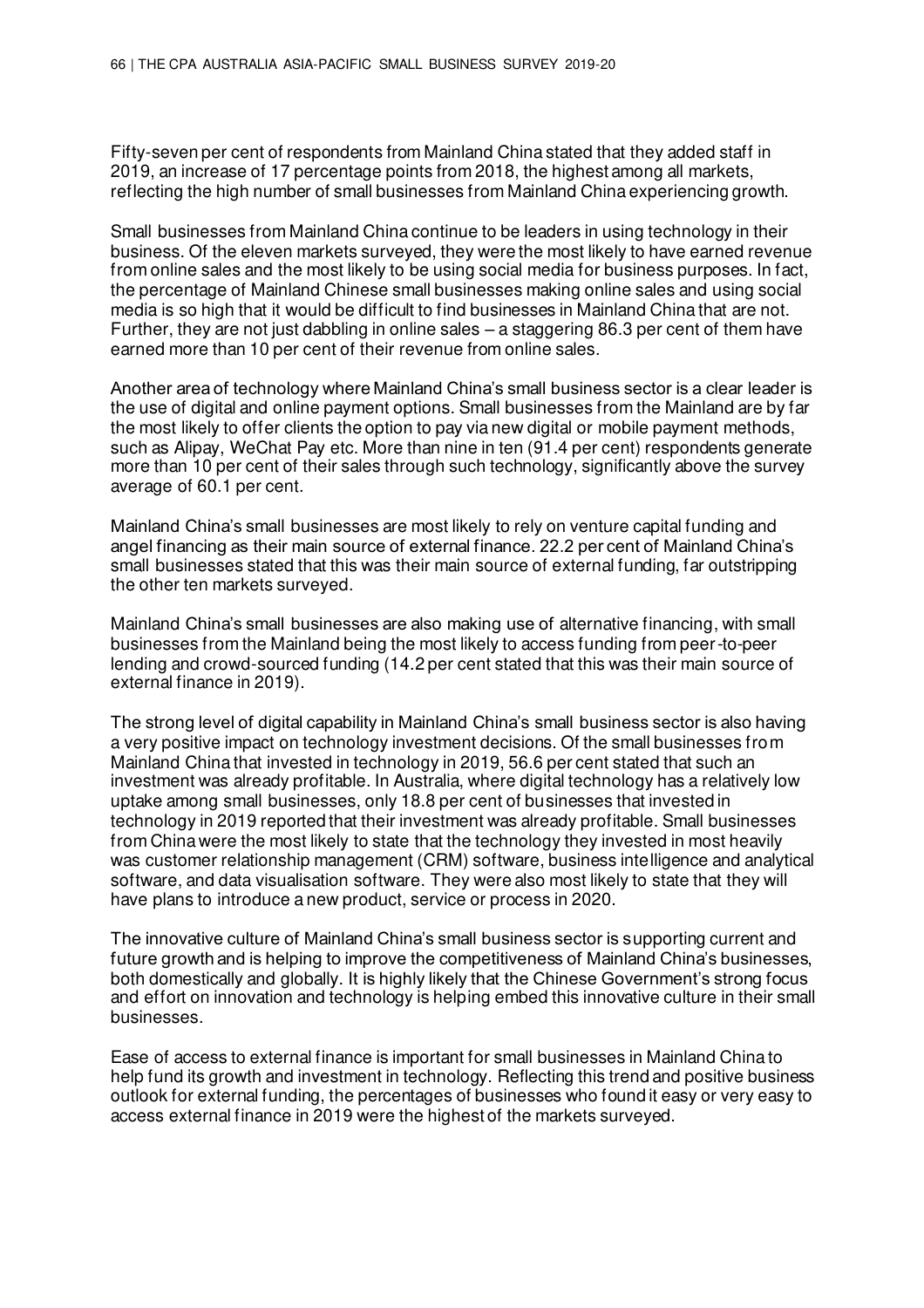Of course, small businesses from Mainland China, like all the other markets, face several challenges – with increasing costs being identified as the most significant barrier to their growth (26.9 per cent).

With over one third of Mainland China's small businesses identifying high staff costs as being one of the most detrimental cost to small businesses in 2019, it is unsurprising that 'good staff' was the factor most likely to be selected by Mainland Chinese businesses as having had the most positive impact on their business in 2019.

Small businesses in Mainland China also found that 'improved customer satisfaction' and 'introducing a new product or service' had the most positive impacts on their business in 2019. These results reflect the strong growth orientation of small businesses in Mainland China.

Uncertainties over the impact of the trade war between the US and other economies on businesses have appeared to ease with 28.9 per cent of Mainland China's small businesses stating that a trade war will have a negative impact on their business in 2020, down from 39.7 per cent in 2019. In fact, more Mainland China's small businesses believe such a trade war is an opportunity, with 34.3 per cent stating they expect it would have a positive impact on their business – the highest for all markets surveyed. This suggest that Mainland Chinese small businesses are focusing more on domestic growth.

With Mainland Chinese small businesses being the third most likely to expect a cyberattack in 2020, it is no surprise that over 67.6 per cent have reviewed their cybersecurity in the past six months.

Highlights of the five Mainland Chinese cities surveyed (Beijing, Chongqing, Guangzhou, Shanghai and Shenzhen) include:

- Small businesses from Beijing were the most likely to report growing in 2019.
- Reflecting this result, small businesses from Beijing were the most likely to state that they increased employee numbers in 2019.
- Small businesses from Shenzhen were the most likely to have required external finance reflecting its status as a growing start-up hub with a raft of opportunities for external funding.
- On the same note, Shenzhen small businesses were the most likely to experience easy financing conditions.
- Small businesses from Guangzhou were the most likely to state that a bank was their main source of their finance, while small businesses from Shenzhen were the most likely to nominate peer-to-peer lending as their main source of finance.
- Small businesses from Beijing were the most likely to state that they will innovate in 2020.
- Shenzhen small businesses were the most likely to nominate 'introduced a new product or service' as having a major positive impact on their business in 2019, while Guangzhou small businesses were the most likely to nominate 'positive overall economic environment' as having a major positive impact on their business.
- Beijing small businesses were the least likely to expect that global trade tensions will have a negative impact on their business in 2020.
- Beijing small businesses were the most likely to be using social media to sell to customers and learn about the behaviours of customers and potential customers, while Shanghai small businesses were the most likely to be using social media to communicate with existing customers.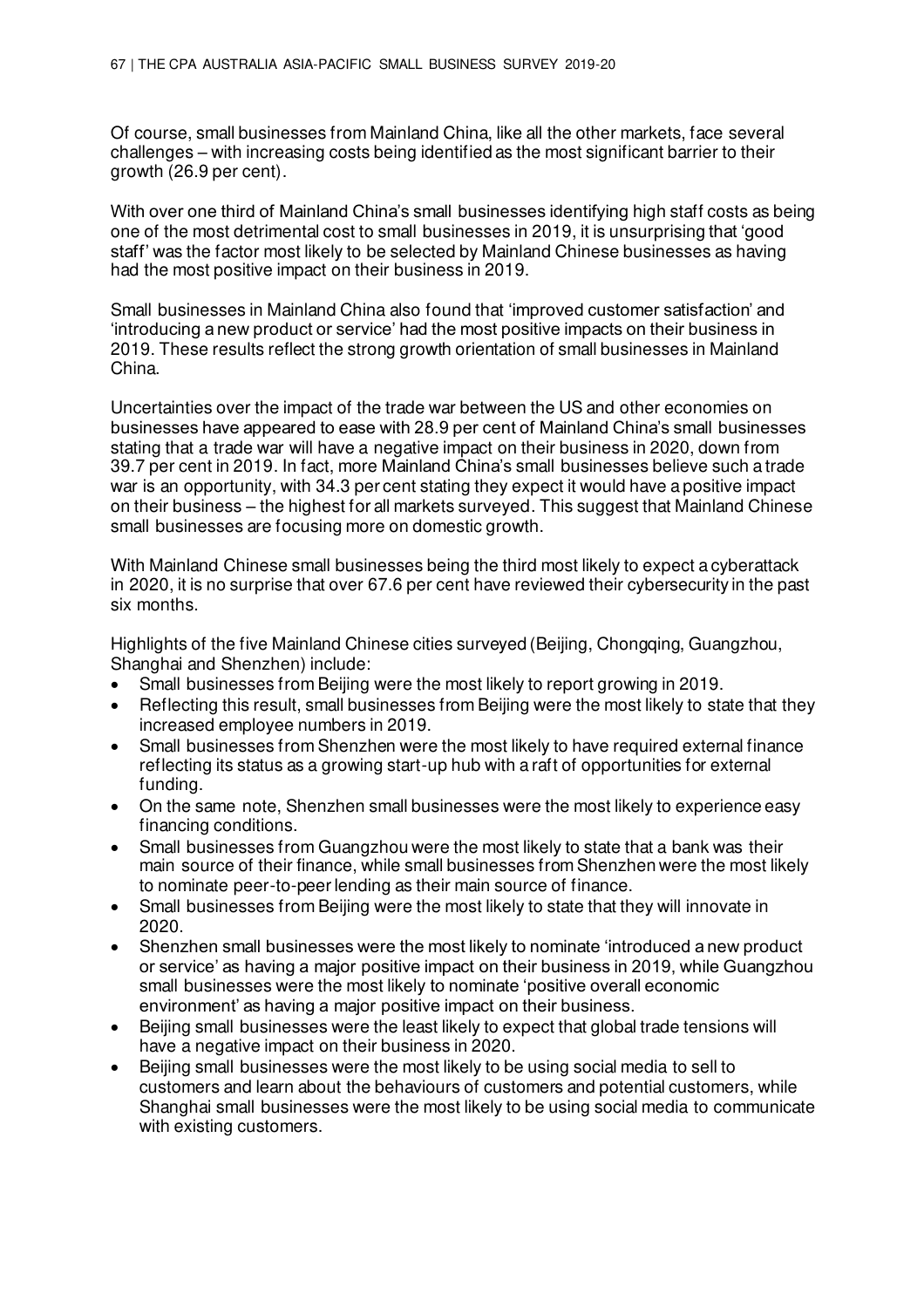- Chongqing small businesses are the most likely to expect a cyberattack in 2020.
- Businesses from Shenzhen were the most likely to nominate staff costs as being detrimental to their business.

Looking at the results for Mainland China's small businesses, there is a lot to be positive about. A record number of small businesses are experiencing growth, they are leading in increasing employee numbers, and in adoption and use of technology across the region. Access to external funding for small businesses is relatively easy and a sizeable number are investing in innovation. These factors should assist many small businesses from Mainland China recover quickly from COVID-19 and be well-positioned for long-term growth.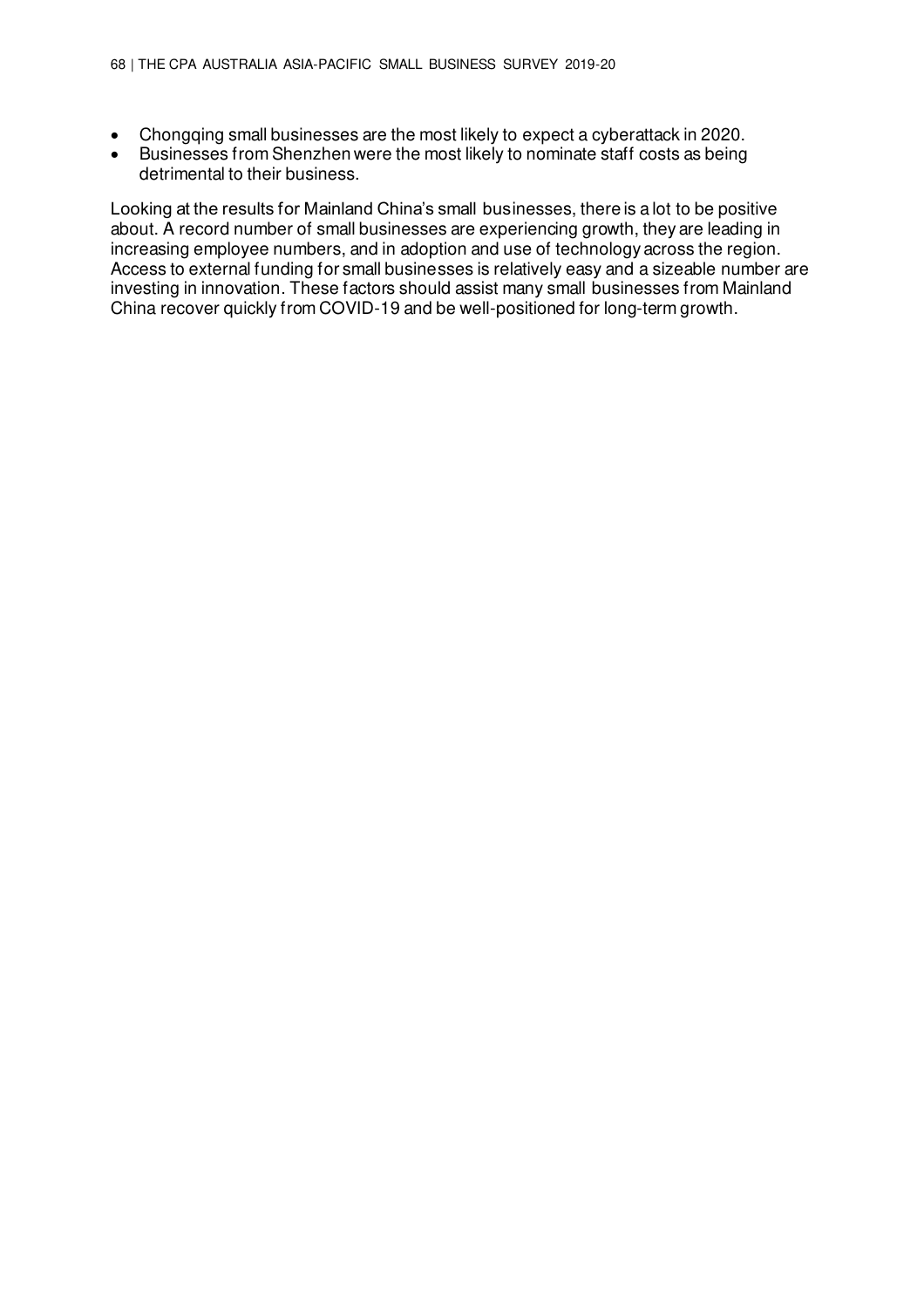# Hong Kong market summary<sup>®</sup>



## **Business and economic growth**

|                                                                              | 2019  | Survey<br>average<br>2019 | Rank<br>2019 | 2018  | <b>Rank</b><br>2018 | 2017  | 2016  | 2015  |
|------------------------------------------------------------------------------|-------|---------------------------|--------------|-------|---------------------|-------|-------|-------|
| Businesses that grew in the last<br>12 months                                | 37.0% | 65.8%                     | 10/11        | 55.9% | 9/10                | 65.5% | 61.7% | 63.8% |
| Businesses that expect to grow<br>in the next 12 months                      | 26.4% | 68.2%                     | 11/11        | 47.3% | 10/10               | 61.6% | 56.6% | 55.1% |
| Businesses that expect the local<br>economy to grow in the next 12<br>months | 17.5% | 59.1%                     | 11/11        | 29.0% | 10/10               | 57.7% | 50.2% | 52.1% |

 $^3$  For the purpose of this survey, data collected from small businesses in Hong Kong and Taiwan is shown separately from the data collected for the rest of China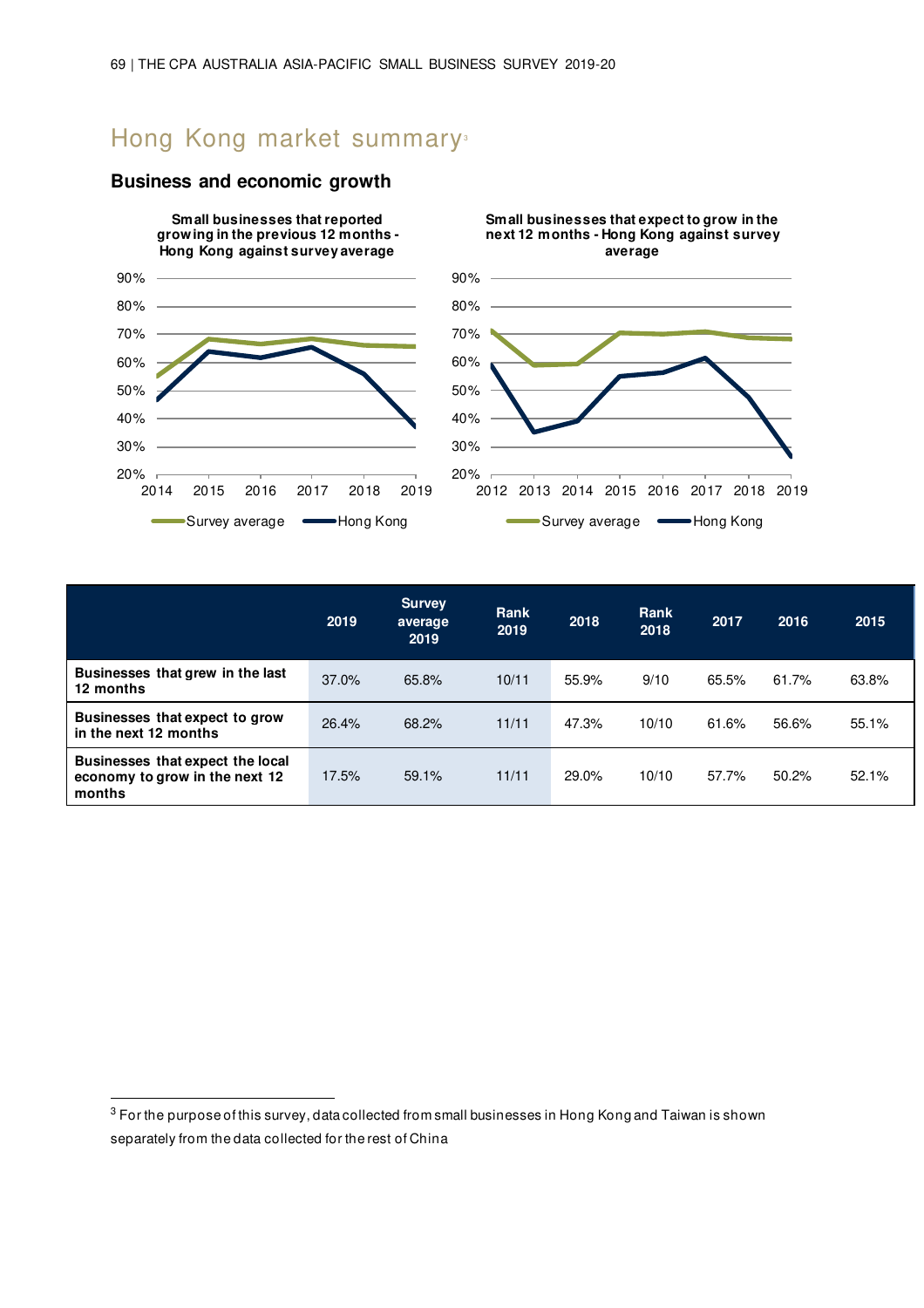# **Business activity over the past 12 months**

|                                                                               | 2019  | <b>Survey</b><br>average<br>2019 | <b>Rank</b><br>2019 | 2018  | Rank<br>2018 | 2017  | 2016  | 2015  |
|-------------------------------------------------------------------------------|-------|----------------------------------|---------------------|-------|--------------|-------|-------|-------|
| Increased employee numbers                                                    | 14.5% | 32.5%                            | 10/11               | 16.8% | 9/10         | 30.0% | 19.6% | 32.5% |
| Improved business management had a<br>major positive impact on their business | 16.8% | 17.6%                            | 7/11                | 21.1% | 6/10         | 19.4% | 20.9% | 20.4% |
| Increasing costs had a major negative<br>impact on their business             | 26.4% | 33.8%                            | 11/11               | 43.0% | 5/10         | 37.7% | 37.3% | 41.9% |
| Required funds from an external source                                        | 60.7% | 52.2%                            | 4/11                | 53.4% | 5/10         | 66.5% | 72.7% | 78.1% |
| Sought external funds for business growth                                     | 46.2% | 54.0%                            | 8/11                | 52.3% | 7/10         | 55.3% | 51.8% | 50.2% |
| Found it easy or very easy to access<br>external finance                      | 20.1% | 31.6%                            | 8/11                | 12.8% | 10/10        | 23.8% | 19.9% | 43.5% |
| A bank was the business's main source of<br>external finance                  | 31.0% | 36.2%                            | 6/11                | 38.9% | 6/10         | 43.2% | 31.4% | 47.3% |
| Rent was the most detrimental factor<br>impacting their business              | 41.9% | 30.8%                            | 2/11                | 52.7% | 1/10         | 51.0% | 52.4% | 54.3% |

# **Planned business activity over the next 12 months**

|                                                                                            | 2020  | <b>Survey</b><br>average | <b>Rank</b> | 2019  | <b>Rank</b><br>2019 | 2018  | 2017  | 2016  |
|--------------------------------------------------------------------------------------------|-------|--------------------------|-------------|-------|---------------------|-------|-------|-------|
| Expect to increase employee numbers                                                        | 14.2% | 42.7%                    | 10/11       | 22.9% | 8/10                | 33.9% | 30.2% | 32.8% |
| Will introduce a new product, service or<br>process unique to their market or the<br>world | 8.6%  | 25.8%                    | 9/11        | 12.5% | 8/10                | 13.5% | 14.8% | 17.7% |
| <b>Expect revenue from overseas markets</b><br>to grow strongly                            | 5.3%  | 17.1%                    | 10/11       | 7.9%  | 8/10                | 15.5% | 13.5% | 22.3% |
| Will seek external funds                                                                   | 14.9% | 23.3%                    | 7/11        | 17.9% | 5/10                | 21.9% | 24.4% | 31.3% |
| Expect easy to very easy access to<br>finance                                              | 14.1% | 27.4%                    | 10/11       | 11.8% | 9/10                | 21.5% | 19.3% | 41.7% |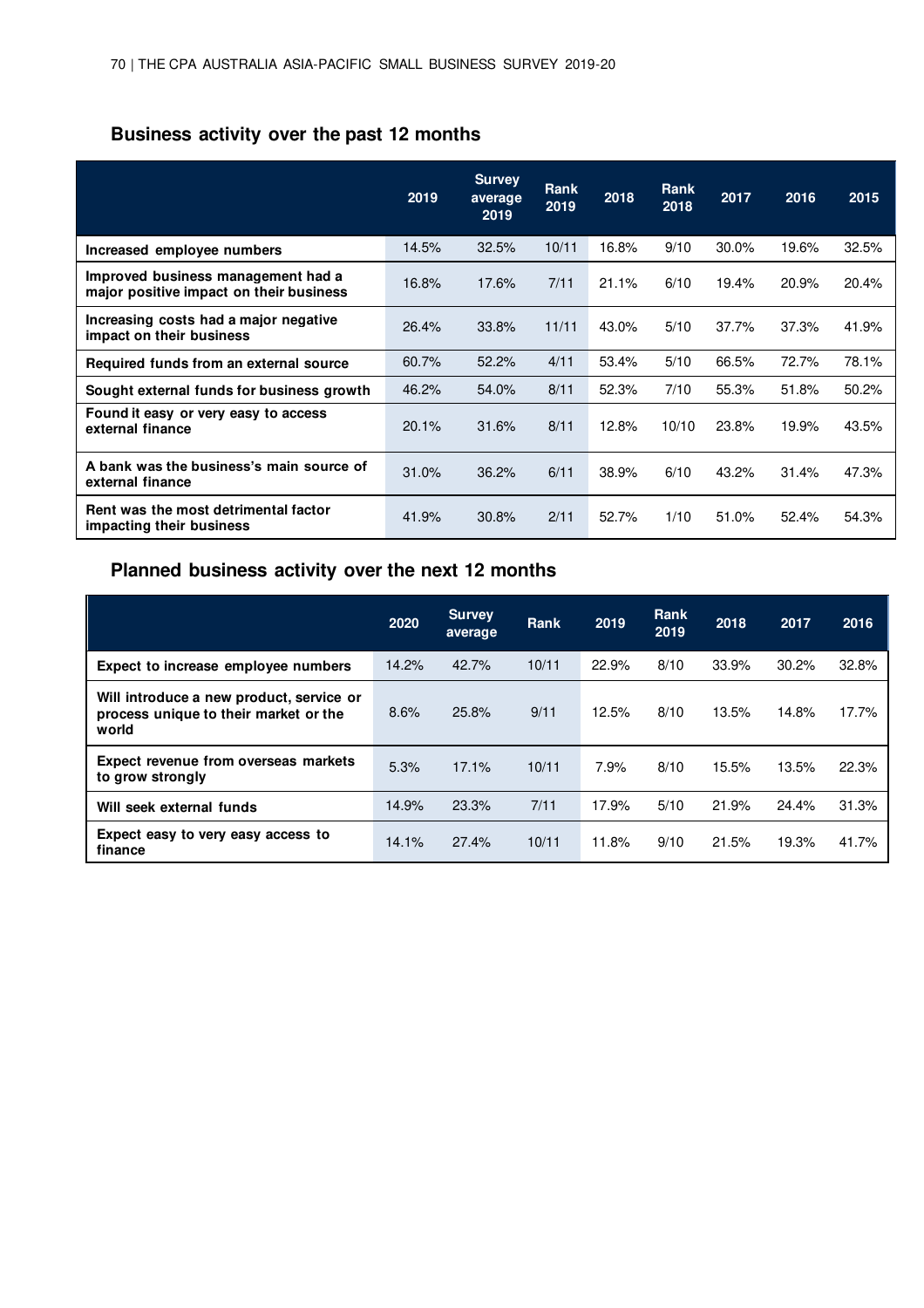# **Social media, e-commerce and technology**

|                                                                                                                                  | 2019                  | <b>Survey</b><br>average<br>2019 | <b>Rank</b><br>2019 | 2018                  | Rank<br>2018 | 2017  | 2016  | 2015  |
|----------------------------------------------------------------------------------------------------------------------------------|-----------------------|----------------------------------|---------------------|-----------------------|--------------|-------|-------|-------|
| Did NOT earn any revenue<br>from online sales                                                                                    | 31.7%                 | 26.2%                            | 5/11                | 31.9%                 | 5/10         | 17.4% | 21.9% | 18.5% |
| Did NOT use social media<br>for business purposes                                                                                | 16.8%                 | 18.9%                            | 6/11                | 16.1%                 | 5/10         | 11.3% | 11.6% | 5.3%  |
| Investment in technology by<br>the business over the past<br>12 months has improved<br>profitability                             | 29.7%                 | 48.9%                            | 9/11                | 32.6%                 | 7/10         | 48.1% | N/A   | N/A   |
| <b>Technology your business</b><br>invested in most heavily<br>over the past 12 months                                           | Computer<br>equipment | Computer<br>equipment            | N/A                 | Computer<br>equipment | N/A          | N/A   | N/A   | N/A   |
| <b>Consider your business</b><br>likely to be cyberattacked in<br>next 12 months                                                 | 31.7%                 | 37.5%                            | 8/11                | 42.3%                 | 5/10         | 44.2% | N/A   | N/A   |
| Reviewed your business's<br>cybersecurity protections in<br>last six months                                                      | 39.3%                 | 45.9%                            | 5/11                | 53.8%                 | 3/10         | N/A   | N/A   | N/A   |
| More than 10 per cent of<br>sales is received through<br>digital payment options<br>such as PayPal, Alipay,<br><b>WeChat Pay</b> | 54.2%                 | 60.1%                            | 4/11                | 51.9%                 | 4/10         | 54.5% | N/A   | N/A   |

# **Factors that had positive and negative influences on business**

| Top four factors that had a positive influence on small<br>business in 2019 | Top four factors that had a positive influence on small<br>business in 2018 |
|-----------------------------------------------------------------------------|-----------------------------------------------------------------------------|
| Costcontrol                                                                 | Costcontrol                                                                 |
| Good staff                                                                  | Customer lovalty                                                            |
| Customer loyalty                                                            | Good staff                                                                  |
| Political stability                                                         | Introduced a new product or service <sup>^</sup>                            |
| ^ equal third                                                               |                                                                             |

| Top four factors that had a negative impact on small<br>business in 2019 | Top four factors that had a negative impact on small<br>business in 2018 |
|--------------------------------------------------------------------------|--------------------------------------------------------------------------|
| Political instability                                                    | Increasing costs                                                         |
| Poor overall economic environment                                        | Increasing competition                                                   |
| Increasing competition                                                   | Increasing rent                                                          |
| Increasing costs                                                         | Staff costs                                                              |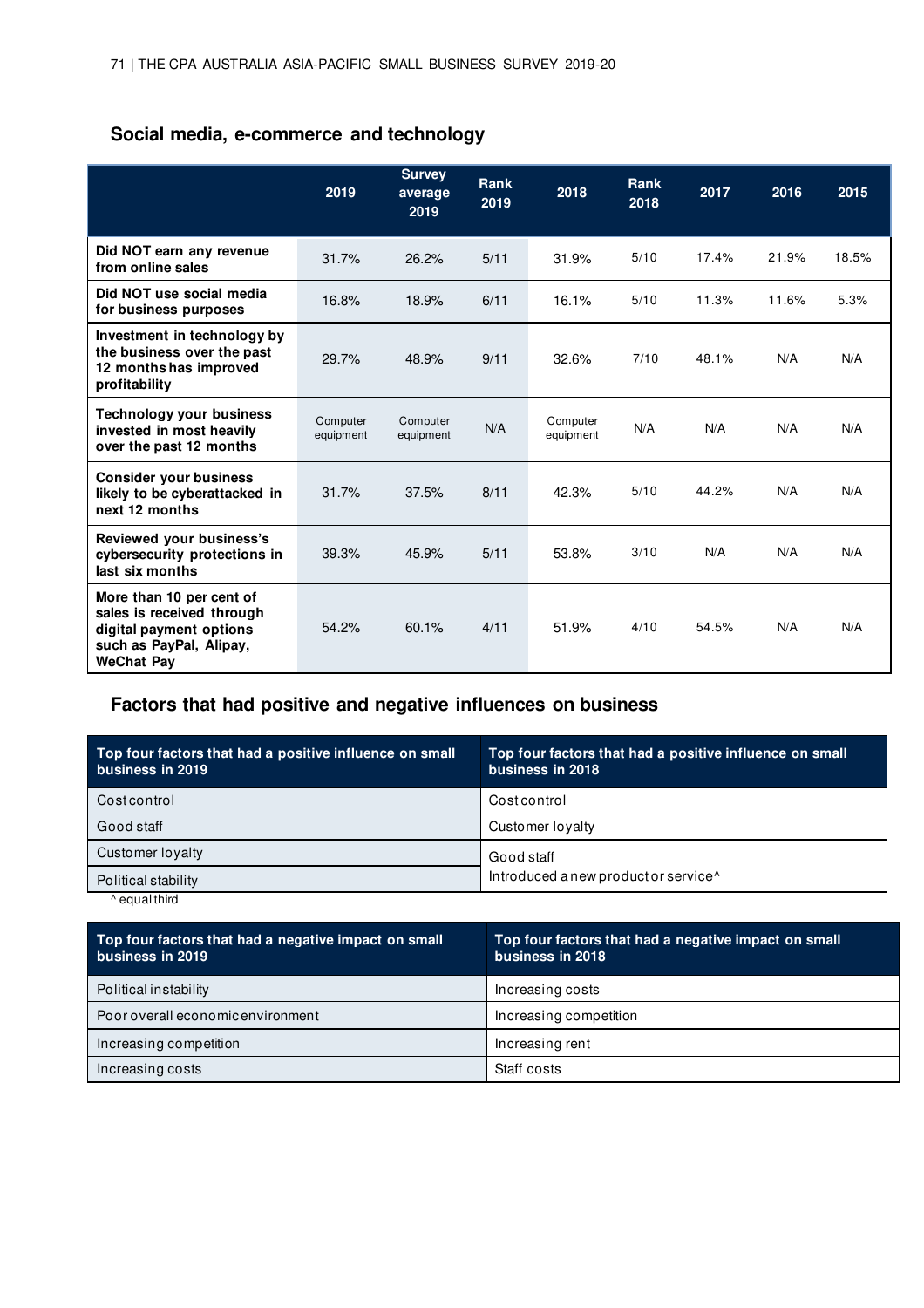## **Impact of a trade war**

|                                                                                                                                    | 2019  | <b>Survey</b><br>average<br>2019 | Rank<br>2019 | 2018  | <b>Rank</b><br>2018 |
|------------------------------------------------------------------------------------------------------------------------------------|-------|----------------------------------|--------------|-------|---------------------|
| Possible trade war between the US and a range of other economies will<br>have a negative impact on your business in next 12 months | 54.5% | $33.1\%$                         | 2/11         | 52.0% | 1/10                |

## **Demographics**

|                                                       | 2019  | <b>Survey</b><br>average<br>2019 | Rank<br>2019 | 2018  | Rank<br>2018 | 2017  | 2016  | 2015  |
|-------------------------------------------------------|-------|----------------------------------|--------------|-------|--------------|-------|-------|-------|
| Business has been established for 10 years<br>or less | 52.8% | 65.4%                            | 9/11         | 52.0% | 8/10         | 64.8% | 68.8% | 58.9% |
| Respondent is aged under 40                           | 53.1% | 54.7%                            | 7/11         | 44.4% | 8/10         | 51.3% | 55.3% | 63.4% |
| Respondent is the business owner                      | 8.9%  | 42.5%                            | 11/11        | 11.1% | 9/10         | 7.4%  | 8.4%  | 9.8%  |
| Business has 10 to 19 employees                       | 50.8% | 34.6%                            | 3/11         | 42.3% | 3/10         | 58.4% | 60.5% | 60.8% |

## **Summary**

2019 was a very challenging year for small businesses in Hong Kong, with only 37 per cent stating that they grew, the lowest on record for the city. With the onset of COVID-19 pandemic, this pessimism will continue in 2020.

The percentage of Hong Kong small businesses that reported growing in 2019 (37.0 per cent) was the second lowest among all surveyed markets, only slightly ahead of bottomranked Australia which recorded 35.3 per cent.

In addition to COVID-19, the potential impact that global trade tensions could have on Hong Kong's outward looking economy is also a concern for Hong Kong's small businesses, with 54.5 per cent of respondents forecasting that a global trade war could have negative impacts on their business, the second highest level of concern among the 11 markets surveyed, after Vietnam.

2019 also featured a decline in the number of Hong Kong small businesses adding staff, reflecting less positive small business sentiment than in 2018. In 2019, 14.8 per cent of businesses added to their headcount, compared with 16.8 per cent in 2018.

There was a fall in the percentage of Hong Kong small businesses that sourced finance from a bank in 2019 (31.0 per cent compared with 38.9 per cent in 2018). Following banks, investors were the next most likely source of finance, with Hong Kong's small businesses again being the most likely of the markets surveyed to nominate an investor as their main source of finance (25.0 per cent).

With Hong Kong's small businesses having a reasonable focus on digital technologies and experience in managing through challenging periods, we do expect that they will manage through these tough times and be reasonably placed to rebound quickly and take advantage of opportunities, such as southern China's Greater Bay Area initiative and support strategies that will add long-term value such as investment in innovation and technology.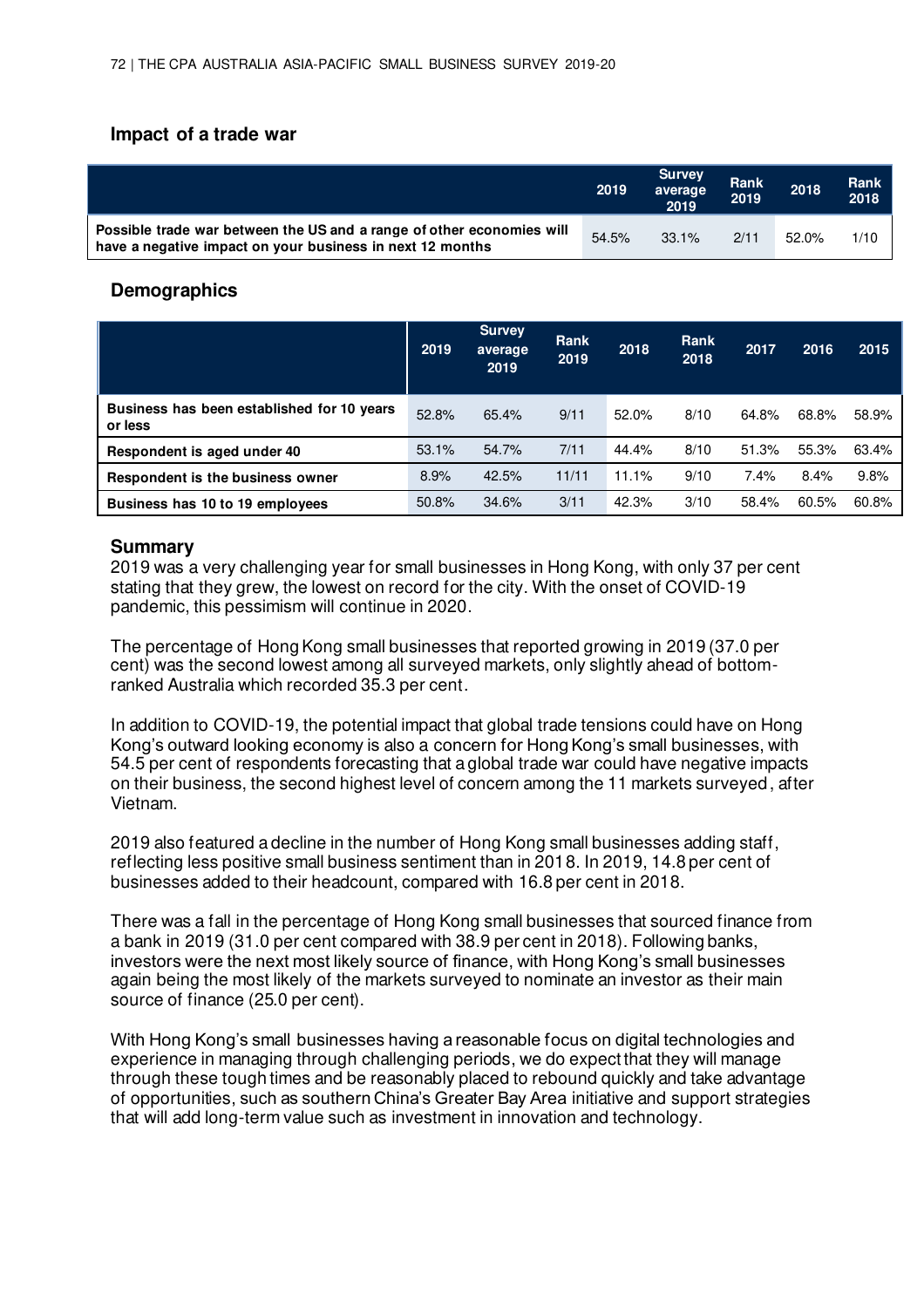A positive feature of Hong Kong small businesses is their focus on digital technologies. For example:

- 43.3 per cent of businesses generate more than 10 per cent of their revenue online, compared with 26.8 per cent of Australian small business.
- Only 16.8 per cent of Hong Kong small businesses do not use social media, compared with 45.1 per cent of Australian small business.
- 29.7 per cent of businesses that invested in technology in 2019 found that such an investment was already profitable, compared with 18.8 per cent of Australian small business.
- Hong Kong small businesses are one of the strongest users of new payment technologies, such as Alipay, Apple Pay and WeChat Pay. Over half (54.2 per cent) of Hong Kong's small businesses generate more than 10 per cent of their sales through such technologies, compared with 37.1 per cent of Australian small businesses.
- While 31.7 per cent of Hong Kong's small businesses expect a cyberattack in 2020, 39.3 per cent reviewed their cybersecurity measures in the past six months.

With Mainland China being the most important market for Hong Kong, it is no surprise that there is focus on digital technologies in Hong Kong. Other factors that are most likely driving this investment in technology by Hong Kong small businesses are increasing competition and concerns over staff and rental costs.

Having said that, there is significant room for Hong Kong's small businesses to improve their focus on technology. Businesses should at least keep up with technological trends to cater to changing customer needs and new industry practices. A stronger focus on technology should improve the number of Hong Kong businesses that report growing.

Considering local events during 2019, Hong Kong small businesses face several challenges in addition to COVID-19, with political instability being the issue Hong Kong businesses were most likely to nominate as a barrier to growth in that year. Reflecting the downward pressure local social incidents have on rental costs, Hong Kong's small businesses were most likely to nominate staff costs as the cost most detrimental to their business, breaking the five years hold of rent being the most detrimental cost, which came second in 2019.

Given these concerns around costs, it is not surprising that Hong Kong businesses were again the most likely of the markets surveyed to nominate cost control as having the most positive impact on their business. However, the results show there is little correlation between cost control and growth.

Hong Kong's small businesses would benefit from a stronger focus on innovation (only 8.6 per cent of Hong Kong businesses stated they will innovate in 2020, compared with 45.6 per cent of businesses in top-placed Mainland China). Small businesses should be taking advantage of Hong Kong's proximity to leading innovation and technology centres, such as Shenzhen, and grasp the opportunities offered by significant government investment in innovation.

2019 was a highly challenging year for Hong Kong's small businesses and 2020 looks set to be even more challenging. We do, however, expect that the reasonable level of digital and management skills among Hong Kong's small businesses, plus their experience in managing through difficult periods, should see them recover fairly quickly from COVID-19 and return to growth in the medium-term as internal and external uncertainties recede.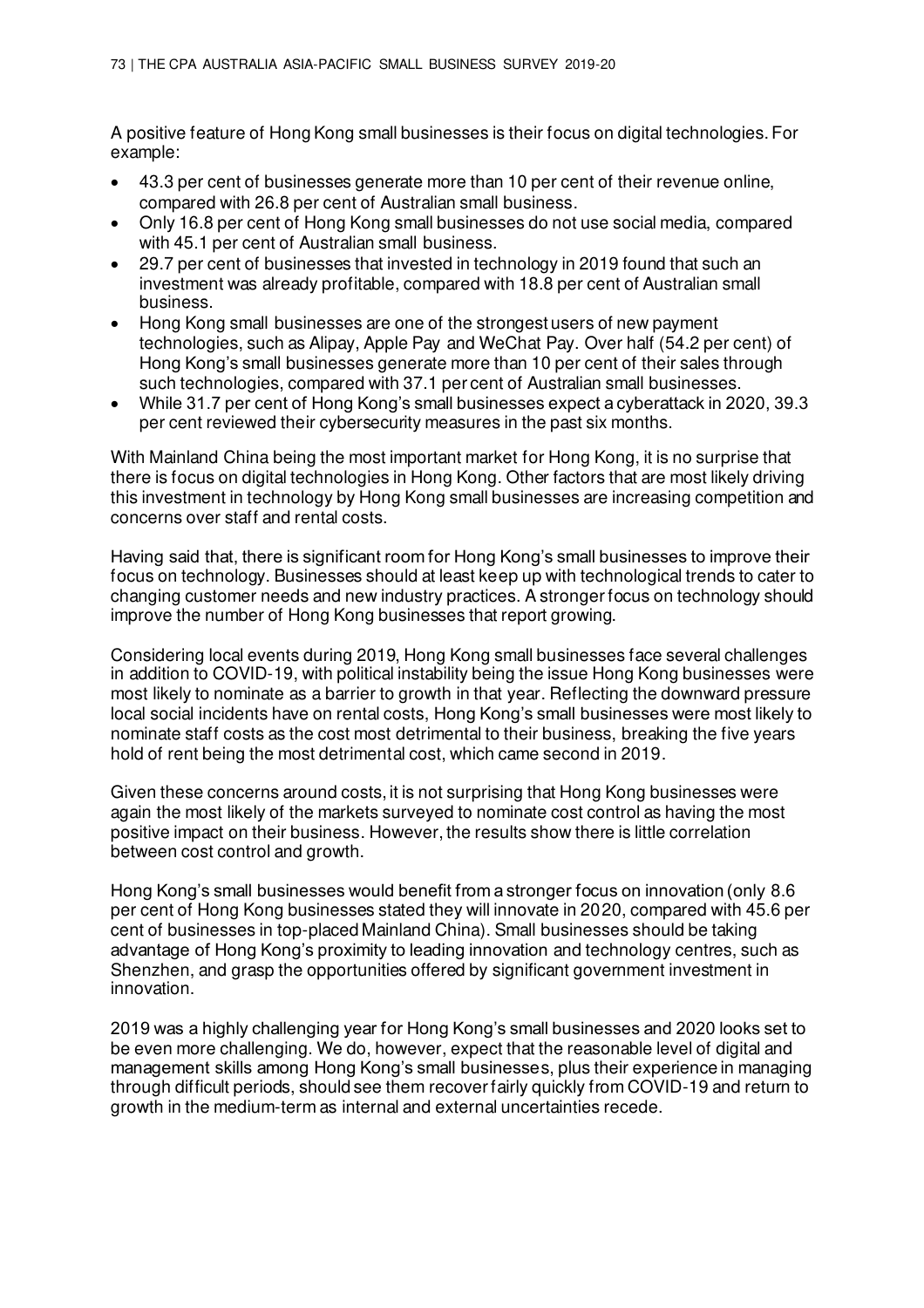# India market summary

#### **Business and economic growth**





**Small businesses that expect to grow in the next 12 months - India against other developing economies**

|                                                                        | 2019  | <b>Survey</b><br>average<br>2019 | Rank<br>2019 |
|------------------------------------------------------------------------|-------|----------------------------------|--------------|
| Businesses that grew in the last 12 months                             | 75.5% | 65.8%                            | 5/11         |
| Businesses that expect to grow in the next 12 months                   | 82.0% | 68.2%                            | 4/11         |
| Businesses that expect the local economy to grow in the next 12 months | 68.2% | 59.1%                            | 5/11         |

### **Business activity over the past 12 months**

|                                                                          | 2019  | <b>Survey</b><br>average<br>2019 | Rank<br>2019 |
|--------------------------------------------------------------------------|-------|----------------------------------|--------------|
| Increased employee numbers                                               | 39.5% | 32.5%                            | 4/11         |
| Improved business management had a major positive impact on the business | 20.9% | 17.6%                            | 3/11         |
| Increasing costs had a major negative impact on the business             | 35.6% | 33.8%                            | 4/11         |
| Required funds from an external source                                   | 59.7% | 52.2%                            | 5/11         |
| Sought external funds for business growth                                | 58.6% | 54.0%                            | 4/11         |
| Found it easy or very easy to access external finance                    | 31.1% | 31.6%                            | 4/11         |
| A bank was the business's main source of external finance                | 33.8% | 36.2%                            | 5/11         |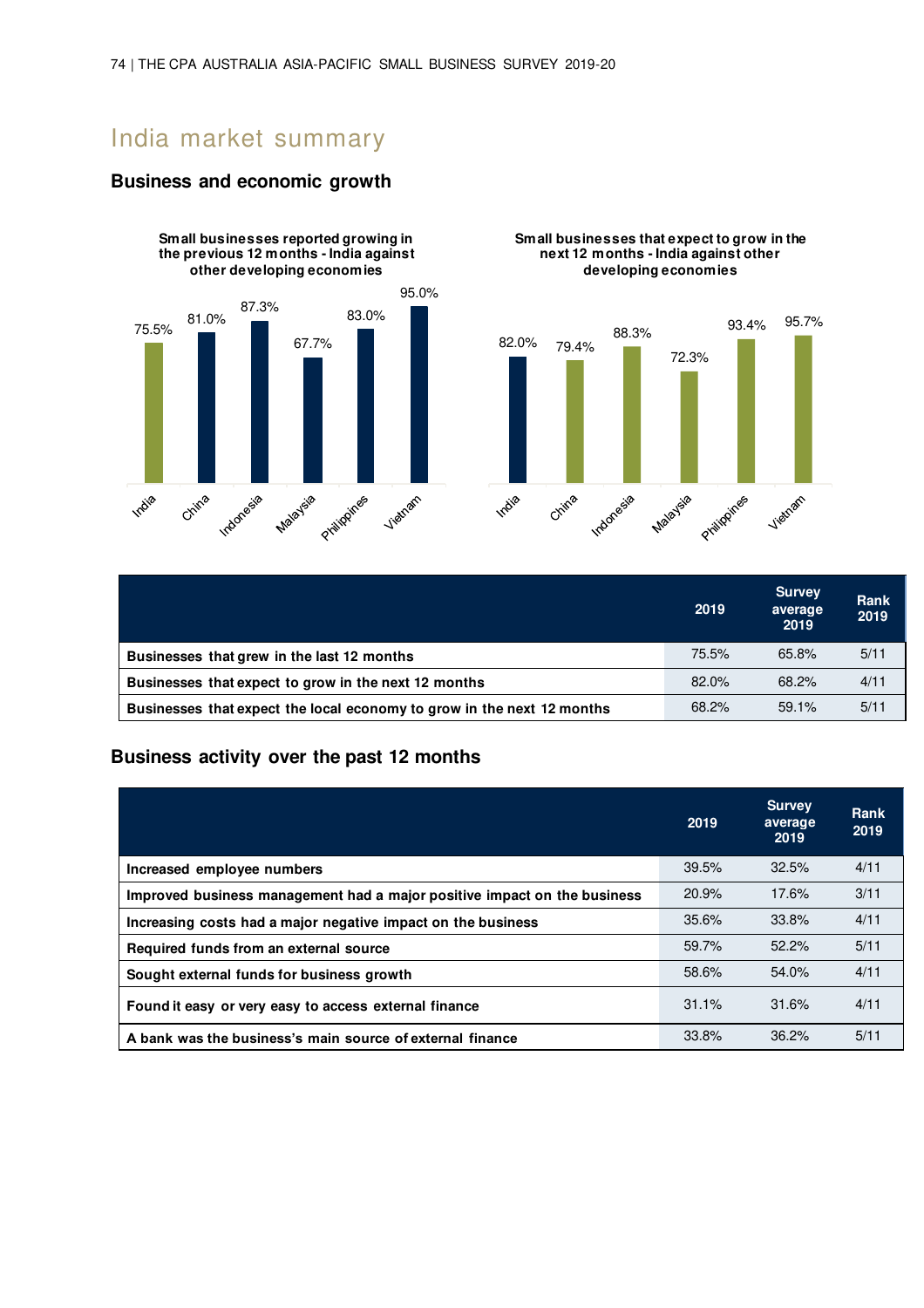### **Planned business activity over the next 12 months**

|                                                                                         | 2020  | <b>Survey</b><br>average | Rank<br>2020 |
|-----------------------------------------------------------------------------------------|-------|--------------------------|--------------|
| Expect to increase employee numbers                                                     | 57.5% | $42.7\%$                 | 4/11         |
| Will introduce a new product, service or process unique to their market or the<br>world | 34.2% | 25.8%                    | 4/11         |
| Expect revenue from overseas markets to grow strongly                                   | 27.5% | 17.1%                    | 2/11         |
| Will seek external funds                                                                | 29.6% | 23.3%                    | 4/11         |
| Expect easy to very easy access to finance                                              | 26.8% | 27.4%                    | 4/11         |

### **Social media, e-commerce and technology**

|                                                                                                                  | 2019                  | <b>Survey</b><br>average<br>2019 | Rank<br>2019 |
|------------------------------------------------------------------------------------------------------------------|-----------------------|----------------------------------|--------------|
| Did NOT earn any revenue from online sales                                                                       | 28.1%                 | 26.2%                            | 6/11         |
| Did NOT use social media for business purposes                                                                   | 23.9%                 | 18.9%                            | 4/11         |
| Investment in technology by the business over the past 12 months has<br>improved profitability                   | 59.7%                 | 48.9%                            | 4/11         |
| Technology your business invested in most heavily over the past 12 months                                        | Computer<br>equipment | Computer<br>equipment            | N/A          |
| Consider your business likely to be subjected to a cyberattack in next 12<br>months                              | 38.7%                 | 37.5%                            | 5/11         |
| Reviewed your business's cybersecurity protections in last six months                                            | 38.5%                 | 45.9%                            | 7/11         |
| More than 10 per cent of sales is received through digital payment options<br>such as PayPal, Alipay, WeChat Pay | 63.4%                 | $60.1\%$                         | 3/11         |

### **Factors that had positive and negative influences on business**

| Top four factors that had a positive influence on small<br>business in 2019 | Top four factors that had a negative impact on small<br>business in 2019 |
|-----------------------------------------------------------------------------|--------------------------------------------------------------------------|
| Improved customer satisfaction                                              | Increasing costs                                                         |
| Good staff                                                                  | Increasing competition                                                   |
| Customer lovalty                                                            | Tax                                                                      |
| Technology                                                                  | Cash flow difficulties                                                   |

### **Impact of a trade war**

|                                                                                                                                    | 2019  | <b>Survey</b><br>average<br>2019 | <b>Rank 2019</b> |
|------------------------------------------------------------------------------------------------------------------------------------|-------|----------------------------------|------------------|
| Possible trade war between the US and a range of other economies will have<br>a negative impact on your business in next 12 months | 27.9% | $33.1\%$                         | 7/11             |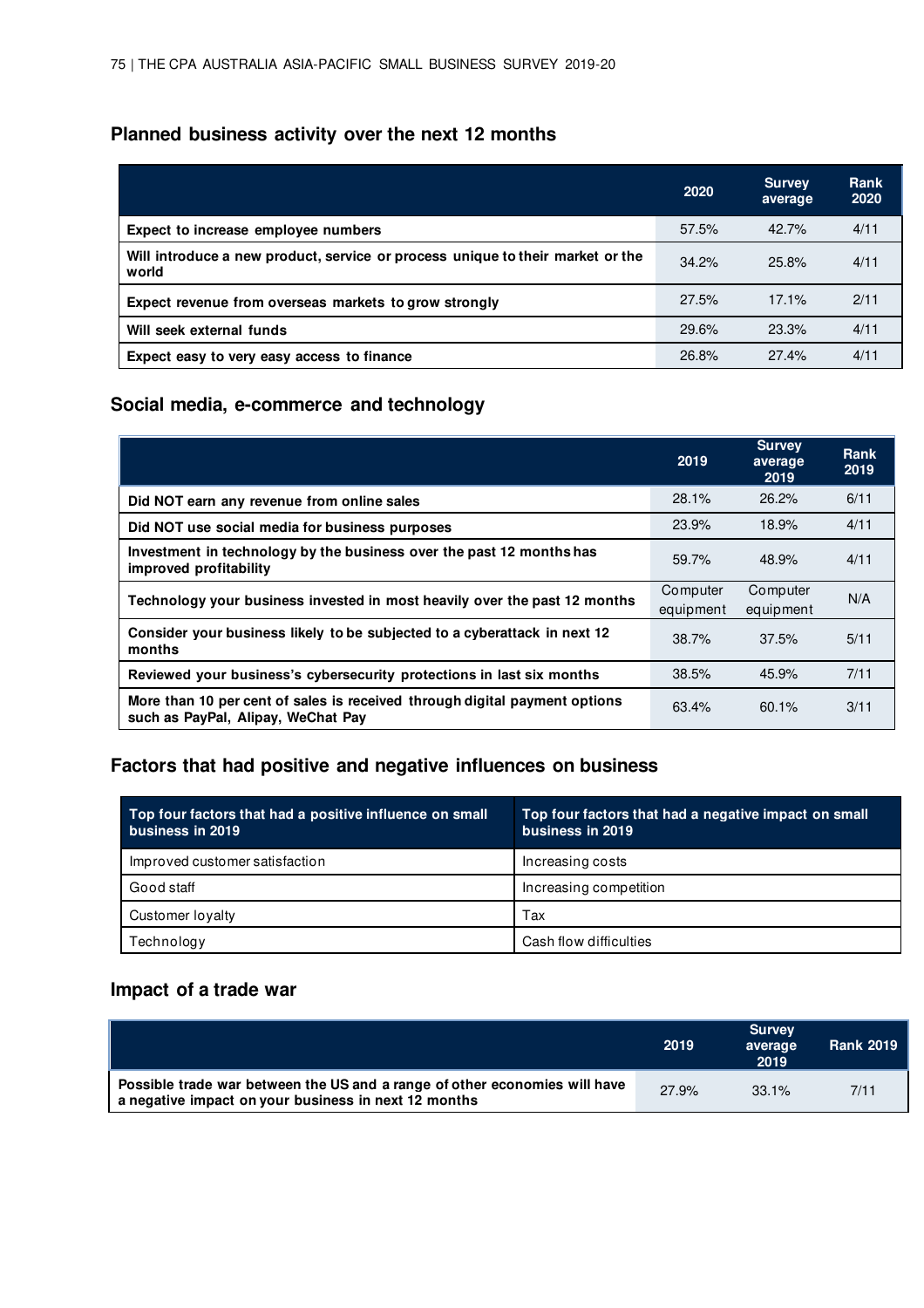# **Demographics**

|                                                    | 2019  | <b>Survey</b><br>average<br>2019 | Rank<br>2019 |
|----------------------------------------------------|-------|----------------------------------|--------------|
| Business has been established for 10 years or less | 72.1% | 65.4%                            | 5/11         |
| Respondent is aged under 40                        | 61.3% | 54.7%                            | 6/11         |
| Respondent is the business owner                   | 55.1% | 42.5%                            | 5/11         |
| Business has 10 to 19 employees                    | 25.7% | 34.6%                            | 5/11         |

# **Key figures by city**

|                                                                                                                     | Delhi/<br>Gurgaon | <b>Mumbai</b> | Chennai | <b>Bengaluru</b> | <b>Hyderabad</b> | India<br>average | <b>Survey</b><br>average |
|---------------------------------------------------------------------------------------------------------------------|-------------------|---------------|---------|------------------|------------------|------------------|--------------------------|
| Businesses that grew in the<br>last 12 months                                                                       | 78.6%             | 78.4%         | 66.3%   | 77.2%            | 75.5%            | 75.5%            | 65.8%                    |
| <b>Businesses that expect to</b><br>grow in the next 12 months                                                      | 80.6%             | 84.7%         | 78.7%   | 89.1%            | 76.5%            | 82.0%            | 68.2%                    |
| <b>Businesses that expect the</b><br>local economy to grow in the<br>next 12 months                                 | 73.8%             | 73.8%         | 59.6%   | 70.3%            | 61.7%            | 68.2%            | 59.1%                    |
| Increased employee numbers<br>over the past 12 months                                                               | 54.4%             | 38.7%         | 31.5%   | 30.7%            | 41.2%            | 39.5%            | 32.5%                    |
| Plan to increase employee<br>numbers over the next 12<br>months                                                     | 72.8%             | 57.7%         | 51.7%   | 51.5%            | 52.9%            | 57.5%            | 42.7%                    |
| Required external funds over<br>the past 12 months                                                                  | 68.0%             | 59.5%         | 61.8%   | 50.5%            | 58.8%            | 59.7%            | 52.2%                    |
| <b>Found access to external</b><br>finance easy or very easy over<br>the past 12 months                             | 35.7%             | 30.3%         | 36.4%   | 19.6%            | 31.7%            | 31.1%            | 31.6%                    |
| Banks were the main source<br>of external funds                                                                     | 38.6%             | 31.8%         | 32.7%   | 33.3%            | 31.7%            | 33.8%            | 36.2%                    |
| <b>Business growth was the</b><br>main reason for seeking<br>external finance                                       | 57.1%             | 56.1%         | 52.7%   | 66.7%            | 61.7%            | 58.6%            | 54.0%                    |
| Will seek external funds in<br>next 12 months                                                                       | 33.0%             | 30.6%         | 33.7%   | 28.7%            | 22.5%            | 29.6%            | 23.3%                    |
| Expect easy to very easy<br>access to finance in next 12<br>months                                                  | 27.6%             | 29.8%         | 30.4%   | 17.4%            | 27.6%            | 26.8%            | 27.4%                    |
| <b>Expect revenue from overseas</b><br>markets to grow strongly over<br>the next 12 months                          | 30.1%             | 30.6%         | 27.0%   | 26.7%            | 22.5%            | 27.5%            | 17.1%                    |
| Will introduce a new product,<br>service or process unique to<br>their market or the world in<br>the next 12 months | 41.7%             | 39.6%         | 21.3%   | 30.7%            | 35.3%            | 34.2%            | 25.8%                    |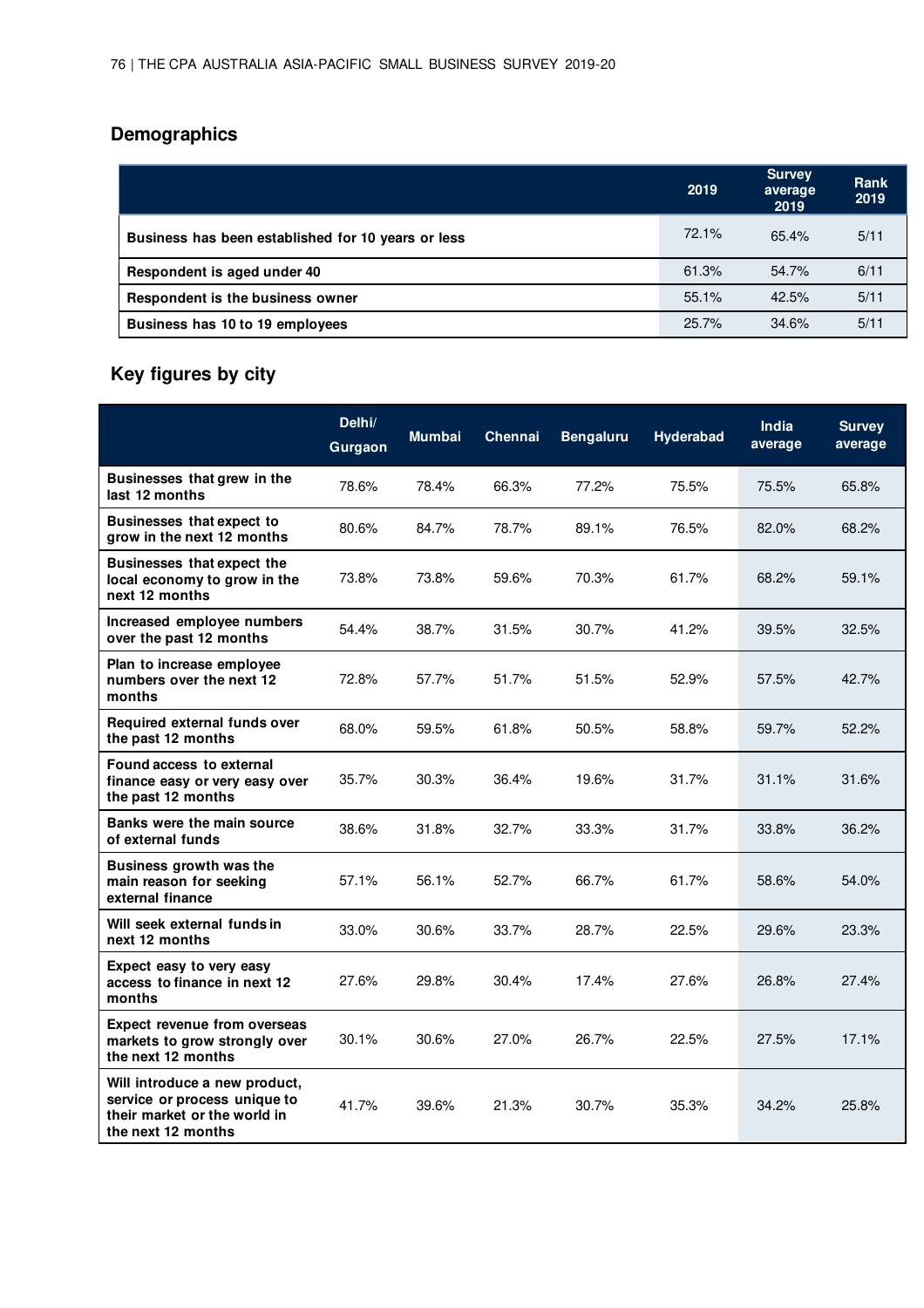| Investment in technology by<br>the business over the past 12<br>months has improved<br>profitability                                       | 65.0% | 66.6% | 57.3% | 57.4% | 51.0% | 59.7% | 48.9% |
|--------------------------------------------------------------------------------------------------------------------------------------------|-------|-------|-------|-------|-------|-------|-------|
| More than 10 per cent of sales<br>is received through digital<br>payment options such as<br>PayPal, Alipay, WeChat Pay                     | 60.0% | 64.0% | 72.2% | 62.0% | 59.5% | 63.4% | 60.1% |
| Did NOT use social media for<br>business purposes                                                                                          | 23.3% | 27.0% | 18.0% | 23.8% | 26.5% | 23.9% | 18.9% |
| Did NOT generate any sales<br>online                                                                                                       | 19.4% | 26.1% | 28.1% | 37.6% | 29.4% | 28.1% | 26.2% |
| Think it is LIKELY their<br>business will be<br>cyberattacked in 2019                                                                      | 55.3% | 36.9% | 37.1% | 28.7% | 35.3% | 38.7% | 37.5% |
| Reviewed the business's<br>cybersecurity protections in<br>last six months                                                                 | 46.6% | 45.9% | 37.1% | 29.7% | 32.4% | 38.5% | 45.9% |
| Possible trade war between<br>the US and a range of other<br>economies will have a<br>negative impact on the<br>business in next 12 months | 31.1% | 28.8% | 31.5% | 19.8% | 28.4% | 27.9% | 33.1% |
| Staff costs were most<br>detrimental to the business                                                                                       | 34.0% | 34.2% | 34.8% | 28.7% | 24.5% | 31.2% | 34.9% |
| Respondent aged under 40                                                                                                                   | 66.0% | 63.9% | 51.7% | 58.4% | 64.7% | 61.3% | 54.7% |

#### **Summary**

Small business conditions were positive in India in 2019, with over three quarters (75.5 per cent) of respondents stating their business grew, higher than the survey average of 65.8 per cent and well above developed markets such as Australia, where only 35.3 per cent of businesses reported growing. Reflecting positive business conditions, 39.5 per cent stated they added staff in 2019.

Of course, while the survey results are very positive, Indian small businesses also report challenges, with increasing costs – especially taxes – and increasing competition seen as the largest barriers to growth. Improved customer satisfaction was the factor that had the most positive impact on India's small businesses in 2019, and good staff and customer loyalty were the second and third most popular factors respectively.

Small businesses from India are relatively strong users of digital technologies, particularly in comparison to developed economies such as Australia, Singapore and New Zealand. Nearly half of Indian businesses surveyed (45.5 per cent) earned more than ten per cent of their revenue from online sales. Further, most use social media for business purposes, with 41.7 per cent stating that they use it to promote their business to potential customers.

A majority of India's small businesses are users of new digital payment technologies, such as Paytm, PhonePe and Amazon Pay. India's small business sector is ranked third in new digital payment technologies uptake, with 63.2 per cent of businesses receiving more than 10 per cent of their sales through such technologies.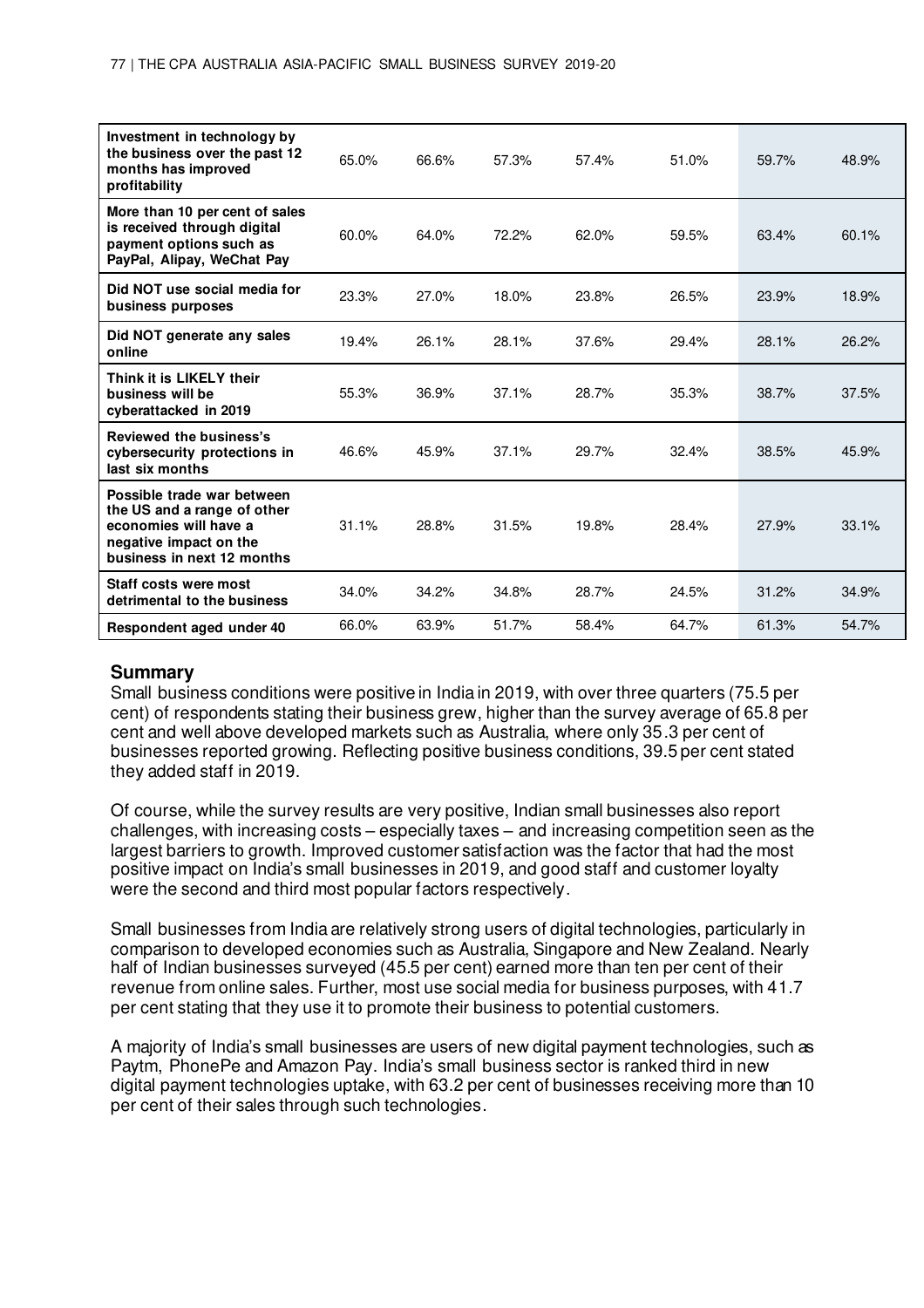India's small businesses are innovative, with more than one third (34.2 per cent) stating that they will introduce a totally new product, process or service to their market or the world in 2020, higher than the survey average of 25.8 per cent.

The strong investment in technology in India is producing benefits for many small businesses. 59.7 per cent stated that their investment in technology in 2019 has already resulted in improvements in profitability – above the survey average of 48.9 per cent. This result will no doubt encourage further investment in technology and assist India's small business sector to become more globally competitive.

38.7 per cent of India's small businesses expect to be cyberattacked in 2020, slightly above the survey average of 37.5 per cent. Given this result, it is not surprising that a similar proportion (38.5 per cent) of India's small businesses have reviewed their cybersecurity in the past six months.

Reflecting the strong growth and high investment needs of the majority of India's small business, nearly six in ten (59.7 per cent) accessed external finance in 2019, with a bank being the most likely source of that finance. However, many small businesses from India find accessing finance more difficult than easy, with 42.1 per cent of those who accessed finance reporting that it was difficult or very difficult, compared with the 31.1 per cent that found it easy.

Uncertainties over the impact of a possible trade war between the US and other economies on businesses are generally low, with only 27.9 per cent of small businesses stating that a trade war will have a negative impact on their business in 2020, below the survey average of 33.1 per cent. However, for some, such a trade conflict could create opportunities, with 24.9 per cent of Indian small businesses stating that they expect a trade war to have a positive impact on their business.

Highlights of the five Indian cities surveyed (Delhi/Gurgaon, Mumbai, Chennai, Bengaluru and Hyderabad) include:

- Small businesses from Delhi/Gurgaon were most likely to have reported growing, increased employee numbers and required external finance in 2019.
- On the same note, small businesses from Delhi/Gurgaon were the most likely to experience easy financing conditions.
- Small businesses from Chennai were the most likely to nominate venture capital fund / angel financing as their main source of finance, and small businesses from Hyderabad were the most likely to choose non-bank financial institutions as their main source of finance.
- Small businesses from Delhi/Gurgaon were the most likely to state that they will innovate in 2020.
- Bengaluru small businesses were the most likely to nominate 'introduced a new product or service' as having a major positive impact on their business in 2019, while Mumbai small businesses were the most likely to nominate 'technology' as having a major positive impact on their business.
- Chennai businesses were the most likely to have more than 10 per cent of sales received through digital payment options.
- Chennai small businesses were the most likely to be using social media to sell to customers, communicate with existing customers and monitor competitors, while Bengaluru small businesses were the most likely to be using social media to promote their business to potential customers.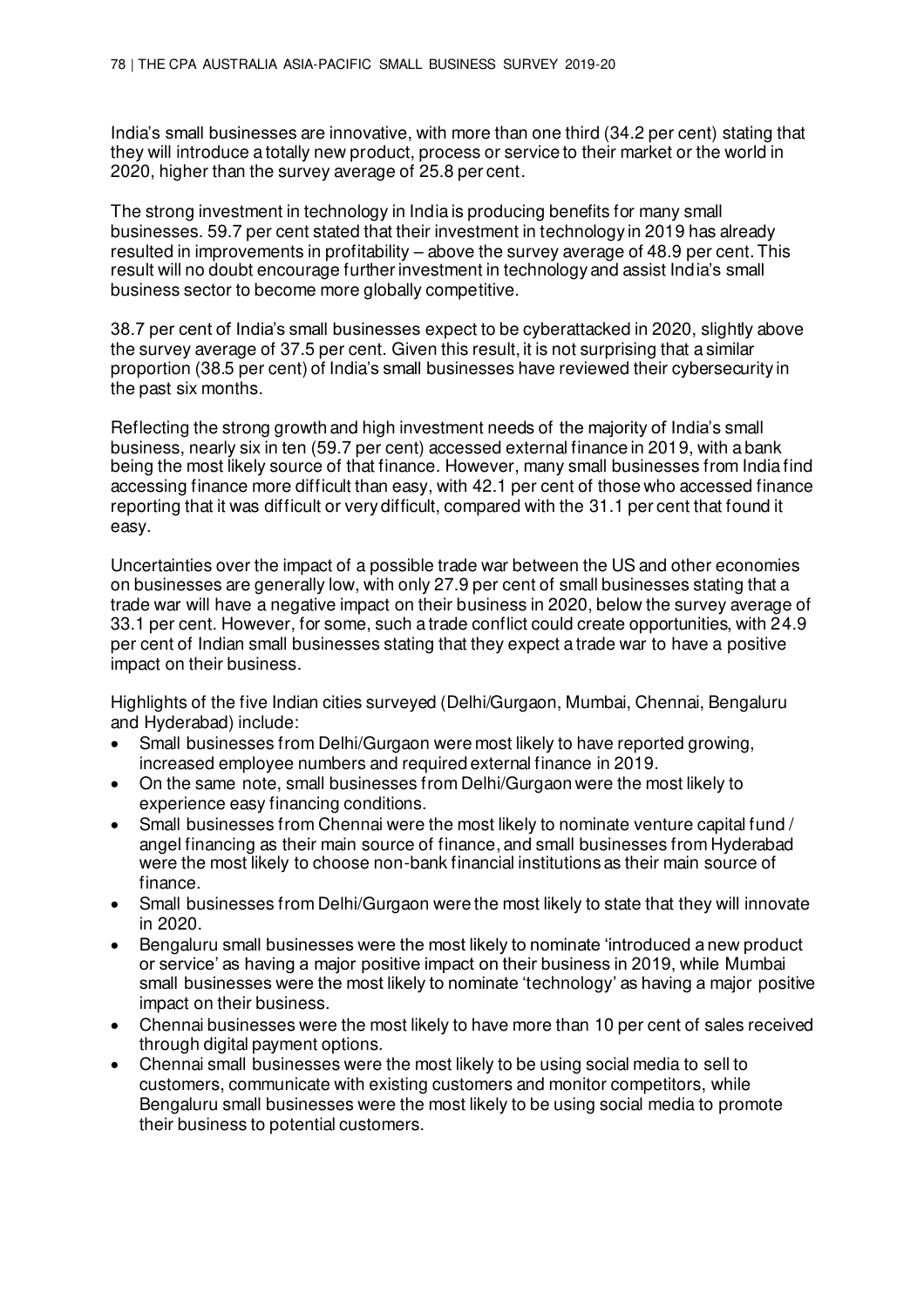- Delhi/Gurgaon small businesses are the most likely to expect a cyberattack in 2020.
- Businesses from Delhi/Gurgaon were the most likely to nominate taxes as being detrimental to their business, while businesses from Mumbai are the most likely to state that rent as being detrimental to their business.

With significant numbers of India's small businesses having characteristics strongly connected with growth – a focus on technology, e-commerce, improving customer satisfaction and innovation - we are likely to see this sector recover quickly from COVID-19 and then grow strongly for some time to come. We are also likely to see several of India's current small businesses evolve to become large, successful global businesses in the next few years.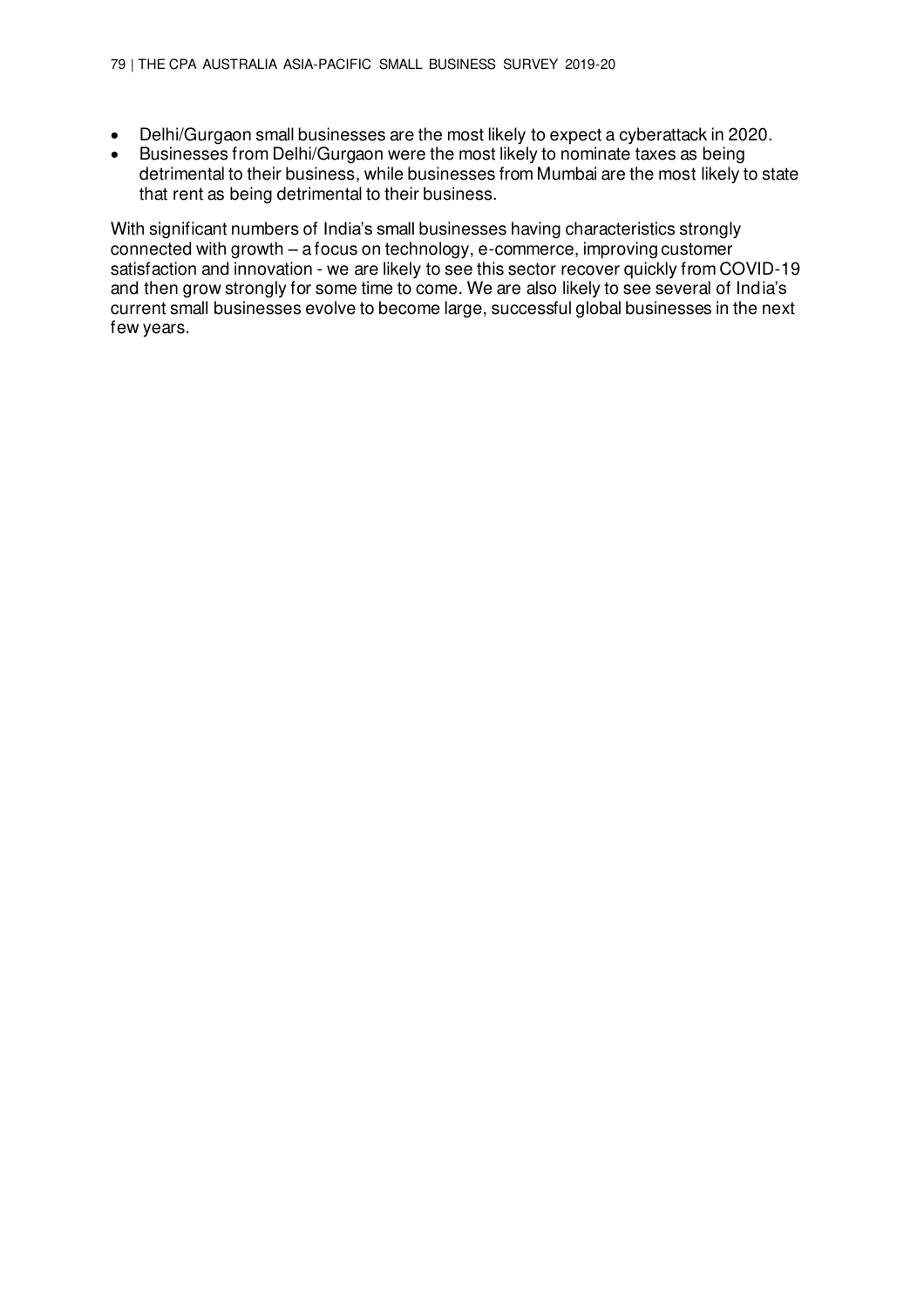# Indonesia market summary



### **Business and economic growth**

|                                                                              | 2019  | <b>Survey</b><br>average<br>2019 | Rank<br>2019 | 2018  | Rank<br>2018 | 2017  | 2016  | 2015  |
|------------------------------------------------------------------------------|-------|----------------------------------|--------------|-------|--------------|-------|-------|-------|
| Businesses that grew in the last 12<br>months                                | 87.3% | 65.8%                            | 2/11         | 86.6% | 2/10         | 93.4% | 90.4% | 91.2% |
| Businesses that expect to grow in the<br>next 12 months                      | 88.3% | 68.2%                            | 3/11         | 90.8% | 3/10         | 94.7% | 94.7% | 92.5% |
| Businesses that expect the local<br>economy to grow in the next 12<br>months | 75.7% | 59.1%                            | 4/11         | 79.0% | 3/10         | 83.6% | 90.1% | 83.7% |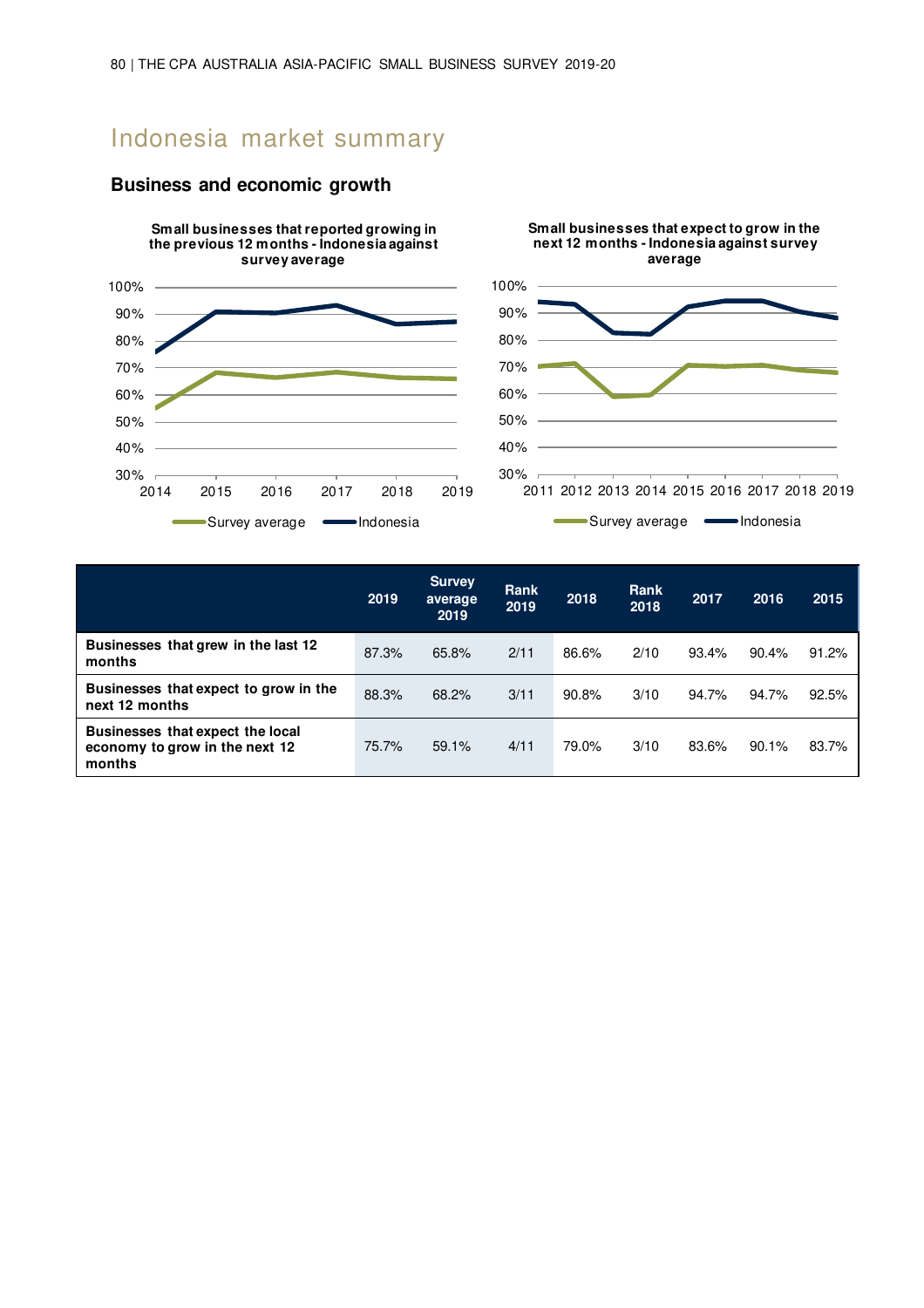## **Business activity over the past 12 months**

|                                                                               | 2019  | <b>Survey</b><br>average<br>2019 | Rank<br>2019 | 2018  | <b>Rank</b><br>2018 | 2017  | 2016  | 2015  |
|-------------------------------------------------------------------------------|-------|----------------------------------|--------------|-------|---------------------|-------|-------|-------|
| Increased employee numbers                                                    | 50.7% | 32.5%                            | 2/11         | 55.7% | 2/10                | 65.5% | 63.4% | 66.3% |
| Improved business management had a<br>major positive impact on their business | 22.3% | 17.6%                            | 2/11         | 31.1% | 2/10                | 39.1% | 34.0% | 33.3% |
| Increasing costs had a major negative<br>impact on their business             | 33.3% | 33.8%                            | 7/11         | 42.0% | 6/10                | 35.5% | 34.3% | 36.9% |
| Required funds from an external<br>source                                     | 70.3% | 52.2%                            | 2/11         | 75.7% | 3/10                | 88.8% | 82.5% | 86.3% |
| Sought external funds for business<br>growth                                  | 64.9% | 54.0%                            | 2/11         | 74.9% | 1/10                | 77.8% | 70.0% | 64.0% |
| Found it easy or very easy to access<br>external finance                      | 25.6% | 31.6%                            | 6/11         | 36.4% | 3/10                | 47.0% | 39.2% | 60.6% |
| A bank was the business's main<br>source of external finance                  | 34.6% | 36.2%                            | 4/11         | 43.7% | 4/10                | 55.2% | 50.0% | 50.0% |

### **Planned business activity over the next 12 months**

|                                                                                            | 2020  | <b>Survey</b><br>average | Rank<br>2020 | 2019  | <b>Rank</b><br>2019 | 2018  | 2017  | 2016  |
|--------------------------------------------------------------------------------------------|-------|--------------------------|--------------|-------|---------------------|-------|-------|-------|
| Expect to increase employee numbers                                                        | 61.7% | 42.7%                    | 6/11         | 67.2% | 2/10                | 75.3% | 71.3% | 71.2% |
| Will introduce a new product, service<br>or process unique to their market or<br>the world | 40.3% | 25.8%                    | 2/11         | 33.1% | 3/10                | 49.3% | 48.2% | 45.8% |
| Expect revenue from overseas markets<br>to grow strongly                                   | 25.7% | 17.1%                    | 3/11         | 22.6% | 3/10                | 44.4% | 39.6% | 57.8% |
| Will seek external funds                                                                   | 32.0% | 23.3%                    | 3/11         | 36.7% | 2/10                | 50.3% | 43.9% | 45.8% |
| Expect easy to very easy access to<br>finance                                              | 26.5% | 27.4%                    | 5/11         | 31.5% | 2/10                | 45.5% | 41.3% | 59.7% |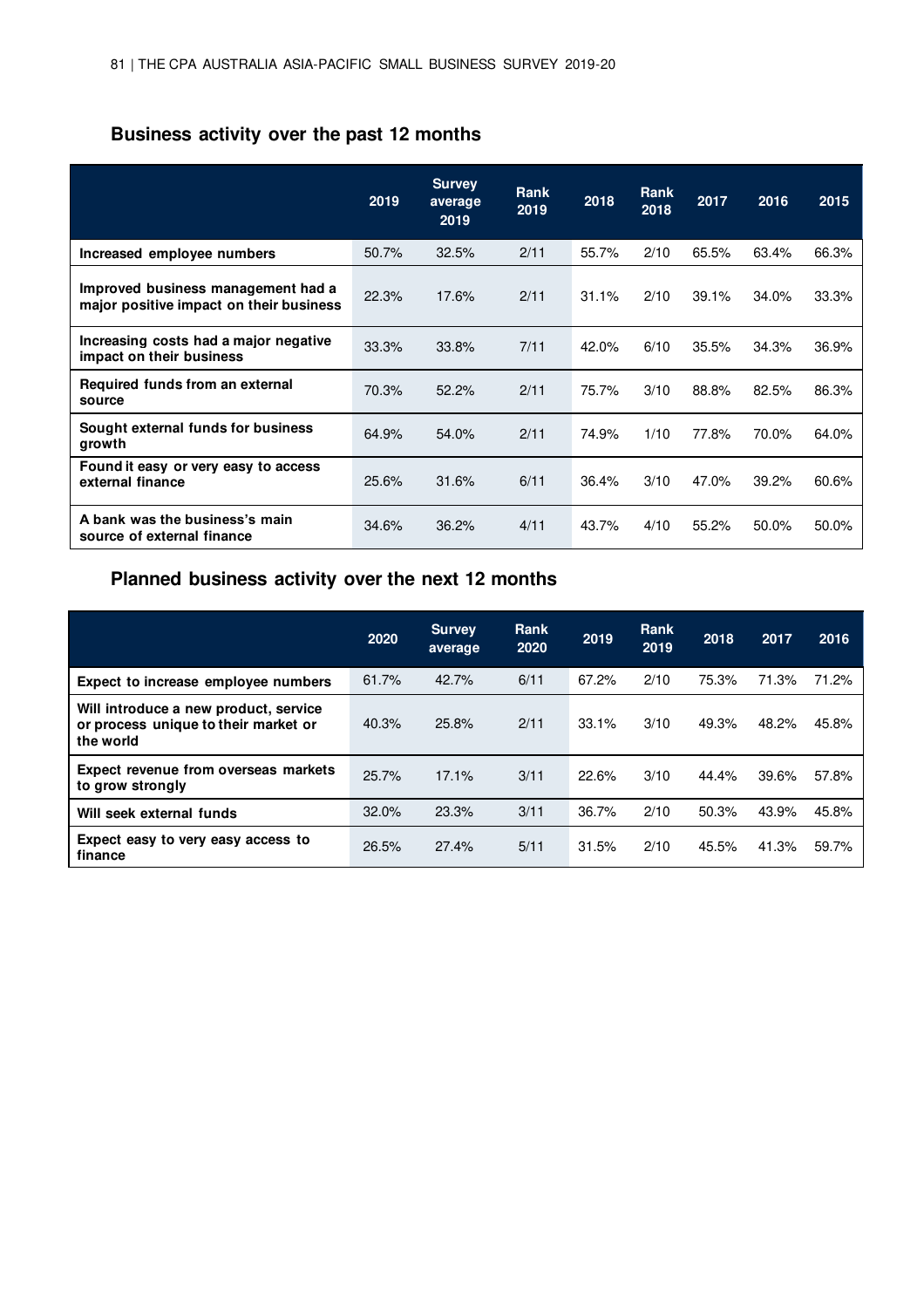## **Social media, e-commerce and technology**

|                                                                                                                                                    | 2019                                                 | <b>Survey</b><br>average<br>2019 | <b>Rank</b><br>2019 | 2018                  | Rank<br>2018 | 2017  | 2016  | 2015 |
|----------------------------------------------------------------------------------------------------------------------------------------------------|------------------------------------------------------|----------------------------------|---------------------|-----------------------|--------------|-------|-------|------|
| Did NOT earn any revenue from<br>online sales                                                                                                      | 14.0%                                                | 26.2%                            | 9/11                | 11.1%                 | 9/10         | 6.9%  | 14.9% | 4.6% |
| Did NOT use social media for<br>business purposes                                                                                                  | 11.3%                                                | 18.9%                            | 8/11                | 7.2%                  | 9/10         | 8.2%  | 9.6%  | 3.3% |
| Investment in technology by the<br>business over the past 12 months<br>has improved profitability                                                  | 76.7%                                                | 48.9%                            | 2/11                | 77.4%                 | 1/10         | 85.5% | N/A   | N/A  |
| <b>Technology the business</b><br>invested in most heavily over the<br>past 12 months                                                              | Computer<br>equipment<br>Mobile<br>apps <sup>^</sup> | Computer<br>equipment            | N/A                 | Computer<br>equipment | N/A          | N/A   | N/A   | N/A  |
| Consider the business likely to be<br>cyberattacked in next 12 months                                                                              | 58.7%                                                | 37.5%                            | 2/11                | 65.6%                 | 2/10         | 76.6% | N/A   | N/A  |
| Reviewed the business's<br>cybersecurity protections in last<br>six months                                                                         | 47.0%                                                | 45.9%                            | 3/11                | 47.2%                 | 4/10         | N/A   | N/A   | N/A  |
| More than 10 per cent of sales is<br>received through digital payment<br>options such as PayPal, Alipay,<br><b>WeChat Pay</b><br>$-1.65$<br>$\sim$ | 53.9%                                                | 60.1%                            | 4/11                | 61.4%                 | 2/10         | 48.7% | N/A   | N/A  |

^ equal first

# **Factors that had positive and negative influences on business**

| Top four factors that had a positive influence on small<br>business in 2019 | Top four factors that had a positive influence on small<br>business in 2018 |
|-----------------------------------------------------------------------------|-----------------------------------------------------------------------------|
| Improved customer satisfaction                                              | Improved customer satisfaction                                              |
| Customer loyalty                                                            | Improved business strategy                                                  |
| Improved business strategy                                                  | Customer loyalty                                                            |
| Costcontrol                                                                 | Technology                                                                  |
|                                                                             |                                                                             |
| Top four factors that had a negative impact on small<br>business in 2019    | Top four factors that had a negative impact on small<br>business in 2018    |
| Increasing competition                                                      | Increasing competition                                                      |
|                                                                             |                                                                             |

| Increasing costs                      | Increasing costs                                |
|---------------------------------------|-------------------------------------------------|
| Poor overall economic environment     | Poor overall economic environment               |
| Difficulty expanding into new markets | Fluctuations in the value of the local currency |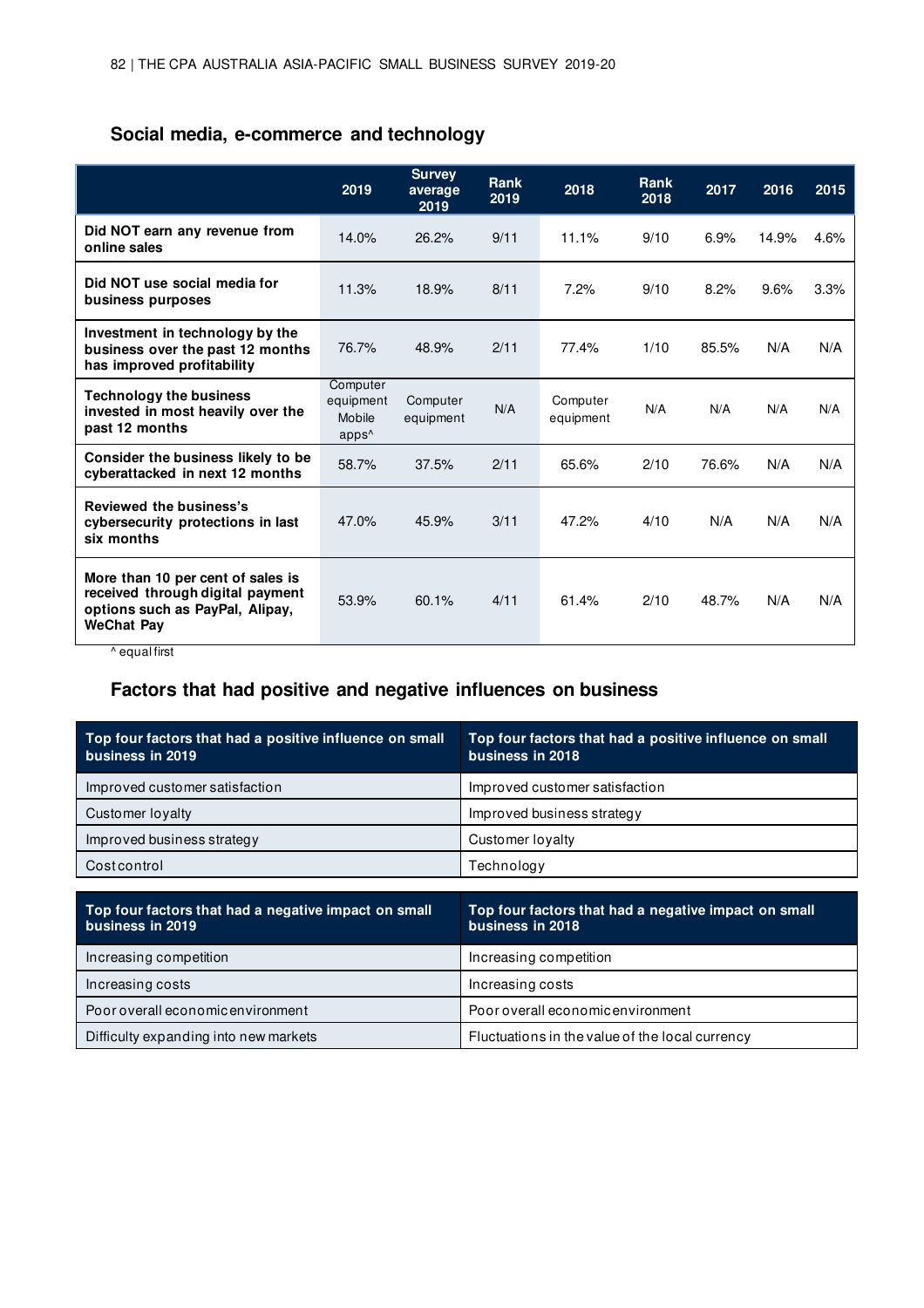#### **Impact of a trade war**

|                                                                                                                                       | 2019  | <b>Survey</b><br>average<br>2019 | Rank<br>2019 | 2018  | <b>Rank</b><br>2018 |
|---------------------------------------------------------------------------------------------------------------------------------------|-------|----------------------------------|--------------|-------|---------------------|
| Possible trade war between the US and a range of other<br>economies will have a negative impact on your business in<br>next 12 months | 18.0% | 33.1%                            | 11/11        | 24.3% | 8/10                |

#### **Demographics**

|                                                                 | 2019  | <b>Survey</b><br>average<br>2019 | Rank<br>2019 | 2018  | Rank<br>2018 | 2017  | 2016  | 2015  |
|-----------------------------------------------------------------|-------|----------------------------------|--------------|-------|--------------|-------|-------|-------|
| <b>Business has been</b><br>established for 10 years or<br>less | 84.7% | 65.4%                            | 1/11         | 77.0% | 2/10         | 79.2% | 76.6% | 75.2% |
| Respondent is aged under 40                                     | 68.7% | 54.7%                            | 2/11         | 68.2% | 3/10         | 71.7% | 74.6% | 79.4% |
| <b>Respondent is the business</b><br>owner                      | 63.7% | 42.5%                            | 3/11         | 50.2% | 5/10         | 26.0% | 32.3% | 35.6% |
| Business has 10 to 19<br>employees                              | 26.7% | 34.6%                            | 4/11         | 37.7% | 4/10         | 43.4% | 59.1% | 65.0% |

#### **Summary**

Conditions were very positive for Indonesia's small businesses in 2019, with 87.3 per cent of reporting that they grew, a slight increase from 86.6 per cent in 2018. Indonesia's small businesses were the second most likely to report growing, only behind Vietnam. This result was well above the survey average of 65.8 per cent.

In addition to the overall result, 31.7 per cent of small businesses stated that their growth in 2019 was very strong – the highest result of the markets surveyed. In comparison, only 5.3 per cent of Hong Kong's businesses recorded very strong growth in 2019.

Reflecting the very positive business conditions, 50.7 per cent of Indonesia's small businesses stated that they added to their employee numbers in 2019, the second highest among the markets surveyed.

One factor driving strong business growth is the relatively strong uptake of new technologies by Indonesia's small businesses. Most Indonesian small businesses sell online, with 62.7 per cent stating that more than 10 per cent of their revenue comes from online sales. Further, an overwhelming majority of Indonesia's small business use social media, and they are most likely to use social media for promoting their business to potential customers.

A majority of Indonesia's small businesses are users of new digital payment technologies, such as OVO, Go-Pay, PayPal and TCASH. While businesses from Mainland China are the clear leaders in the uptake of this new technology (91.4 per cent of businesses receiving more than 10 per cent of their sales from such technology), Indonesia's small business sector is in fourth place, with 53.2 per cent of businesses receiving more than 10 per cent of their sales through such technologies. Although this is down from the 2018 result of 61.4 per cent, it is still nearly double the 31.5 per cent in Taiwan.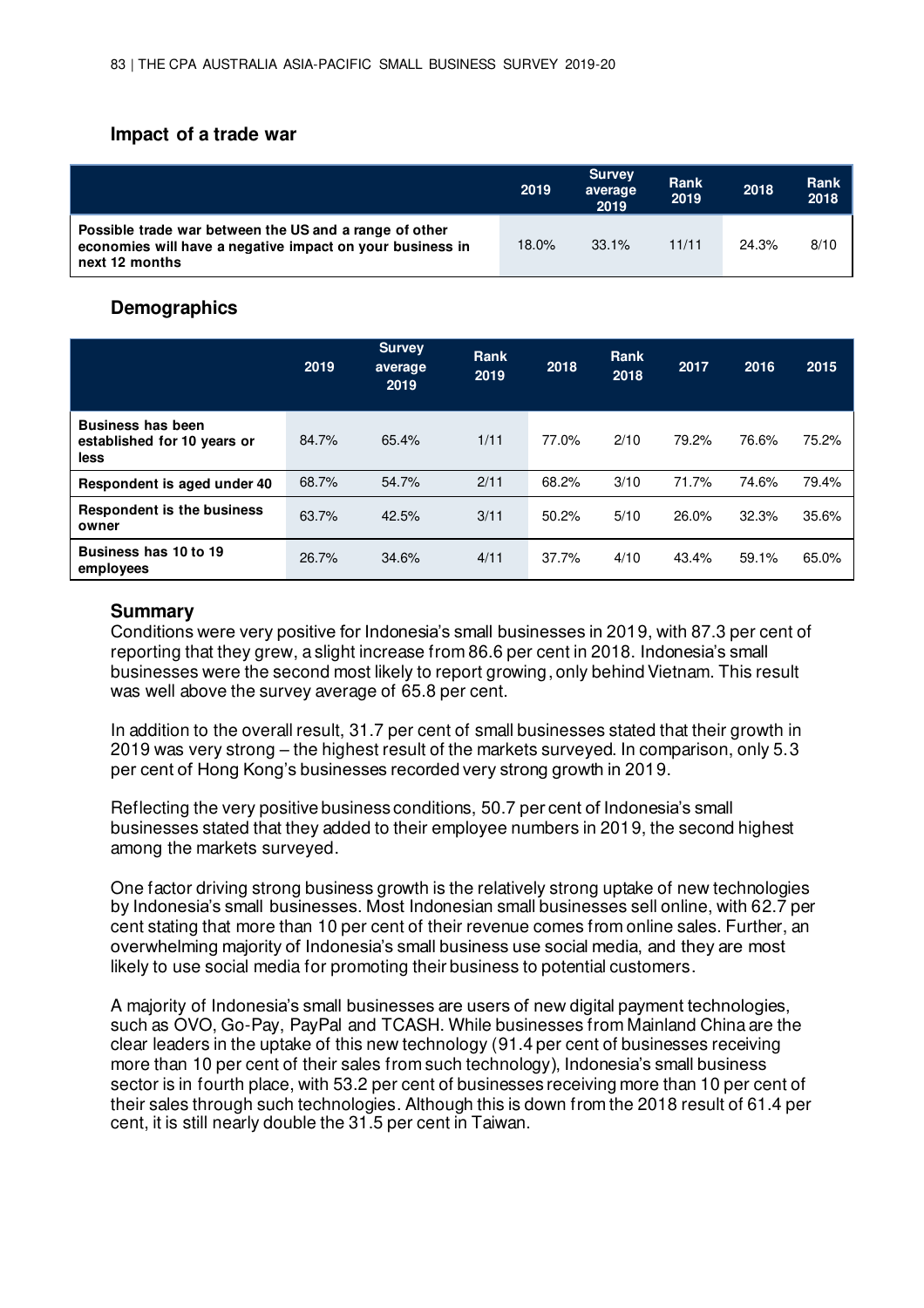Despite this, cash remains a very important payment option for Indonesia's small businesses, with more than two-thirds (69.0 per cent) stating that it makes up 50 per cent or more of their sales, up from 63.6 per cent in 2018. Given the broad cross-section of industries represented in Indonesia's survey sample, it can be assumed that many business-to-business transactions are still done in cash.

Despite 58.7 per cent of Indonesia's small businesses expecting a cyberattack in 2020, only 47 per cent stated that they have reviewed their cybersecurity in the past six months. In terms of the difference between expectations of an attack and taking action, the Indonesian results are the worst in the survey. While there is awareness in Indonesia that cybersecurity is an issue, it needs to better translate into action to protect business systems.

The strong investment in technology in Indonesia is producing benefits for most of Indonesia's small businesses. 76.7 per cent stated that their investment in technology in 2019 has already resulted in improvements in profitability – the second highest result of the markets surveyed. This result, plus Indonesia's strong business confidence, will no doubt encourage further investment in technology and assist Indonesia's small business sector to become more globally competitive.

Indonesia's small business sector continues to be highly innovative, with 40.3 per cent stating that they will introduce a totally new product, process or service to Indonesia or the world in 2020, the second highest result of the markets surveyed. This is likely to result in a stronger and more competitive small business sector.

Of course, while the survey results are overwhelmingly positive for Indonesia, businesses also report challenges, with increasing competition seen as the largest barrier to growth. However, competition is likely to have positive long-term implications, as it helps to encourage innovation and expansion into new markets – essential ingredients of growth according to the survey.

Reflecting the strong growth and high investment needs of most of Indonesia's small business, over seven out of ten (70.3 per cent) accessed external finance in 2019, with a bank being the most likely source of that finance. However, reflecting slightly more subdued sentiment, this result was down from the 75.7 per cent that required external finance in 2018. This may also reflect a decrease in respondents from Indonesia who found it easy to access finance, with 25.6 per cent reporting that accessing finance was easy or very easy in 2019, down from 36.4 per cent in 2018 and 47.0 per cent in 2017.

The prospect of a trade war between major global economies is not something that is thought to have a negative impact on many Indonesian small businesses, with only 18.0 per cent forecasting it will have a negative impact. In fact, more Indonesian small businesses believe such a trade war is an opportunity, with 29.0 per cent stating they expect it would have a positive impact on their business.

We see the future of Indonesia's small business sector as very positive. With significant numbers of Indonesia's small businesses having characteristics strongly connected with growth – a focus on technology, e-commerce, improving customer satisfaction, improving business strategy and innovation, we are likely to see this sector recover quickly from COVID-19 then grow strongly for some time to come. We are also likely to see several of Indonesia's current small businesses evolve to become large, successful global businesses in the next few years.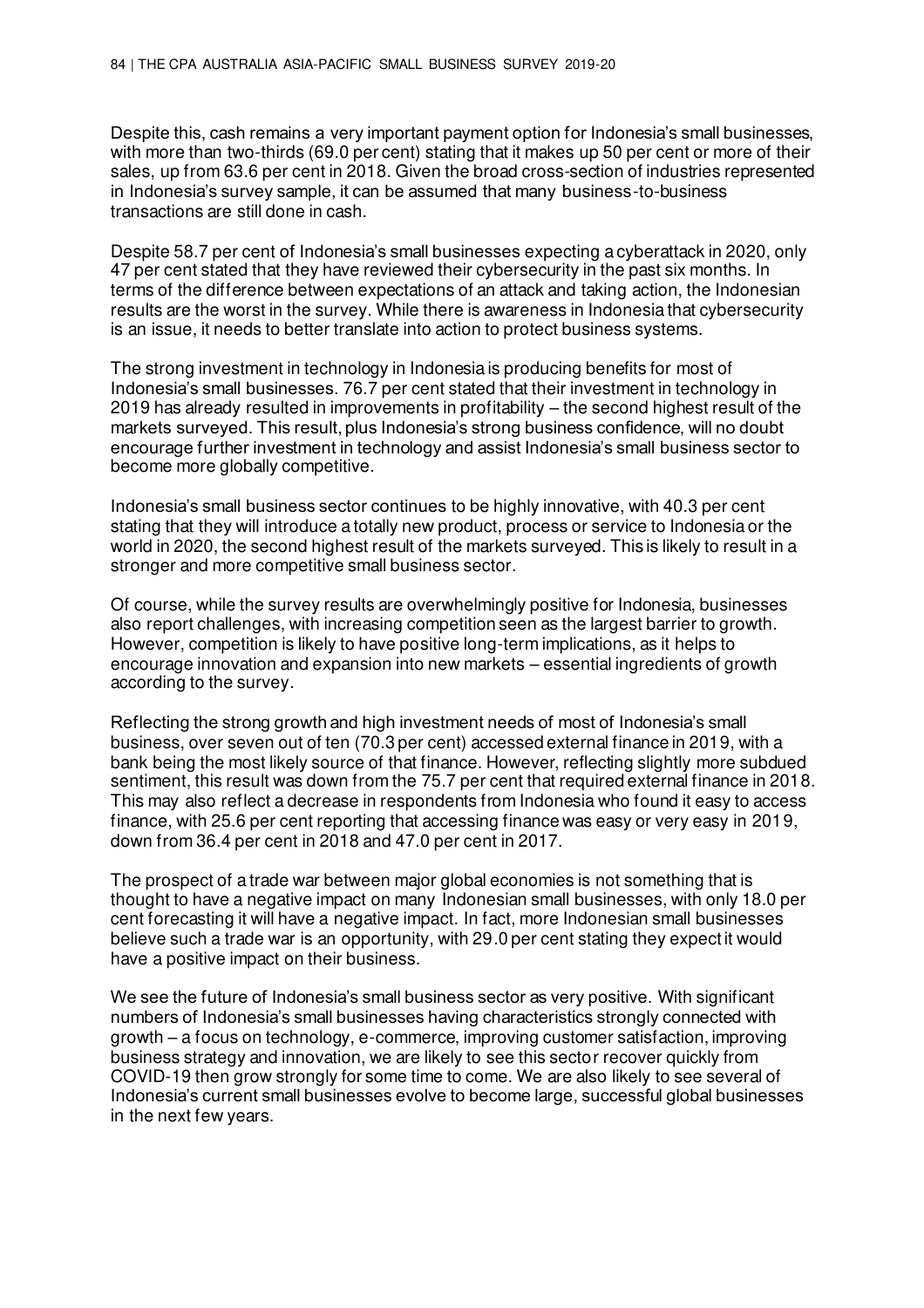# Malaysia market summary



#### **Business and economic growth**

|                                                                              | 2019  | <b>Survey</b><br>average<br>2019 | Rank<br>2019 | 2018  | Rank<br>2018 | 2017  | 2016  | 2015  |
|------------------------------------------------------------------------------|-------|----------------------------------|--------------|-------|--------------|-------|-------|-------|
| Businesses that grew in the last 12<br>months                                | 67.7% | 65.8%                            | 6/11         | 65.5% | 5/10         | 64.1% | 68.7% | 69.0% |
| Businesses that expect to grow in<br>the next 12 months                      | 72.3% | 68.2%                            | 6/11         | 75.0% | 4/10         | 67.3% | 71.7% | 69.7% |
| Businesses that expect the local<br>economy to grow in the next 12<br>months | 55.3% | 59.1%                            | 6/11         | 69.1% | 4/10         | 53.7% | 52.8% | 46.8% |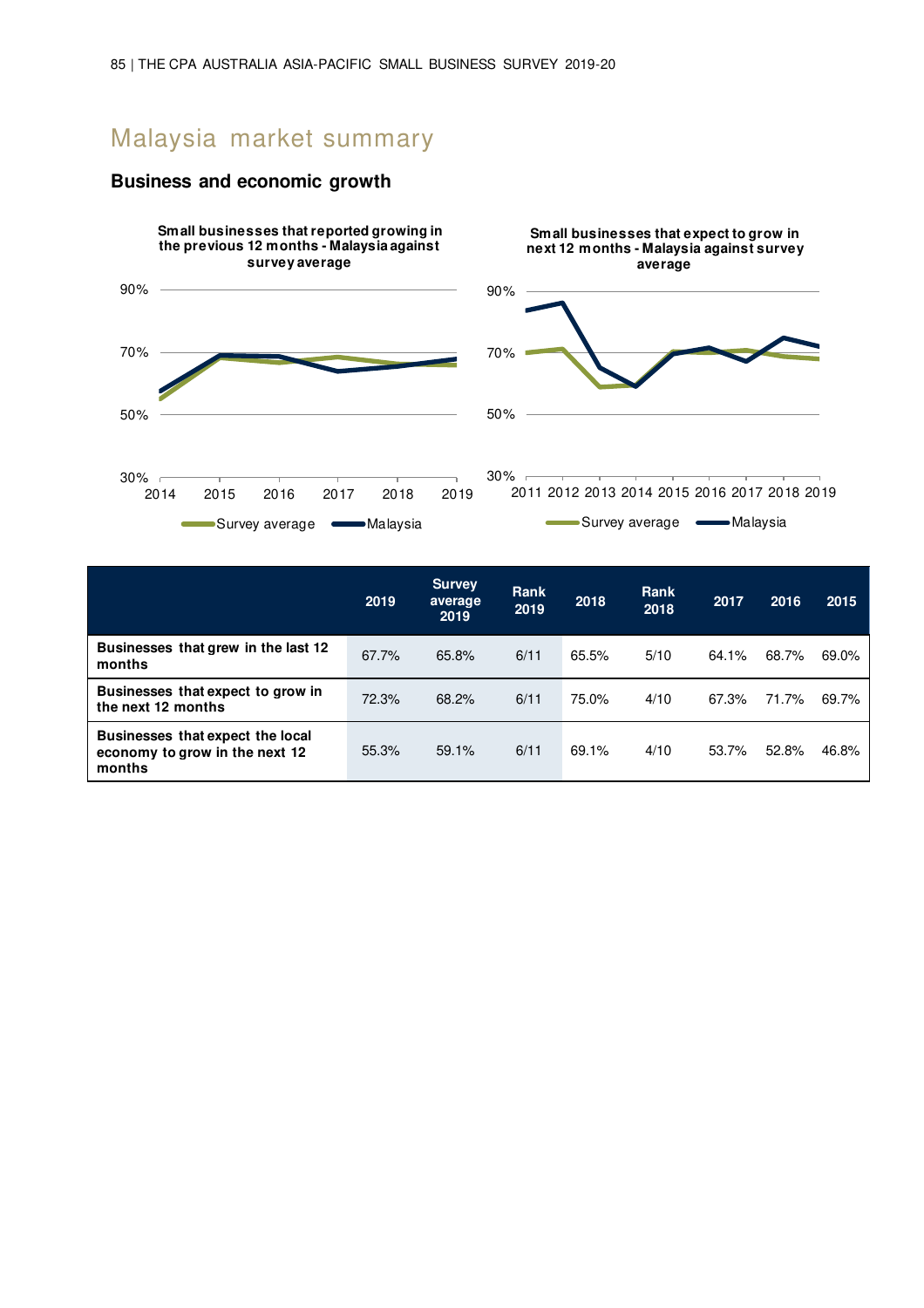# **Business activity over the past 12 months**

|                                                                                         | 2019  | <b>Survey</b><br>average<br>2019 | Rank<br>2019 | 2018  | <b>Rank</b><br>2018 | 2017  | 2016  | 2015  |
|-----------------------------------------------------------------------------------------|-------|----------------------------------|--------------|-------|---------------------|-------|-------|-------|
| Increased employee numbers                                                              | 26.7% | 32.5%                            | 6/11         | 25.7% | 5/10                | 27.5% | 33.6% | 31.6% |
| Improved business management had<br>a major positive impact on their<br><b>business</b> | 29.0% | 17.6%                            | 1/11         | 28.3% | 4/10                | 29.4% | 27.0% | 31.3% |
| Increasing costs had a major<br>negative impact on their business                       | 44.7% | 33.8%                            | 2/11         | 51.6% | 1/10                | 52.1% | 45.9% | 48.7% |
| Required funds from an external<br>source                                               | 52.7% | 52.2%                            | 7/11         | 39.5% | 6/10                | 54.7% | 62.2% | 57.7% |
| Sought external funds for business<br>growth                                            | 58.9% | 54.0%                            | 3/11         | 55.0% | 6/10                | 62.1% | 51.3% | 51.4% |
| Found it easy or very easy to access<br>external finance                                | 15.8% | 31.6%                            | 11/11        | 16.7% | 8/10                | 13.0% | 15.7% | 31.8% |
| A bank was the business's main<br>source of external finance                            | 29.7% | 36.2%                            | 7/11         | 35.8% | 7/10                | 33.7% | 40.8% | 45.3% |

## **Planned business activity over the next 12 months**

|                                                                                            | 2020  | <b>Survey</b><br>average | <b>Rank</b><br>2020 | 2019  | Rank<br>2019 | 2018  | 2017  | 2016  |
|--------------------------------------------------------------------------------------------|-------|--------------------------|---------------------|-------|--------------|-------|-------|-------|
| <b>Expect to increase employee</b><br>numbers                                              | 42.7% | 42.7%                    | 6/11                | 45.1% | 5/10         | 40.1% | 40.4% | 46.8% |
| Will introduce a new product, service<br>or process unique to their market or<br>the world | 21.3% | 25.8%                    | 6/11                | 29.3% | 4/10         | 32.0% | 26.4% | 29.0% |
| <b>Expect revenue from overseas</b><br>markets to grow strongly                            | 16.3% | 17.1%                    | 6/11                | 19.4% | 4/10         | 15.9% | 18.2% | 18.7% |
| Will seek external funds                                                                   | 17.0% | 23.3%                    | 6/11                | 22.4% | 5/10         | 31.1% | 29.3% | 29.7% |
| Expect easy to very easy access to<br>finance                                              | 13.0% | 27.4%                    | 11/11               | 10.9% | 10/10        | 10.2% | 13.6% | 27.6% |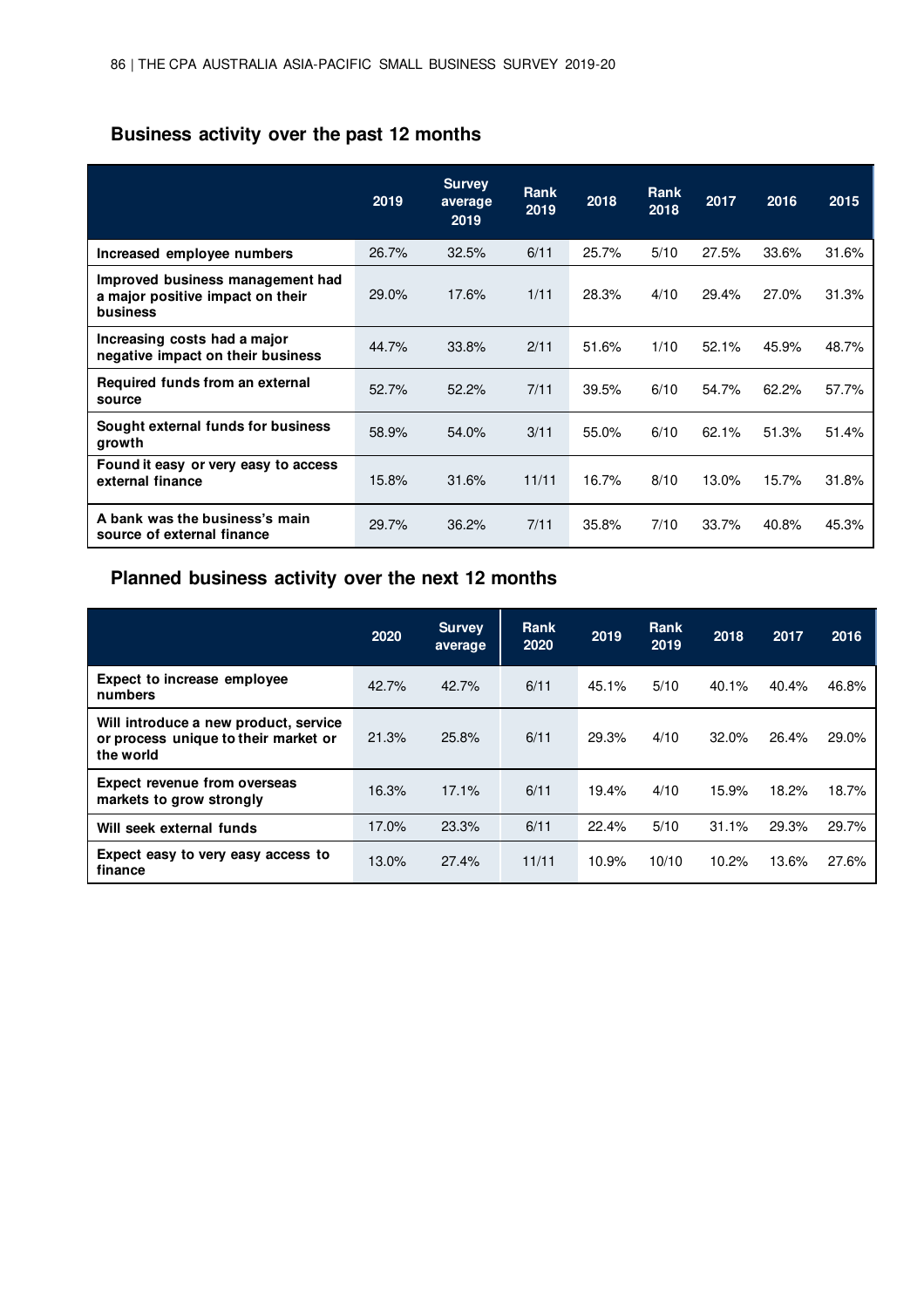## **Social media, e-commerce and technology**

|                                                                                                                               | 2019                  | <b>Survey</b><br>average<br>2019 | <b>Rank</b><br>2019 | 2018                  | <b>Rank</b><br>2018 | 2017  | 2016  | 2015  |
|-------------------------------------------------------------------------------------------------------------------------------|-----------------------|----------------------------------|---------------------|-----------------------|---------------------|-------|-------|-------|
| Did NOT earn any revenue from<br>online sales                                                                                 | 18.0%                 | 26.2%                            | 8/11                | 29.3%                 | 6/10                | 52.6% | 59.1% | 58.2% |
| Did NOT use social media for<br>business purposes                                                                             | 11.3%                 | 18.9%                            | 9/11                | 15.8%                 | 7/10                | 40.8% | 40.2% | 41.2% |
| Investment in technology by the<br>business over the past 12 months has<br>improved profitability                             | 45.7%                 | 48.9%                            | 6/11                | 41.4%                 | 5/10                | 50.8% | N/A   | N/A   |
| Technology the business invested in<br>most heavily over the past 12 months                                                   | Computer<br>equipment | Computer<br>equipment            | N/A                 | Computer<br>equipment | N/A                 | N/A   | N/A   | N/A   |
| Consider the business likely to be<br>cyberattacked in next 12 months                                                         | 41.7%                 | 37.5%                            | 4/11                | 45.4%                 | 4/10                | 19.6% | N/A   | N/A   |
| Reviewed the business's<br>cybersecurity protections in last six<br>months                                                    | 45.0%                 | 45.9%                            | 4/11                | 37.2%                 | 9/10                | N/A   | N/A   | N/A   |
| More than 10 per cent of sales is<br>received through digital payment<br>options such as PayPal, Alipay,<br><b>WeChat Pay</b> | 51.1%                 | 60.1%                            | 7/11                | 47.7%                 | 5/10                | 33.0% | N/A   | N/A   |

## **Factors that had positive and negative influences on business**

| Top four factors that had a positive influence on small<br>business in 2019 | Top four factors that had a positive influence on small<br>business in 2018 |
|-----------------------------------------------------------------------------|-----------------------------------------------------------------------------|
| Customer loyalty                                                            | Customer lovalty                                                            |
| Improved customer satisfaction                                              | Improved customer satisfaction                                              |
| Good staff                                                                  | Good staff                                                                  |
| Improved business strategy                                                  | Improved business strategy                                                  |

| Top four factors that had a negative impact on small<br>business in 2019 | Top four factors that had a negative impact on small<br>business in 2018 |
|--------------------------------------------------------------------------|--------------------------------------------------------------------------|
| Increasing costs                                                         | Increasing costs                                                         |
| Increasing competition                                                   | Increasing competition                                                   |
| Poor overall economic environment                                        | Poor overall economic environment                                        |
| Fluctuations in the value of the local currency                          | Fluctuations in the value of the local currency                          |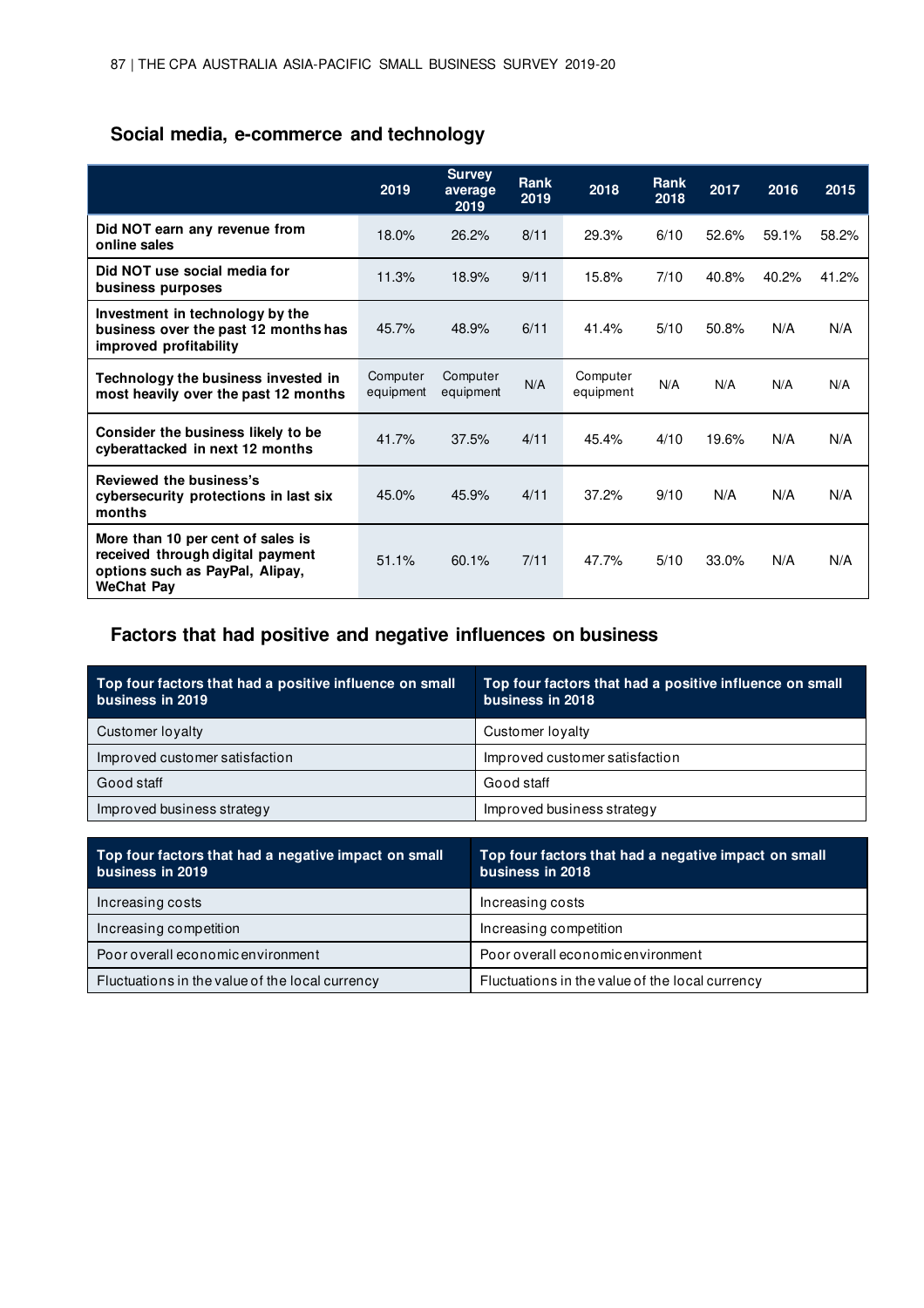### **Impact of a trade war**

|                                                                                                                                       | 2019  | <b>Survey</b><br>average<br>2019 | Rank<br>2019 | 2018  | Rank<br>2018 |
|---------------------------------------------------------------------------------------------------------------------------------------|-------|----------------------------------|--------------|-------|--------------|
| Possible trade war between the US and a range of other<br>economies will have a negative impact on your business in<br>next 12 months | 39.3% | $33.1\%$                         | 4/11         | 33.6% | 7/10         |

#### **Demographics**

|                                                       | 2019  | <b>Survey</b><br>average<br>2019 | <b>Rank</b><br>2019 | 2018  | <b>Rank</b><br>2018 | 2017  | 2016  | 2015  |
|-------------------------------------------------------|-------|----------------------------------|---------------------|-------|---------------------|-------|-------|-------|
| Business has been established for 10<br>vears or less | 73.0% | 65.4%                            | 4/11                | 73.7% | 4/10                | 70.2% | 73.3% | 73.9% |
| Respondent is aged under 40                           | 64.0% | 54.7%                            | 5/11                | 61.5% | 5/10                | 57.6% | 76.9% | 74.2% |
| Respondent is the business owner                      | 51.3% | 42.5%                            | 6/11                | 55.6% | 4/10                | 41.7% | 33.2% | 46.8% |
| Business has 10 to 19 employees                       | 19.0% | 34.6%                            | 9/11                | 21.4% | 8/10                | 32.0% | 47.2% | 31.9% |

#### **Summary**

Small business conditions were positive in Malaysia in 2019, with over two thirds (67.7 per cent) of respondents stating their business grew, up from 65.5 per cent in 2018. The result was better than fellow ASEAN member Singapore (where 54.4 per cent reported growing), but lower than Vietnam (92.4 per cent), Indonesia (86.9 per cent) and the Philippines (83.4 per cent).

While the survey results in 2019 for Malaysia were generally positive, Malaysian small businesses also reported challenges, with increasing costs, especially the cost for materials, seen as the largest barrier to growth. Difficulty in accessing finance was also a challenge for many Malaysian small businesses in 2019, with only 15.8 per cent finding it easy or very easy to access external finance, the lowest of the markets surveyed.

It is not surprising to see that most small businesses in Malaysia reported growing in 2019. Throughout this survey series, Malaysia's small businesses have typically shown they have a focus on factors that are linked to long-term growth, including innovation, e-commerce and technology. They also show they have a strong focus on positive influences of growth, especially:

- improved customer satisfaction
- good staff
- improved business strategy.

More than a quarter (26.7 per cent) of Malaysia's small businesses stated that they added staff in 2019, reflecting robust growth for the sector.

Small businesses from Malaysia continue to be relatively strong users of digital technologies, particularly in comparison to their competitors from Australia, Singapore and New Zealand. Nearly half of Malaysian businesses surveyed (47.5 per cent) earned more than ten per cent of their revenue from online sales.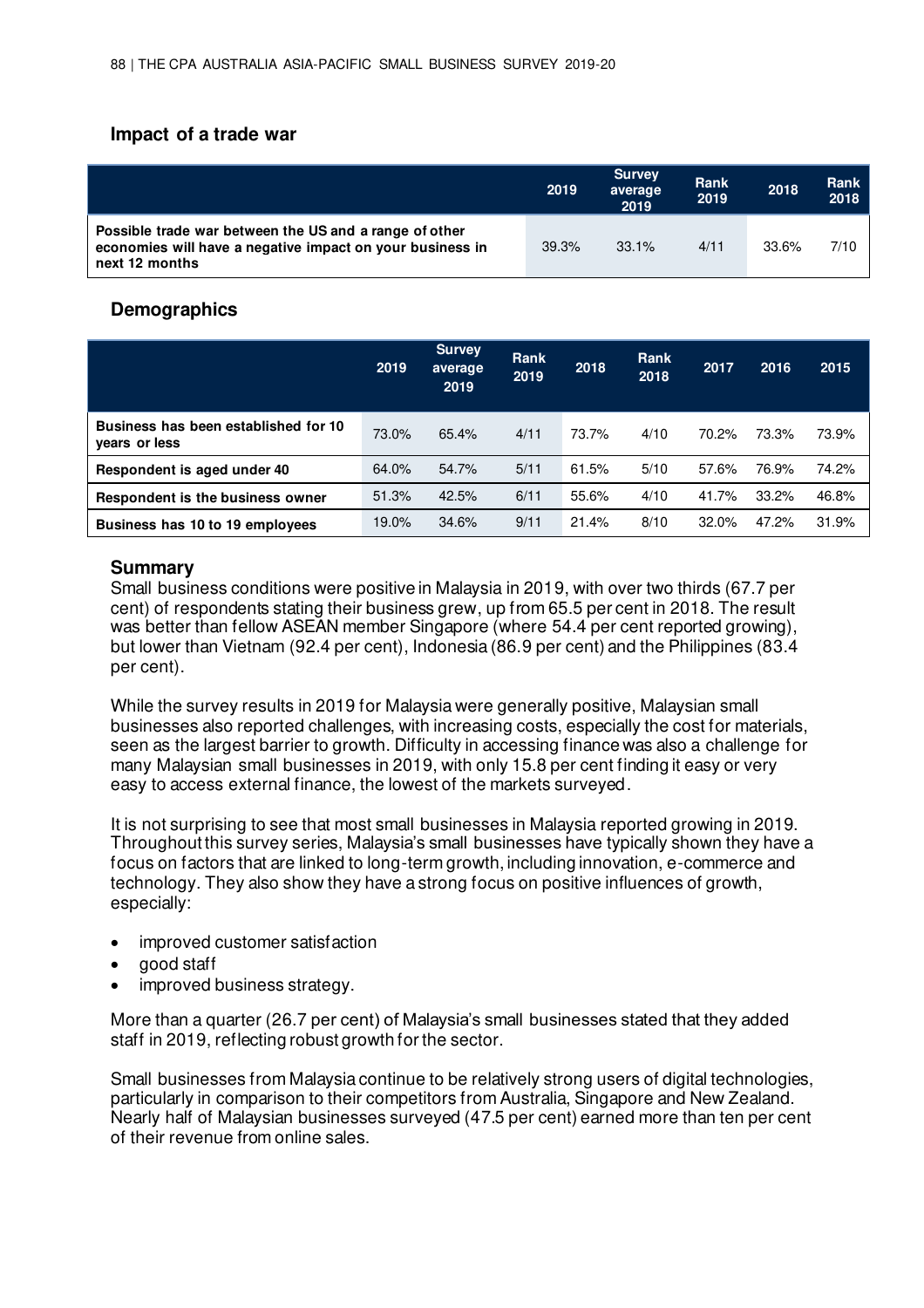Further, an overwhelming majority use social media for business purposes, with 48.0 per cent stating that they use it to sell their products or services.

Malaysia's small businesses have also increased their usage of digital payment options, such as Alipay, PayPal and iPay88. More than half (51.1 per cent) stated that they earned more than 10 per cent of their sales through such technology compared with 47.7 per cent in 2018. Despite this, cash remains important to many Malaysian small businesses with 62.0 per cent stating that cash made up 50 per cent or more of their sales, higher than the survey average of 43.5 per cent.

With many of Malaysia's small businesses (45.7 per cent) stating that their investment in technology in 2019 has already been profitable, and the strong linkage between growth and technology, it is of no surprise that Malaysia's businesses are making greater use of digital payment technologies and other technologies more generally.

This relatively strong focus on technology is flowing through to concerns over the security of systems, with 41.7 per cent of respondents from Malaysia stating that they believe it is likely their business will be cyberattacked in 2020. As a response, Malaysia's small businesses are taking cybersecurity seriously, with 45.0 per cent stating that they reviewed their cybersecurity measures in the past six months.

Small businesses from Malaysia continue to have a reasonable focus on innovation, particularly in comparison to Australia, Hong Kong, New Zealand, Singapore and Taiwan, with 21.3 per cent stating that they will innovate in 2019. This innovative culture will support long-term growth and help to improve the competitiveness of Malaysia's businesses.

The number of Malaysian small businesses that required external finance in 2019 (58.9 per cent) was up from 2018 (55.0 per cent). Part of this increase can be attributed to less difficult financing conditions, with 41.7 per cent indicating that access to external finance was difficult or very difficult in 2019, compared with 46.0 per cent in 2018.

Global trade war concerns are impacting Malaysian small businesses, with over a third (39.3 per cent) expecting that this issue should have a negative impact on their business in 2020, above the survey average of 33.1 per cent. However, for some, such a trade conflict could create opportunities, with 20.0 per cent of Malaysian small businesses stating that they expect a trade war to have a positive impact on their business.

We see the future of Malaysia's small business sector as positive. With many of Malaysia's small businesses having characteristics connected with growth – a focus on technology, ecommerce, improving customer satisfaction, improving business strategy and innovation, we are likely to see much of this sector recover relatively quickly from COVID-19.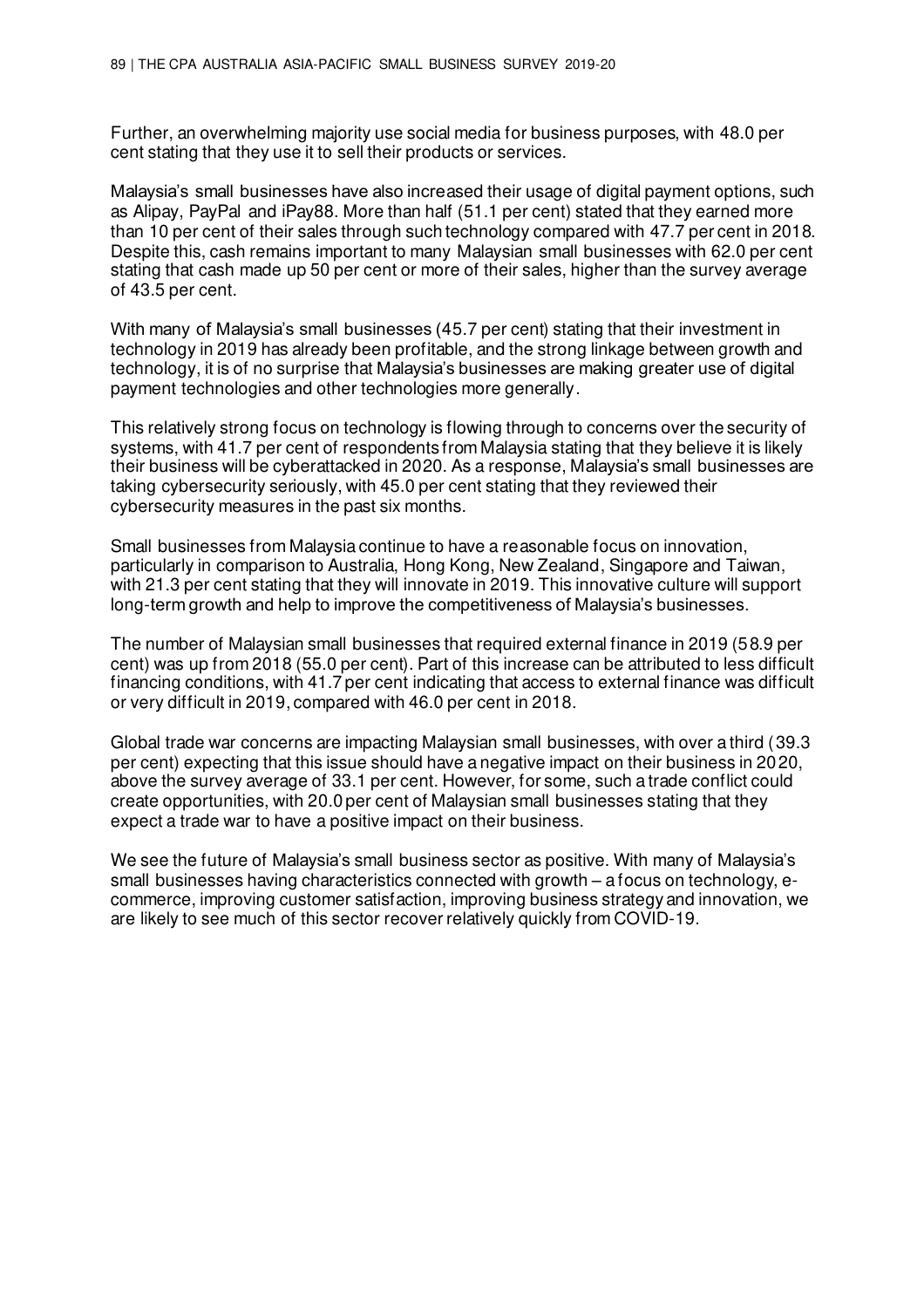# New Zealand market summary



#### **Business and economic growth**

|                                                                              | 2019  | <b>Survey</b><br>average<br>2019 | Rank<br>2019 | 2018  | <b>Rank</b><br>2018 | 2017  | 2016  | 2015  |
|------------------------------------------------------------------------------|-------|----------------------------------|--------------|-------|---------------------|-------|-------|-------|
| Businesses that grew in the last 12<br>months                                | 49.7% | 65.8%                            | 9/11         | 57.4% | 7/10                | 58.5% | 58.1% | 56.3% |
| Businesses that expect to grow in<br>the next 12 months                      | 56.7% | 68.2%                            | 7/11         | 63.2% | 6/10                | 61.8% | 71.1% | 65.6% |
| Businesses that expect the local<br>economy to grow in the next 12<br>months | 38.3% | 59.1%                            | 9/11         | 46.5% | 7/10                | 39.9% | 61.5% | 53.1% |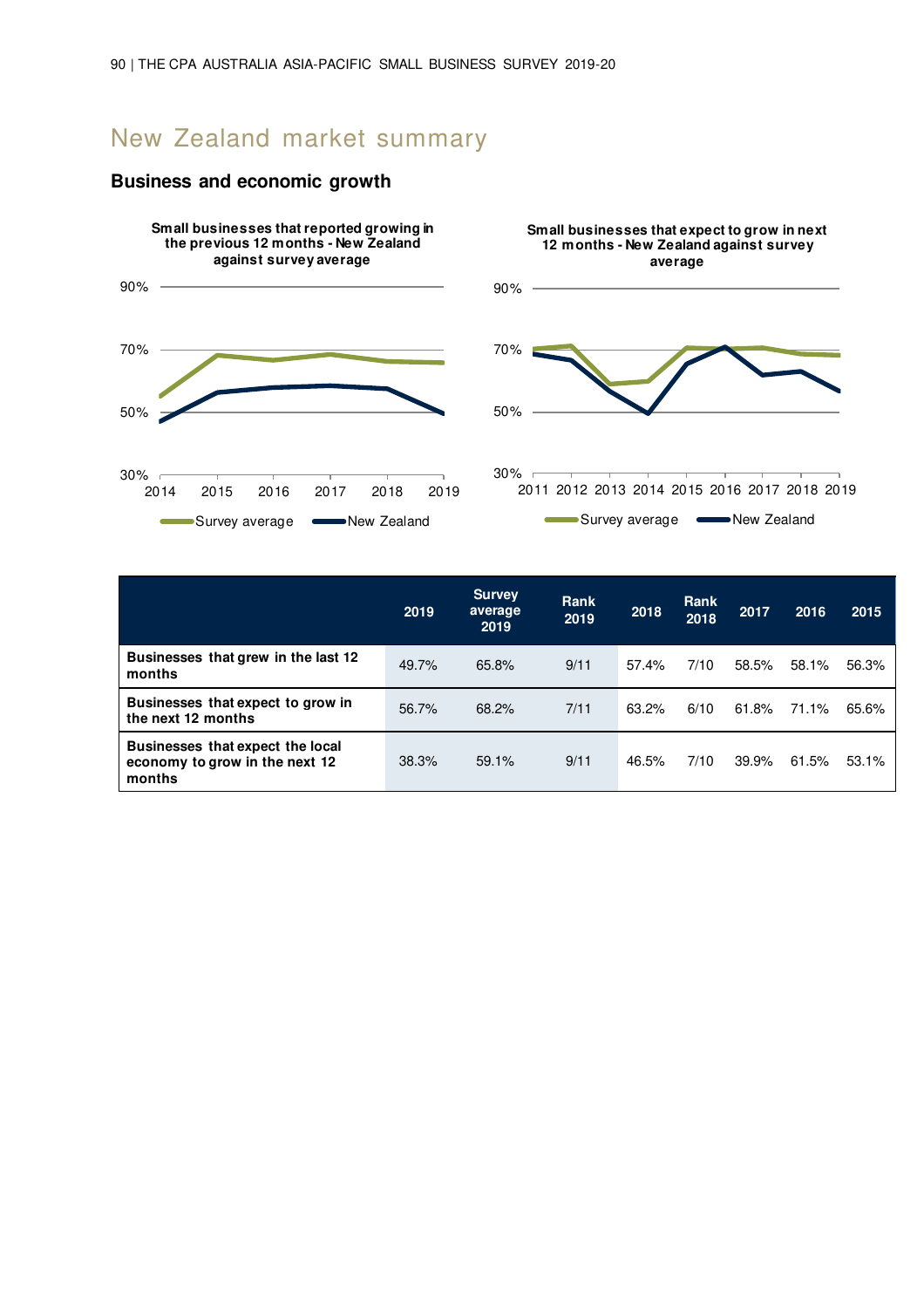# **Business activity over the past 12 months**

|                                                                                         | 2019  | <b>Survey</b><br>average<br>2019 | <b>Rank</b><br>2019 | 2018  | <b>Rank</b><br>2018 | 2017  | 2016  | 2015  |
|-----------------------------------------------------------------------------------------|-------|----------------------------------|---------------------|-------|---------------------|-------|-------|-------|
| Increased employee numbers                                                              | 14.7% | 32.5%                            | 9/11                | 18.4% | 8/10                | 14.1% | 19.6% | 16.4% |
| Improved business management had a<br>major positive impact on their<br><b>business</b> | 11.7% | 17.6%                            | 9/11                | 10.6% | 9/10                | 12.7% | 15.6% | 15.4% |
| Increasing costs had a major negative<br>impact on their business                       | 33.7% | 33.8%                            | 6/11                | 38.4% | 7/10                | 27.5% | 26.6% | 25.1% |
| Required funds from an external<br>source                                               | 28.7% | 52.2%                            | 10/11               | 25.2% | 9/10                | 31.7% | 25.2% | 27.0% |
| Sought external funds for business<br>growth                                            | 31.4% | 54.0%                            | 10/11               | 37.2% | 9/10                | 32.0% | 36.8% | 25.0% |
| Found it easy or very easy to access<br>external finance                                | 41.9% | 31.6%                            | 3/11                | 51.3% | 1/10                | 42.3% | 48.7% | 50.0% |
| A bank was the business's main<br>source of external finance                            | 47.7% | 36.2%                            | 2/11                | 57.7% | 1/10                | 45.4% | 48.7% | 41.7% |

## **Planned business activity over the next 12 months**

|                                                                                            | 2020  | <b>Survey</b><br>average | <b>Rank</b><br>2020 | 2019  | <b>Rank</b><br>2019 | 2018  | 2017  | 2016  |
|--------------------------------------------------------------------------------------------|-------|--------------------------|---------------------|-------|---------------------|-------|-------|-------|
| Expect to increase employee numbers                                                        | 19.3% | 42.7%                    | 9/11                | 21.0% | 9/10                | 17.6% | 24.3% | 19.9% |
| Will introduce a new product, service<br>or process unique to their market or<br>the world | 7.3%  | 25.8%                    | 10/11               | 7.7%  | 9/10                | 9.2%  | 10.6% | 6.8%  |
| <b>Expect revenue from overseas markets</b><br>to grow strongly                            | 7.7%  | 17.1%                    | 8/11                | 5.5%  | 9/10                | 8.2%  | 6.0%  | 7.1%  |
| Will seek external funds                                                                   | 9.7%  | 23.3%                    | 8/11                | 5.8%  | 10/10               | 9.8%  | 8.6%  | 8.0%  |
| Expect easy to very easy access to<br>finance                                              | 32.2% | 27.4%                    | 3/11                | 30.2% | 3/10                | 26.7% | 24.5% | 39.1% |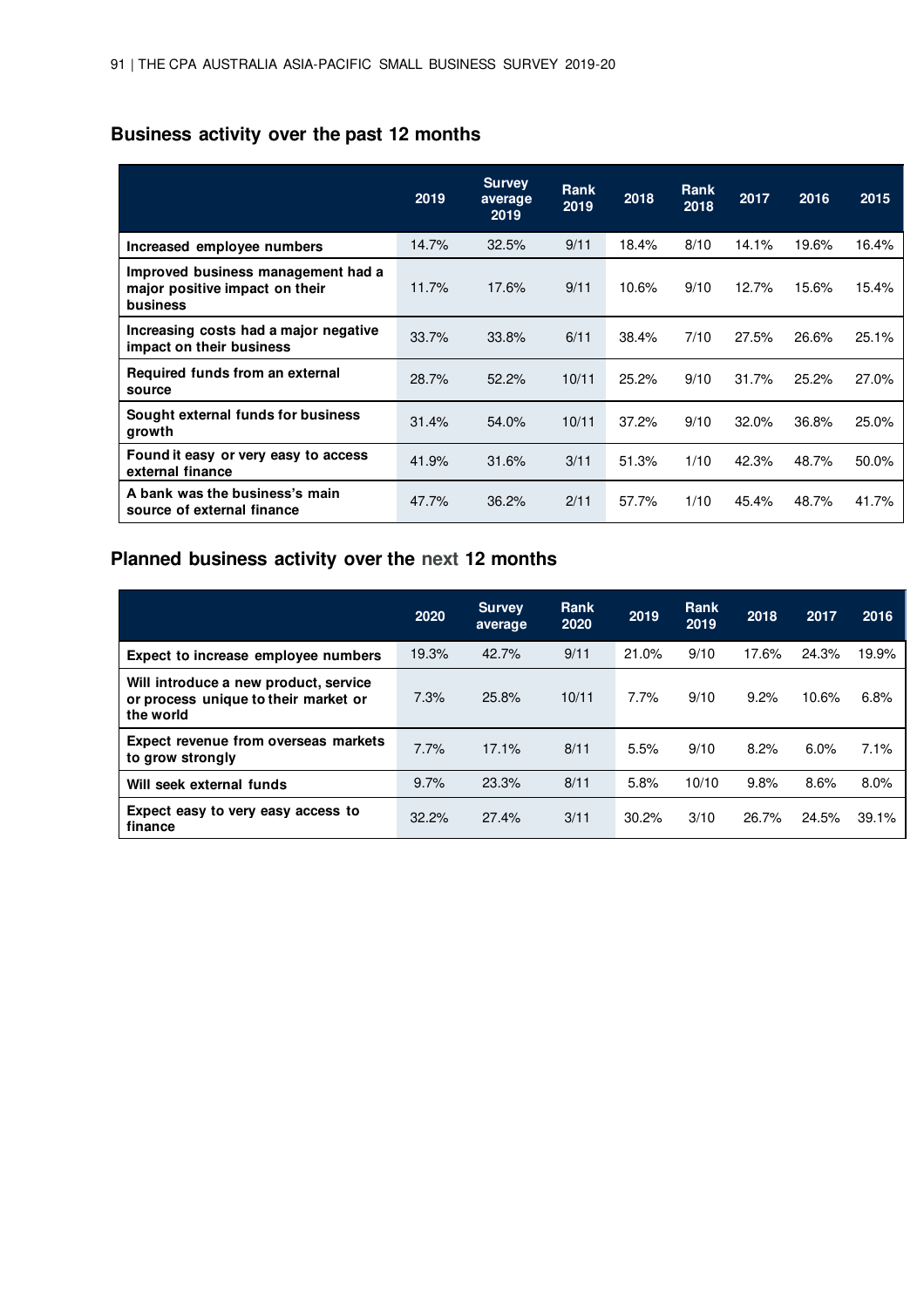## **Social media, e-commerce and technology**

|                                                                                                                                     | 2019                  | <b>Survey</b><br>average<br>2019 | Rank<br>2019 | 2018                  | Rank<br>2018 | 2017  | 2016  | 2015  |
|-------------------------------------------------------------------------------------------------------------------------------------|-----------------------|----------------------------------|--------------|-----------------------|--------------|-------|-------|-------|
| Did NOT earn any<br>revenue from online<br>sales                                                                                    | 55.3%                 | 26.2%                            | 2/11         | 50.6%                 | 2/10         | 52.6% | 59.1% | 58.2% |
| Did NOT use social<br>media for business<br>purposes                                                                                | 39.3%                 | 18.9%                            | 2/11         | 38.1%                 | 2/10         | 40.8% | 40.2% | 41.2% |
| Investment in<br>technology by the<br>business over the past<br>12 months has<br>improved profitability                             | 23.0%                 | 48.9%                            | 10/11        | 25.8%                 | 9/10         | 26.8% | N/A   | N/A   |
| <b>Technology the</b><br>business invested in<br>most heavily over the<br>past 12 months                                            | Computer<br>equipment | Computer<br>equipment            | N/A          | Computer<br>equipment | N/A          | N/A   | N/A   | N/A   |
| <b>Consider the business</b><br>likely to be<br>cyberattacked in next<br>12 months                                                  | 18.7%                 | 37.5%                            | 10/11        | 19.0%                 | 9/10         | 19.6% | N/A   | N/A   |
| <b>Reviewed the</b><br>business's<br>cybersecurity<br>protections in last six<br>months                                             | 35.0%                 | 45.9%                            | 9/11         | 39.0%                 | 8/10         | N/A   | N/A   | N/A   |
| More than 10 per cent<br>of sales is received<br>through digital<br>payment options such<br>as PayPal, Alipay,<br><b>WeChat Pay</b> | 42.1%                 | 60.1%                            | 9/11         | 39.1%                 | 8/10         | 33.0% | N/A   | N/A   |

# **Factors that had positive and negative influences on business**

| Top four factors that had a positive influence on small<br>business in 2019 | Top four factors that had a positive influence on small<br>business in 2018 |
|-----------------------------------------------------------------------------|-----------------------------------------------------------------------------|
| Customer loyalty                                                            | Customer loyalty                                                            |
| Good staff                                                                  | Good staff                                                                  |
| Improved customer satisfaction                                              | Improved customer satisfaction                                              |
| Costcontrol                                                                 | Cost control<br>Introduced a new product or service^                        |

^ equal fourth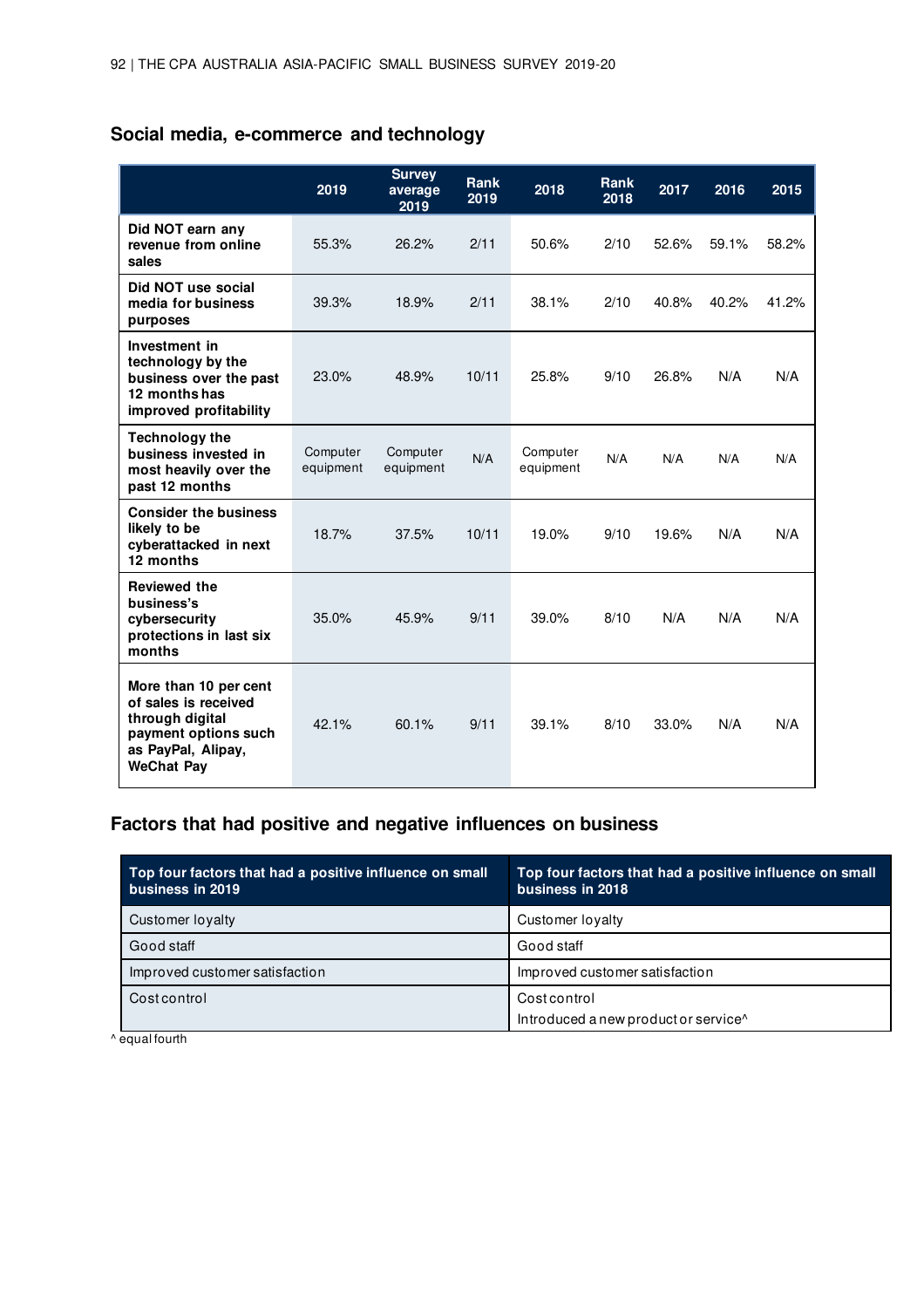| Top four factors that had a negative impact on small<br>business in 2019 | Top four factors that had a negative impact on small<br>business in 2018 |
|--------------------------------------------------------------------------|--------------------------------------------------------------------------|
| Increasing costs                                                         | Increasing costs                                                         |
| Tax                                                                      | Increasing competition                                                   |
| Government regulation                                                    | Tax <sup>^</sup>                                                         |
| Increasing competition                                                   | Cash flow difficulties                                                   |
| Poor overall economic environment                                        | Government requiation#                                                   |

 $^{\wedge}$  equal second # equal fourth

#### **Impact of a trade war**

|                                                                                                                                       | 2019  | <b>Survey</b><br>average 2019 | Rank<br>2019 | 2018  | <b>Rank</b><br>2018 |
|---------------------------------------------------------------------------------------------------------------------------------------|-------|-------------------------------|--------------|-------|---------------------|
| Possible trade war between the US and a range of other<br>economies will have a negative impact on your business in<br>next 12 months | 26.3% | 33.1%                         | 8/11         | 19.7% | 10/10               |

### **Demographics**

|                                                       | 2019  | <b>Survey</b><br>average<br>2019 | Rank<br>2019 | 2018  | <b>Rank</b><br>2018 | 2017  | 2016  | 2015  |
|-------------------------------------------------------|-------|----------------------------------|--------------|-------|---------------------|-------|-------|-------|
| Business has been established for 10<br>vears or less | 49.4% | 65.4%                            | 10/11        | 51.3% | 9/10                | 51.6% | 50.8% | 55.6% |
| Respondent is aged under 40                           | 25.0% | 54.7%                            | 10/11        | 27.1% | 9/10                | 24.8% | 17.9% | 25.7% |
| Respondent is the business owner                      | 62.7% | 42.5%                            | 4/11         | 63.9% | 3/10                | 63.4% | 58.5% | 57.6% |
| Business has 10 to 19 employees                       | 12.0% | 34.6%                            | 10/11        | 10.3% | 9/10                | 14.4% | 11.3% | 12.2% |

#### **Summary**

Small business conditions in New Zealand were generally weaker in 2019 than in 2018, with less than half of respondents stating their business grew. 49.7 per cent of businesses reported that they grew in 2019, higher than Australia (35.3 per cent) and Hong Kong (37.0 per cent) but lower than the survey average of 65.8 per cent and significantly less likely than Vietnam (95.0 per cent).

Reflecting generally weaker business conditions in 2019, 14.7 per cent of New Zealand's small businesses reported that they added to their employee numbers in 2019, compared with 18.4 per cent in 2018.

A greater number of New Zealand's small businesses would experience growth if they increased their focus on innovation, technology, social media and exporting. While there are examples of innovative, tech-savvy and outward-looking New Zealand small businesses, the survey results show that they represent only a small number of small businesses, especially in comparison to small businesses from Mainland China, Indonesia and Vietnam.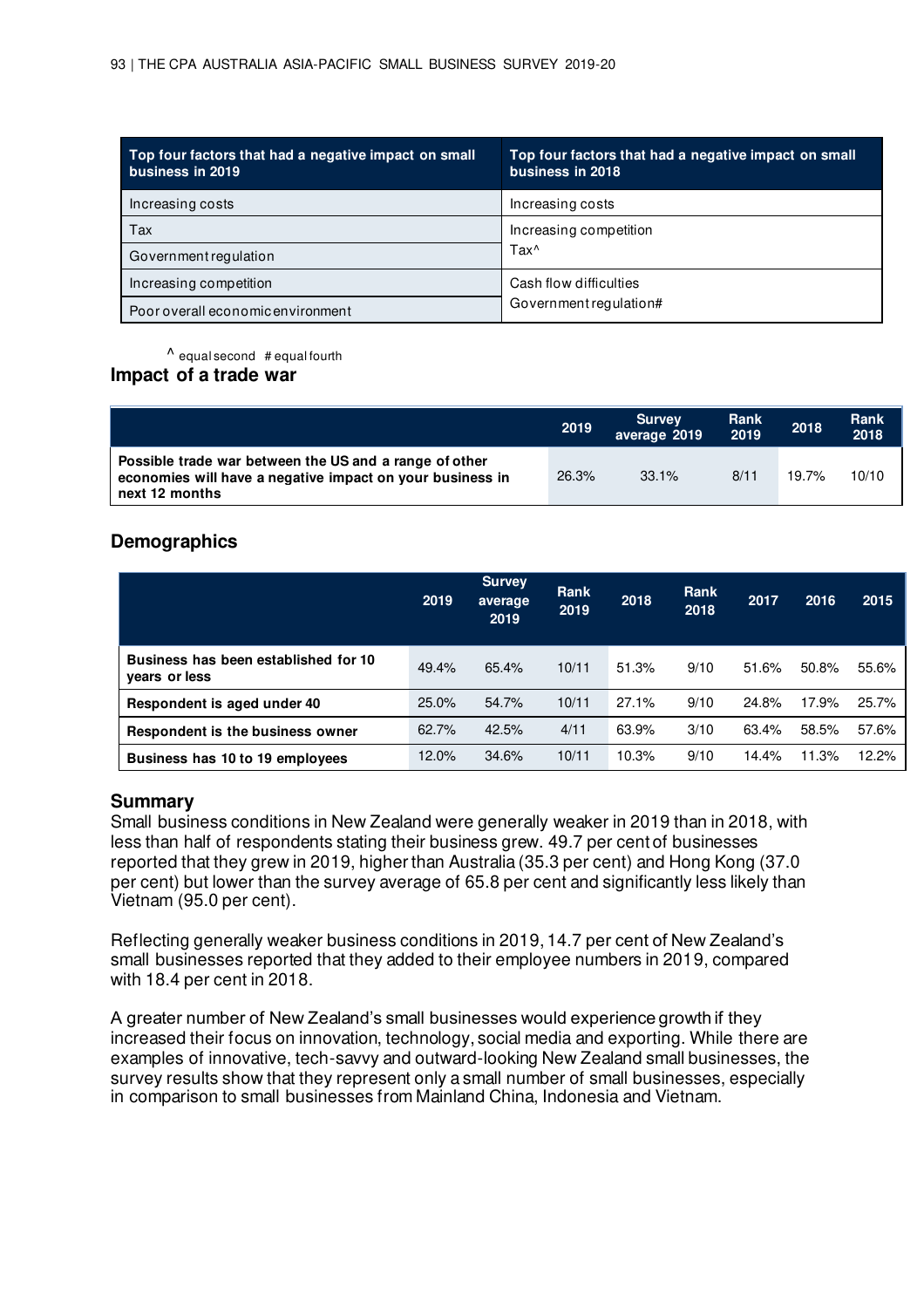New Zealand's small businesses continue to lag competitors from Asia in the application of technology in their business. For example:

- New Zealand's small businesses continue to be significantly less likely to use social media for business purposes, compared with businesses from Asia, with 39.3 per cent stating that they do not use social media for business purposes, compared with only 1.7 per cent of businesses from Mainland China.
- New Zealand's small businesses continue to be significantly less likely to earn revenue from online sale, with 55.3 per cent stating that they do not earn any revenue from online sales, compared with only 2.1 per cent of businesses from Mainland China. However, we expect this result to improve due to COVID-19 and New Zealand's small businesses being the most likely to nominate website as the technology they invested in most heavily during 2019.
- While New Zealand's small businesses are one of the least likely to rely on cash sales, this is not translating into the adoption of new digital payment technologies, such as Apple Pay, Alipay and WeChat Pay, with only 42.1 per cent of New Zealand businesses generating more than 10 per cent of their sales from such payment technology, compared with 91.4 per cent of businesses from Mainland China.
- The lack of focus on technology is flowing through to only 18.7 per cent of New Zealand small businesses expecting a cyberattack in 2020, the second lowest result of the markets surveyed. Despite this, 35.0 per cent reviewed their cybersecurity in the past six months

A possible explanation for the relatively lower use of technology is the lack of return many are receiving on their investment in technology. Only 23.0 per cent of New Zealand's small businesses reported that their investment in technology in 2019 had already been profitable, compared with the survey average of 48.9 per cent. Another explanation is the age profile of New Zealand's small business owners, which is significantly older than in Asia, with over half of respondents (55.3 per cent) aged 50 or over and a third aged 60 or over. The survey results show that those aged 50 or over are significantly less likely to be using technology, such as social media, or selling online.

Policymakers and others seeking to promote growth in New Zealand's small business sector should consider how to improve the digital capability of small business owners. With small business owners being time poor and often reluctant or unable to bring in expertise, professional advisers such as accountants should be supported by the government to improve capabilities of the small business sector.

Small businesses in New Zealand remain significantly less likely to expect to invest in innovation than small businesses from the Asian markets surveyed. This may be impacting the growth of some of New Zealand's small businesses, with the survey results showing that businesses which stated that they will undertake innovation in 2020 being significantly more likely to expect their business to grow.

New Zealand's small businesses remain much less likely to expect to earn revenue from exporting than their peers from Asia. The survey results show that businesses which are expecting to grow their revenue from overseas sales are significantly more likely to forecast that they will grow. Again, the government – with the assistance of professional advisers, can help to build the export capability of some small businesses.

New Zealand's small businesses continue to remain significantly less likely to have sourced funds from an external lenders and investors than small businesses from Asia (28.7 per cent, compared with the survey average of 52.2 per cent). The low number of small businesses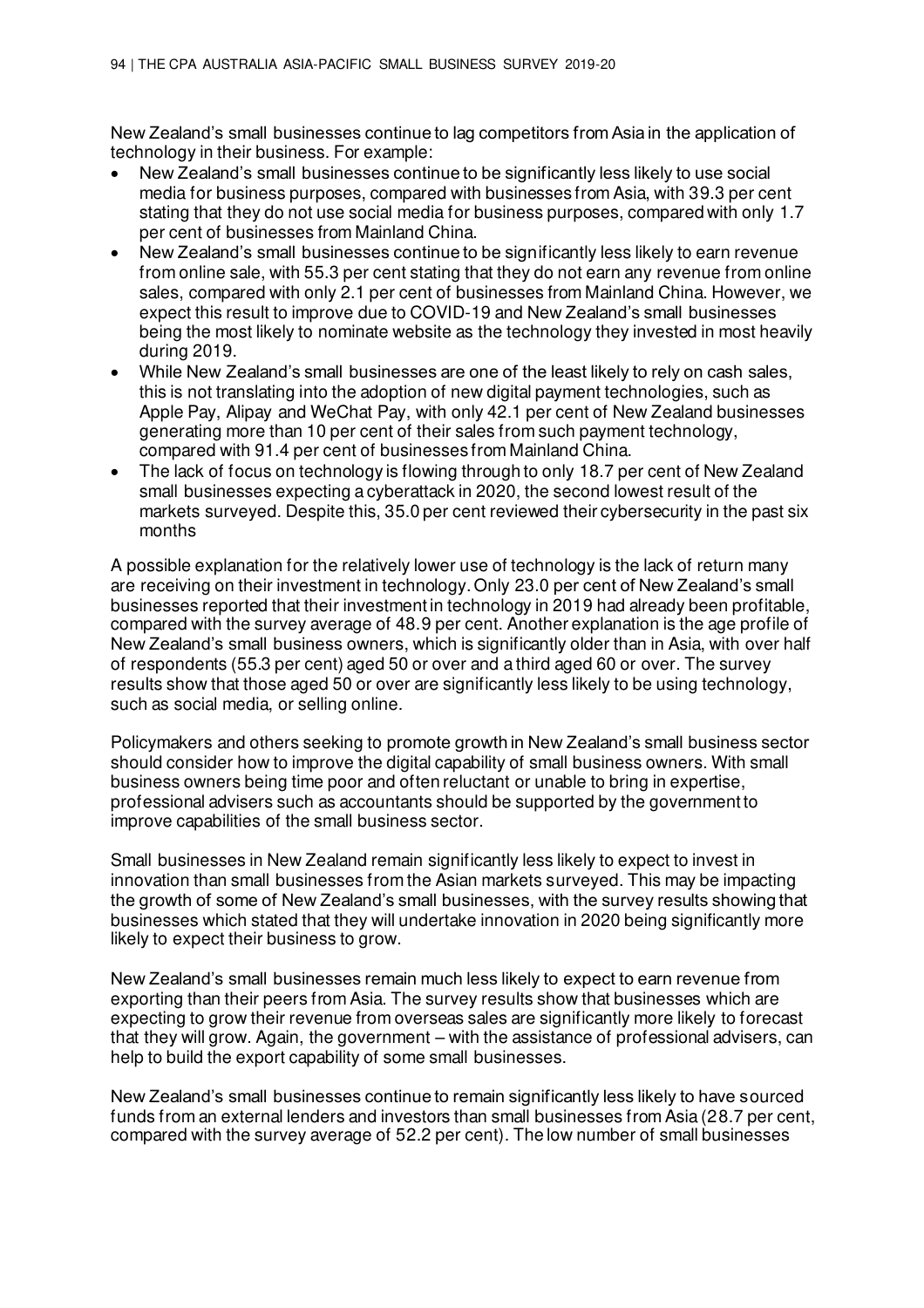accessing external finance in 2019 is primarily driven by a lack of need for finance and does not appear to be the result of difficult lending conditions. Of those New Zealand small businesses that accessed external finance in 2019, 41.9 per cent found the experience easy or very easy; the third highest result of the markets surveyed.

With a significant percentage of New Zealand's small business owners close to, or at, retirement age, the lack of focus on new technologies, innovation and new markets may mean that many may experience a long and difficult recovery from COVID-19.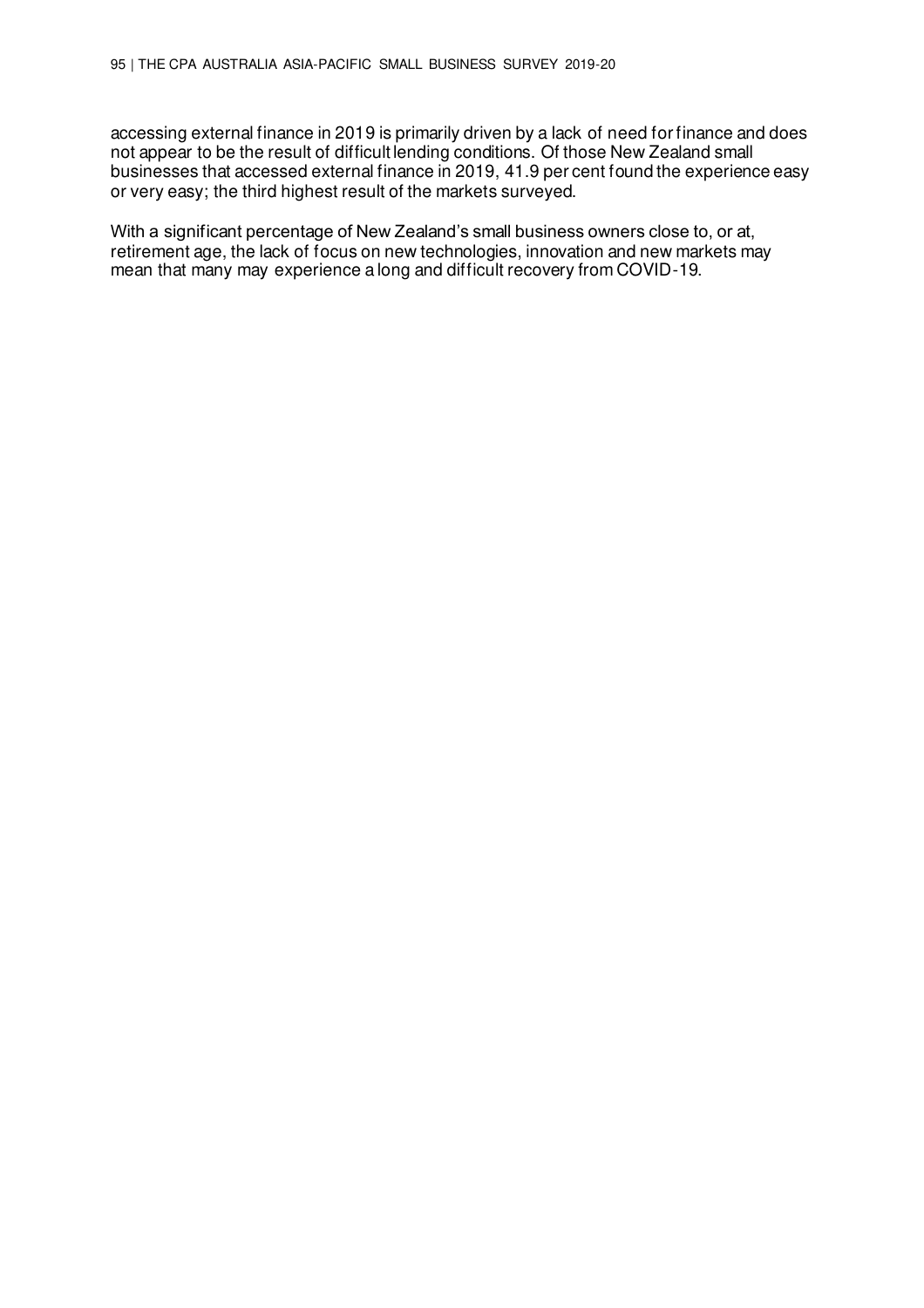# Philippines market summary

#### **Business and economic growth**



|                                                                           | 2019  | <b>Survey</b><br>average<br>2019 | Rank<br>2019 | 2018  | <b>Rank 2018</b> |
|---------------------------------------------------------------------------|-------|----------------------------------|--------------|-------|------------------|
| Businesses that grew in the last 12 months                                | 83.0% | 65.8%                            | 3/11         | 84.0% | 3/10             |
| Businesses that expect to grow in the next 12 months                      | 93.4% | 68.2%                            | 2/11         | 94.2% | 1/10             |
| Businesses that expect the local economy to grow in the<br>next 12 months | 83.3% | 59.1%                            | 2/11         | 81.8% | 2/10             |

#### **Business activity over the past 12 months**

|                                                                             | 2019  | <b>Survey</b><br>average<br>2019 | Rank<br>2019 | 2018  | <b>Rank</b><br>2018 |
|-----------------------------------------------------------------------------|-------|----------------------------------|--------------|-------|---------------------|
| Increased employee numbers                                                  | 39.0% | 32.5%                            | 5/11         | 38.2% | 4/10                |
| Improved business management had a major positive impact on<br>the business | 19.7% | 17.6%                            | 6/11         | 36.4% | 1/10                |
| Increasing costs had a major negative impact on their business              | 34.1% | 33.8%                            | 5/11         | 50.2% | 2/10                |
| Required funds from an external source                                      | 58.0% | 52.2%                            | 6/11         | 62.7% | 4/10                |
| Sought external funds for business growth                                   | 54.8% | 54.0%                            | 5/11         | 57.4% | 5/10                |
| Found it easy or very easy to access external finance                       | 18.6% | 31.6%                            | 9/11         | 24.8% | 6/10                |
| A bank was the business's main source of external finance                   | 28.8% | 36.2%                            | 8/11         | 30.5% | 8/10                |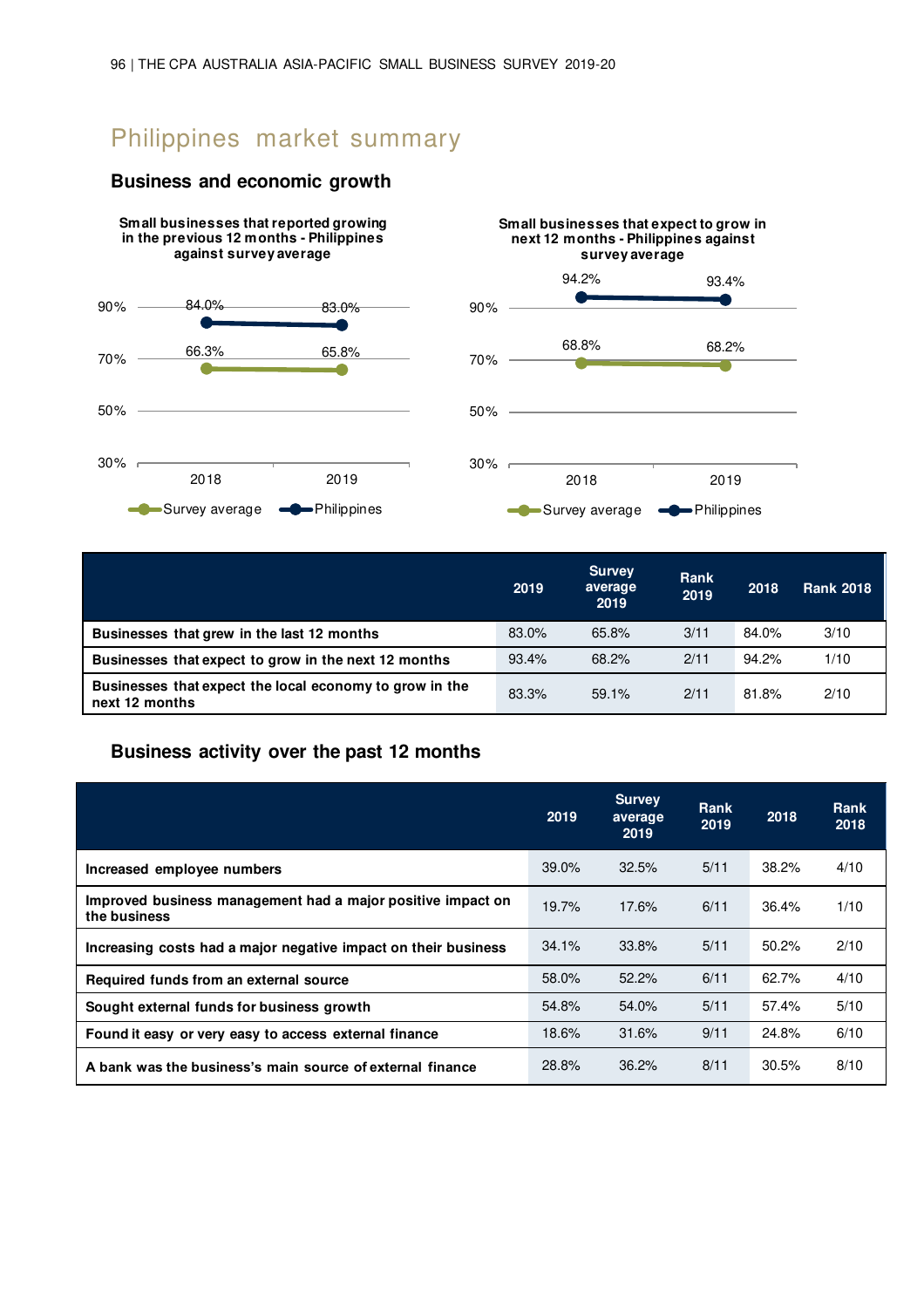### **Planned business activity over the next 12 months**

|                                                                                         | 2020  | <b>Survey</b><br>average | <b>Rank</b><br>2019 | 2019  | <b>Rank</b><br>2019 |
|-----------------------------------------------------------------------------------------|-------|--------------------------|---------------------|-------|---------------------|
| Expect to increase employee numbers                                                     | 54.1% | 42.7%                    | 5/11                | 61.8% | 3/10                |
| Will introduce a new product, service or process unique to<br>their market or the world | 32.5% | 25.8%                    | 5/11                | 35.6% | 1/10                |
| Expect revenue from overseas markets to grow strongly                                   | 27.5% | 17.1%                    | 1/11                | 28.0% | 2/10                |
| Will seek external funds                                                                | 18.7% | 23.3%                    | 5/11                | 26.7% | 4/10                |
| Expect easy to very easy access to finance                                              | 14.5% | 27.4%                    | 9/11                | 23.9% | 6/10                |

## **Social media, e-commerce and technology**

|                                                                                                                  | 2019                  | <b>Survey average</b><br>2019 | Rank<br>2019 | 2018                  | <b>Rank</b><br>2018 |
|------------------------------------------------------------------------------------------------------------------|-----------------------|-------------------------------|--------------|-----------------------|---------------------|
| Did NOT earn any revenue from online sales                                                                       | 21.3%                 | 26.2%                         | 7/11         | 22.7%                 | 7/10                |
| Did NOT use social media for business purposes                                                                   | 14.1%                 | 18.9%                         | 7/11         | 10.2%                 | 8/10                |
| Investment in technology by the business over the past 12<br>months has improved profitability                   | 67.5%                 | 48.9%                         | 3/11         | 76.4%                 | 3/10                |
| Technology the business invested in most heavily over the<br>past 12 months                                      | Computer<br>equipment | Computer<br>equipment         | N/A          | Computer<br>equipment | N/A                 |
| Consider the business likely to be cyberattacked in next 12<br>months                                            | 33.1%                 | 37.5%                         | 7/11         | 28.9%                 | 8/10                |
| Reviewed the business's cybersecurity protections in last<br>six months                                          | 34.8%                 | 45.9%                         | 10/11        | 40.0%                 | 6/10                |
| More than 10 per cent of sales is received through digital<br>payment options such as PayPal, Alipay, WeChat Pay | 47.2%                 | 60.1%                         | 8/11         | 43.1%                 | 6/10                |

### **Factors that had positive and negative influences on business**

| Top four factors that had a positive influence on small<br>business in 2019 | Top four factors that had a positive influence on small<br>business in 2018 |
|-----------------------------------------------------------------------------|-----------------------------------------------------------------------------|
| Customer loyalty                                                            | Customer loyalty                                                            |
| Improved customer satisfaction                                              | Improved customer satisfaction <sup>^</sup>                                 |
| Good staff                                                                  | Good staff                                                                  |
| Improved business strategy                                                  | Improved business strategy                                                  |

**^** equal first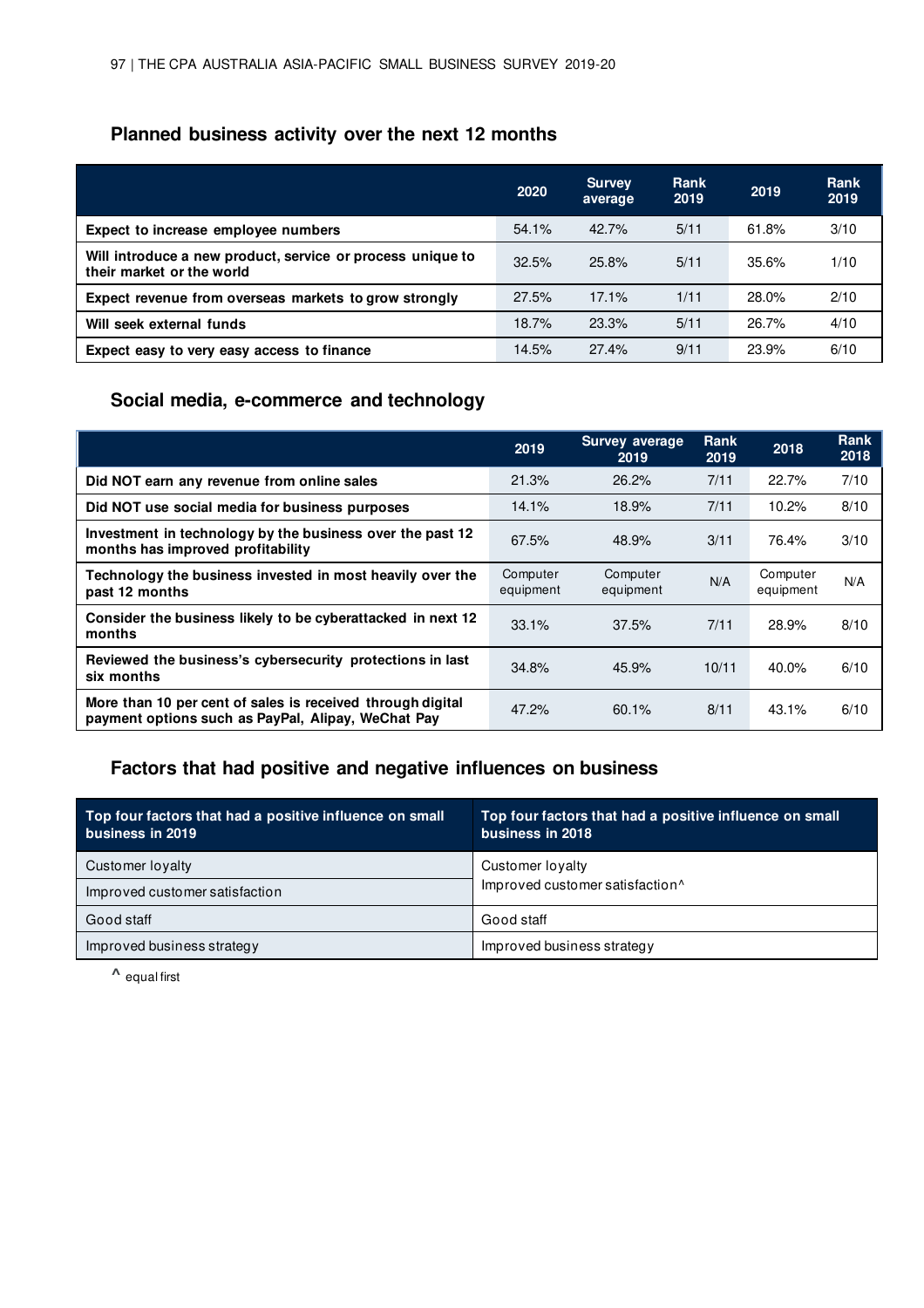| Top four factors that had a positive influence on small<br>business in 2019 | Top four factors that had a positive influence on small<br>business in 2018 |
|-----------------------------------------------------------------------------|-----------------------------------------------------------------------------|
| Increasing competition                                                      | Increasing costs                                                            |
| Increasing costs                                                            | Increasing competition                                                      |
| Tax                                                                         | Tax                                                                         |
| Cash flow difficulties                                                      | Fluctuations in local currency                                              |

#### **Impact of a trade war**

|                                                                                                                                       | 2019  | <b>Survey</b><br>average<br>2019 | Rank<br>2019 | 2018  | Rank<br>2018 |
|---------------------------------------------------------------------------------------------------------------------------------------|-------|----------------------------------|--------------|-------|--------------|
| Possible trade war between the US and a range of other<br>economies will have a negative impact on your business in<br>next 12 months | 26.2% | 33.1%                            | 9/11         | 34.7% | 7/10         |

#### **Demographics**

|                                                    | 2019  | <b>Survey</b><br>average<br>2019 | Rank<br>2019 | 2018  | Rank<br>2018 |
|----------------------------------------------------|-------|----------------------------------|--------------|-------|--------------|
| Business has been established for 10 years or less | 82.6% | 65.4%                            | 2/11         | 83.1% | 1/10         |
| Respondent is aged under 40                        | 64.9% | 54.7%                            | 4/11         | 65.3% | 4/10         |
| Respondent is the business owner                   | 69.5% | 42.5%                            | 2/11         | 64.9% | 2/10         |
| Business has 10 to 19 employees                    | 22.0% | 34.6%                            | 7/11         | 26.7% | 6/10         |

#### **Summary**

Conditions were very positive for small businesses in the Philippines in 2019, with more than eight in ten (83.0 per cent) reporting that they grew. This is the third highest result of the markets surveyed, only behind Vietnam and Indonesia, and well above the survey average of 65.8 per cent.

In addition to the overall result, 26.9 per cent of businesses stated that their growth in 2019 was very strong – the third highest result of the markets surveyed. In comparison, only 5.3 per cent of Hong Kong's businesses recorded very strong growth in 2019.

Reflecting the very positive business conditions, 39.0 per cent of small businesses in the Philippines stated that they added to their employee numbers in 2019.

One factor driving strong business growth is the relatively strong uptake of new technologies by small businesses in the Philippines. Many Filipino small businesses sell online, with 49.8 per cent stating that more than 10 per cent of their revenue comes from online sales. Further, an overwhelming majority of Filipino small businesses use social media, and they are most likely to use social media to communicate with existing customers.

More small businesses in the Philippines should consider new digital payment technologies, such as PayPal, PayMaya and Globe Telecom. That is, 47.2 per cent of Filipino small businesses receive more than 10 per cent of their sales through such technologies compared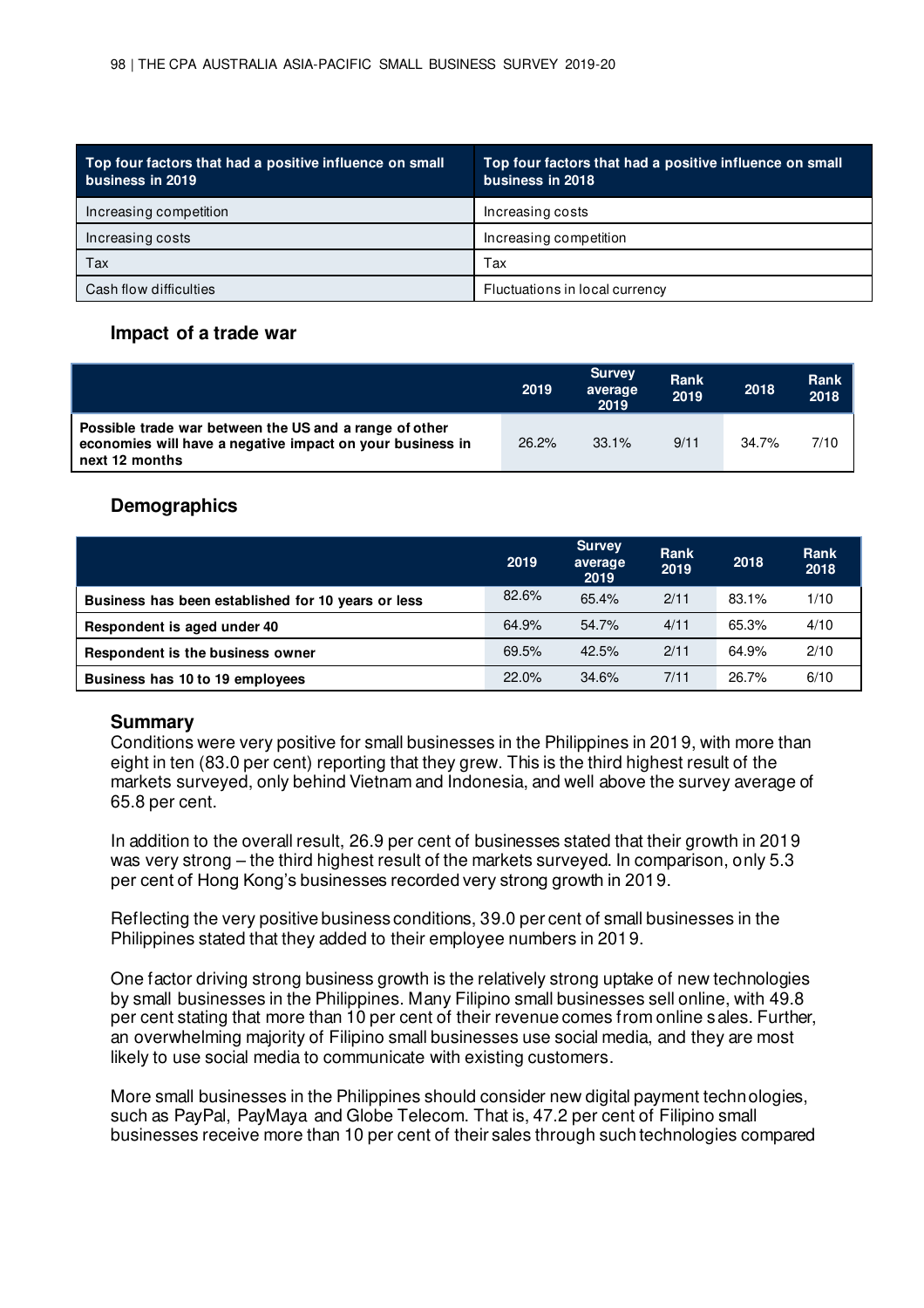with 91.4 per cent of small businesses from Mainland China.

One reason for this slow uptake of digital payment technologies is the high reliance small businesses in the Philippines place on cash, with 80.3 per cent of businesses stating that it makes up 50 per cent or more of their sales, the highest result of the markets surveyed. Given the broad cross-section of industries represented in the Philippines survey sample, it can be assumed that many business-to-business transactions are still cash transactions.

Considering the strong focus on digital technologies (except for digital payment technologies), it is surprising that only 33.1 per cent of small businesses in the Philippines expect to be cyberattacked in 2020, which is below the survey average of 37.5 per cent.

The strong investment in technology in the Philippines is producing benefits for a large percentage of the nation's small businesses, with 67.5 per cent stating that their investment in technology in 2019 has already improved their profitability – well above the survey average of 48.9 per cent. This result, plus the changes to consumer behaviour driven by COVID-19 will no doubt encourage further investment in technology and assist Filipino small businesses to become more globally competitive.

The Philippines' small business sector is highly innovative, with 32.5 per cent stating that they will introduce a totally new product, process or service to the Philippines or the world in 2020; above the survey average of 25.8 per cent. This innovative culture is likely to contribute to the Philippines small business sector recording strong growth in the coming years.

Of course, while the survey results are overwhelmingly positive for the Philippines, businesses also report challenges, with increasing competition and increasing costs seen as the largest barriers to growth. However, competition is likely to have positive long-term implications, as it helps to encourage innovation and expansion into new markets – essential ingredients to growth.

The strong growth of small businesses in the Philippines is not necessarily being reflected in the demand for external finance, especially in comparison to the other high growth markets of Vietnam, Indonesia and Mainland China. This may reflect that Filipino small businesses are making better use of their existing assets, and/or they are able to largely fund their growth and capital asset needs from internal sources. Respondents from the Philippines were much more likely to find that accessing finance was difficult than easy, which may also explain the relatively lower demand for external finance.

The results for the Philippines small business sector are very positive. With significant numbers of Filipino small businesses having characteristics strongly connected with growth – a focus on technology, e-commerce, improving customer satisfaction, improving business strategy and innovation, we are likely to see this sector recover quickly from COVID-19 and then grow strongly for some time to come.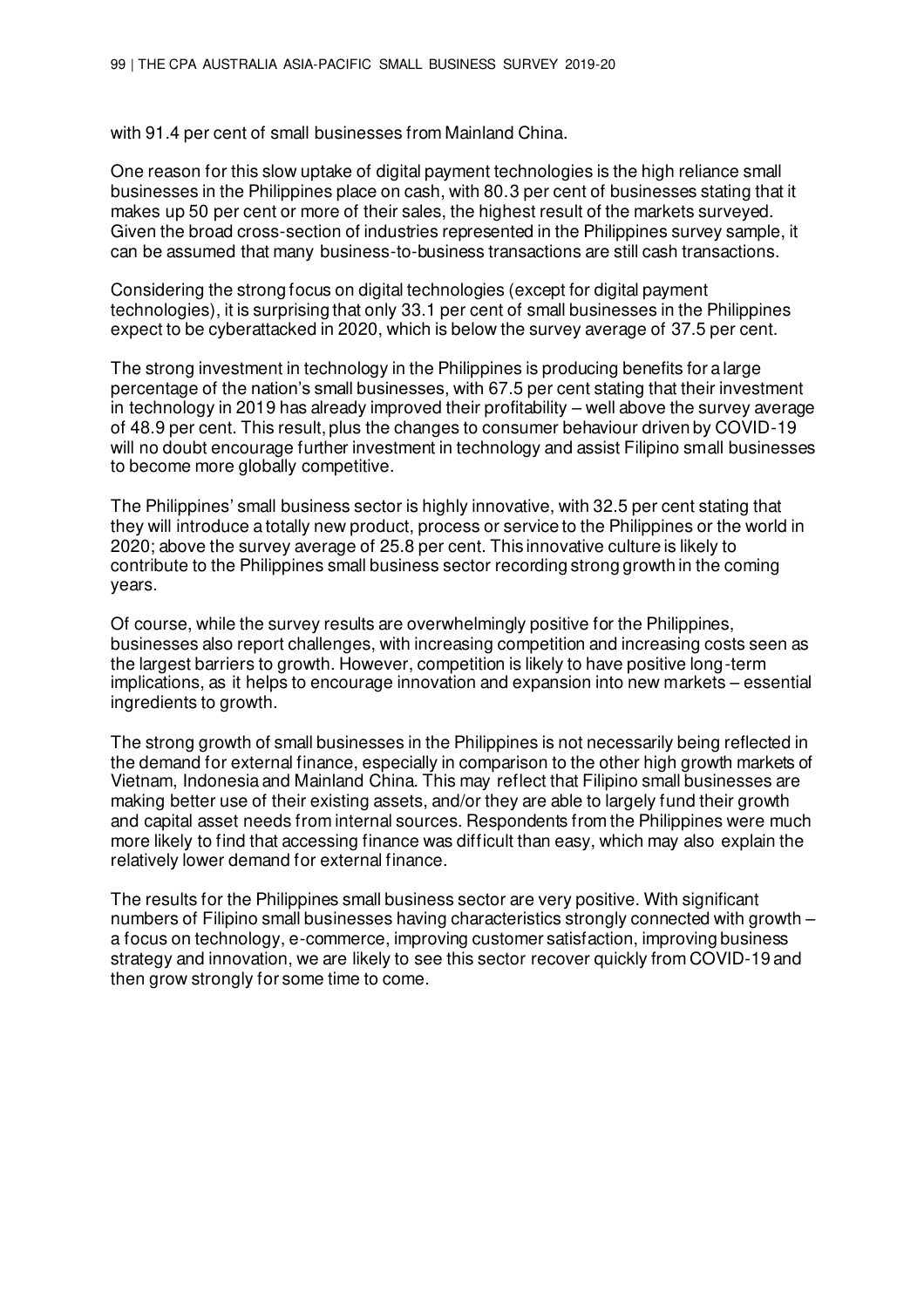# Singapore market summary







|                                                                           | 2019     | <b>Survey</b><br>average<br>2019 | Rank<br>2019 | 2018  | <b>Rank</b><br>2018 | 2017  | 2016  | 2015  |
|---------------------------------------------------------------------------|----------|----------------------------------|--------------|-------|---------------------|-------|-------|-------|
| Businesses that grew in the last 12 months                                | $50.2\%$ | 65.8%                            | 8/11         | 58.7% | 6/10                | 47.5% | 54.8% | 58.7% |
| Businesses that expect to grow in the next<br>12 months                   | 52.8%    | 68.2%                            | 9/11         | 60.7% | 8/10                | 57.0% | 51.3% | 56.5% |
| Businesses that expect the local economy<br>to grow in the next 12 months | 39.0%    | 59.1%                            | 8/11         | 53.1% | 6/10                | 55.1% | 39.4% | 48.1% |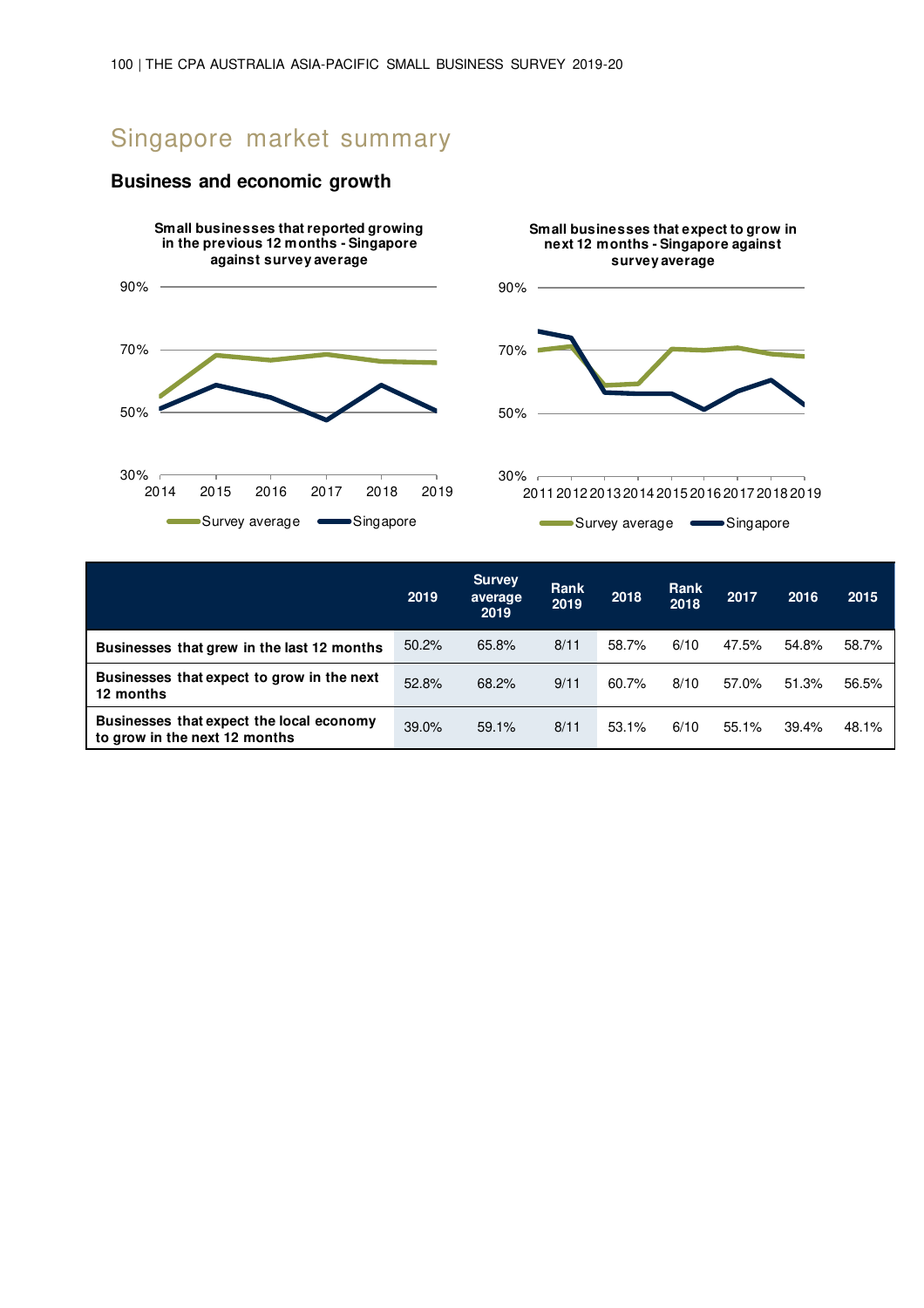## **Business activity over the past 12 months**

|                                                                               | 2019  | <b>Survey</b><br>average<br>2019 | <b>Rank</b><br>2019 | 2018  | <b>Rank</b><br>2018 | 2017  | 2016  | 2015  |
|-------------------------------------------------------------------------------|-------|----------------------------------|---------------------|-------|---------------------|-------|-------|-------|
| Increased employee numbers                                                    | 18.7% | 32.5%                            | 7/11                | 21.1% | 6/10                | 20.3% | 19.7% | 19.7% |
| Improved business management had a<br>major positive impact on their business | 14.1% | 17.6%                            | 8/11                | 20.1% | 7/10                | 18.7% | 16.8% | 20.3% |
| Increasing costs had a major negative<br>impact on their business             | 36.1% | 33.8%                            | 3/11                | 45.9% | 3/10                | 42.0% | 41.9% | 36.1% |
| Required funds from an external source                                        | 31.5% | 52.2%                            | 9/11                | 38.3% | 7/10                | 40.0% | 52.6% | 43.5% |
| Sought external funds for business<br>growth                                  | 45.8% | 54.0%                            | 9/11                | 62.9% | 3/10                | 52.5% | 52.1% | 52.6% |
| Found it easy or very easy to access<br>external finance                      | 29.2% | 31.6%                            | 5/11                | 14.7% | 9/10                | 18.0% | 24.5% | 34.1% |
| A bank was the business's main source of<br>external finance                  | 28.1% | 36.2%                            | 9/11                | 42.2% | 5/10                | 35.2% | 41.4% | 38.5% |

### **Planned business activity over the next 12 months**

|                                                                                         | 2020  | <b>Survey</b><br>average | Rank<br>2020 | 2019  | <b>Rank</b><br>2019 | 2018  | 2017  | 2016  |
|-----------------------------------------------------------------------------------------|-------|--------------------------|--------------|-------|---------------------|-------|-------|-------|
| Expect to increase employee numbers                                                     | 31.1% | 42.7%                    | 7/11         | 32.0% | 6/10                | 26.6% | 29.0% | 27.7% |
| Will introduce a new product, service or<br>process unique to their market or the world | 13.4% | 25.8%                    | 7/11         | 13.9% | $7/10^{\circ}$      | 13.1% | 8.7%  | 15.2% |
| Expect revenue from overseas markets to<br>grow strongly                                | 12.8% | 17.1%                    | 7/11         | 18.2% | 5/10                | 11.5% | 11.3% | 17.7% |
| Will seek external funds                                                                | 9.2%  | 23.3%                    | 9/11         | 16.2% | 7/10                | 12.5% | 16.1% | 15.8% |
| Expect easy to very easy access to finance                                              | 23.4% | 27.4%                    | 6/11         | 12.0% | 8/10                | 12.4% | 15.0% | 28.3% |

^ equal seventh with Taiwan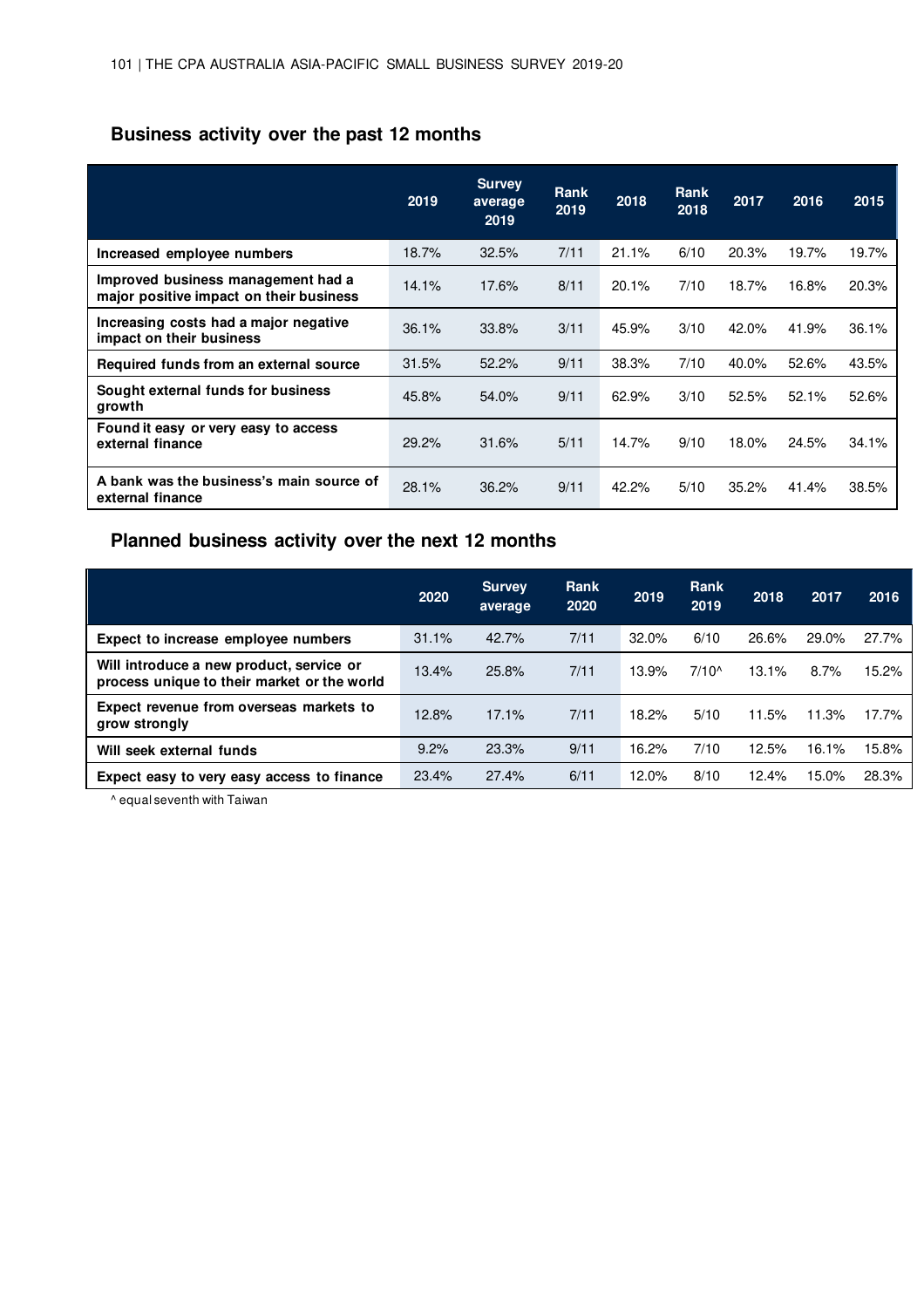## **Social media, e-commerce and technology**

|                                                                                                                     | 2019                  | <b>Survey</b><br>average<br>2019 | <b>Rank</b><br>2019 | 2018                  | Rank<br>2018 | 2017  | 2016  | 2015  |
|---------------------------------------------------------------------------------------------------------------------|-----------------------|----------------------------------|---------------------|-----------------------|--------------|-------|-------|-------|
| Did NOT earn any revenue from online sales                                                                          | 39.0%                 | 26.2%                            | 3/11                | 38.0%                 | 3/10         | 37.7% | 35.5% | 33.2% |
| Did NOT use social media for business<br>purposes                                                                   | 27.9%                 | 18.9%                            | 3/11                | 22.1%                 | 3/10         | 20.3% | 22.3% | 18.1% |
| Investment in technology by the business<br>over the past 12 months has improved<br>profitability                   | 35.1%                 | 48.9%                            | 8/11                | 31.4%                 | 8/10         | 35.1% | N/A   | N/A   |
| Technology the business invested in most<br>heavily over the past 12 months                                         | Computer<br>equipment | Computer<br>equipment            | N/A                 | Computer<br>equipment | N/A          | N/A   | N/A   | N/A   |
| Consider your business likely to be<br>cyberattacked in next 12 months                                              | 29.5%                 | 37.5%                            | 9/11                | 30.4%                 | 7/10         | 35.4% | N/A   | N/A   |
| Reviewed your business's cybersecurity<br>protections in last six months                                            | 31.1%                 | 45.9%                            | 11/11               | 34.0%                 | 10/10        | N/A   | N/A   | N/A   |
| More than 10 per cent of sales is received<br>through digital payment options such as<br>PayPal, Alipay, WeChat Pay | 51.3%                 | 60.1%                            | 6/11                | 42.7%                 | 7/10         | 36.4% | N/A   | N/A   |

### **Factors that had positive and negative influences on business**

| Top four factors that had a positive influence on small<br>business in 2019 | Top four factors that had a positive influence on small<br>business in 2018. |
|-----------------------------------------------------------------------------|------------------------------------------------------------------------------|
| Customer loyalty                                                            | Customer lovalty                                                             |
| Good staff                                                                  | Improved business strategy                                                   |
| Improved customer satisfaction                                              | Costcontrol                                                                  |
| Costcontrol                                                                 | Improved customer satisfaction                                               |

| Top four factors that had a negative impact on small<br>business in 2019 | Top four factors that had a negative impact on small<br>business in 2018 |
|--------------------------------------------------------------------------|--------------------------------------------------------------------------|
| Increasing competition                                                   | Increasing competition                                                   |
| Increasing costs                                                         | Increasing costs <sup>^</sup>                                            |
| Poor overall economic environment                                        | Poor overall economic environment                                        |
| Difficulty expanding into new markets                                    | Increasing rent                                                          |

^ equal first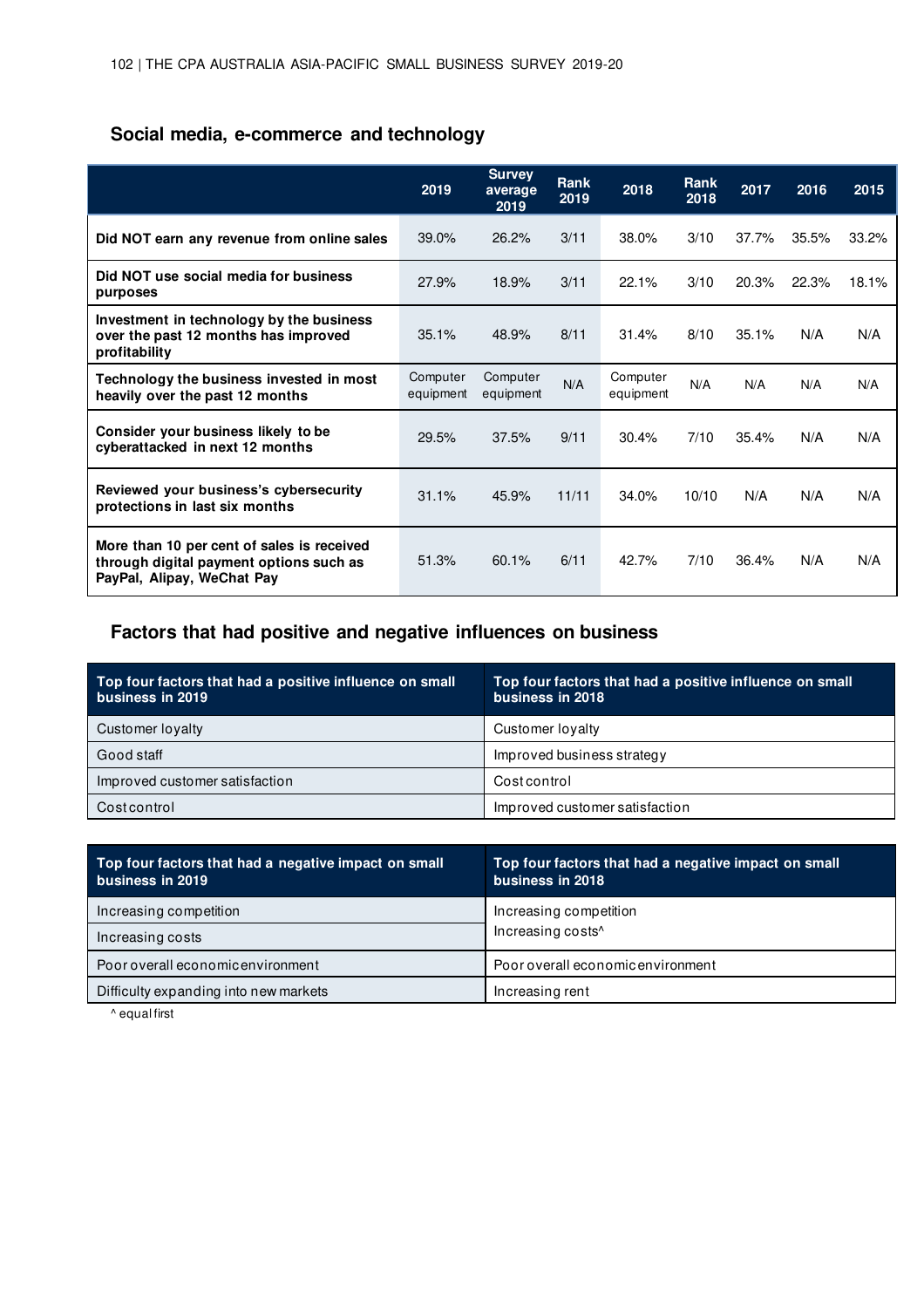#### **Impact of a trade war**

|                                                                                                                                    | 2019  | <b>Survey</b><br>average<br>2019 | Rank<br>2019 | 2018  | <b>Rank</b><br>2018 |
|------------------------------------------------------------------------------------------------------------------------------------|-------|----------------------------------|--------------|-------|---------------------|
| Possible trade war between the US and a range of other economies<br>will have a negative impact on your business in next 12 months | 41.3% | $33.1\%$                         | 3/11         | 38.9% | 5/10                |

#### **Demographics**

|                                                                 | 2019  | <b>Survey</b><br>average<br>2019 | Rank<br>2019 | 2018  | <b>Rank 2018</b> | 2017  | 2016  | 2015  |
|-----------------------------------------------------------------|-------|----------------------------------|--------------|-------|------------------|-------|-------|-------|
| <b>Business has been</b><br>established for 10 years<br>or less | 63.6% | 65.4%                            | 7/11         | 64.4% | 6/10             | 62.3% | 65.2% | 65.5% |
| <b>Respondent is aged</b><br>under 40                           | 44.6% | 54.7%                            | 8/11         | 44.6% | 7/10             | 43.6% | 51.3% | 47.7% |
| <b>Respondent is the</b><br>business owner                      | 49.5% | 42.5%                            | 7/11         | 37.6% | 6/10             | 35.4% | 32.6% | 34.2% |
| Business has 10 to 19<br>employees                              | 21.3% | 34.6%                            | 8/11         | 31.7% | 5/10             | 32.5% | 48.4% | 33.2% |

#### **Summary**

The performance of Singapore's small businesses in 2019 was reasonably positive, with the majority (50.2 per cent) stating that their business grew, though this was a decline from 2018, where 58.7 per cent grew.

There is also a small decrease in the percentage of Singaporean small businesses that added staff over the past 12 months, with 18.7 per cent adding to their staff numbers in 2019 – down from 21.1 per cent in 2018; though Singaporean small businesses remain the most likely of the developed economies in the survey to have added staff.

The major challenges Singapore's small businesses faced in 2019 were increasing costs and increasing competition – with this being the case for several years. Singapore's small businesses were the fourth most likely of the markets surveyed to select increasing competition as a barrier to their growth. However, this is not necessarily negative, as it can be beneficial to businesses in the long-term as it encourages them to undertake activities and make investments to stay ahead of competitors, especially in the areas of innovation, exporting and technology, as well as having a stronger customer focus.

Singaporean small businesses were most likely to nominate staff costs as the cost increase most detrimental to their business in 2019, followed by utility costs. Given concerns over increasing staff costs, it is of no surprise that many Singaporean small businesses nominated good staff as having a positive influence on their business in 2019.

Slightly fewer of Singapore's small businesses state that they will innovate through the introduction of a new product, service or process in 2020 (13.4 per cent) than in 2019 (13.9 per cent).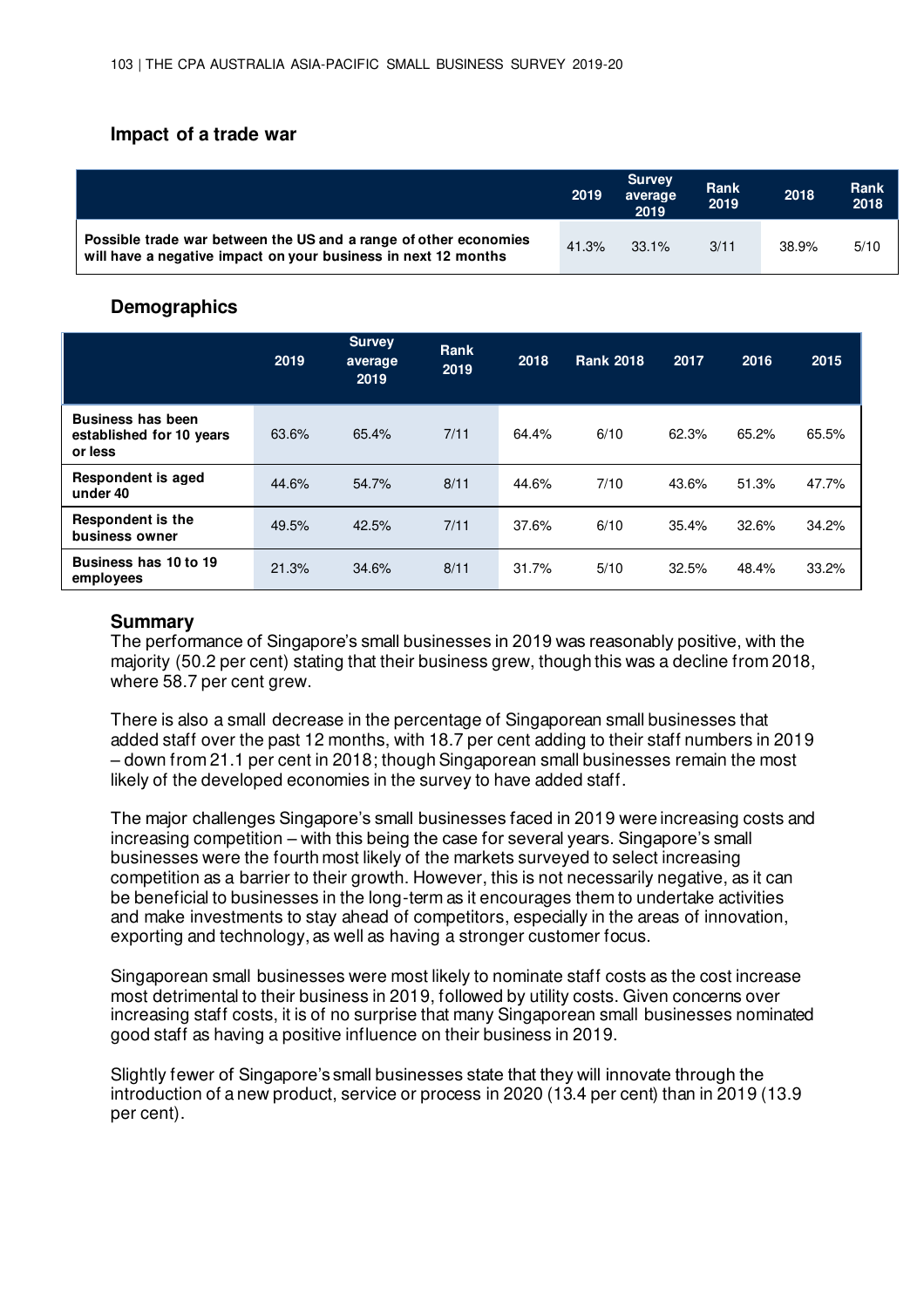Singapore's small businesses typically have a strong focus on using digital technologies in their business, especially in comparison to Australian small business, although there is room for improvement. For example, with 35.7 per cent of Singapore's small businesses generating more than 10 per cent of their revenue online compared with the survey average of 51 per cent. Further, there is a strong link between online sales and business growth.

An overwhelming majority of small businesses in Singapore use social media for business purposes, with only 27.9 per cent saying that they did not use social media, although this is still above the survey average of 18.9 per cent. This suggests that there are opportunities for Singapore's small businesses to expand their usage of social media for business purposes. The survey results show that businesses that use social media to communicate with existing customers and to promote their business to potential customers, are much more likely to be growing strongly.

Around 70 per cent of Singapore's small businesses receive payment from digital and mobile payment options such as Alipay, Apple Pay and WeChat Pay, up from around 66 per cent in 2018 and around 57 per cent in 2017. With Singapore's excellent communications infrastructure and world-leading support for small businesses wishing to grow their digital presence, we expect more Singaporean small businesses to adopt digital payment technologies in the next 12 months.

Investment in technology is also producing benefits for many of Singapore's small businesses, with 35.1 per cent of respondents stating that their investment in technology in 2019 had already improved profitability, up from 31.4 per cent in 2018. With increasing concerns over costs, investment in technology may also help Singapore's small businesses better control costs.

Singapore's small businesses typically do not believe that their systems will experience a cyberattack in 2020, with only 29.5 per cent stating that a cyberattack is likely, less than the survey average of 37.5 per cent. Given this result, it is not surprising that 31.1 per cent of Singapore's small businesses reviewed their cybersecurity in the past six months. We would, however, suggest that Singapore's small business should have a stronger focus cybersecurity. Government programs such as [Go Safe for Business](https://www.csa.gov.sg/gosafeonline/go-safe-for-business/smes) can assist small business with their cybersecurity.

Singapore's small businesses remain somewhat reluctant to seek external finance. Only 31.5 per cent of businesses required external funds in 2019, the lowest percentage since the survey began collecting data on this issue. This may reflect positively on the management capability of Singapore's small businesses as they are making better use of existing assets to grow their business. Further, it suggests that some are funding their growth through internal sources, which reflects better cash flow management.

While Singapore's small businesses do reasonably well on using digital technologies in their business, a stronger focus on such technologies, as well as innovation will be important for their recovery from COVID-19 and beyond.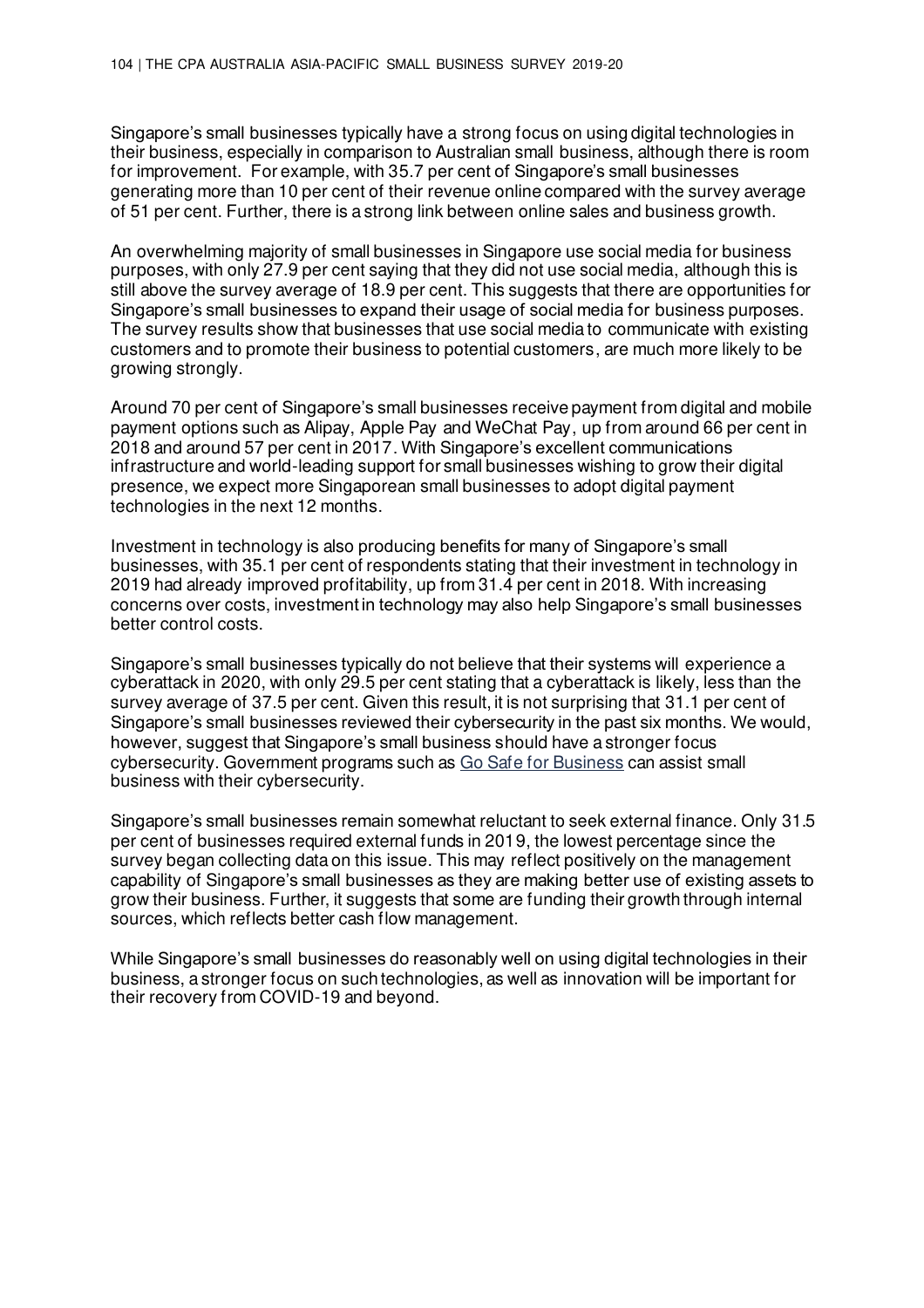# Taiwan market summary $^4$

#### **Business and economic growth**



|                                                                           | 2019  | <b>Survey</b><br>average<br>2019 | Rank<br>2019 | 2018  | Rank<br>2018 |
|---------------------------------------------------------------------------|-------|----------------------------------|--------------|-------|--------------|
| Businesses that grew in the last 12 months                                | 53.2% | 65.8%                            | 7/11         | 57.1% | 8/10         |
| Businesses that expect to grow in the next 12 months                      | 53.2% | 68.2%                            | 8/11         | 62.7% | 7/10         |
| Businesses that expect the local economy to grow in the next 12<br>months | 42.2% | 59.1%                            | 7/11         | 44.2% | 8/10         |

### **Business activity over the past 12 months**

|                                                                             | 2019  | <b>Survey</b><br>average<br>2019 | <b>Rank</b><br>2019 | 2018  | <b>Rank</b><br>2018 |
|-----------------------------------------------------------------------------|-------|----------------------------------|---------------------|-------|---------------------|
| Increased employee numbers                                                  | 17.6% | 32.6%                            | 8/11                | 20.8% | 7/10                |
| Improved business management had a major positive impact on<br>the business | 11.3% | 17.6%                            | 10/11               | 13.9% | 8/10                |
| Increasing costs had a major negative impact on the business                | 29.6% | 33.8%                            | 9/11                | 29.4% | 10/10               |
| Required funds from an external source                                      | 40.5% | 52.2%                            | 8/11                | 37.3% | 8/10                |
| Sought external funds for business growth                                   | 48.4% | 54.0%                            | 7/11                | 46.0% | 8/10                |
| Found it easy or very easy to access external finance                       | 25.4% | 31.6%                            | 7/11                | 21.2% | 7/10                |
| A bank was the business's main source of external finance                   | 26.2% | 36.2%                            | 10/11               | 29.2% | 10/10               |

4 For the purpose of this survey, data collected from small businesses in Taiwan and Hong Kong are shown separately from the data collected for the rest of China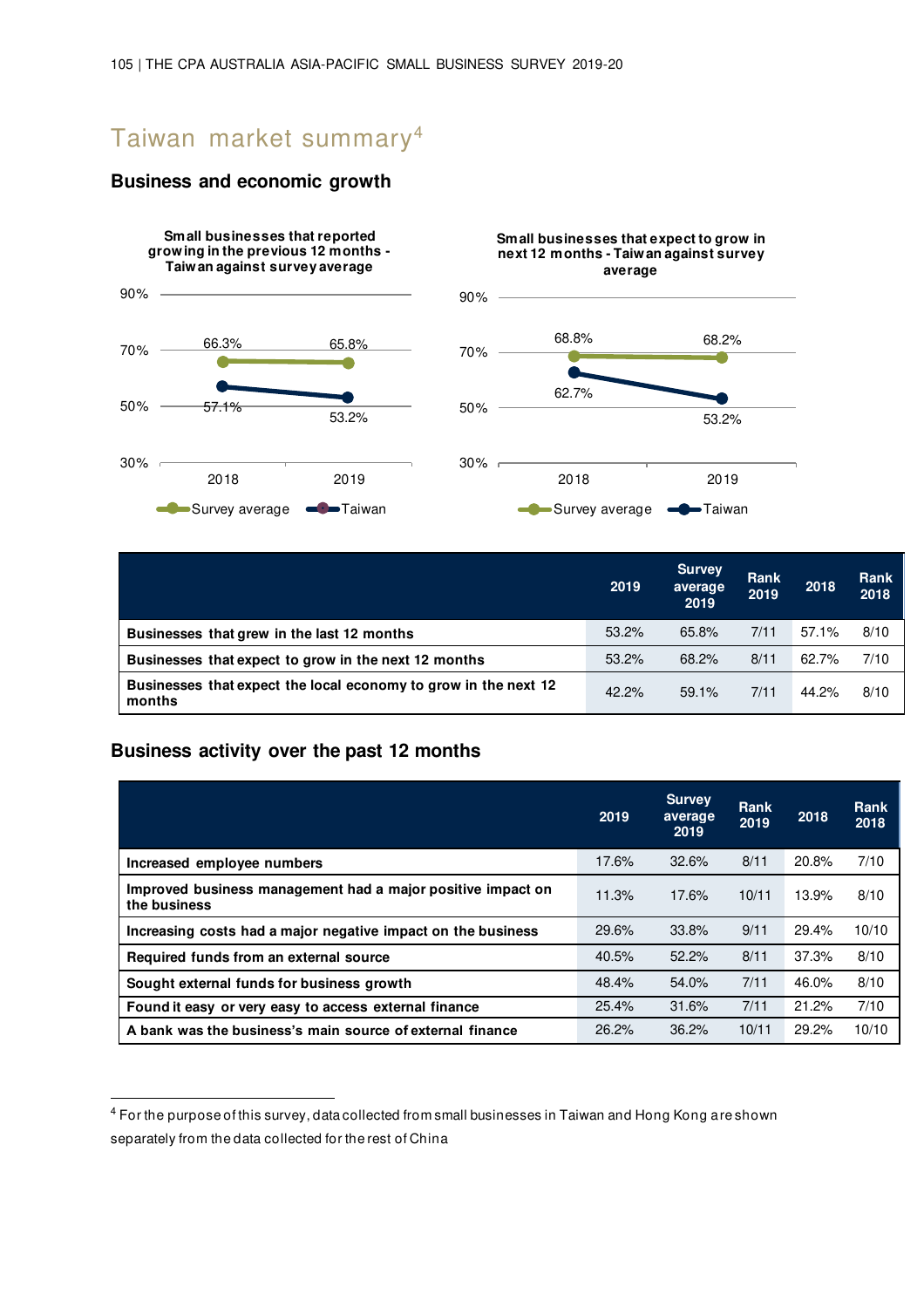## **Planned business activity over the next 12 months**

|                                                                                         | 2020  | <b>Survey</b><br>average | Rank<br>2020 | 2019  | Rank<br>2019   |
|-----------------------------------------------------------------------------------------|-------|--------------------------|--------------|-------|----------------|
| Expect to increase employee numbers                                                     | 22.3% | 42.7%                    | 8/11         | 29.4% | 7/10           |
| Will introduce a new product, service or process unique to their<br>market or the world | 13.3% | 25.8%                    | 8/11         | 13.9% | $7/10^{\circ}$ |
| Expect revenue from overseas markets to grow strongly                                   | 6.0%  | 17.1%                    | 9/11         | 10.6% | 7/10           |
| Will seek external funds                                                                | 8.3%  | 23.3%                    | 10/11        | 11.9% | 8/10           |
| Expect easy to very easy access to finance                                              | 22.8% | 27.4%                    | 7/11         | 19.5% | 7/10           |

^ equal seventh with Singapore

### **Social media, e-commerce and technology**

|                                                                                                                  | 2019                  | <b>Survey</b><br>average<br>2019 | Rank<br>2019 | 2018                  | <b>Rank</b><br>2018 |
|------------------------------------------------------------------------------------------------------------------|-----------------------|----------------------------------|--------------|-----------------------|---------------------|
| Did NOT earn any revenue from online sales                                                                       | 32.2%                 | 26.2%                            | 4/11         | 34.0%                 | 4/10                |
| Did NOT use social media for business purposes                                                                   | 18.6%                 | 18.9%                            | 5/11         | 16.8%                 | 4/10                |
| Investment in technology by the business over the past 12<br>months has improved profitability                   | 38.5%                 | 48.9%                            | 7/11         | $33.0\%$              | 6/10                |
| Technology your business invested in most heavily over<br>the past 12 months                                     | Computer<br>equipment | Computer<br>equipment            | N/A          | Computer<br>equipment | N/A                 |
| Consider your business likely to be subjected to a<br>cyberattack in next 12 months                              | 33.9%                 | 37.5%                            | 6/11         | 37.3%                 | 6/10                |
| Reviewed your business's cybersecurity protections in last<br>six months                                         | 38.9%                 | 45.9%                            | 6/11         | 42.2%                 | 5/10                |
| More than 10 per cent of sales is received through digital<br>payment options such as PayPal, Alipay, WeChat Pay | 31.5%                 | 60.1%                            | 11/11        | 31.4%                 | 10/10               |

### **Factors that had positive and negative influences on business in 2019**

| Top four factors that had a positive influence on small<br>business in 2019 | Top four factors that had a positive influence on small<br>business in 2018 |
|-----------------------------------------------------------------------------|-----------------------------------------------------------------------------|
| Customer loyalty                                                            | Customer loyalty                                                            |
| Costcontrol                                                                 | Good staff                                                                  |
| Good staff                                                                  | Costcontrol                                                                 |
| Introduced a new product or service                                         | Introduced a new product or service                                         |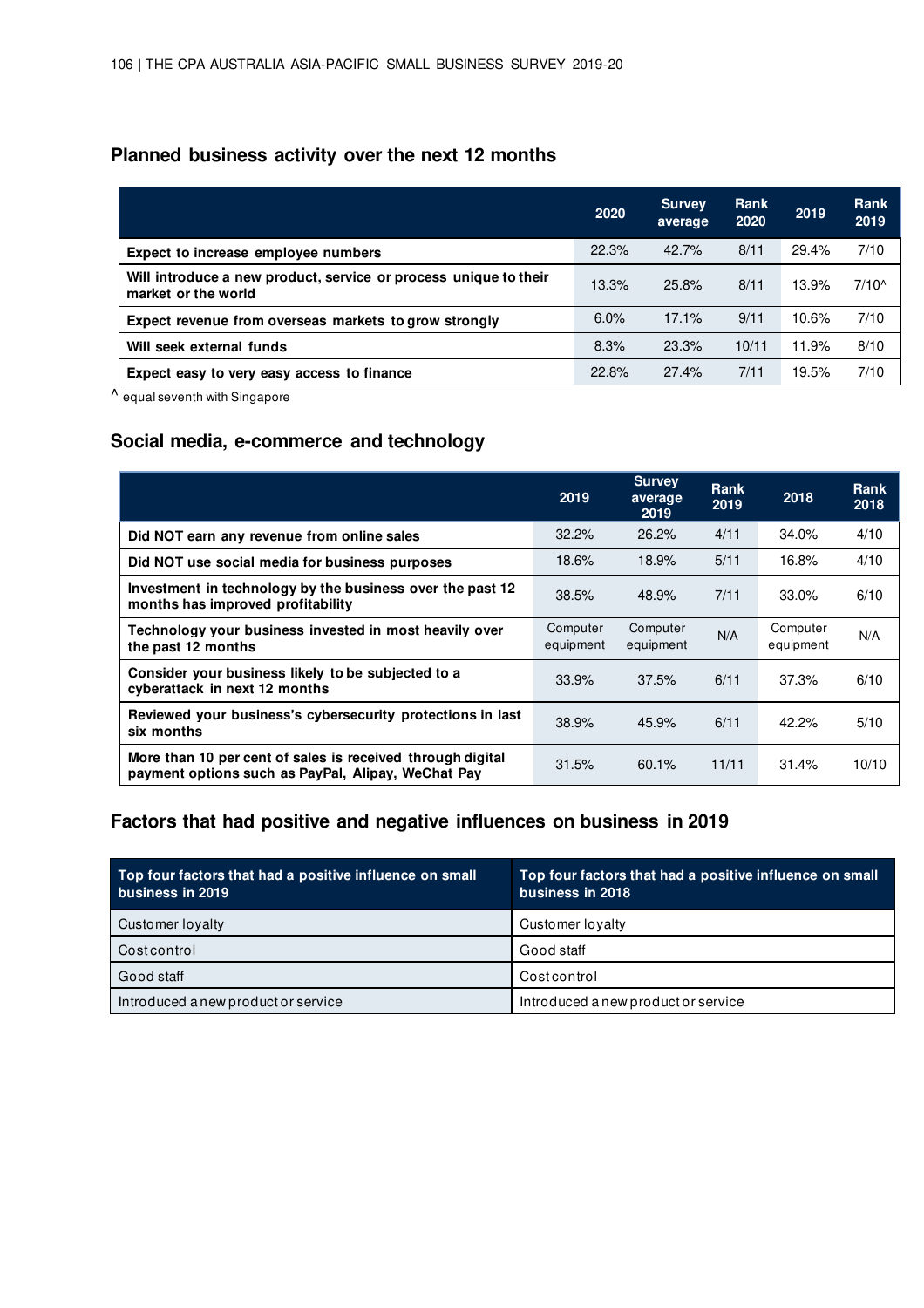| Top four factors that had a negative impact on small<br>business in 2019 | Top four factors that had a negative impact on small<br>business in 2018 |
|--------------------------------------------------------------------------|--------------------------------------------------------------------------|
| Increasing costs                                                         | Increasing costs                                                         |
| Poor overall economic environment                                        | Poor overall economic environment                                        |
| Staff cost                                                               | Increasing competition                                                   |
| Increasing competition                                                   | Staff cost <sup>^</sup><br>Political instability                         |

^ equal fourth

#### **Impact of a trade war**

|                                                                                                                                       | 2019  | <b>Survey</b><br>average 2019 | Rank<br>2019 | 2018  | Rank<br>2018 |
|---------------------------------------------------------------------------------------------------------------------------------------|-------|-------------------------------|--------------|-------|--------------|
| Possible trade war between the US and a range of other<br>economies will have a negative impact on your business in<br>next 12 months | 38.9% | 33.1%                         | 5/11         | 41.6% | 3/10         |

### **Demographics**

|                                                    | 2019  | <b>Survey</b><br>average<br>2019 | Rank<br>2019 | 2018  | Rank<br>2018 |
|----------------------------------------------------|-------|----------------------------------|--------------|-------|--------------|
| Business has been established for 10 years or less | 56.5% | 65.4%                            | 8/11         | 60.4% | 7/10         |
| Respondent is aged under 40                        | 44.2% | 54.7%                            | 9/11         | 44.9% | 6/10         |
| Respondent is the business owner                   | 13.6% | 42.5%                            | 9/11         | 14.2% | 8/10         |
| Business has 10 to 19 employees                    | 23.9% | 34.6%                            | 6/11         | 21.5% | 7/10         |

#### **Summary**

The performance of Taiwan's small businesses in 2019 was generally positive although slightly weaker than in 2018, with 53.2 per cent stating that their business grew in 2019, compared with 57.1 per cent in 2018.

Reflecting 2019 being slightly more subdued year for Taiwan's small businesses, only 17.6 per cent added to their headcount in 2019, down from 20.8 per cent in 2018.

While Taiwan does well in comparison to Australia on their use of digital technologies, there is room for a stronger focus on the following important drivers of growth:

- Online sales. While Taiwan does relatively well in comparison to Australia, Mainland China's small businesses are the clear leaders in e-commerce in the region with 86.3 per cent of businesses generating more than 10 per cent of their revenue online.
- Using digital payments technology. Taiwan's small businesses were the least likely of the markets surveyed to be generating more than 10 per cent of their sales through digital and online payment technologies, such as PayPal, Apple Pay and WeChat Pay. Only 31.5 per cent of Taiwan's small businesses generated more than 10 per cent of their sales through such technology, in comparison to 91.4 per cent of small businesses from Mainland China.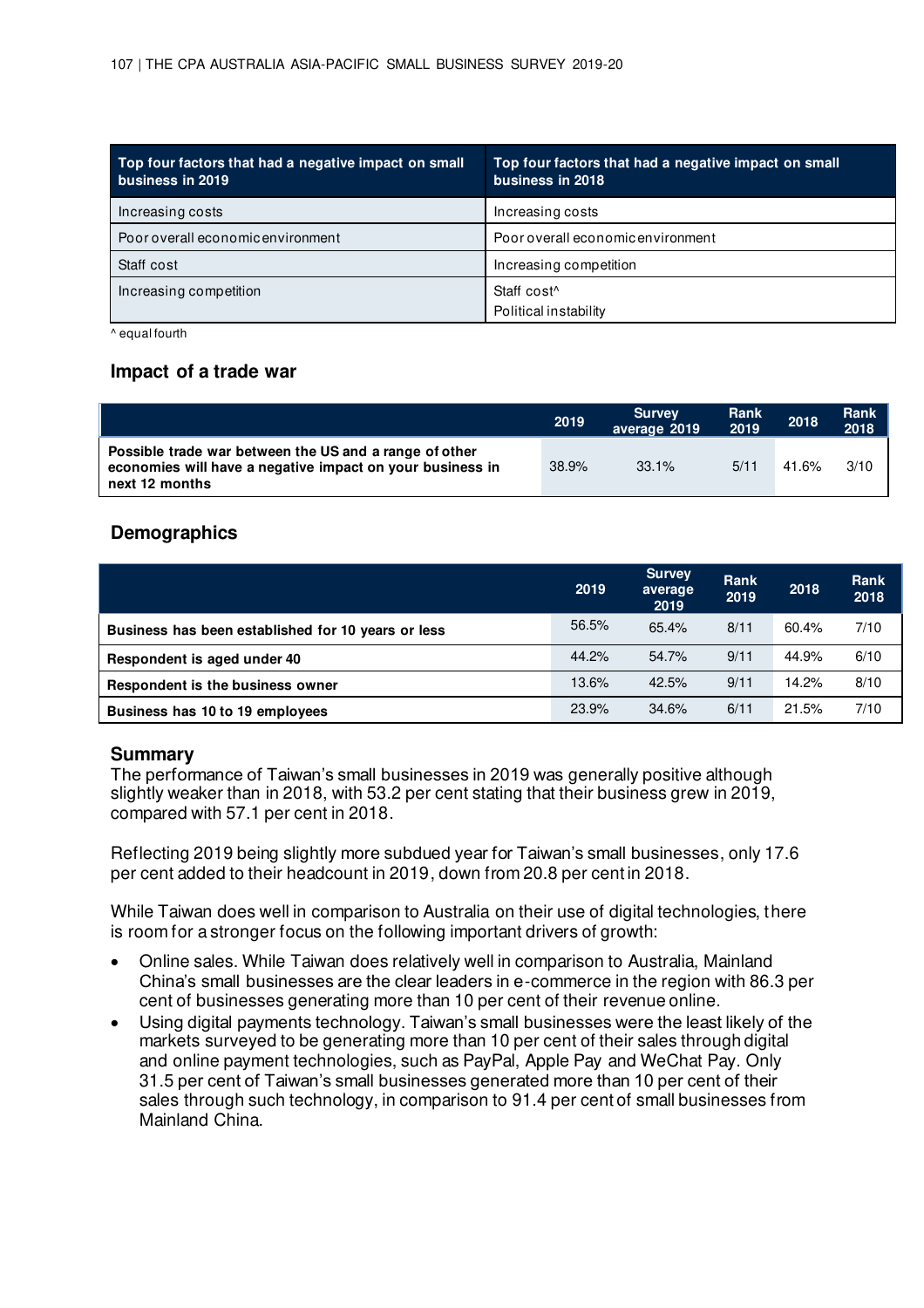- Using social media to improve understanding of customers. Taiwan's small business should find that using social media to gain a better understanding of customer behaviours, and to receive and monitor customer feedback, will help with growth.
- Cybersecurity. While 38.9 per cent of Taiwan's small businesses reviewed their cybersecurity measures in the past six months, this was below the survey average of 45.9 per cent.

Overall, only 10.6 per cent of Taiwan's small businesses stated that technology had one of the most positive impacts on their business in 2019, compared to the survey average of 20.0 per cent and 45.7 per cent in Vietnam.

We make these suggestions as the survey results indicate that there is a link between a focus on digital and e-commerce adoption and business growth. Further, with businesses from Taiwan indicating that staff costs were the costs most detrimental to their business in 2019, a stronger focus on technology, such as automation, can reduce the need for staff or free up staff to perform higher value-added tasks.

Taiwan's small businesses faced several challenges in addition to global trade tensions in 2019, with increasing costs being the issue Taiwan's businesses are most likely to nominate as a barrier to growth. Other issues of concern include local economic conditions, staff cost, and increasing competition.

In addition to a stronger focus on technology, Taiwan's small businesses would also benefit from a greater focus on innovation as only 13.3 per cent of Taiwan's businesses declared they will innovate in 2020 compared with the survey average of 25.8 per cent and 45.6 per cent of businesses from top-ranked Mainland China.

While 53.2 per cent of Taiwan's businesses grew in 2019, only 40.5 per cent required funds from an external source. This reflects positively on the management capability of Taiwan's small businesses, as they are making better use of existing assets to grow their business. Further, it suggests that some are funding their growth from internal sources, which reflects good cash flow management.

The relatively low level of demand for finance may also reflect that many did not experience easy conditions when seeking external finance in 2019, with only 25.4 per cent stating that they found access to finance easy, below the survey average of 31.6 per cent.

More of Taiwan's small businesses need to increase their use of digital technologies in their business, including online sales, as well as having a stronger focus on customer satisfaction if they are going to recover from the negative business impacts of COVID-19 quickly.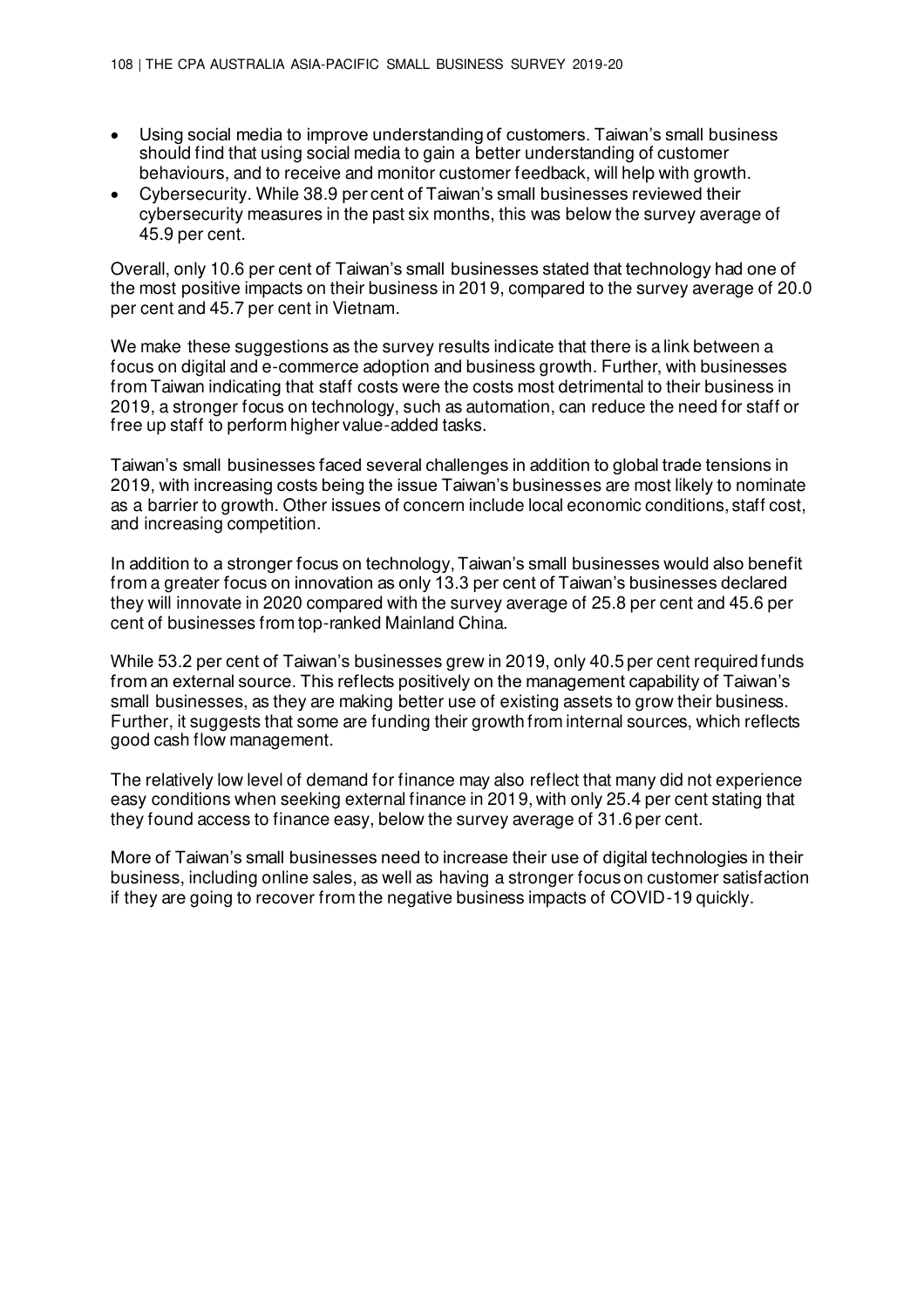## Vietnam market summary

#### **Business and economic growth**



|                                                                           | 2019  | <b>Survey</b><br>average<br>2019 | Rank<br>2019 | 2018     | <b>Rank</b><br>2018 | 2017  | 2016  | 2015  |
|---------------------------------------------------------------------------|-------|----------------------------------|--------------|----------|---------------------|-------|-------|-------|
| Businesses that grew in the last 12<br>months                             | 95.0% | 65.8%                            | 1/11         | $90.0\%$ | 1/10                | 90.7% | 89.0% | 89.0% |
| Businesses that expect to grow in the<br>next 12 months                   | 95.7% | 68.2%                            | 1/11         | 91.3%    | 3/10                | 93.7% | 93.9% | 93.5% |
| Businesses that expect the local<br>economy to grow in the next 12 months | 95.0% | 59.1%                            | 1/11         | 92.2%    | 1/10                | 85.0% | 85.8% | 91.0% |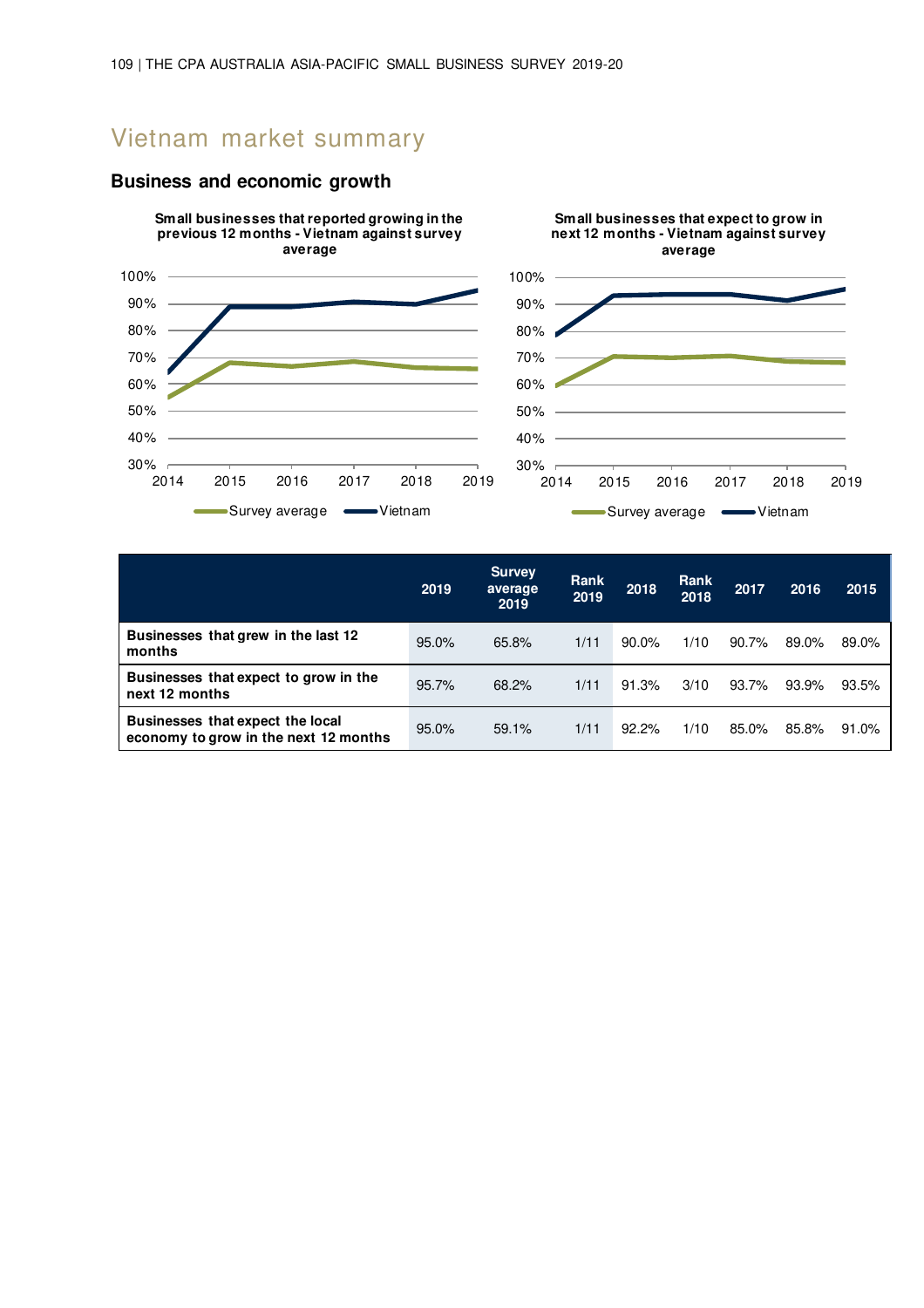## **Business activity over the past 12 months**

|                                                                             | 2019  | <b>Survey</b><br>average<br>2019 | Rank<br>2019 | 2018  | Rank<br>2018 | 2017  | 2016  | 2015  |
|-----------------------------------------------------------------------------|-------|----------------------------------|--------------|-------|--------------|-------|-------|-------|
| Increased employee numbers                                                  | 42.7% | 32.5%                            | 3/11         | 56.0% | 1/10         | 64.8% | 53.9% | 48.1% |
| Improved business management had a<br>major positive impact on the business | 20.0% | 17.6%                            | 4.11         | 29.4% | 3/10         | 28.9% | 25.5% | 41.0% |
| Increasing costs had a major negative<br>impact on the business             | 50.0% | 33.8%                            | 1/11         | 43.4% | 4/10         | 29.6% | 43.2% | 57.1% |
| Required funds from an external<br>source                                   | 88.7% | 52.2%                            | 1/11         | 78.0% | 2/10         | 90.0% | 81.3% | 85.8% |
| Sought external funds for business<br>growth                                | 67.3% | 54.0%                            | 1/11         | 70.1% | 2/10         | 47.6% | 63.5% | 70.3% |
| Found it easy or very easy to access<br>external finance                    | 17.3% | 31.6%                            | 10/11        | 28.6% | 5/10         | 27.7% | 23.0% | 29.7% |
| A bank was the business's main<br>source of external finance                | 84.6% | 36.2%                            | 1/11         | 46.9% | 3/10         | 46.1% | 50.8% | 62.8% |

### **Planned business activity over the next 12 months**

|                                                                                            | 2029  | <b>Survey</b><br>average | Rank<br>2020 | 2019  | Rank<br>2019 | 2018  | 2017  | 2016  |
|--------------------------------------------------------------------------------------------|-------|--------------------------|--------------|-------|--------------|-------|-------|-------|
| Expect to increase employee numbers                                                        | 72.0% | 42.7%                    | 1/11         | 73.1% | 1/10         | 67.4% | 70.6% | 66.1% |
| Will introduce a new product, service<br>or process unique to their market or<br>the world | 37.0% | 25.8%                    | 3/11         | 33.7% | 2/10         | 41.9% | 31.0% | 26.1% |
| Expect revenue from overseas markets<br>to grow strongly                                   | 22.0% | 17.1%                    | 5/11         | 29.4% | 1/10         | 51.2% | 26.8% | 19.7% |
| Will seek external funds                                                                   | 68.0% | 23.3%                    | 1/11         | 38.5% | 1/10         | 54.8% | 44.5% | 47.1% |
| Expect easy to very easy access to<br>finance                                              | 14.5% | 27.4%                    | 8/11         | 26.6% | 4/10         | 24.2% | 22.9% | 22.9% |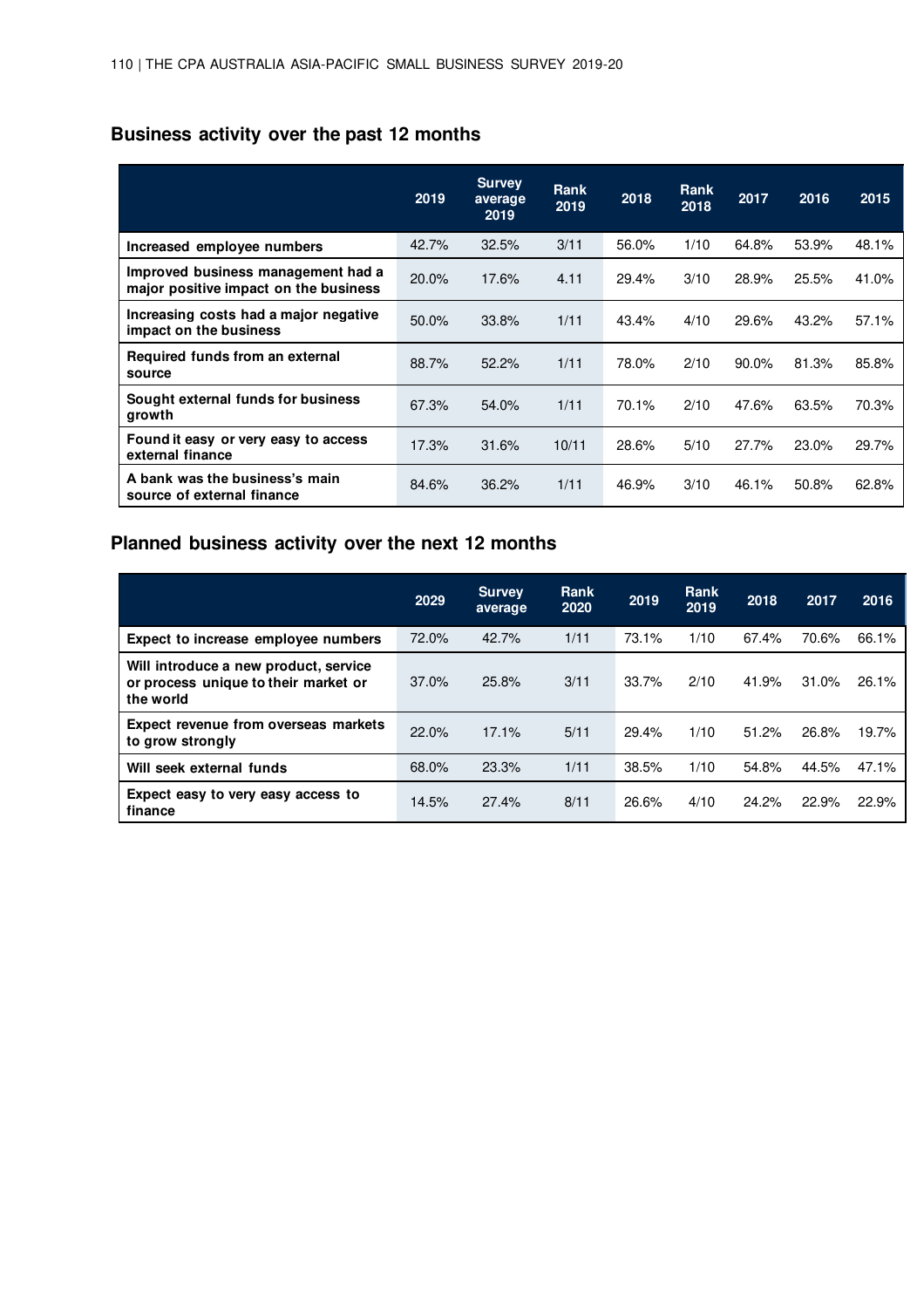### **Social media, e-commerce and technology**

|                                                                                                                               | 2019                                                                                                          | <b>Survey</b><br>average<br>2019 | <b>Rank</b><br>2019 | 2018    | <b>Rank</b><br>2018 | 2017  | 2016  | 2015  |
|-------------------------------------------------------------------------------------------------------------------------------|---------------------------------------------------------------------------------------------------------------|----------------------------------|---------------------|---------|---------------------|-------|-------|-------|
| Did NOT earn any revenue from<br>online sales                                                                                 | 6.3%                                                                                                          | 26.2%                            | 10/11               | 14.9%   | 8/10                | 4.3%  | 12.6% | 13.9% |
| Did NOT use social media for<br>business purposes                                                                             | 4.0%                                                                                                          | 18.9%                            | 10/11               | 10.4%   | 7/10                | 2.0%  | 8.1%  | 3.2%  |
| Investment in technology by the<br>business over the past 12<br>months has improved<br>profitability                          | 88.0%                                                                                                         | 48.9%                            | 1/11                | 76.4%   | $2/10^{\circ}$      | 76.4% | N/A   | N/A   |
| <b>Technology the business</b><br>invested in most heavily over the<br>past 12 months                                         | Artificial<br>intelligence,<br>machine<br>learning and<br>conversation<br>al platforms<br>such as<br>chatbots | Computer<br>equipment            | N/A                 | Website | N/A                 | N/A   | N/A   | N/A   |
| <b>Consider the business likely to</b><br>be cyberattacked in next 12<br>months                                               | 64.7%                                                                                                         | 37.5%                            | 1/11                | 65.7%   | 1/10                | 80.7% | N/A   | N/A   |
| <b>Reviewed the business's</b><br>cybersecurity protections in last<br>six months                                             | 70.7%                                                                                                         | 45.9%                            | 1/11                | 69.6%   | 1/10                | N/A   | N/A   | N/A   |
| More than 10 per cent of sales is<br>received through digital payment<br>options such as PayPal, Alipay,<br><b>WeChat Pay</b> | 82.5%                                                                                                         | 60.1%                            | 2/11                | 60.0%   | 3/10                | 62.5% | N/A   | N/A   |

#### **Factors that had positive and negative influences on business**

| Top four factors that had a positive influence on small<br>business in 2019 | Top four factors that had a positive influence on small<br>business in 2018 |
|-----------------------------------------------------------------------------|-----------------------------------------------------------------------------|
| Technology                                                                  | Improved customer satisfaction                                              |
| Improved customer satisfaction                                              | Customer loyalty                                                            |
| Good staff                                                                  | Good staff                                                                  |
| Costcontrol                                                                 | Improved business strategy                                                  |

| Top four factors that had a negative impact on small<br>business in 2019 | Top four factors that had a negative impact on small<br>business in 2018 |
|--------------------------------------------------------------------------|--------------------------------------------------------------------------|
| Increasing competition                                                   | Increasing competition                                                   |
| Increasing costs                                                         | Increasing costs                                                         |
| Increasing rent                                                          | Difficulty expanding into new markets                                    |
| Cash flow difficulties                                                   | Tax                                                                      |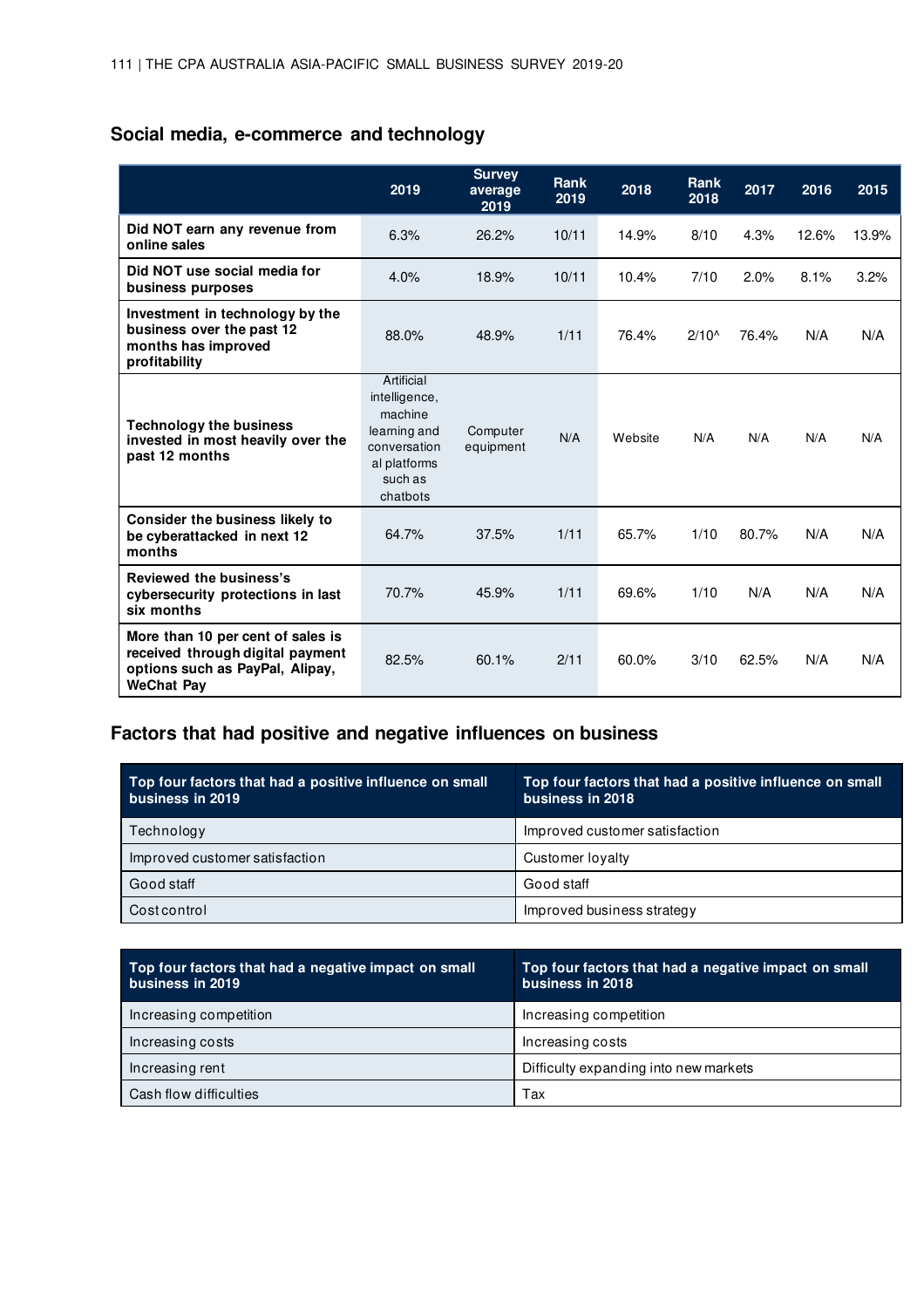#### **Impact of a trade war**

|                                                                                                                                       | 2019  | <b>Survey</b><br>average<br>2019 | Rank<br>2019 | 2018  | Rank<br>2018 |
|---------------------------------------------------------------------------------------------------------------------------------------|-------|----------------------------------|--------------|-------|--------------|
| Possible trade war between the US and a range of other<br>economies will have a negative impact on your business in<br>next 12 months | 56.0% | 33.1%                            | 1/11         | 43.7% | 2/10         |

#### **Demographics**

|                                                       | 2019  | <b>Survey</b><br>average<br>2019 | Rank<br>2019 | 2018  | <b>Rank</b><br>2018 | 2017  | 2016  | 2015  |
|-------------------------------------------------------|-------|----------------------------------|--------------|-------|---------------------|-------|-------|-------|
| Business has been established for 10<br>vears or less | 71.7% | 65.4%                            | 6/11         | 77.0% | 2/10                | 64.5% | 80.3% | 80.7% |
| Respondent is aged under 40                           | 65.0% | 54.7%                            | 3/11         | 75.7% | 1/10                | 41.8% | 72.2% | 79.7% |
| Respondent is the business owner                      | 33.7% | 42.5%                            | 8/11         | 19.7% | 7/10                | 5.3%  | 15.5% | 17.7% |
| Business has 10 to 19 employees                       | 59.7% | 34.6%                            | 2/11         | 47.9% | 2/10                | 75.4% | 73.9% | 65.5% |

#### **Summary**

Small business conditions were very positive in Vietnam in 2019, with 95.0 per cent reporting that they grew – the highest result of all the markets surveyed, and the highest result ever recorded in this survey, and well above the survey average of 65.8 per cent. While the overall results are more positive than in 2018, the percentage of businesses in Vietnam that grew strongly was down from 26.9 per cent in 2018 to 19.0 per cent in 2019.

Reflecting these strong business conditions, 42.7 per cent of Vietnam's small businesses added to their employee numbers in 2019 – the third highest amongst the markets surveyed. This result was down from 2018, where 56.0 per cent added staff. The fall can be attributed to the decline in the number of businesses that reported growing strongly in 2019 from 2018.

Small businesses from Vietnam continue to be strong adopters of new technology. Many of Vietnam's small businesses sell online and use social media in their business, with only 4.0 per cent not using social media for business purposes. Further, digital payment options such as Alipay and WeChat Pay are an important part of many Vietnamese small businesses, with 82.5 per cent receiving more than ten per cent of their sales from that channel in 2019, up from 60.0 per cent in 2018.

The growing trend in digital payment adoption is reflected in the decrease in popularity of cash as a payment option for Vietnam's small businesses. Only 27.7 per cent of businesses stated that cash made up 50 per cent or more of their sales, which was down from 57.9 per cent in 2018.

Cybersecurity is taken seriously in Vietnam given that 64.7 per cent of Vietnamese respondents believe that a cyberattack on their business is likely in 2020 – the highest result of the markets surveyed. This concern is most likely driven by the increasing use of technology in Vietnam, not because of any identified risk factor. Due to these concerns, Vietnamese small businesses were also the most likely of the markets surveyed to review their cybersecurity in the past six months.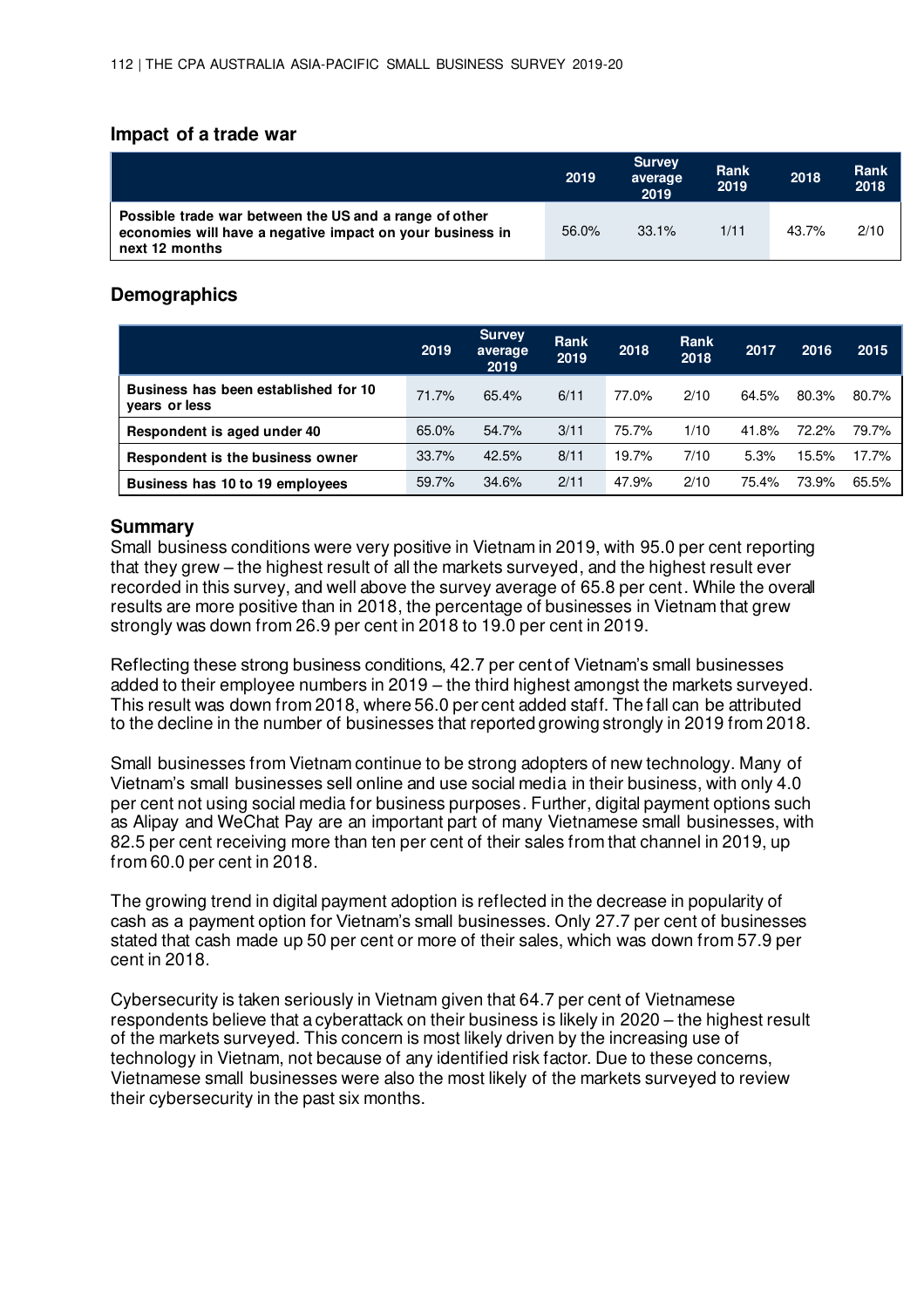The strong level of investment in technology in Vietnam is producing benefits for a clear majority of small businesses, with 88.0 per cent of respondents stating that such investment in 2019 has already improved profitability – the highest result of the markets surveyed.

Vietnam was the only market in which respondents nominated artificial intelligence, machine learning and conversational platforms such as chatbots as the technology they made the biggest investment in in 2019. Vietnam's small businesses was also the only market that nominated technology as the most positive factor for their business in 2019. This suggests that the focus on emerging technologies such as artificial intelligence amongst Vietnam's small businesses is an indication of a desire to move up the value chain.

On the same note, Vietnam's small business sector continues to be highly innovative, with 37.0 per cent stating that they will introduce a totally new product, process or service to Vietnam or the world in 2020 – up from 33.7 per cent in 2019. This is likely to result in Vietnam having a more competitive small business sector and stronger economic growth over the medium to long-term.

Reflecting strong growth and investment in technology, 88.7 per cent of Vietnamese small businesses accessed external finance in 2019 – the highest result of the markets surveyed,. However, small businesses from Vietnam continue to find accessing finance more difficult than easy, with 61.7 per cent of those who accessed finance reporting that it was difficult or very difficult, compared with the 17.3 per cent that found it easy.

Of course, while the survey results are overwhelmingly positive for Vietnam, businesses did also report challenges, with increasing competition and increasing costs being identified as the largest barriers to growth. The percentage that selected these challenges was up from 2018, with Vietnam's small businesses the most likely to cite increasing competition and increasing costs as barriers to growth. However, increasing competition reflects a vibrant economy and should result in businesses focusing more on innovation and improving business models; both critical to sustainable growth.

With significant numbers of Vietnam's small businesses having characteristics strongly connected with growth, such as a focus on technology, e-commerce, exports and innovation, they should recover quickly from COVID-19 and then grow strongly.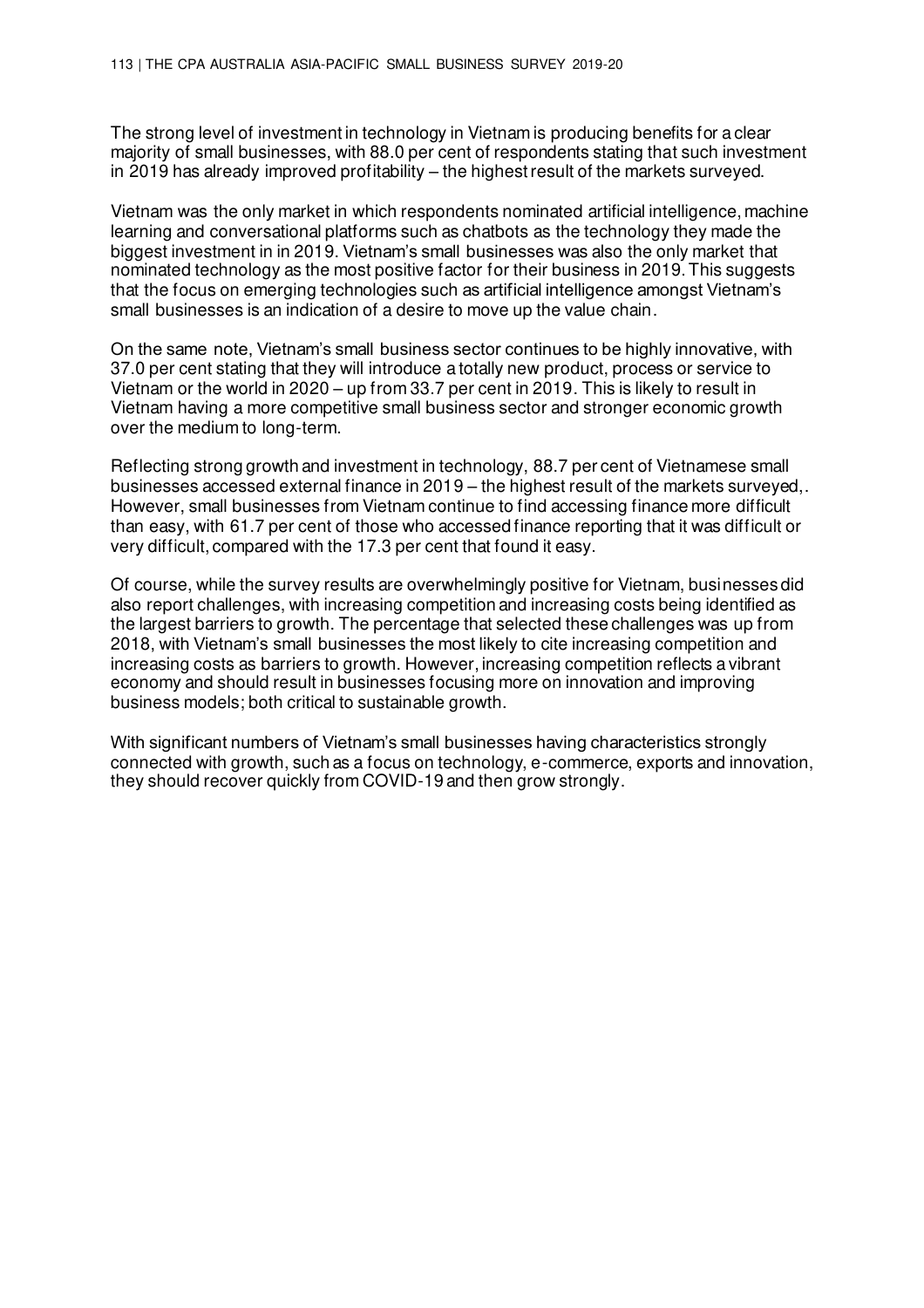# ABOUT THE SURVEY

The CPA Australia Asia-Pacific Small Business Survey 2019-20 is part of a longitudinal annual study of small business across the region conducted by CPA Australia since 2009. This report presents a cross-market comparison between the eleven markets surveyed and, where applicable, a comparison of results from 2009 onwards. The survey was conducted between 18 November and 12 December 2019.

India was included in the survey series for the first time in 2019. Philippines and Taiwan were first included in 2018. Mainland China and Vietnam were first included in the survey in 2014. Indonesia and New Zealand were first included in 2011.

The survey in Mainland China was conducted in Beijing, Chongqing, Guangzhou, Shanghai and Shenzhen (Shenzhen was added for the first time in 2018).

The survey in India was conducted in Delhi/Gurgaon, Mumbai, Chennai, Bengaluru and Hyderabad.

For this report, all data shown for China excludes Hong Kong and Taiwan, which are shown separately.

#### **Interview method**

In each market, the online survey was conducted amongst a random sample of small business owners/senior managers. The sample was obtained through online panel provider Research Now/SSI and their Asian panel partner iPanel Online and AIP Corporation. To qualify for the survey, participants were required to be an owner, a senior manager or a qualified accountant of a business with less than 20 employees.

#### **Sample**

In total, 4193 participants completed the survey, including 501 from Australia, 772 from Mainland China, 303 from Hong Kong, 506 from India, 300 from Indonesia, 300 from Malaysia, 300 from New Zealand, 305 from the Philippines, 305 from Singapore, 301 from Taiwan and 300 from Vietnam.

Of the 772 participants from Mainland China (which for this report excludes Hong Kong and Taiwan), 152 were from Beijing, 155 were from Chongqing, 156 were from Guangzhou, 152 were from Shanghai and 157 were from Shenzhen.

Of the 506 participants from India, 103 were from Delhi/Gurgaon, 111 were from Mumbai, 89 were from Chennai, 101 were from Bengaluru and 102 were from Hyderabad.